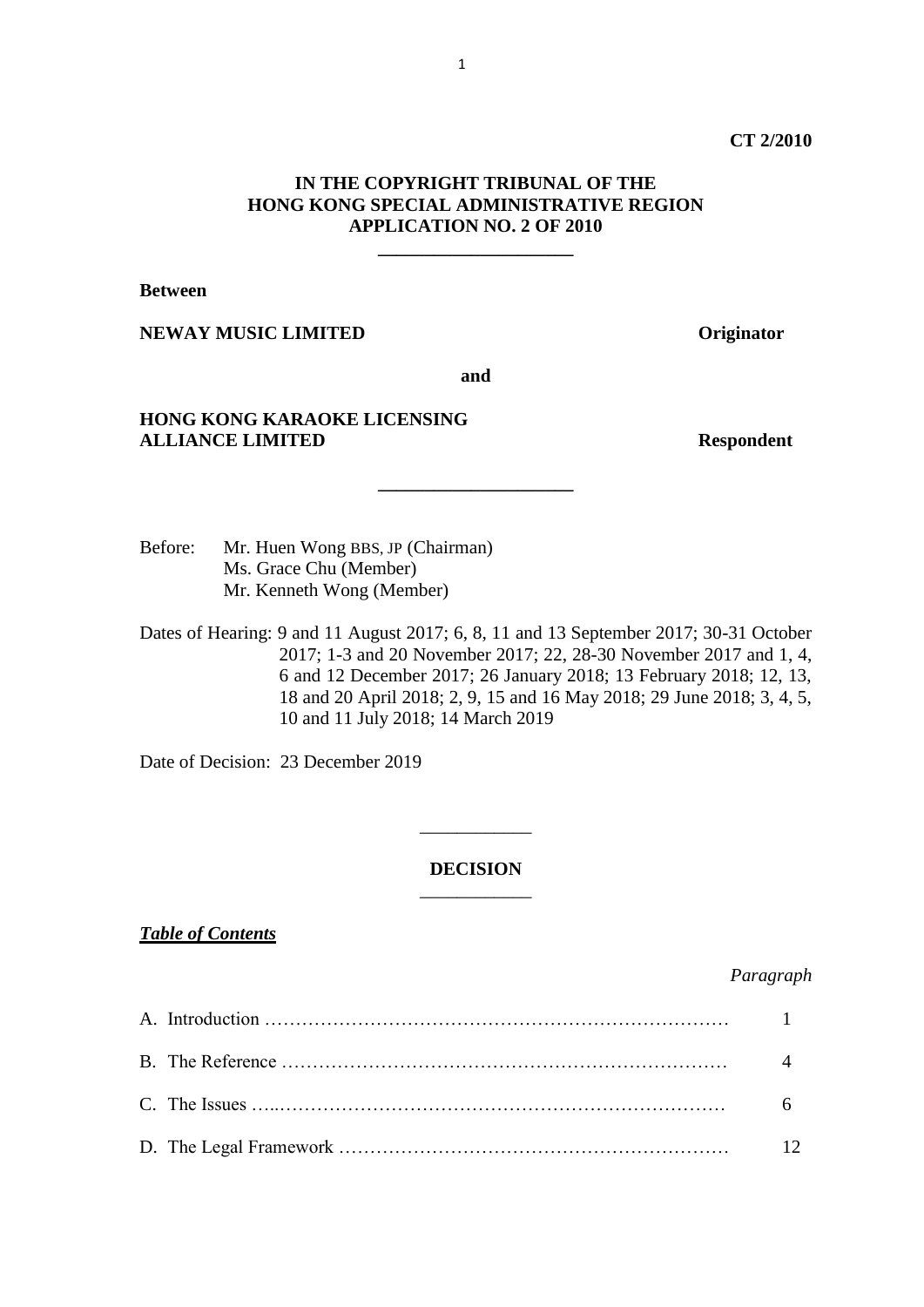|    |                                                                                                                         | 12  |
|----|-------------------------------------------------------------------------------------------------------------------------|-----|
|    |                                                                                                                         | 30  |
|    | E. Relevant Background of Karaoke Industry & K-Server Licensing in                                                      | 43  |
|    |                                                                                                                         | 81  |
|    |                                                                                                                         | 94  |
|    | H. Valuation Approaches $&$ their application to the issues in these                                                    | 106 |
|    |                                                                                                                         | 107 |
|    |                                                                                                                         | 116 |
|    |                                                                                                                         | 120 |
| I. |                                                                                                                         | 121 |
|    | I (1) Comparability of PPSEAL's K-Server licensing scheme                                                               | 123 |
|    | I (2) Comparability of K-Net Music's licensing scheme                                                                   | 158 |
|    | I (3) Comparability of Music Link's licensing scheme                                                                    | 169 |
|    |                                                                                                                         | 181 |
|    | I (5) Comparability of Neway's acceptance of K-Net Int'l's offer of<br>HK\$15 million for 150 new KMVs in December 2008 | 186 |
| J. | Whether HKKLA's Tariff for Old KMVs is reasonable                                                                       | 190 |
|    |                                                                                                                         | 202 |
|    |                                                                                                                         | 205 |
|    | L(1) Accuracy & Reliability of Neway's Hit Rate Data                                                                    | 206 |
|    |                                                                                                                         | 208 |
|    | L(3) Discount/Waiver System under HKKLA K-Server Licensing                                                              | 211 |
|    |                                                                                                                         | 219 |
|    | L $(5)$ The Tribunal's Power under Section 156(4) of the Ordinance                                                      | 222 |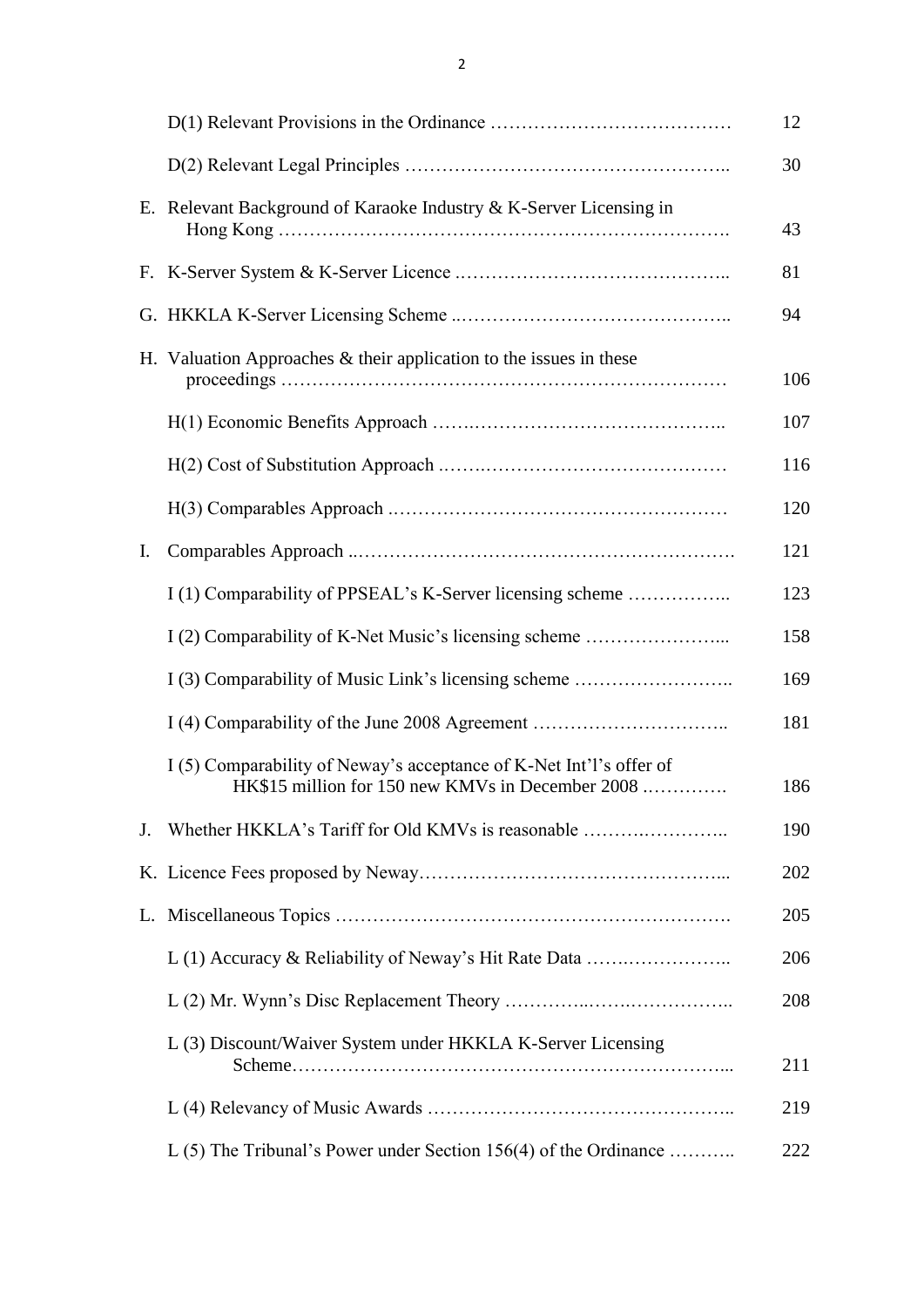| L $(6)$ The Respondent's complaint of the Originator's change of case | 230 |
|-----------------------------------------------------------------------|-----|
|                                                                       | 238 |
|                                                                       | 239 |

## **A. Introduction**

**.** 

- 1. By this reference, Neway Music Limited (the "**Originator**" or "**Neway**") refers to the Tribunal a licence scheme of Hong Kong Karaoke Licensing Alliance Limited (the "**Respondent**" or "**HKKLA**") for reproduction of karaoke music videos ("**KMVs**").
- 2. The subject licence scheme **HKKLA K-Server Licensing Scheme** commenced operation on 1 July 2010. HKKLA was a licensing body authorized by Sony Music Entertainment Hong Kong Limited **("Sony**"), Warner Music Hong Kong Limited ("**Warner**")<sup>1</sup> and Universal Music Limited ("**Universal**") (collectively the "**Record Companies**") to negotiate and grant reproduction licences of their approved KMVs to physical outlets or establishments providing karaoke entertainment services in Hong Kong and Macau ("**K-Server licence or licences**") and collect licence fees from the licensees. The activity of negotiating and granting k-server licences will be described below as "**K-Server licensing**".
- 3. At all material times, Neway Group was a group of limited companies engaged in operating different karaoke outlet businesses under the trade names "Neway", "CEO" or "CEO Neway". It was the largest karaoke chain in Hong Kong. Neway was a

<sup>&</sup>lt;sup>1</sup> The repertoire of KMVs of Warner included the repertoire of KMVs of EMI Group pursuant to a licence and distribution agreement between Warner and the EMI Group entered in September 2008.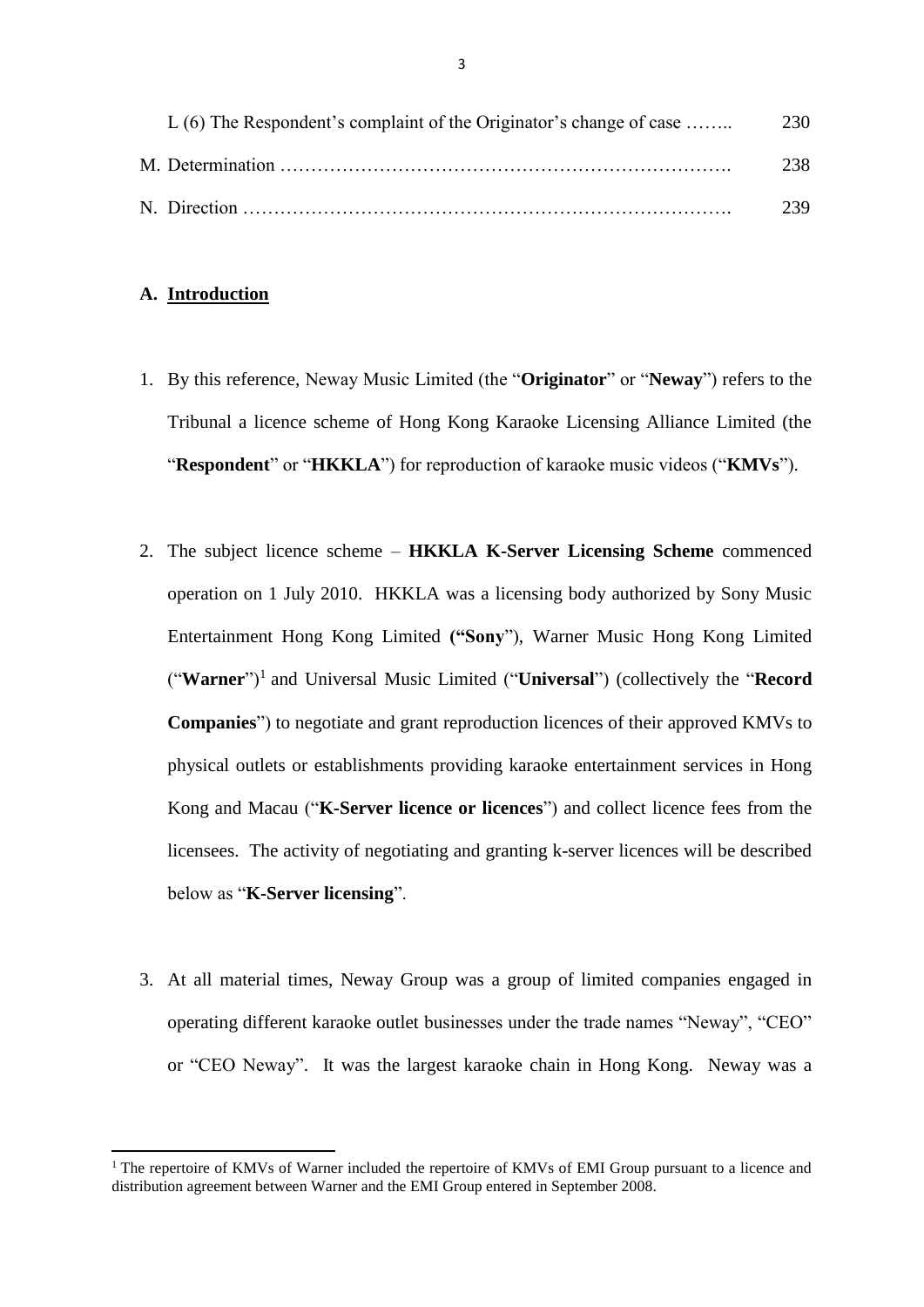member of the Neway Group and was responsible for obtaining music licences for the karaoke outlet operators within the group.

## **B. The Reference**

- 4. Neway issued a Notice of Application on 9 August 2010.
- 5. In its Statement of Case filed with the Tribunal on the same date, Neway raised the complaint that the terms of the HKKLA K-Server Licensing Scheme were unreasonable, and sought the relief from the Tribunal to vary the terms of the HKKLA K-Server Licensing Scheme as the Tribunal might determine to be reasonable in the circumstances pursuant to section 155(3) and/or section 156(3) of the Copyright Ordinance, Cap. 528 of the Laws of Hong Kong SAR (the "**Ordinance**").

#### **C. The Issues**

- 6. In the early stage of the proceedings, Neway had raised complaints in respect of the following terms of the k-server licences under HKKLA K-Server Licensing Scheme:
	- (1) Neway did not have the right to select which KMVs it would like to obtain a K-Server licence for.
	- (2) HKKLA's K-Server licence should include KMVs of concert versions of Chinese songs and KMVs of non-Chinese songs.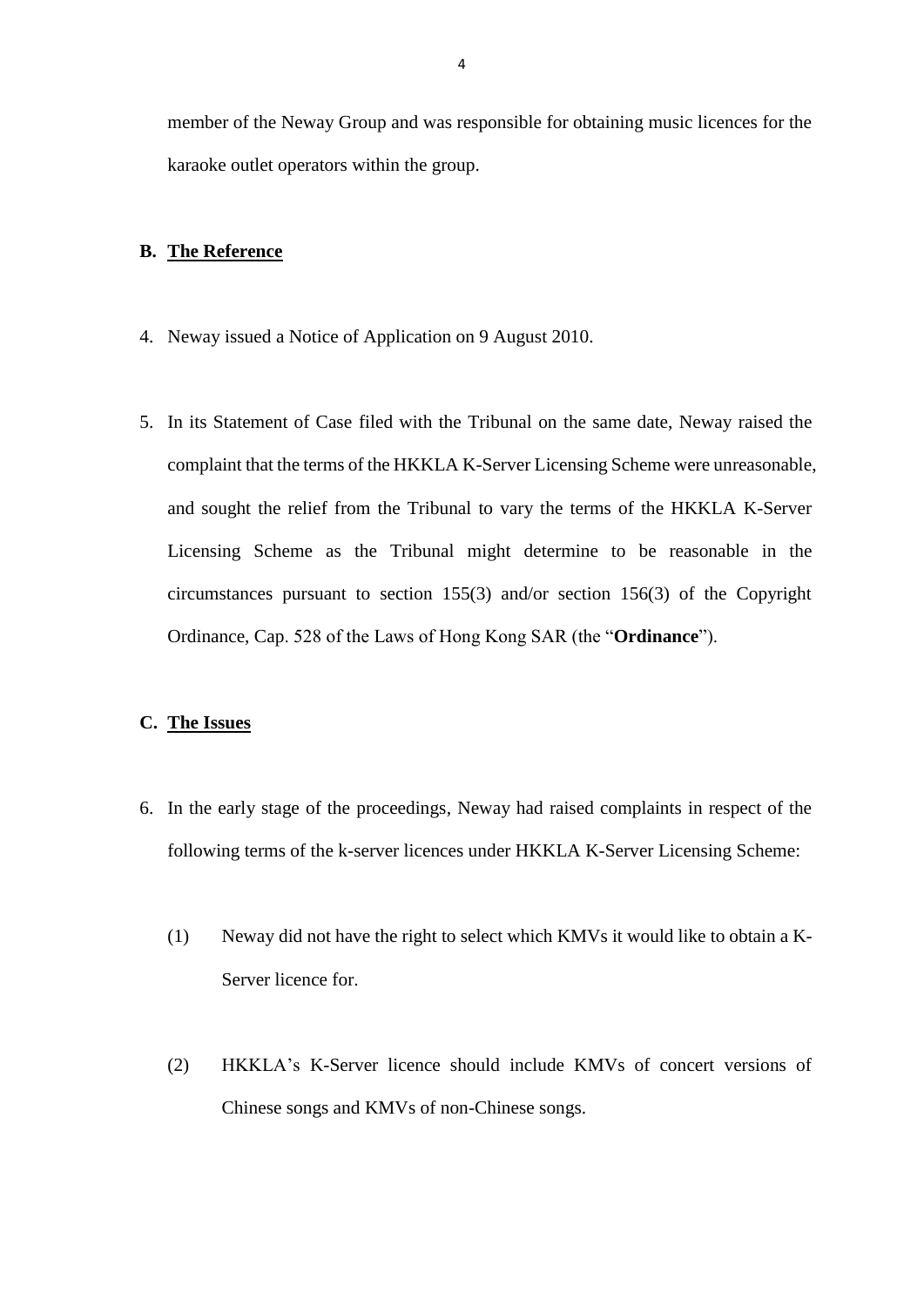(3) The determination of when the KMV of a "new song" would become the KMV of an "old song" should be made by reference to the date of the first release of the KMV instead of HKKLA's "Scheme Year".

In its written closing submissions dated 2 October 2018, Neway no longer continued with these complaints.

- 7. In the Order dated 5 September 2013, after hearing the parties, the Chairman of the Tribunal directed that the reports of the parties' experts should be confined to the following issues:
	- (1) Whether the tariff of licence fees proposed to be charged by the Respondent under its licensing scheme in respect of the repertoire of "back catalogue" KMVs covered by such scheme (and having regard to the terms upon which the licences for such repertoire were being offered and granted) was unreasonable.
	- (2) If the answer to Question (1) above was affirmative, what the reasonable tariff should be.
	- (3) Whether the tariff of licence fees proposed to be charged by the Respondent under its licensing scheme in respect of the package of up to 150 "new" KMVs offered under such scheme (and having regard to the terms upon which the licences for such repertoire were being offered and granted) was unreasonable.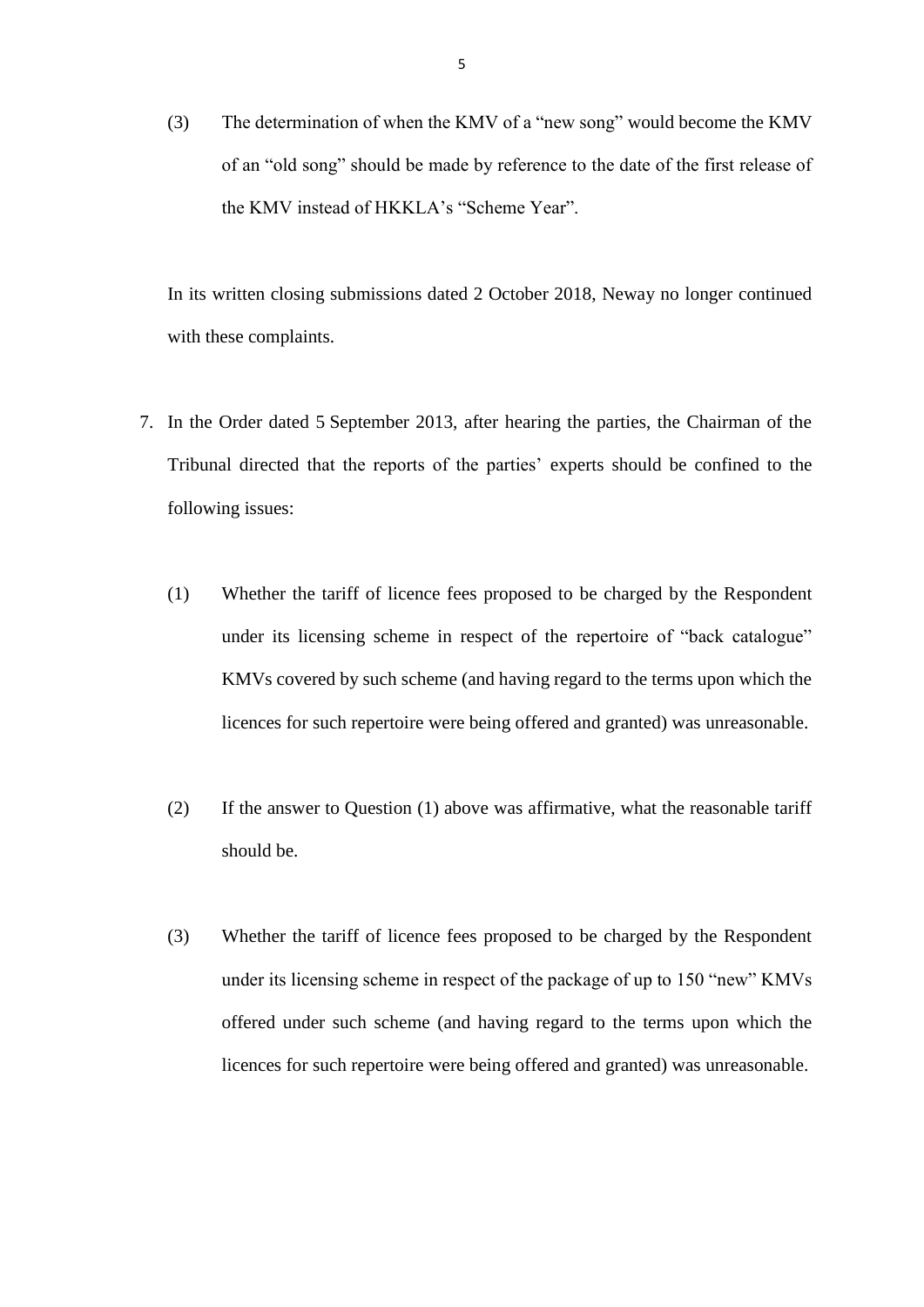- (4) If the answer to Question (3) above was affirmative, what the reasonable tariff should be.
- (5) Whether the tariff of licence fees proposed to be charged by the Respondent under its licensing scheme in respect of the package of up to 150 "new" KMVs and the repertoire of "back catalogue" KMVs covered by such scheme offered under such scheme (and having regard to the terms upon which the licences for such repertoire are being offered and granted) was unreasonable.
- (6) If the answer to Question (5) above was affirmative, what the reasonable tariff should be.
- 8. However, it has now transpired that not all the issues in the preceding paragraph are required to be determined by this Tribunal. In its written closing submissions, Neway stated its latest position as follows:
	- "4. As HKKLA's Licensing Scheme ceased operation on 30 June 2015, the Originator ("Neway") would not be able to obtain any new licence under the said scheme beyond 30 June 2015. However, this Tribunal has power to make an order under Section 156(4) of the Copyright Ordinance (Cap.528) ("the Ordinance") to protect Neway against any claim for infringement of copyright brought by any of the record companies whose repertoire is included under the HKKLA K-Server Licensing Scheme in respect of use of the copyright works of such record companies beyond 30 June 2015 (*see §§7-10 below*).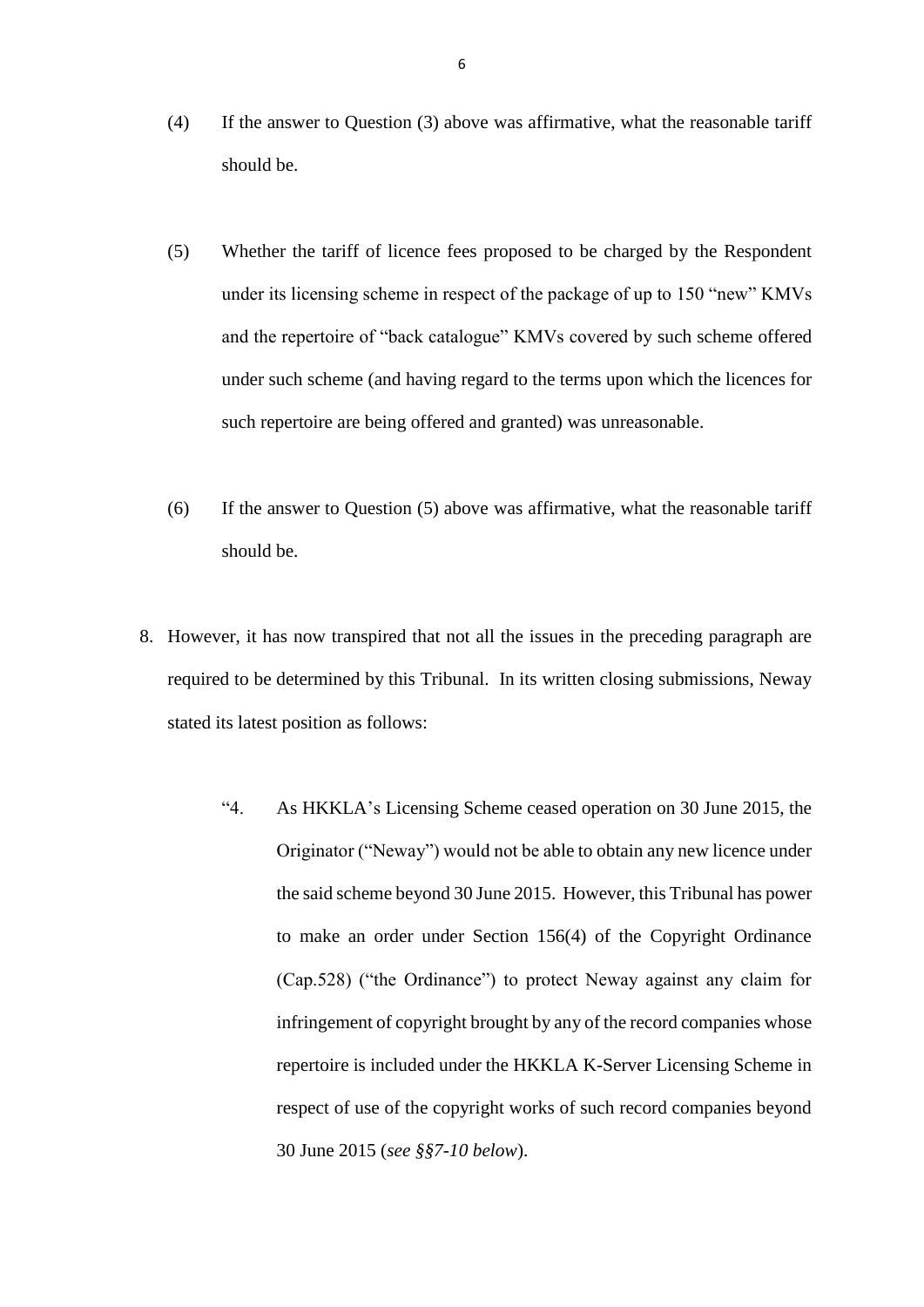5. As HKKLA has not provided a single new KMV to Neway from 1 July 2010 to 31 October 2013 and as Neway had elected not to have any new KMVs from HKKLA from 1 November 2013 onwards, it is not necessary for the Tribunal to determine whether the licence fees charged by HKKLA under the HKKLA Licensing Scheme for new KMVs are reasonable.

*Judgment of Hon L Chan J dated 7 November 2013 §40 [I8981] Judgment of Hon L Chan J dated 8 May 2014 §§16-24 [I8988-8990]*

- 6. The focus of the Tribunal should accordingly be on the reasonableness of the licence fees charged under the HKKLA Licensing Scheme in respect of back catalogue KMVs."
- 9. We should mention that Neway's position stated in paragraphs 5 and 6 of its written closing submissions quoted above had not been stated before since the commencement of these proceedings. It was stated for the first time in its written closing submissions after the close of both parties' case on evidence.
- 10. Given Neway's latest change of position, the only issue that is now required to be determined by the Tribunal is whether the Respondent's tariff of licence fees under HKKLA K-Server Licensing Scheme in respect of the repertoire of "back catalogue" KMVs covered by such scheme, and having regard to the terms upon which the licences for such repertoire were being offered and granted, was unreasonable; and if the tariff was found to be unreasonable, what the reasonable tariff should be.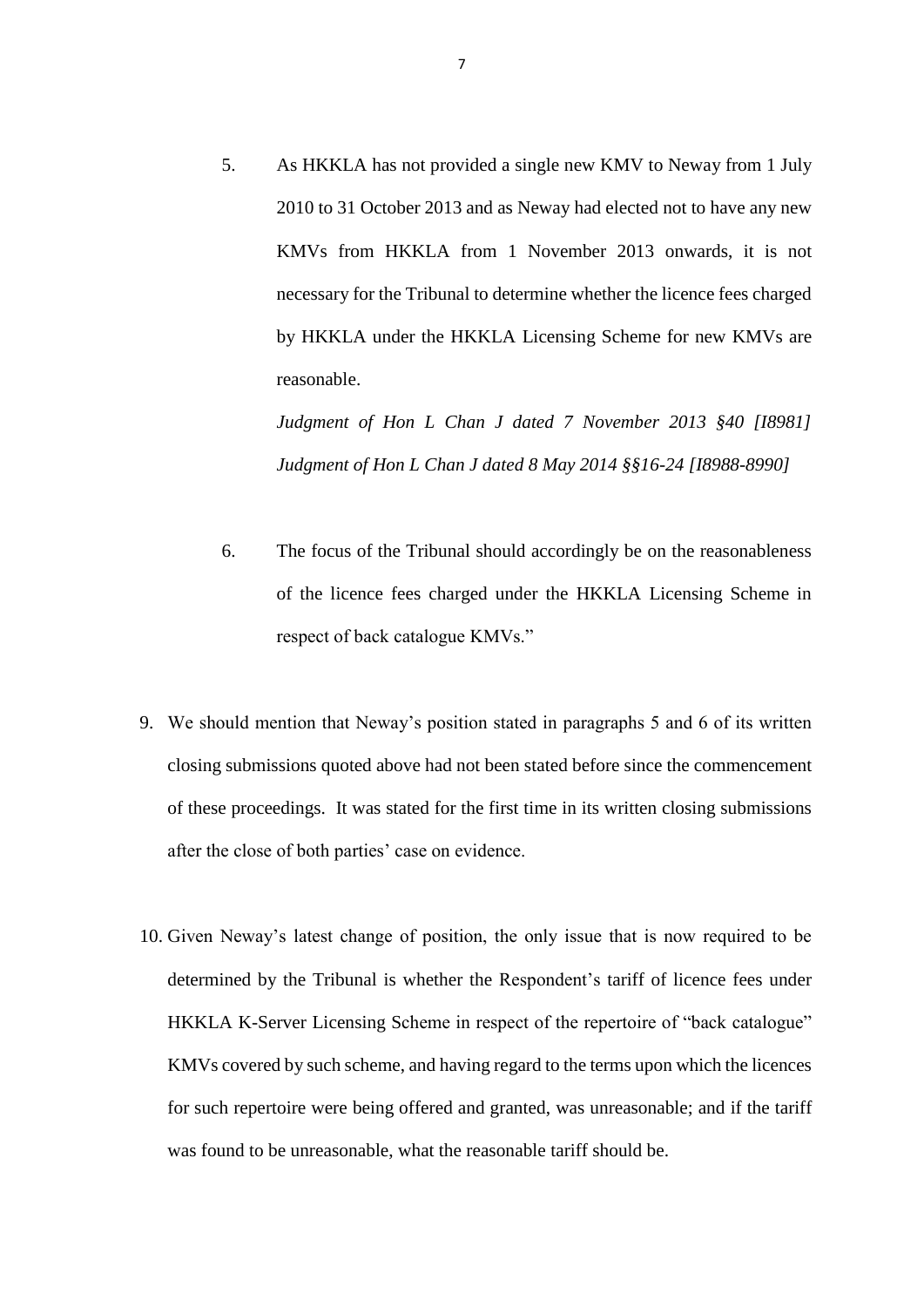11. The Tribunal shall also deal with the question raised in paragraph 4 of Neway's written closing submissions quoted above, namely, whether the Tribunal has power to make an order under Section 156(4) of the Ordinance to protect Neway against any claim for infringement of copyright brought by any of the record companies whose repertoire was included under the HKKLA K-Server Licensing Scheme in respect of use of the copyright works of such record companies beyond 30 June 2015, notwithstanding that HKKLA K-Server Licensing Scheme had ceased operation since 30 June 2015.

# **D. The Legal Framework**

#### *D(1) Relevant Provisions in the Ordinance*

- 12. The definition of "film" in the Ordinance covers KMVs. Section 7 of the Ordinance provides that "film" means any medium from which a moving image may by any means be produced, and that the sound-track accompanying a film is to be treated as part of the film.
- 13. There is no dispute that HKKLA was a licensing body within the meaning of section 145(4) of the Ordinance.
- 14. There is also no dispute that the HKKLA K-Server Licensing Scheme was a licensing scheme within the meaning of section 145(1) of the Ordinance.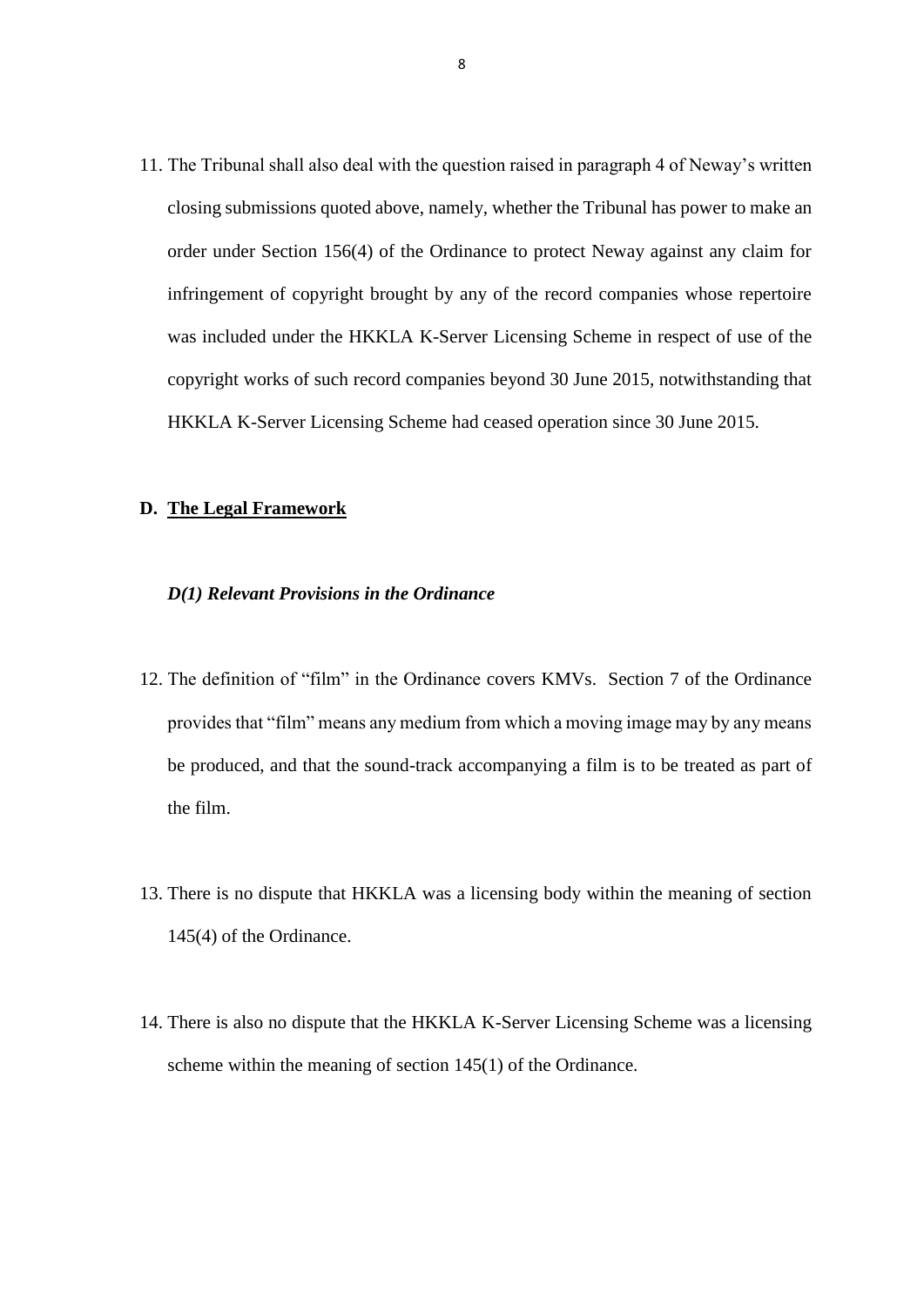- 15. Section 154 of the Ordinance provides, inter alia, that sections 155 and 156 apply to licensing schemes operated by licensing bodies which cover works of more than one author, so far as they relate to licences for copying the work.
- 16. Section 155 of the Ordinance refers to reference of a proposed licensing scheme to the Tribunal. In its Statement of Case, in addition to section 156 of the Ordinance, Neway also relied on this section in making the reference to the Tribunal. This reliance is not correct. Neway lodged the reference by the Notice of Application on 9 August 2010. On that date, HKKLA K-Server Licensing Scheme was no longer a proposed scheme. It had already commenced operation since 1 July 2010.
- 17. Under section 156 of the Ordinance, after Neway had referred HKKLA K-Server Licensing Scheme to the Tribunal, the Tribunal should consider the matter in dispute and make such order either confirming or varying the scheme "as the Tribunal may determine to be reasonable in the circumstances". Section 156(4) provides that the order may be made so as to be in force indefinitely or for such period as the Tribunal may determine.
- 18. As to the effect of an order of the Tribunal, section  $160(1) \& (2)$  provides as follows:
	- "(1) A licensing scheme which has been confirmed or varied by the Copyright Tribunal – …
		- (b) under section 156 or 157 (reference of existing scheme to Tribunal),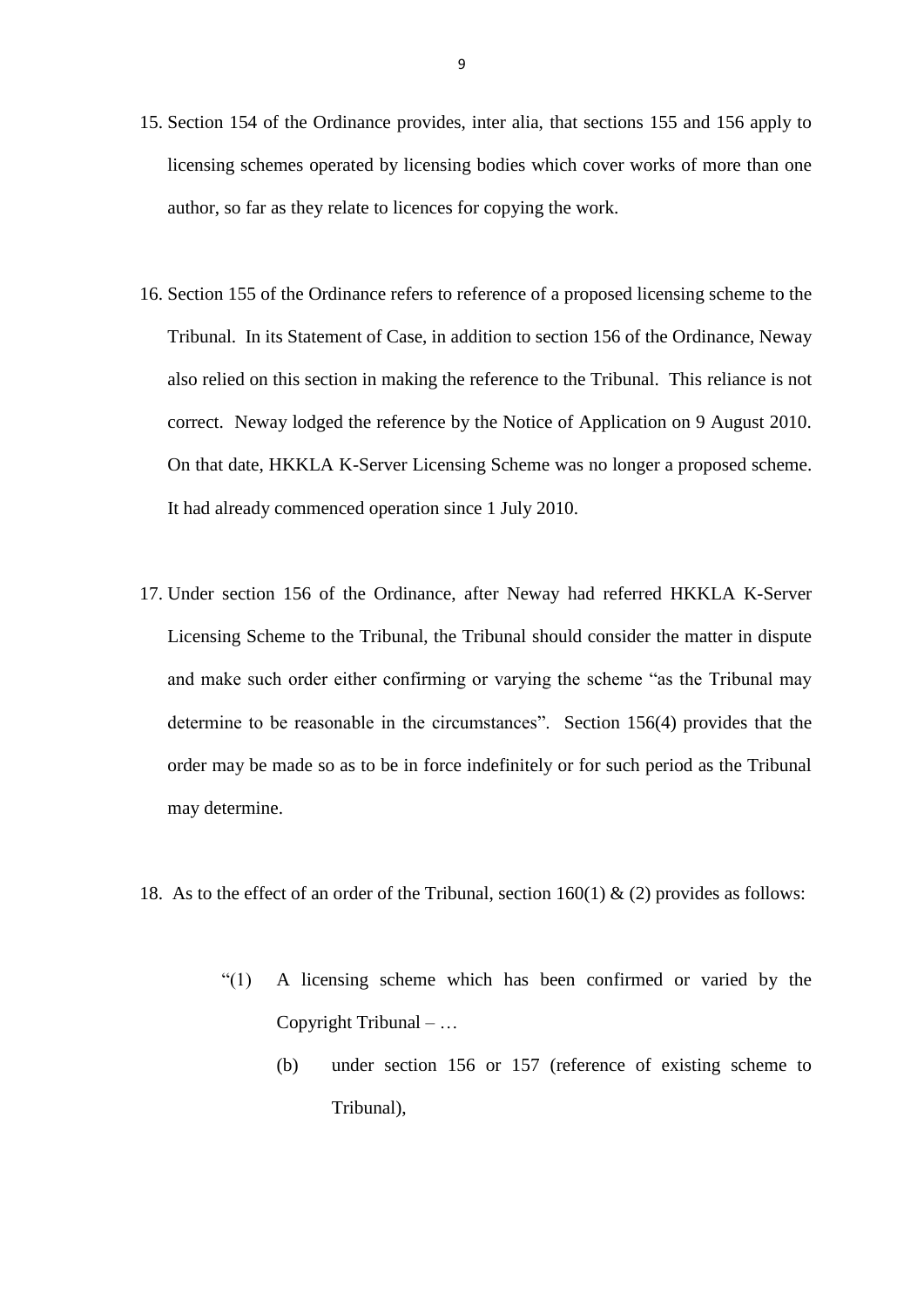is in force or, as the case may be, remains in operation, so far as it relates to the description of case in respect of which the order was made, so long as the order remains in force.

- (2) While the order is in force a person who in a case of a class to which the order applies –
	- (a) pays to the operator of the scheme any charges payable under the scheme in respect of a licence covering the case in question or, if the amount cannot be ascertained, gives an undertaking to the operator to pay them when ascertained; and
	- (b) complies with the other terms applicable to such a licence under the scheme,

is in the same position as regards infringement of copyright as if he had at all material times been the holder of a licence granted by the owner of the copyright in question in accordance with the scheme."

- 19. Section 167 of the Ordinance sets out specific matters which the Tribunal is required to take into account when determining what is reasonable in relation to a licensing scheme. It reads as follows:
	- "(1) The Copyright Tribunal shall, in every case before it, have regard to public interest, and in determining what is reasonable on a reference or application under this Division relating to a licensing scheme or licence, the Tribunal shall have regard to –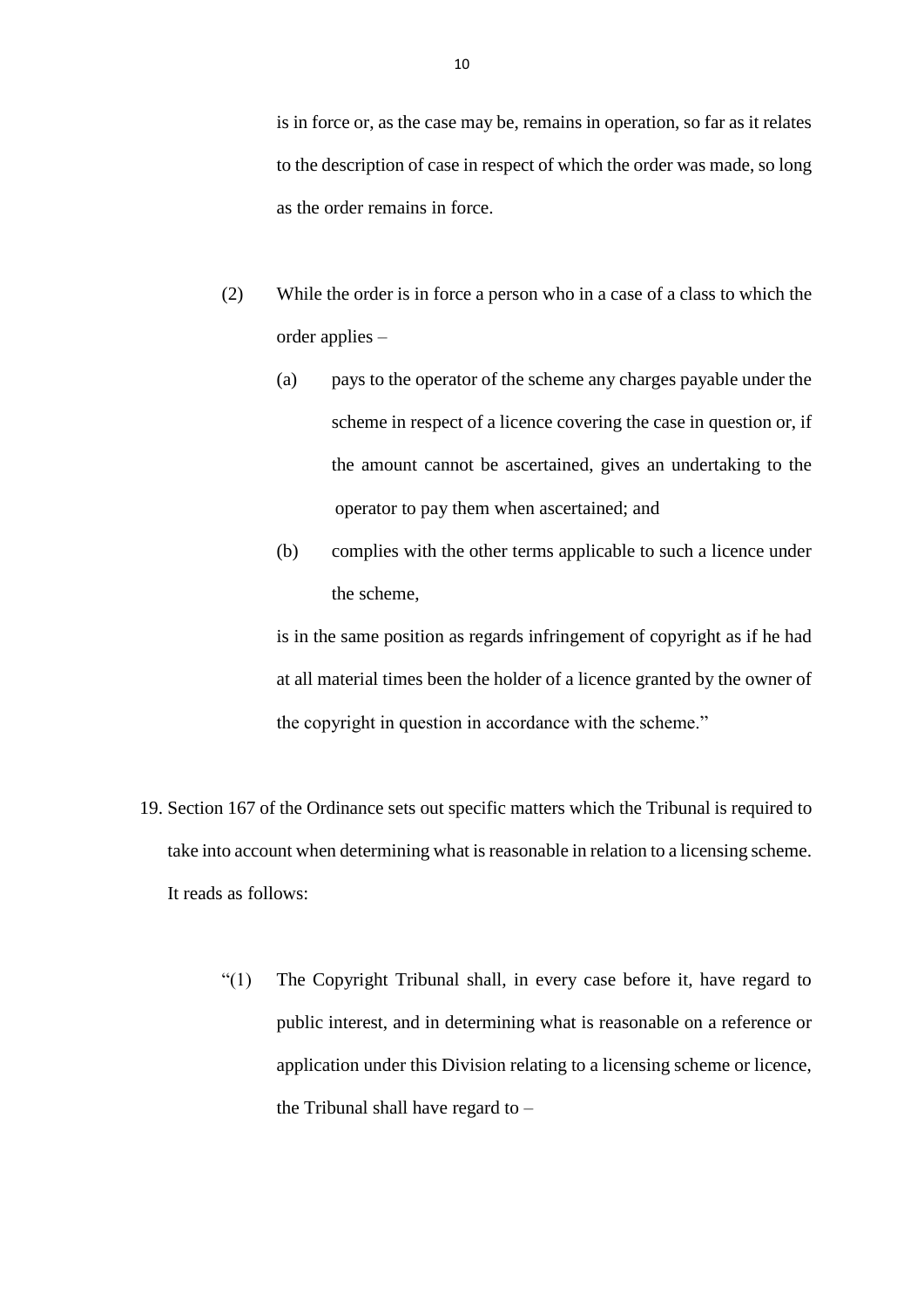- (a) the availability of other schemes, or the granting of other licences, to other persons in similar circumstances;
- (b) the terms of those schemes for licences;
- (c) the nature of the work concerned;
- (d) the relative bargaining power of the parties concerned; and
- (e) the availability to the licensees or prospective licensees of relevant information relating to the terms of the licensing scheme or licence in question.
- (2) The Copyright Tribunal shall exercise its powers so as to secure that there is no unreasonable discrimination between licensees, or prospective licensees, under the scheme or licence to which the reference or application relates and licensees under other schemes operated by, or other licences granted by, the same person or any other person.
- (3) The mention in subsections (1) and (2) of specific matters to which the Tribunal is to have regard does not affect the general obligation of the Tribunal to have regard to all relevant considerations and in particular, to whether the exercise of its power will result in a conflict with a normal exploitation of the work or will unreasonably prejudice the legitimate interests of the copyright owner."
- 20. Section 167 of the Ordinance is similar to sections 129 and 135 of the English Copyright, Designs and Patents Act 1988 (the "**English 1988 Act**").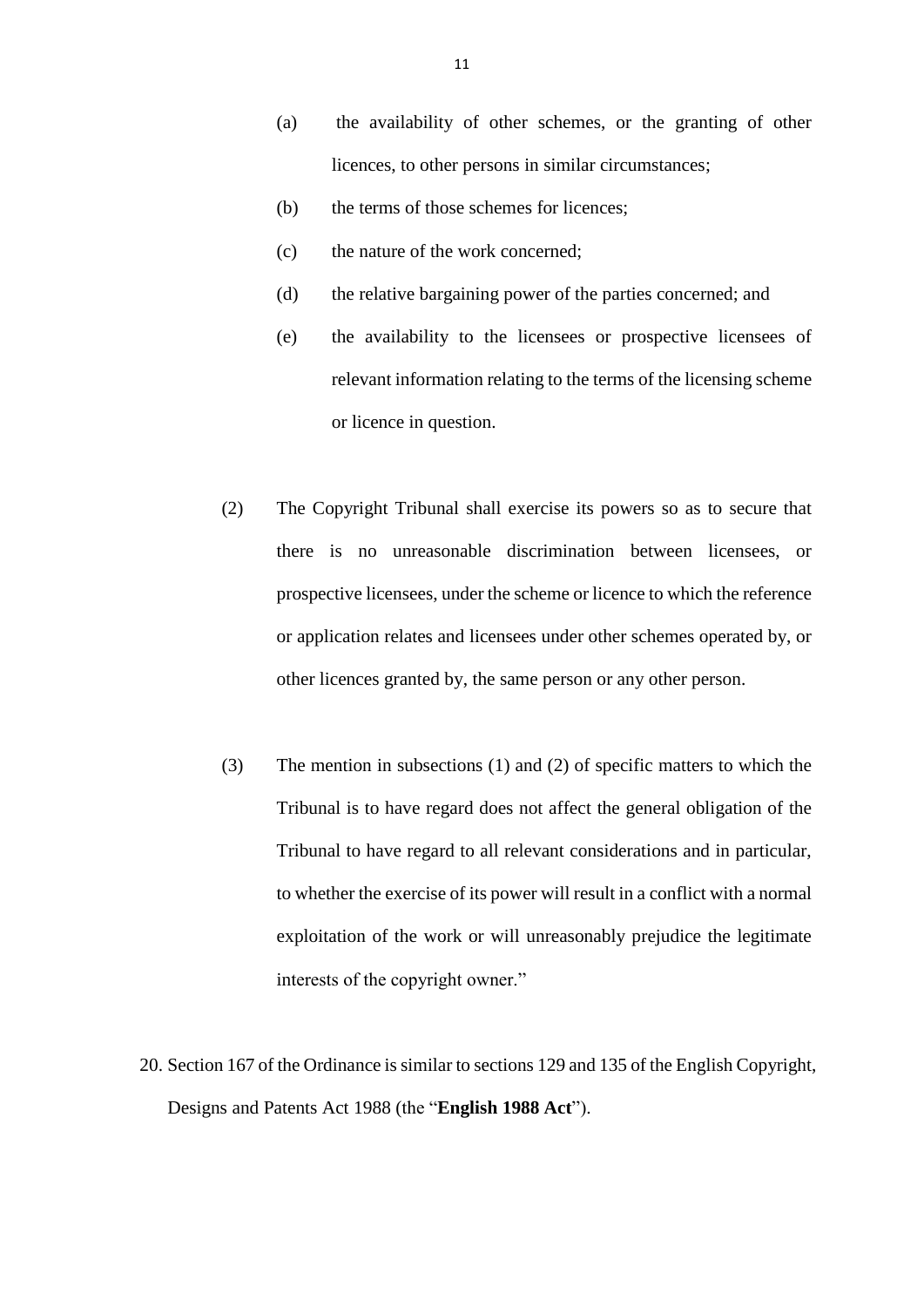21. Section 129 of the English 1988 Act reads as follows:

"General considerations: unreasonable discrimination.

In determining what is reasonable on a reference or application under this Chapter relating to a licensing scheme or licence, the Copyright Tribunal shall have regard to –

- (a) the availability of other schemes, or the granting of other licences, to other persons in similar circumstances, and
- (b) the terms of those schemes or licences,

and shall exercise its powers so as to secure that there is no unreasonable discrimination between licensees, or prospective licensees, under the scheme or licence to which the reference or application relates and licensees under other schemes operated by, or other licences granted by, the same person."

- 22. Section 167(1)(a) & (b) of the Ordinance are the same as section 129(a) & (b) of the English 1988 Act.
- 23. There are two differences between section 167(1)  $\&$  (2) of the Ordinance and section 129 of the English 1988 Act.
- 24. Firstly, section 167(2) ends with the words "or any other person", which do not appear in section 129. Therefore, the requirement of no unreasonable discrimination in section 129 is narrower than section 167(2), in that the scope of comparison in the English 1988 Act is limited to the subject licensing scheme and other schemes operated by the same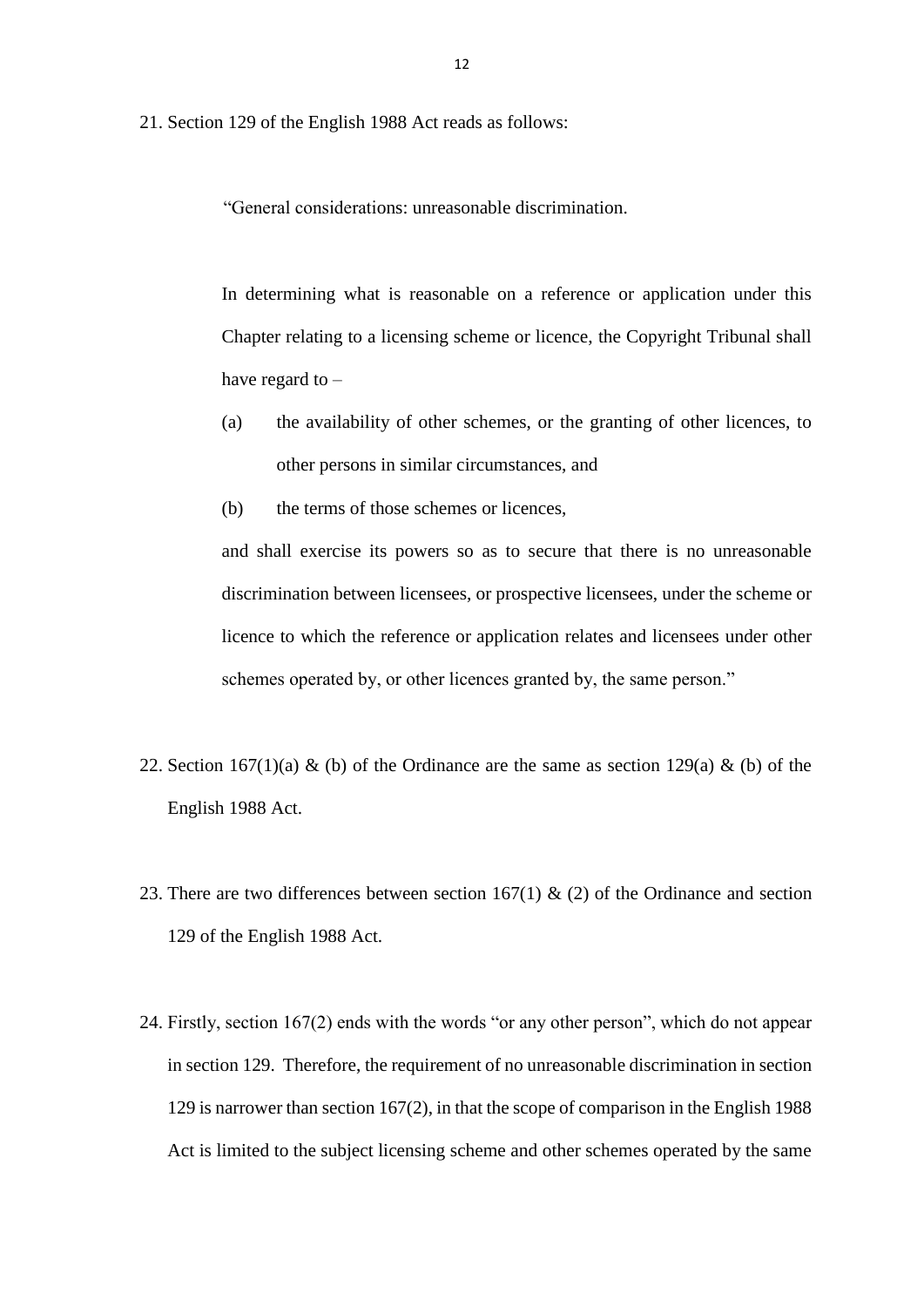person. Nonetheless, given the requirement of the English Copyright Tribunal to have regard to all relevant considerations in section 135 of the English 1988 Act as mentioned below, this distinction appears not significant.

- 25. Secondly, the matters specified in section  $167(1)(c)$  (e) of the Ordinance does not find their places in section 129 of the English 1988 Act.
- 26. Section 135 of the English 1988 Act reads as follows:

"Mention of specific matters not to exclude other relevant considerations.

The mention in sections 129 to 134 of specific matters to which the Copyright Tribunal is to have regard in certain classes of case does not affect the Tribunal's general obligation in any case to have regard to all relevant considerations."

- 27. It is apparent that the ending part of section 167(3) of the Ordinance, namely "and in particular, to whether the exercise of its power will result in a conflict with a normal exploitation of the work or will unreasonably prejudice the legitimate interests of the copyright owner", does not appear in section 135 of the English 1988 Act.
- 28. In short, in addition to the general obligation of the Tribunal to have regard to all relevant considerations, the Tribunal is also required to take account of particular matters stipulated in section 167 of the Ordinance.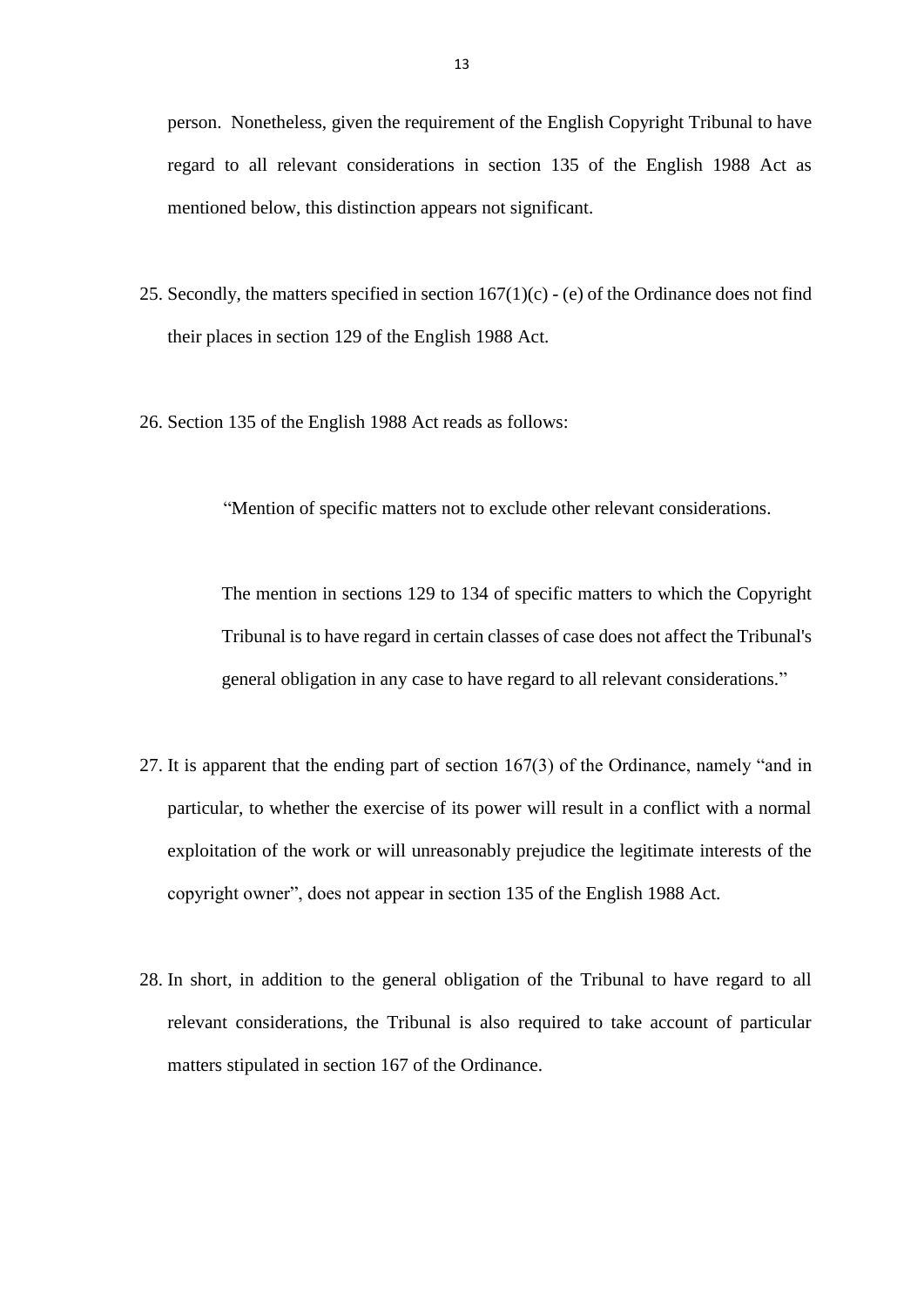29. There has not yet been any decision of the Tribunal on the reasonableness of the terms of a licensing scheme under the Ordinance. Reference may be made to the English decisions under sections 129 and 135 of the English 1988 Act, bearing in mind the differences between the Ordinance and the English 1988 Act as identified above.

#### *D(2) Relevant Legal Principles*

- 30. There was no material disagreement between the parties as to the general principles applicable in the present case, although there was notable difference in the emphasis that each party laid on the relevance and weight of certain English decisions which the Tribunal should attach to the present case. We have considered the decisions referred to us by the parties but would record that we do not consider the Tribunal is bound to follow any of them. It would be helpful to set out below the guidance which can be found from the English decisions and other references, with no particular order.
- 31. To start with, paragraph 28-120 of Copinger and Skone James on Copyright,  $17<sup>th</sup>$  ed. describes the general approach of the Tribunal towards the task of determining what is reasonable. It reads as follows (footnotes skipped):

"**General approach of the Tribunal.** In exercising its task to set terms which are "reasonable in the circumstances", the Tribunal has a discretion in the widest possible terms. Its job is to favour neither copyright owners nor users, but to maintain a balance between them. In the case of an existing or proposed scheme, the Tribunal's function is not limited to one of review. Rather it has to form its own judgment as to whether the referred scheme is reasonable in all the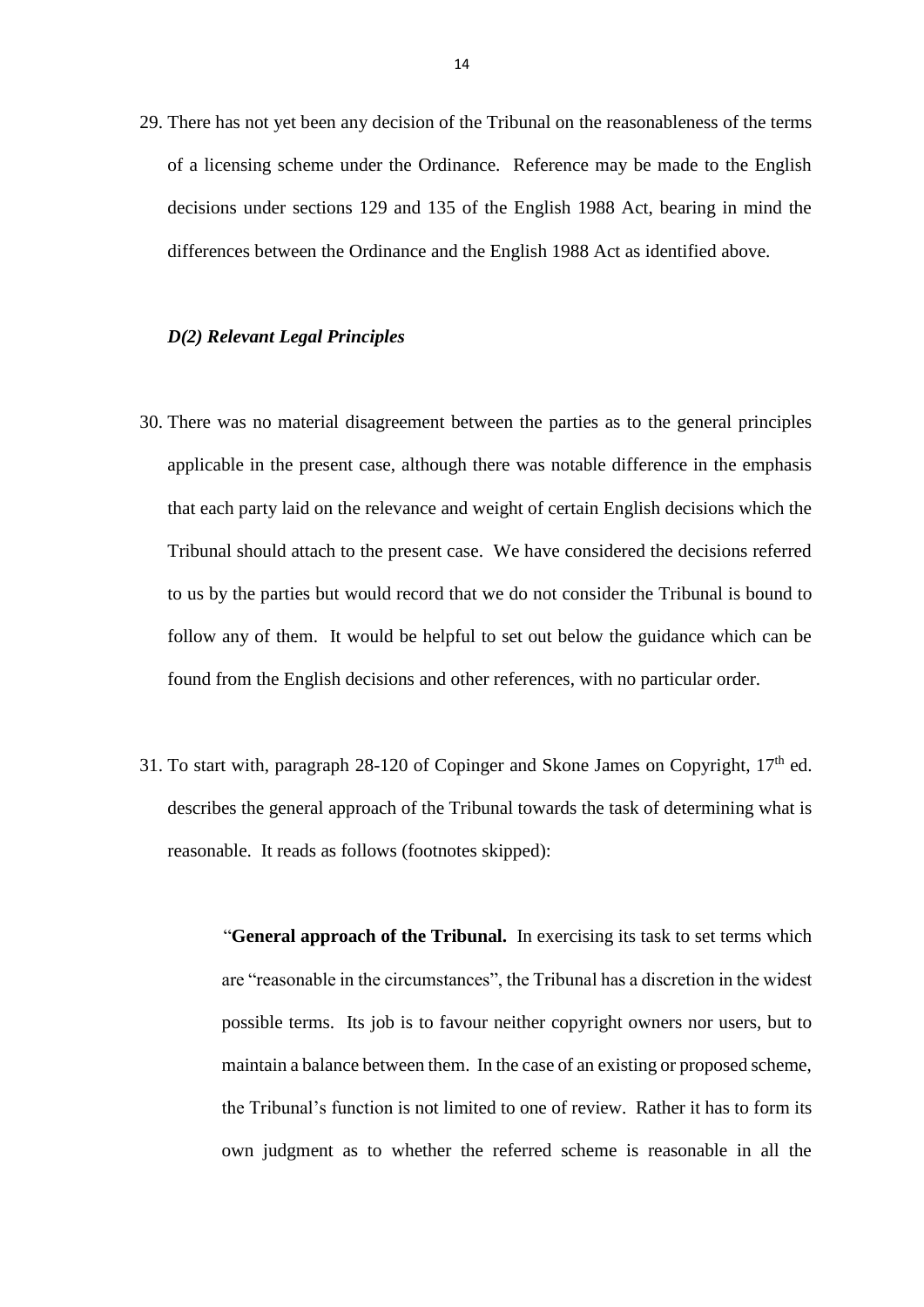circumstances. Accordingly, there is no presumption for or against an existing scheme. On the other hand, where the parties have argued the case on a particular basis, it would be a rare case where the Tribunal (although not bound by their agreement) should depart from that basis. It has been said that ultimately what the Tribunal has to determine is how much of the licensee's total profit should be paid by way of licence fee. In so doing, the Tribunal has to arrive at a figure from the total receipts which is both fair to the licensor in terms of the value of the licensee having access to the copyright works and fair to the licensee in giving him a proper reward for the effort put into the exploitation of the licensor's intellectual property rights.<sup>2</sup>"

32. The classic test is "willing buyer and willing seller". In assessing whether a tariff is reasonable, the English Copyright Tribunal has frequently addressed the matter on the basis that the proper rate is that which would be negotiated and agreed upon between a willing licensor and a willing licensee of the copyright repertoire. A helpful description of this exercise is set out in paragraph 49 of the Interim Decision of the English Copyright Tribunal in *The British Phonographic Industry Limited & ors v Mechanical-Copyright Protection Society Limited*, CT84-90/05, 19 July 2007, [2008] E.M.L.R. 5:

> "Before examination of the relevant circumstances to be taken into account in this notional exercise, it is however common practice to identify an existing tariff as a starting point. If such a licence exists (and particularly, if it is recent) and addresses comparable subject matter - and even better, if it was freely

1

<sup>2</sup> The last two sentences of this passage was summarized from *AEI Rediffusion Music Limited v Phonographic Performance Limited* [1998] R.P.C. 335, in a passage which the English Copyright Tribunal approved in *Candy Rock Recording Ltd v Phonographic Performance* [1999] E.M.L.R. 155 at 168.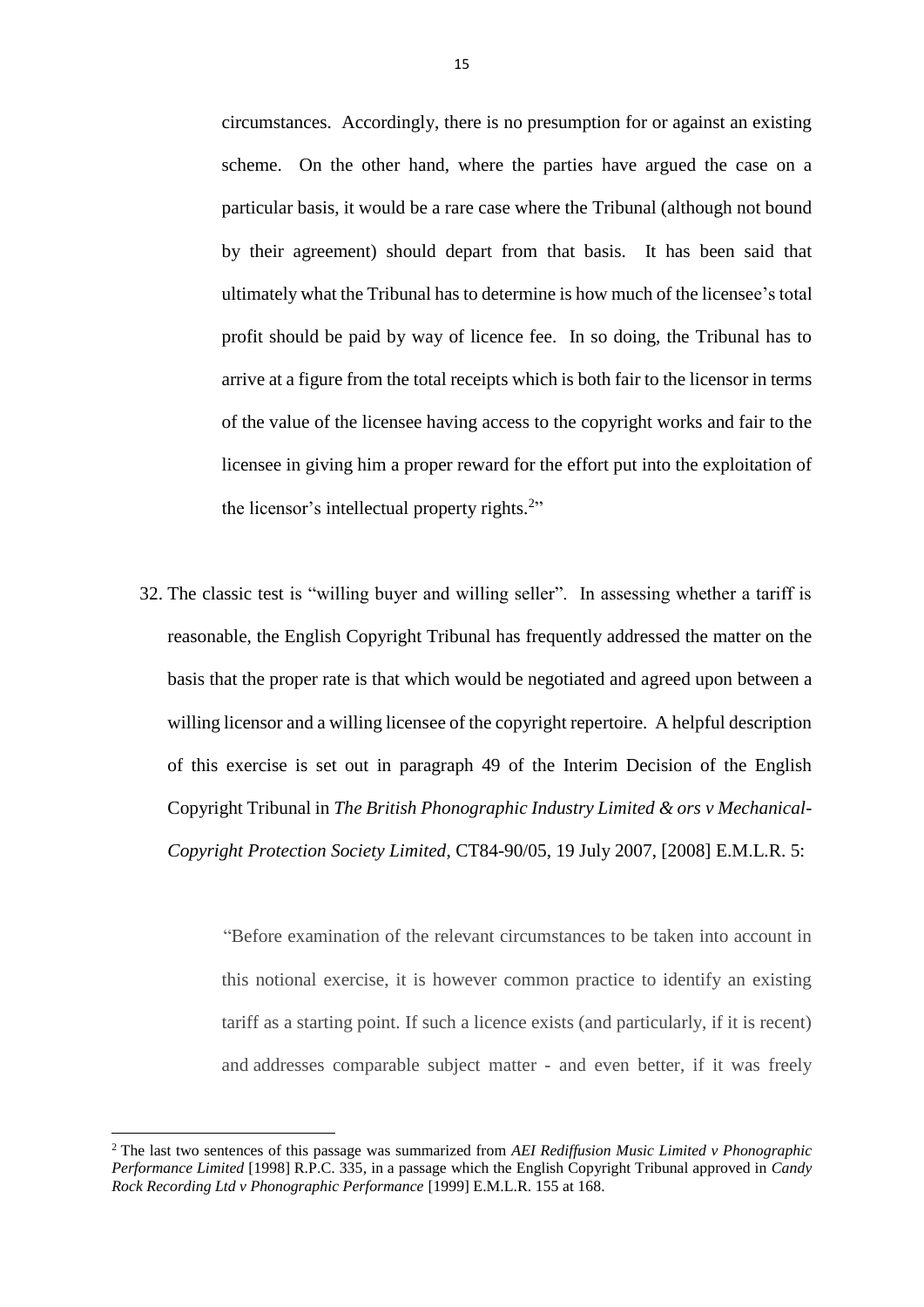negotiated (rather than being as it were, 'imposed' by the Tribunal), that may be particularly relevant and helpful in determining the right tariff (and other terms) of a licence. Such an agreement it has been said, is the best record of the market value of the relevant rights at the time (see below 'Comparators')."

33. In relation to a licensing scheme administered by a licensing body, the Originator added that the question to be asked should not be how much a licensee should pay the licensor under a licensing scheme if he had to choose between having a licence or not having a licence at all, citing the English Copyright Tribunal in *British Sky Broadcasting Ltd v The Performing Right Society Limited* [1998] R.P.C. 467 at paragraphs 5.26 and 5.27 in support. While we agree with the Originator on this submission, we would point out that the English Copyright Tribunal in that decision also stressed the need to take into account the benefits of the availability of the full scope of the repertoire and the collective administration of the rights by the licensing body. Therefore, it was in their view also not correct to ask how much would the licensee have to pay if the licensee negotiated separate agreements in a free market with each copyright owner. As explained by the Tribunal at paragraph 5.27:

> "We think the basic proposition, that we should not assume that the broadcaster would pay a ransom price, it is a sound one. However, whilst that is the wrong question, we do not think that the alternative question advanced by Sky [i.e. the broadcaster and the licensee] and Dr Bishop is the right one either. Whilst the PRS [the licensing body and the licensor] undoubtedly have an overwhelming strong bargaining position, the fact that their repertoire is all encompassing and the fact that the collective administration which they offer avoids individual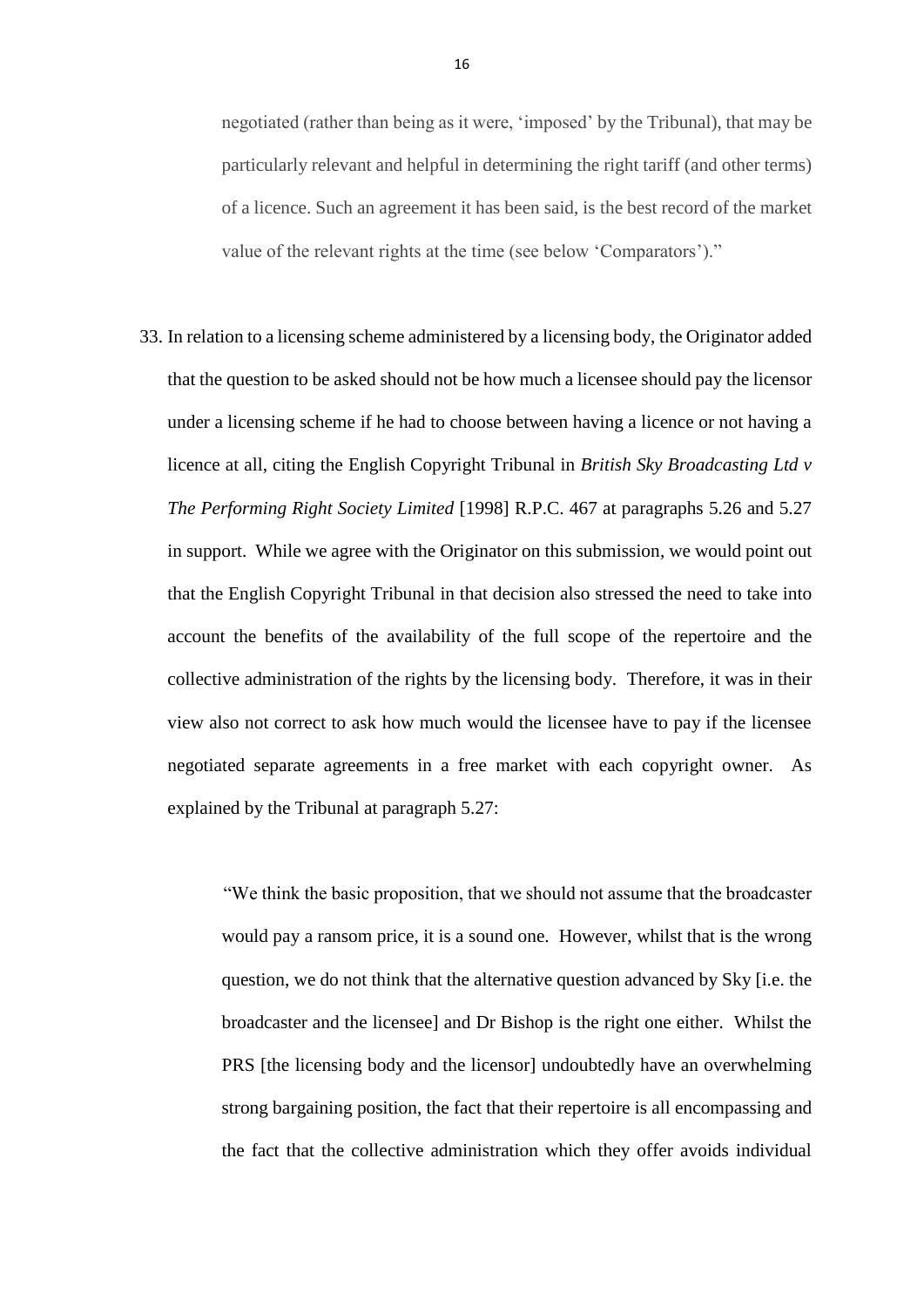licensing arrangements are facts which have long been recognized as conferring benefits on the licensee. Sky's argument does not recognize this benefit. Nevertheless, the Tribunal's duty is to moderate the monopolistic aspects of the PRS's position by setting a reasonable royalty. This Tribunal came to the same view in *Association of Independent Radio Companies Ltd v Phonographic Performance Ltd* [1993] E.M.L.R. 181 at 228. Thus, we think it would be fair to take into account, if one could, the extent to which the licensee needs the full scope of the repertoire, and the extent to which he benefits from the collective administration of the rights. These are, however, somewhat vague and nonquantitative considerations."

- 34. Comparators are important in this exercise. Section 167(1)(a) requires the Tribunal to take into account schemes and licences "to other persons in similar circumstances". Paragraphs 50 and 51 of *The British Phonographic Industry Limited* are instructive:
	- "50. **Comparators.** As noted above, s. 129 of the Act requires the Tribunal to take into account schemes and licences 'to other persons in similar circumstances.' Mr Richard Boulton, the Applicants' principal expert, put the position with admirable clarity in his first Report, thus:

'The comparable royalties approach is often regarded as the best approach to use in circumstances where the parties do not agree on the level of royalty. Negotiations between a willing licensor and a willing licensee, in the circumstances, will provide, in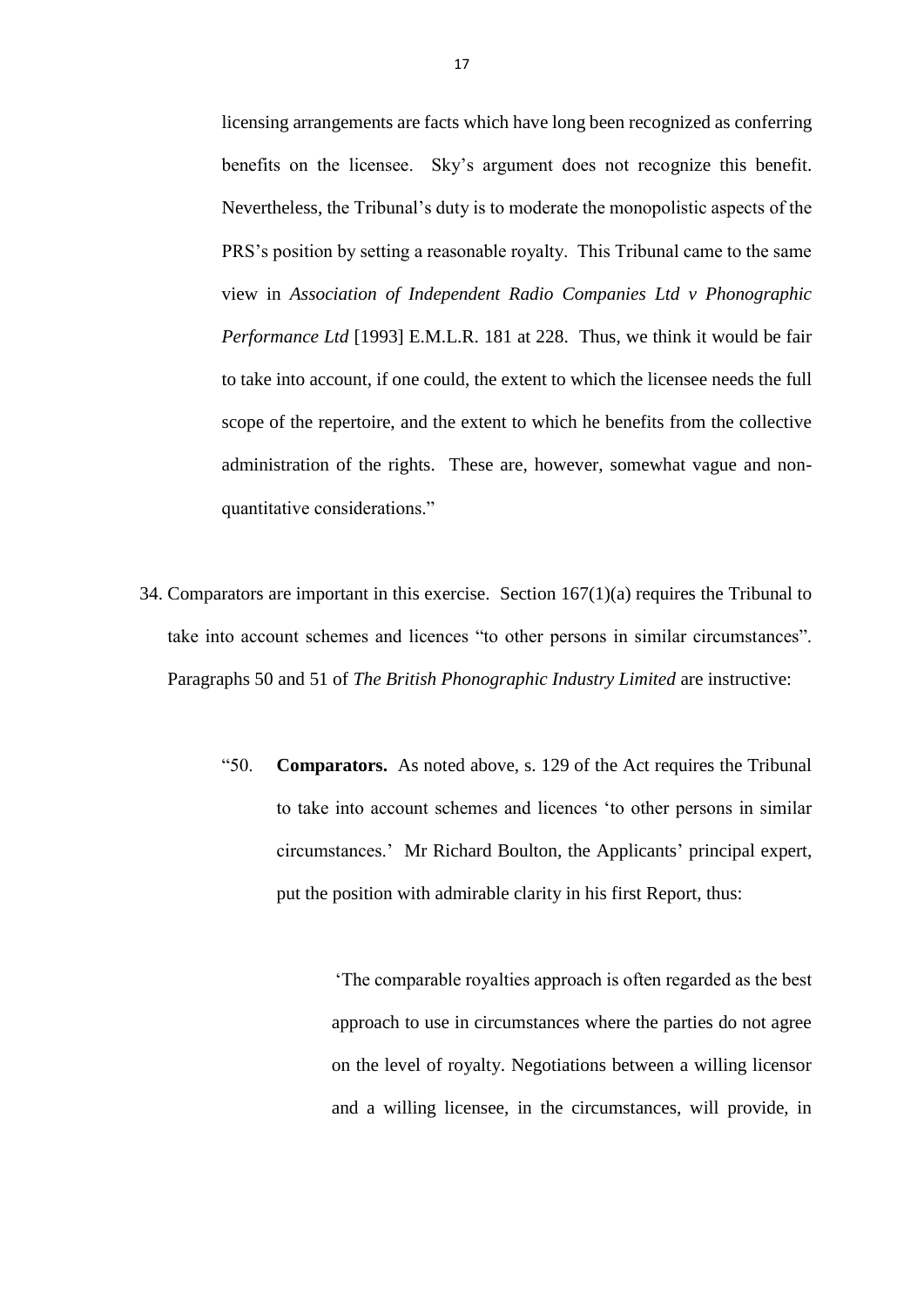theory, the best available information about the level of a reasonable royalty.'

51. In Association of Independent Radio Companies v Phonographic Performance Limited [1993] E.M.L.R. 181, the Tribunal stressed the importance of comparators:

> 'It is for the Tribunal in assessing the transactions cited as comparable to decide to what extent the rights licensed are of the same **or a similar kind**, whether the transactions were concluded at arm's length with neither side affected by stress, and whether they were affected by legal factors which do not apply in this case. It is then for the Tribunal to adapt any relevant comparators to the case under review.' [Emphasis added]

Thus, starting with a cited comparator, it is open to the Tribunal to take notice of it (or of parts of it) and to use it (or reject it entirely) as the case may require. The authorities show that whilst the utility of comparators has frequently occupied the Tribunal's time, in practice they appear to have been more of a legitimate quarry (or template) for particular terms and figures rather than as full precedents for a particular licence. In a few cases, comparators, particularly comparators from overseas, have proved to possess very little probative value whatever." (footnotes skipped)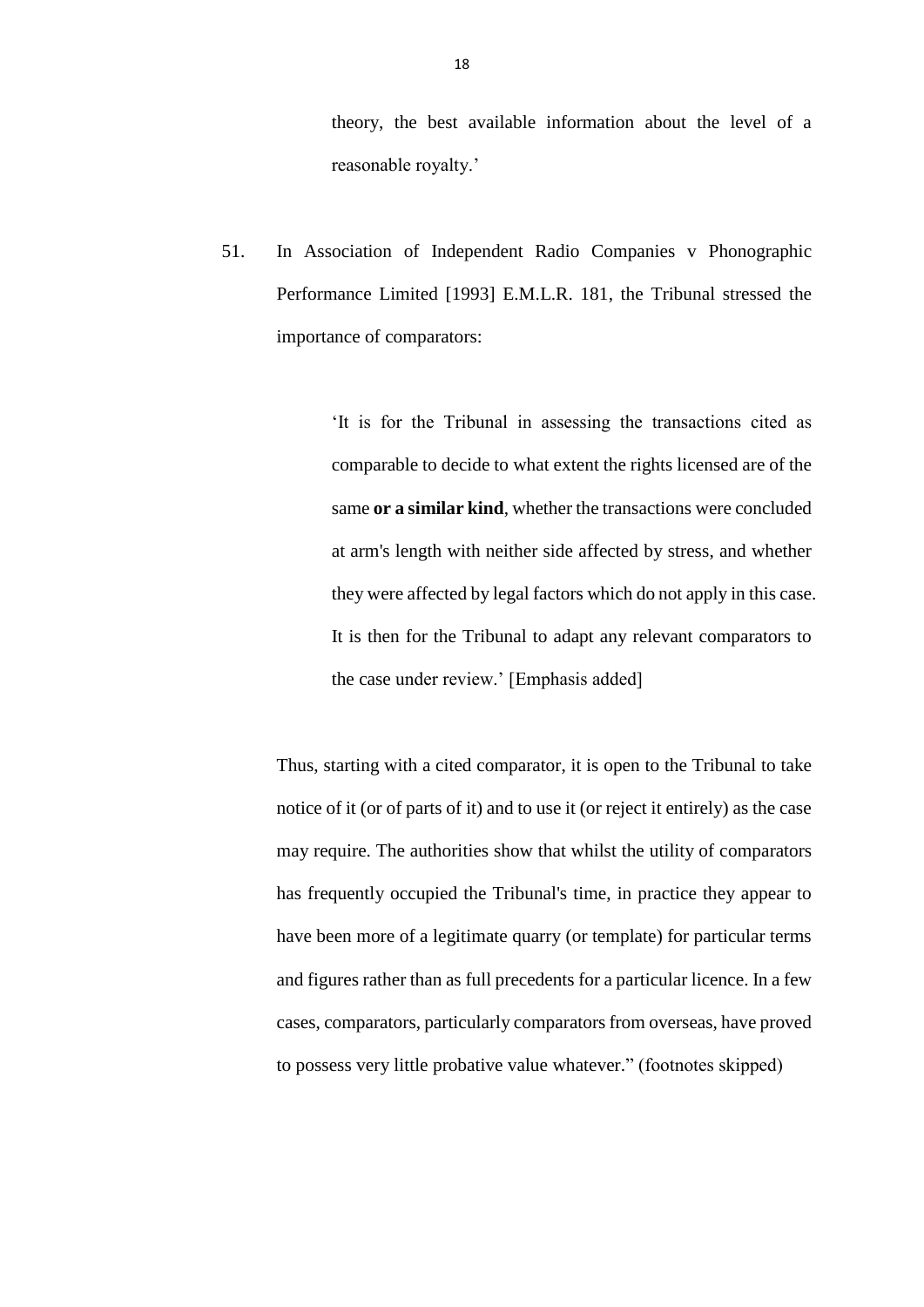35. In deciding whether a scheme or a licence can be relied upon as comparator, the driving consideration should be commercial reality. This was pointed out by the English Copyright Tribunal in *AEI Rediffusion Music Limited v Phonographic Performance Limited*, *supra* at 348, line 30:

> "AEI suggest that in the *AIRC* case the Tribunal held that licences of different legal rights cannot be relied upon as comparators. We do not read the decision as having decided this as comparators. The Tribunal in our view was merely holding that, for the reasons given in the preceding paragraph, they could not see how they could "adapt such a royalty to the facts of this case with amy confidence". **In our view, the Tribunal is entitled to find a licence of a different legal right to the one in dispute as being relevant as a comparator if, in all the circumstances, this is appropriate**. **Likewise, it can disregard a licence of the same legal right if it is inappropriate as a comparator. The task of the Tribunal is to settle rates of remuneration for the use of copyright material, and it seems to us that the driving consideration should be commercial reality.**"(our emphasis in bold)

36. When considering the comparability of any schemes or licences which are the outcome of certain particular negotiation, the Tribunal should also consider carefully the circumstances surrounding such particularly negotiated tariff and see whether there were any special considerations which might deprive a particular negotiated rate of its cogency in support of the tariff under review, see *Working Men's Club and Institute Union Limited v The Performing Right Society Limited* [1992] R.P.C. 227 at 238 line 5.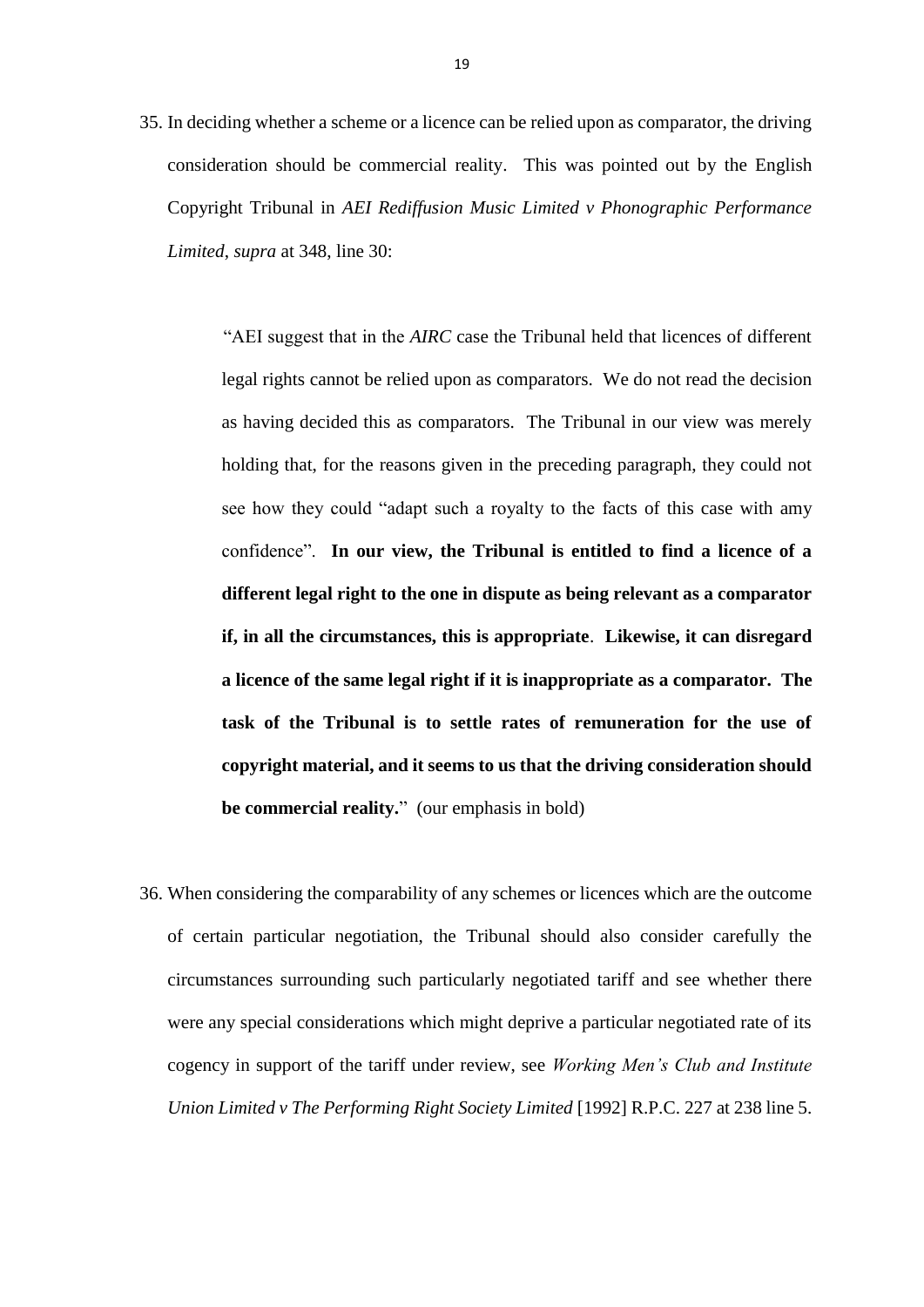- 37. If the Tribunal is satisfied that there exist other licences which are sufficiently comparable to the licence they are going asked to settle, the Tribunal should adopt a similar rate absent any special circumstances, see *AEI Rediffusion Music Limited*, *supra* at 347 line 30, which was approved by the English High Court in *CSC Media Group Ltd v Video Performance Ltd*, [2011] R.P.C. 139 at 144, paragraph 16, *per* Floyd J.
- 38. The other important factor that the Tribunal should take into account is that the tariff should be simple and workable, as said by the English Copyright Tribunal in *The British Phonographic Industry Limited* at paragraph 57:

"The tariff should be simple and workable having regard to the service being licensed – "*with a straightforward rate structure based on straightforward definitions*". Most tariffs can be shown to produce anomalies in certain circumstances but a complex rate structure will be more likely to produce anomalies (and thus problems) particularly at the margins of its rates: AIRC v PPL [1993] EMLR 181 at 229. Simplicity of operation and clarity of expression should always be a desideratum. In Universities UK v CLA [2002] RPC 693, the Tribunal said:

'Overall we have been seeking to achieve a simple, economic, universal system promoting good education for the benefit of staff and students whilst at the same time achieving fair and reasonable remuneration for the owners of the rights.' (at p726)"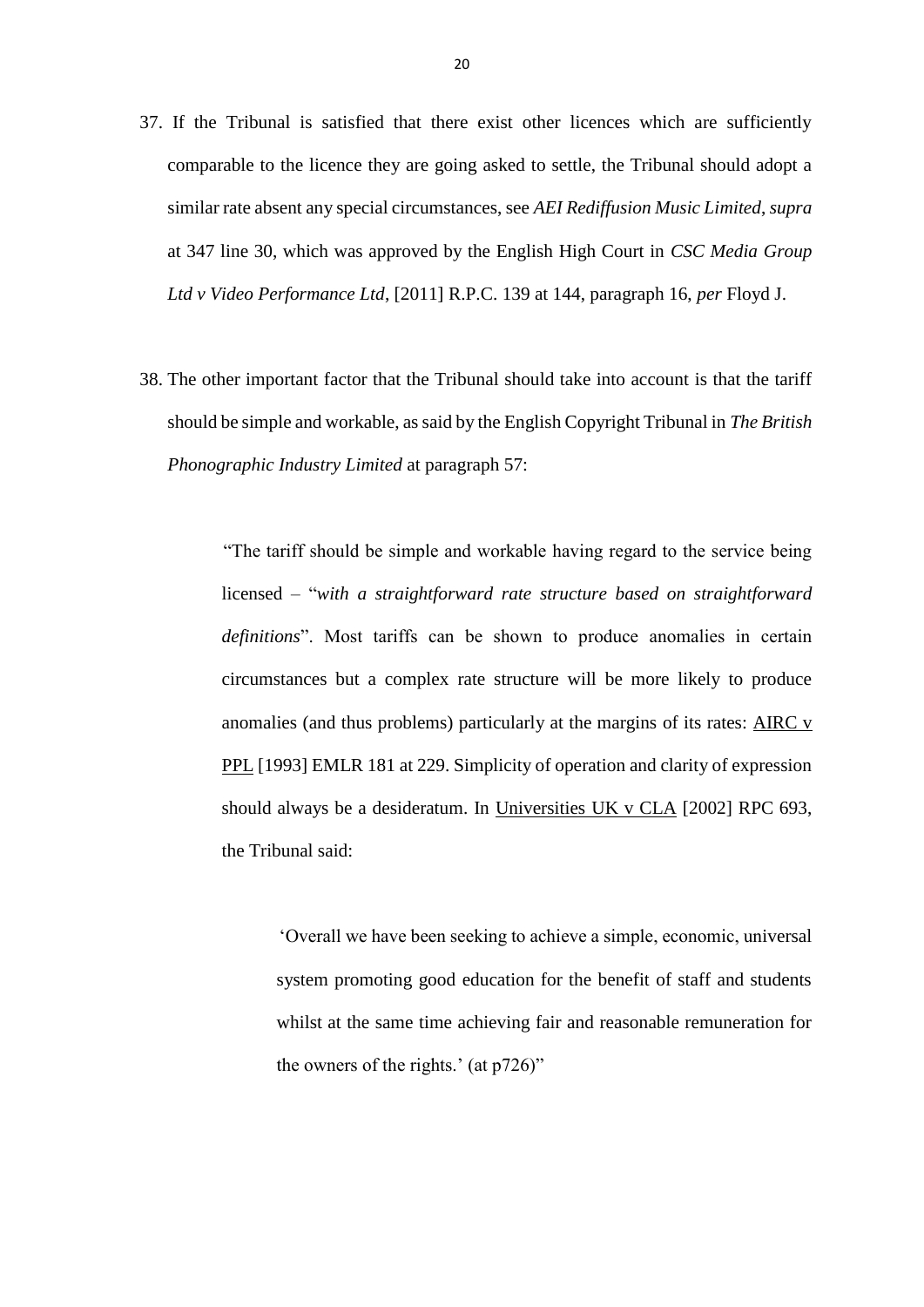39. We should also make a mention on the relevance of revenue and profits. In cases where the licensing body seeks to base payment for a licence on the revenue or profits of the licensee there must be a sufficient causal link between the use by the licensee of the copyright work in question and the revenue or profits of that licensee. As stated by the English High Court in *CSC Media Group Ltd*, *supra* at 144, paragraph 17:-

> "A revenue-based royalty system may be justified in some cases. After a review of the cases in *British Sky Broadcasting Ltd v The Performing Right Society Limited* [1998] R.P.C. 467, [1998] EMLR 193, the Tribunal concluded at para. 6.10 that:

'What the decided cases show is that, before one can use revenue as a measure of the value of music to a broadcaster, one must be satisfied that there is an adequate nexus between the use of music and the revenues earned.'

40. Regarding profits, paragraph 28-131 of Copinger and Skone James on Copyright,  $17<sup>th</sup>$ ed. is instructive. It reads:

> "Even where the basis of the payment is not in issue the available profits of the licensee may be taken into account in order to ensure that the impact on the licensee's business is not disproportionate. This does not mean that rich licensees should pay more or that licensees who make a loss should pay nothing but is a cross check to ensure that the royalty is not too high."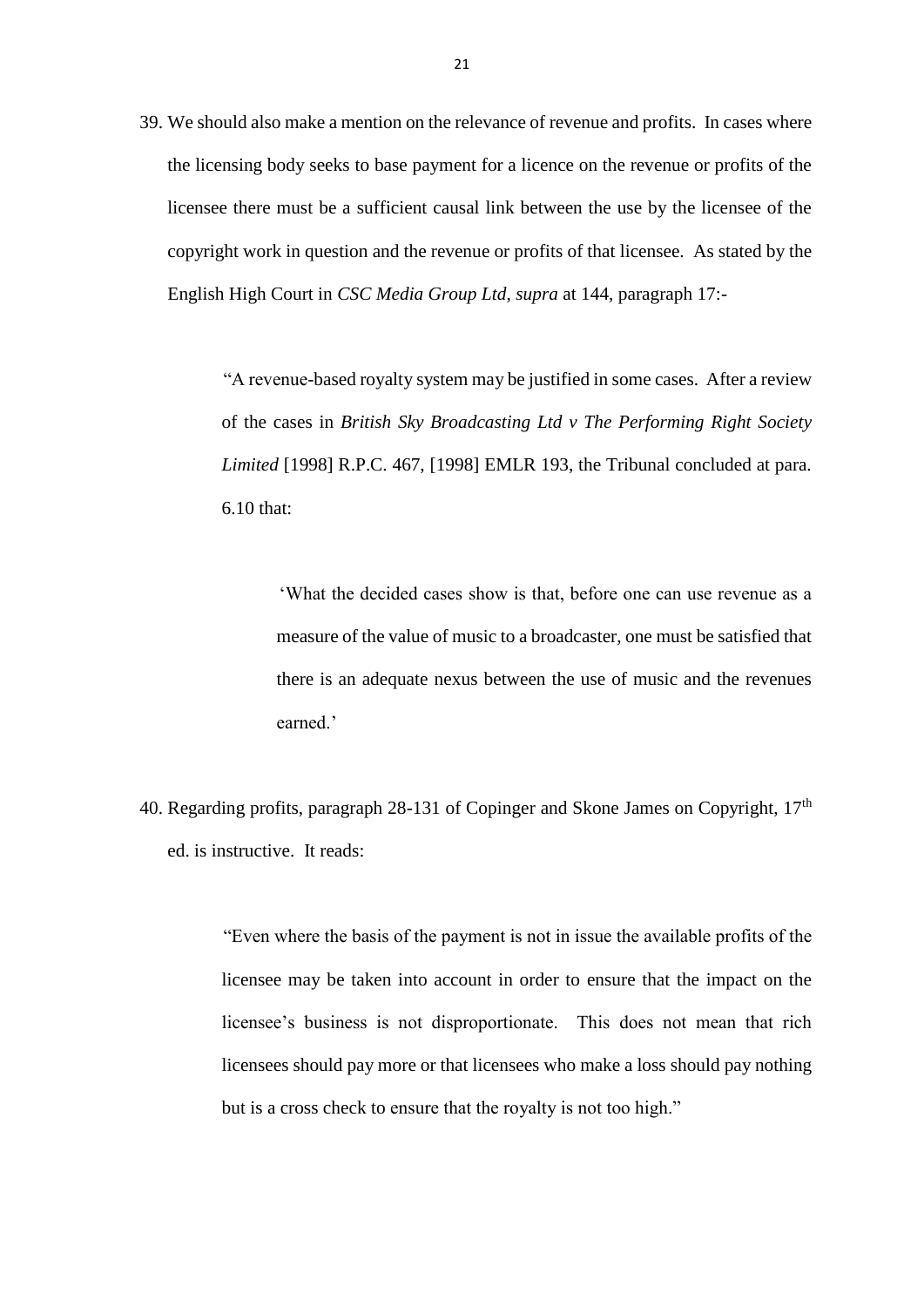41. It should also be mentioned that the absolute amount of the licence fee provides no indication of fair or reasonable value. See *Phonographic Performance Limited v The British Hospital Association &* others, CT 91/05, 92/05 and 93/05, 18 September 2009, at paragraph 86, where the English Copyright Tribunal said:

> "A monopoly supplier of flowers, eggs or milk would not be justified in trebling its prices on the ground that the absolute amount was not very much or amounted to only a few pounds a week. The question is not how the licence fees compare with the overall turnover of particular licensor, any more than it is appropriate to compare any other input (such as electricity) as a percentage of turnover in order to assess the value of that input."

42. At the end of the day, the task of this Tribunal is to determine how much the Originator has to pay and to ensure that the amounts of money determined to payable to the Respondent are reasonable in all the relevant circumstances. We find helpful in the observation made by the English Copyright Tribunal in *AEI Rediffusion Music Limited*, *supra* at 343 line 15:

> "It is notoriously difficult to arrive at a decision as to an appropriate royalty (in the absence of equivalent consensual licences) in that there are no fixed guidelines and at the end of the day it is ultimately a "judgment call" taking into account a large number of factors."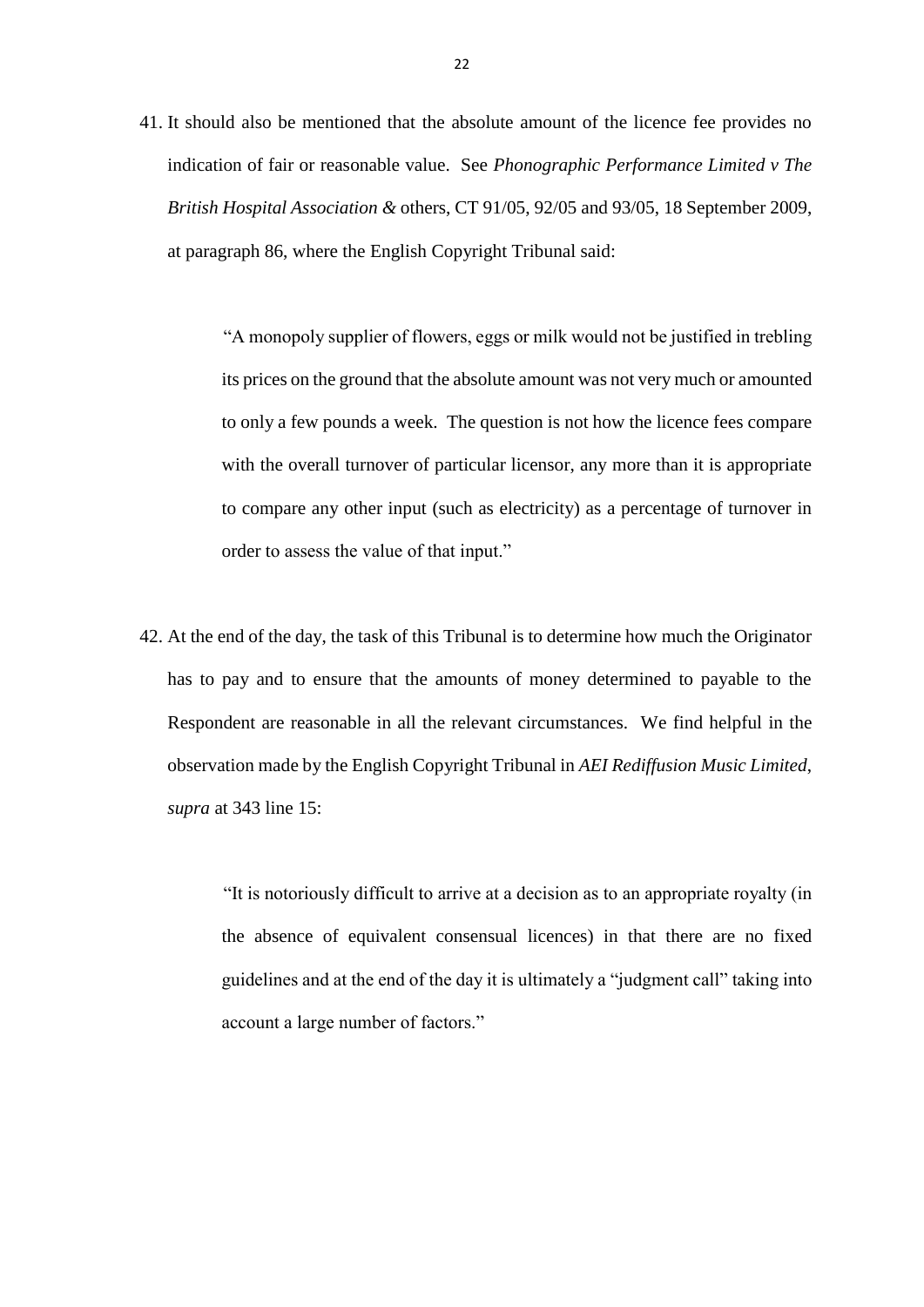#### **E. Relevant Background of Karaoke Industry & K-Server Licensing in Hong Kong**

- 43. Before examining the reasonableness of the subject licensing scheme, it is necessary to look at the relevant background of the karaoke industry and K-Server licensing in Hong Kong. The following is mainly taken from the Respondent's written closing submissions, which we have cross-checked with evidence before the Tribunal.
- 44. Generally speaking, karaoke is a form of interactive music entertainment in which amateur singers sing along with recorded music or music videos using microphones and audio-visual equipment system. The music is typically a well-known pop song minus the lead vocal. Lyrics are displayed and synchronized on a video screen, along with a moving symbol or changing colour and/or music video images, to guide the singer. In the early 1990s, karaoke was a popular form of entertainment in Hong Kong. Since 2010, as compared to the 1990s, karaoke has become less popular.
- 45. From 1984 when PPSEAL<sup>3</sup> commenced its licensing scheme for the granting of public performance licences and prior to the introduction of PPSEAL's K-Server licensing scheme in 2005, KMVs were manufactured and sold in physical formats such as LD (laser disc), VCD (video compact disc), DVD (digital video disc). At that time, in order to provide karaoke service to their patrons, karaoke establishments had to purchase KMVs in the form of physical discs.

**.** 

<sup>3</sup> PPSEAL – Phonographic Performance (South East Asia) Limited is a licensing body of musical sound recordings, music videos and KMVs.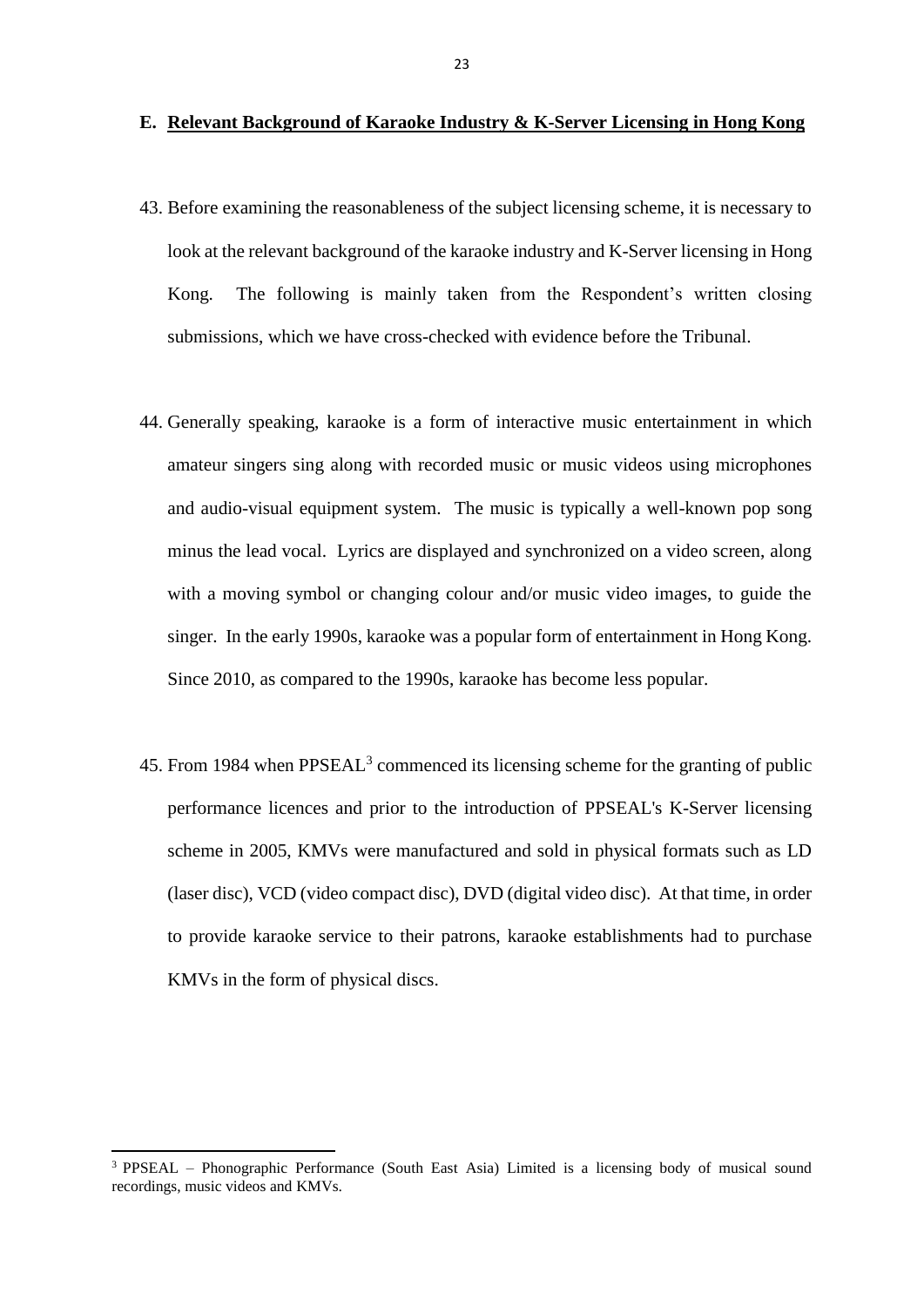- 46. As such, at that time, karaoke establishments had to maintain a large library of KMVs in their premises, because they had to make available to their patrons a sufficient selection of KMVs. They also had to keep replenishing the physical discs of such KMVs because of heavy wear and tear as a result of substantial usage. In addition, they were required to employ disc jockeys for playing and maintaining the KMVs.
- 47. Concerning compliance of the copyright law, at that time, when a KMV was played in public at a karaoke establishment, only a public performance licence was required from PPSEAL<sup>4</sup>. This public performance licence was used in conjunction with legitimate physical discs of KMVs purchased from the record companies.
- 48. At that time, record companies generated substantial profits from the sale of physical discs of KMVs.
- 49. However, until about 2005 the business of the record industries was badly hit by plummeting album sales. This was partly caused by the widespread availability of music for downloading on the internet. Further, due to technology advancement, karaoke establishments no longer used physical discs to play KMVs. Instead, the KMVs were loaded into and stored in a central server and then made available to be played on individual screens in rooms or boxes of the karaoke establishments. This is what is known as karaoke server, or k-server system.

1

<sup>&</sup>lt;sup>4</sup> A public performance licence is a licence to play or show the KMVs in public. This is within the meaning of section 27(3) of the Ordinance, which provides that the playing or showing of the work in public is an act restricted by the copyright in a sound recording or film. The sound recording and film contained in a KMV is usually owned by the record companies. In addition, there were other public performance licences required in respect of the underlying copyright works embedded in a KMV such as the music composition and the lyric. They were separately licensed by the Composer and Authors Society Hong Kong Limited (CASH).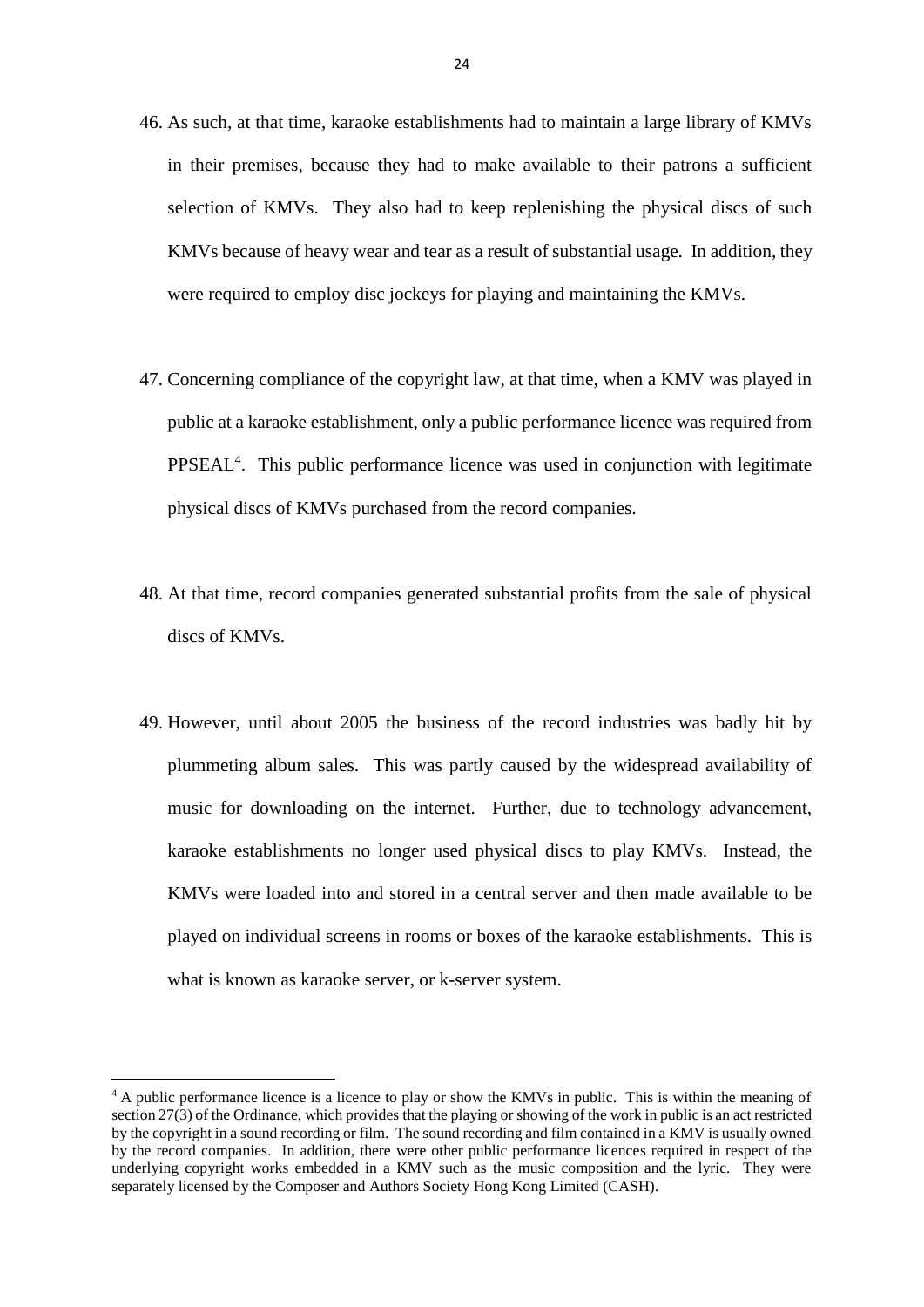- 50. According to the evidence of Mr. Suek Chai Kit Christopher ("**Mr. Suek**"), a director of Neway Karaoke Box Limited, which is the parent company of the Originator and the Neway Group, roughly since the year 2000, the Neway Group stopped using physical discs for its karaoke outlets and started using the system of "computerised song requests". Instead of purchasing physical discs of KMVs from record companies, the Neway Group installed big servers, which stored a lot of KMVs, in its karaoke outlets. KMVs were loaded onto those big servers. Some of these KMVs were provided by record companies and some were found by Mr. Suek's colleagues "from the outside". Mr. Suek did not explain what "from the outside" meant. The Respondent's evidence suggested that KMVs were copied in the k-server system without copyright owners' consent.
- 51. Putting aside whether the loading of certain KMVs "from the outside" in the k-server system was legitimate or not, there is no doubt that the k-server system benefitted the karaoke establishments a great deal. This is because the k-server system enabled karaoke establishments to have a massive repertoire of KMVs with instant access to the KMVs selected by patrons in their rooms with no waiting time. Moreover, a copy of a KMV loaded in the system could be immediately made available to their patrons in all of their karaoke rooms and boxes.
- 52. On the other hand, according to the Respondent, record companies did not receive any similar or other financial benefits following the advent of the k-server system. They then resorted to arranging K-Server licences with the karaoke operators. According to the evidence of Mr. Ronnay Botejue ("**Mr. Botejue**"), the General Manager of the Respondent, one objective for K-Server licensing was to compensate the copyright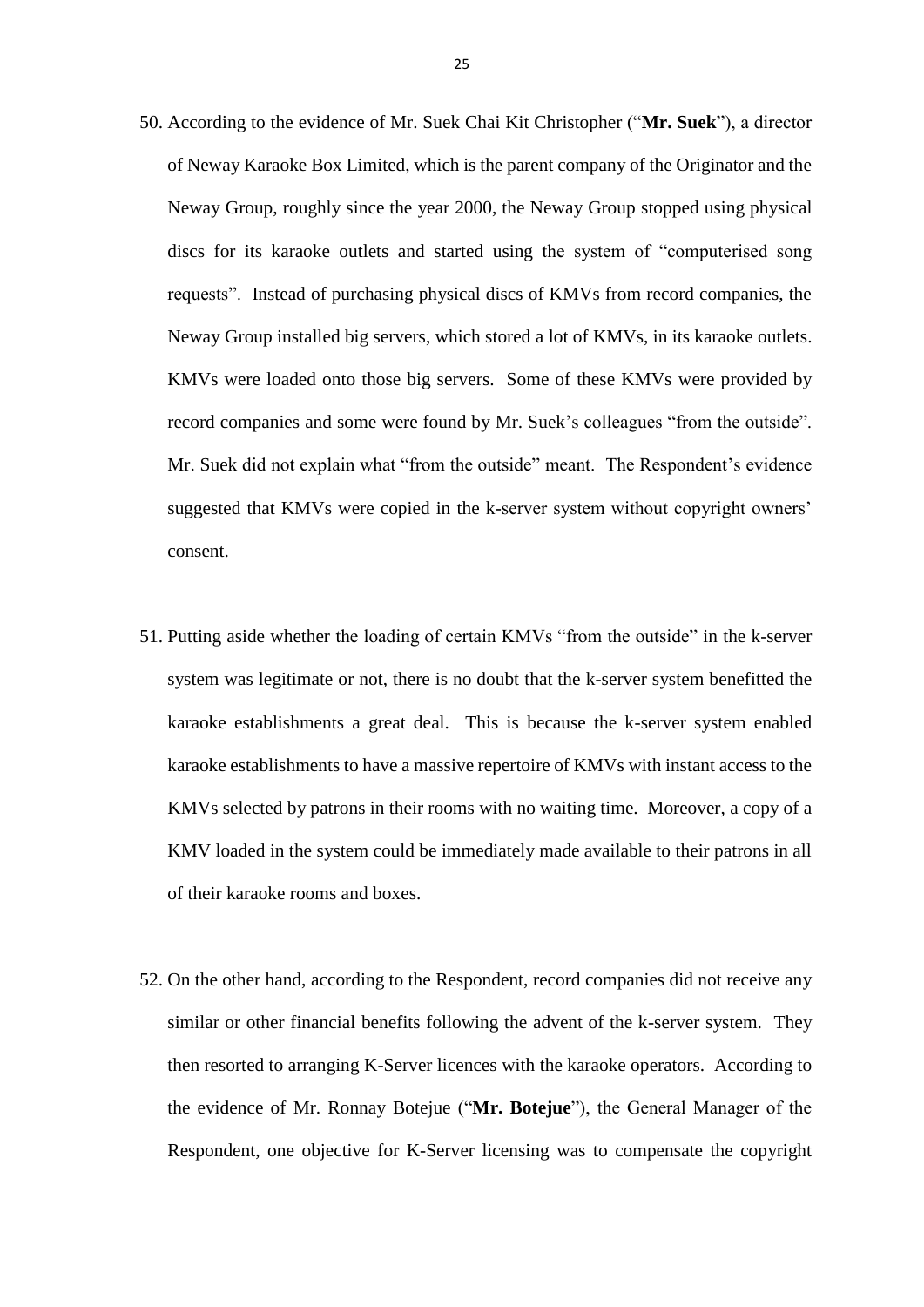owners with the K-Server licence fees for the drop of the sales of physical discs brought by the k-server system.

- 53. Due to market demand and the prevalence of k-server system in the karaoke industry, PPSEAL, a licensing body for and on behalf of most if not all record companies in Hong Kong at that time, introduced the K-Server licensing scheme for the granting of K-Server licence of KMVs which had been released for 6 months or more ("**Old KMVs**") in around 2005. PPSEAL's licence fee schedule was first published on 1 January 2005.
- 54. The K-Server licences granted under the PPSEAL's scheme was in the form of a blanket licence. The licensee, i.e. the karaoke operator, had no right to select any specific KMVs to be licensed. The blanket licence gave the licensee the right to reproduce in its server all the KMVs in the licensed repertoire for a single stated fee, which did not vary and did not depend on how many KMVs from the repertoire the licensee actually used or how frequent the KMVs were used. PPSEAL did not provide any list of licensed KMVs to its licensees. It did not even provide the licensed KMVs to them. Hence, these KMVs could have been copied in the k-server system by the licensees from sources which might or might not be legitimate. The licence fees were quite cheap considering that in the previous practices the karaoke operators had to hire a disc jockey or purchase a karaoke robot machine and use physical KMV discs for each karaoke room or box. With the k-server system, the karaoke premises would only need to acquire one set of digital KMV contents, saving costs and time in acquiring KMVs from different sources.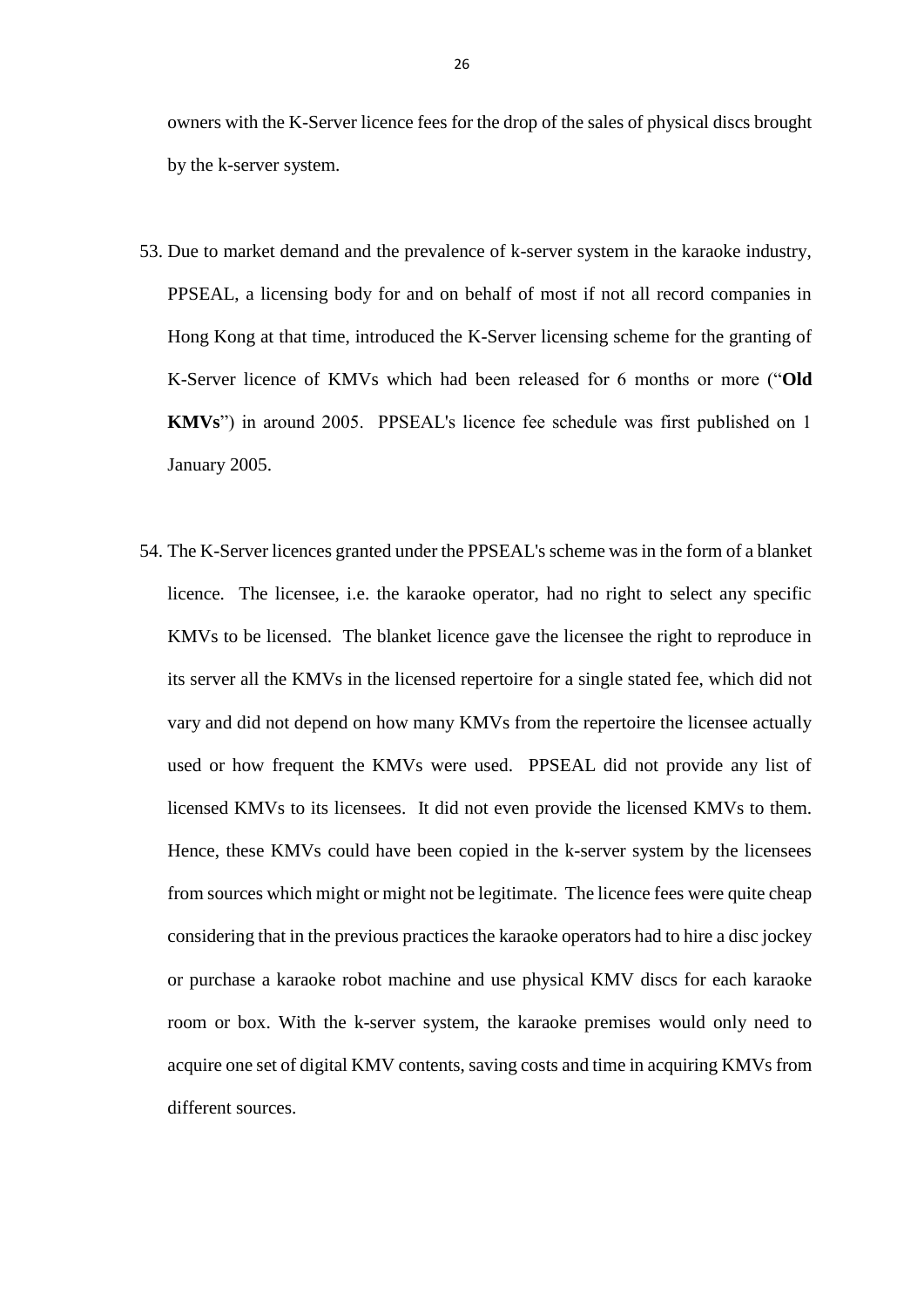- 55. Since PPSEAL was not authorised to grant K-Server licence in respect of 'new release' KMVs ("**New KMVs**"), karaoke operators negotiated directly with the record companies to obtain a licence for such New KMVs.
- 56. The tariff of PPSEAL's K-Server licensing scheme, effective from January 2007 (up to March 2012) for establishments whose main entertainment business was karaoke is set out below:
	- (1) Up to 3 rooms: HK\$16,000 x CPI(B) (i.e. Consumer Price Index (B)) per location per annum; or
	- (2) 4 to 50 rooms: HK\$32,000 x CPI(B) per location per annum; and
	- (3) Each additional room in excess of 50 rooms: HK\$160 x CPI(B) per room per annum.
- 57. The tariff of PPSEAL's K-Server licensing scheme was increased with effect from 11 April 2012 as follows:
	- (1) Up to 3 rooms: HK\$18,000 x CPI(B) (i.e. Consumer Price Index (B)) per location per annum; or
	- (2) 4 to 50 rooms: HK\$36,000 x CPI(B) per location per annum; and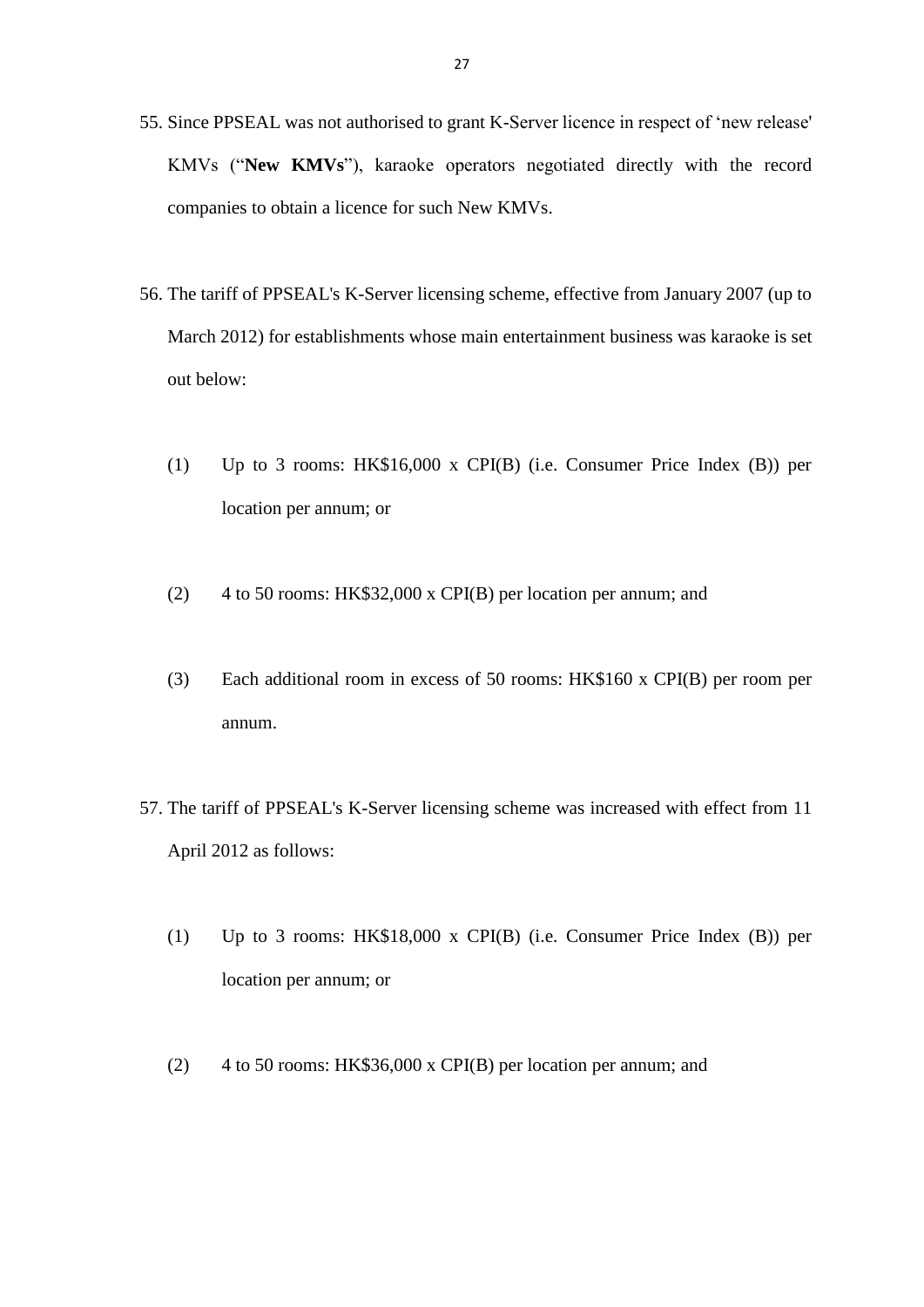- (3) Each additional room in excess of 50 rooms: HK\$180 x CPI(B) per room per annum.
- 58. There is no evidence before the Tribunal on how the tariff was set, why the tariff was so set, the rationale behind its structure and the basis for a "blanket" licence. There is also no evidence before the Tribunal on the basis of the aforesaid increase in April 2012.
- 59. After the commencement of the PPSEAL's K-Server licensing scheme in January 2005, starting from July 2005, a significant number of record companies (including the Record Companies) began to withdraw from PPSEAL. They ceased to authorize PPSEAL to represent them via PPSEAL's K-Server licensing scheme. It was the evidence of Mr. Botejue that some record companies were not satisfied with the income generated by PPSEAL's K-Server tariff and therefore were unwilling to stay with PPSEAL. The record companies which withdrew from PPSEAL included Neway Star Ltd ("Neway Star"), a member of the Neway Group. It was Mr. Botejue's evidence that the income generated by PPSEAL's K-Server licensing scheme was not satisfactory to the record companies as the amount of licence fees collected by PPSEAL under the tariff of its scheme was regarded as low. According to Mr. Botejue, since the total revenue generated from PPSEAL's K-Server licensing scheme was low, the share received by each record company was correspondingly low.
- 60. It would be relevant to list out the record companies which withdrew their authorisations from PPSEAL: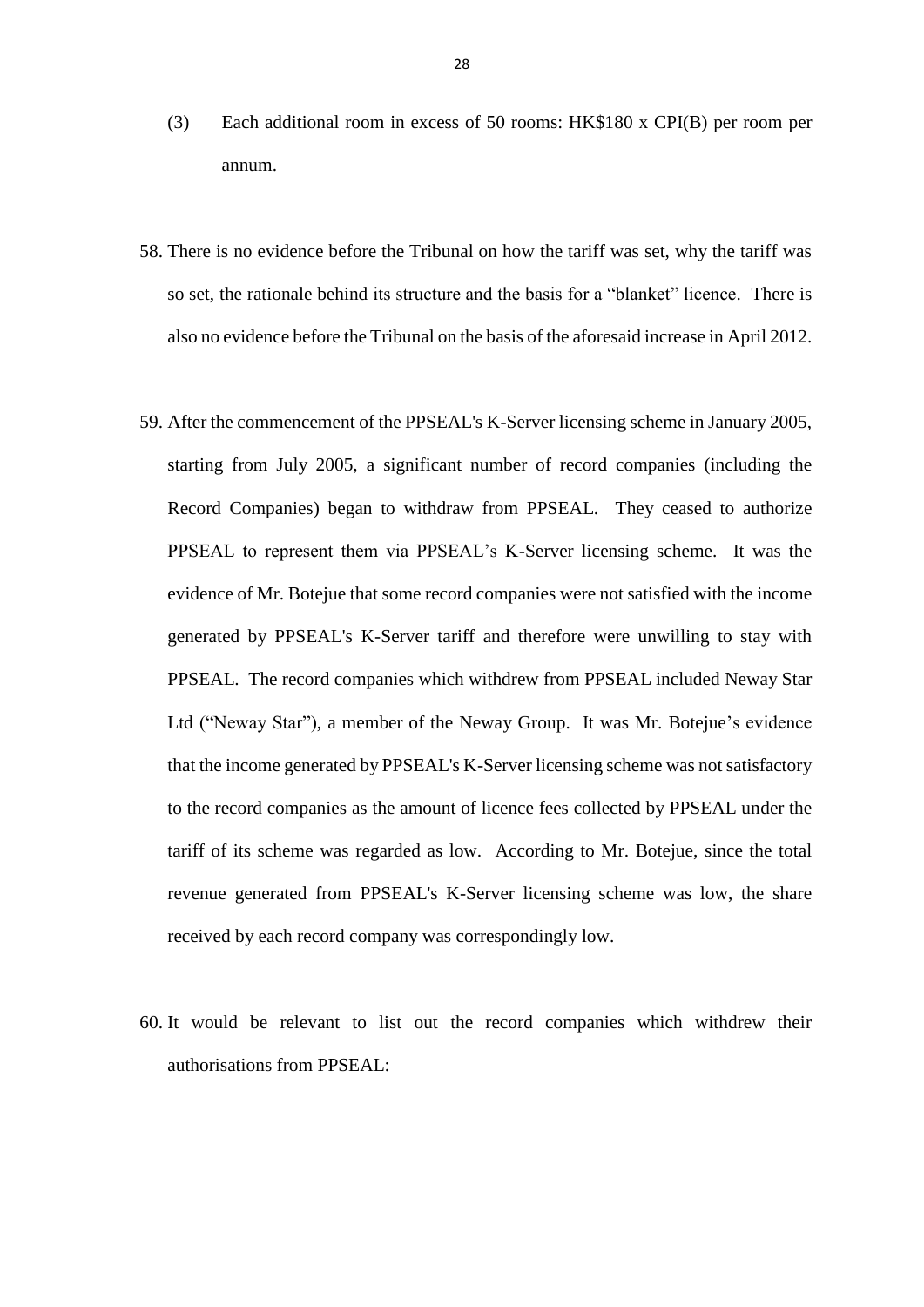| Record companies                                   | Date of withdrawal |
|----------------------------------------------------|--------------------|
| Emperor Entertainment (HK) Ltd ("EEG")             | 19 July 2005       |
| Music Icon Records Ltd                             | 19 July 2005       |
| <b>Catalyst Action</b>                             | 18 December 2006   |
| Gold Label Entertainment Ltd ("Gold Label")        | 1 January 2008     |
| <b>BMA Records Ltd</b>                             | 6 January 2008     |
| Cinepoly Records Co Ltd                            | 1 March 2008       |
| Go East Entertainment Co Ltd                       | 1 March 2008       |
| <b>IPS Records Ltd</b>                             | 1 March 2008       |
| SONY BMG Music Entertainment (HK) Ltd              | 1 March 2008       |
| Universal Music Ltd                                | 1 March 2008       |
| Warner Music International Ltd                     | 1 March 2008       |
| Worldstar Music International Ltd                  | 1 March 2008       |
| Neway Star Ltd                                     | 15 June 2008       |
| Silly Thing Records Co Ltd                         | 31 July 2008       |
| <b>EMI Group Hong Kong Ltd</b>                     | 20 October 2008    |
| East Asia Music (Holdings) Ltd ("East Asia Music") | 15 December 2008   |
| Capital Artists Ltd                                | 23 December 2008   |
| Rock (HK) Co Ltd                                   | 1 June 2009        |
| Hummingbird Music Ltd                              | 3 July 2009        |
| Music Nation Records Co Ltd                        | 19 August 2009     |

61. The Tribunal notes that after they had withdrawn from PPSEAL's licensing scheme, many record companies substantially increased their K-Server licensing fees. These record companies either entered into direct licensing agreements with the Neway Group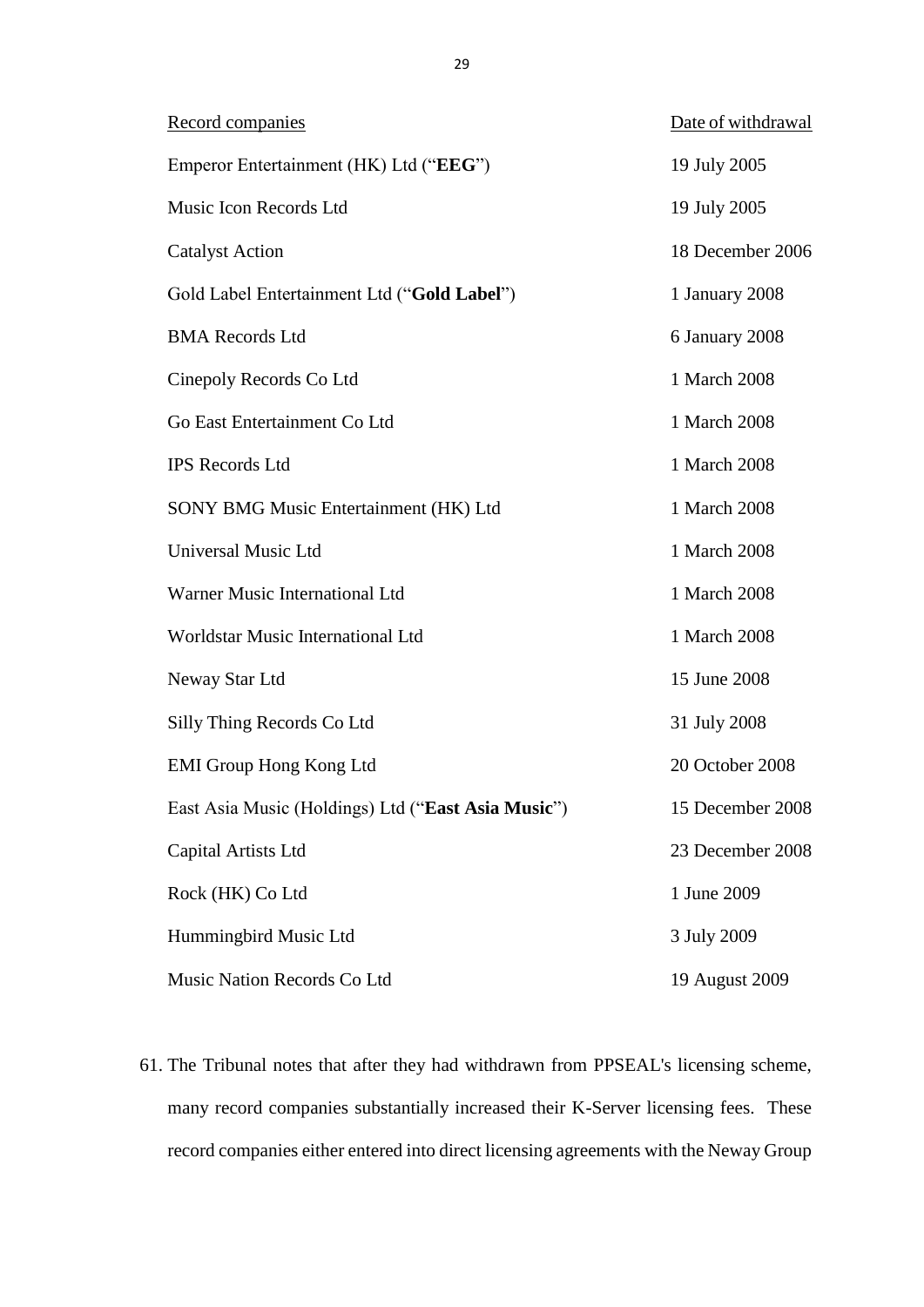or granted K-Server licences through licensing bodies such as the K-Net Group and Music Link Limited ("Music Link")<sup>5</sup>.

- 62. As stated above, the first record company which withdrew from PPSEAL's licensing scheme was EEG. It withdrew its authorization to PPSEAL on 19 July 2005. Very soon after it left PPSEAL, EEG executed a Joint Promotion Agreement dated 30 July 2005 with Twin Success Development Limited ("Twin Success")<sup>6</sup>, Neway Karaoke Box Limited (a member of the Neway Group) and California Red Limited (a member of the CR Group) granting its K-Server licences in respect of its Old KMVs and 150 New KMVs for HK\$26 million for a period of twenty-eight months from 1 August 2005 to 30 November 2007. On 26 June 2007, EEG entered into another agreement, which continued granting the same parties its K-Server licences in respect of Old KMVs and 150 New KMVs for HK\$13.5million<sup>7</sup> during a period of around two years from the first delivery of a KMV or 1 August 2007 whichever was earlier until 31 July 2009.
- 63. Gold Label left PPSEAL on 1 January 2008. On 1 September 2007, which was before its withdrawal of authorization to PPSEAL, it had signed an agreement with Music Link granting K-Server licence in respect of its Old KMVs. It then entered into certain further agreements with Music Link. The net effect of the series of agreements appeared to be that Gold Label granted K-Server licences in respect of its Old KMVs for HK\$1.9 million for some 11 months commencing from 1 September 2007. The

**.** 

<sup>5</sup> Music Link was a company incorporated by and a member of the Neway Group in October 2006 and started operation in about March 2007.

 $6$  Twin Success was a company formed by the Neway Group and California Red Group (which was another group owning a chain of karaoke establishments under the trade name of California Red) ("**CR Group**") to secure the exclusive use of KMVs of new songs for use at the karaoke outlets of the CR Group and the Neway Group. In March 2010, the business of California Red's karaoke establishments was bought out by the Neway Group.

<sup>7</sup> It is noteworthy that alongside the sum of HK\$13,500,000 in the agreement, "HK\$90,000 per KTV" (i.e. KMV) was stipulated in bracket.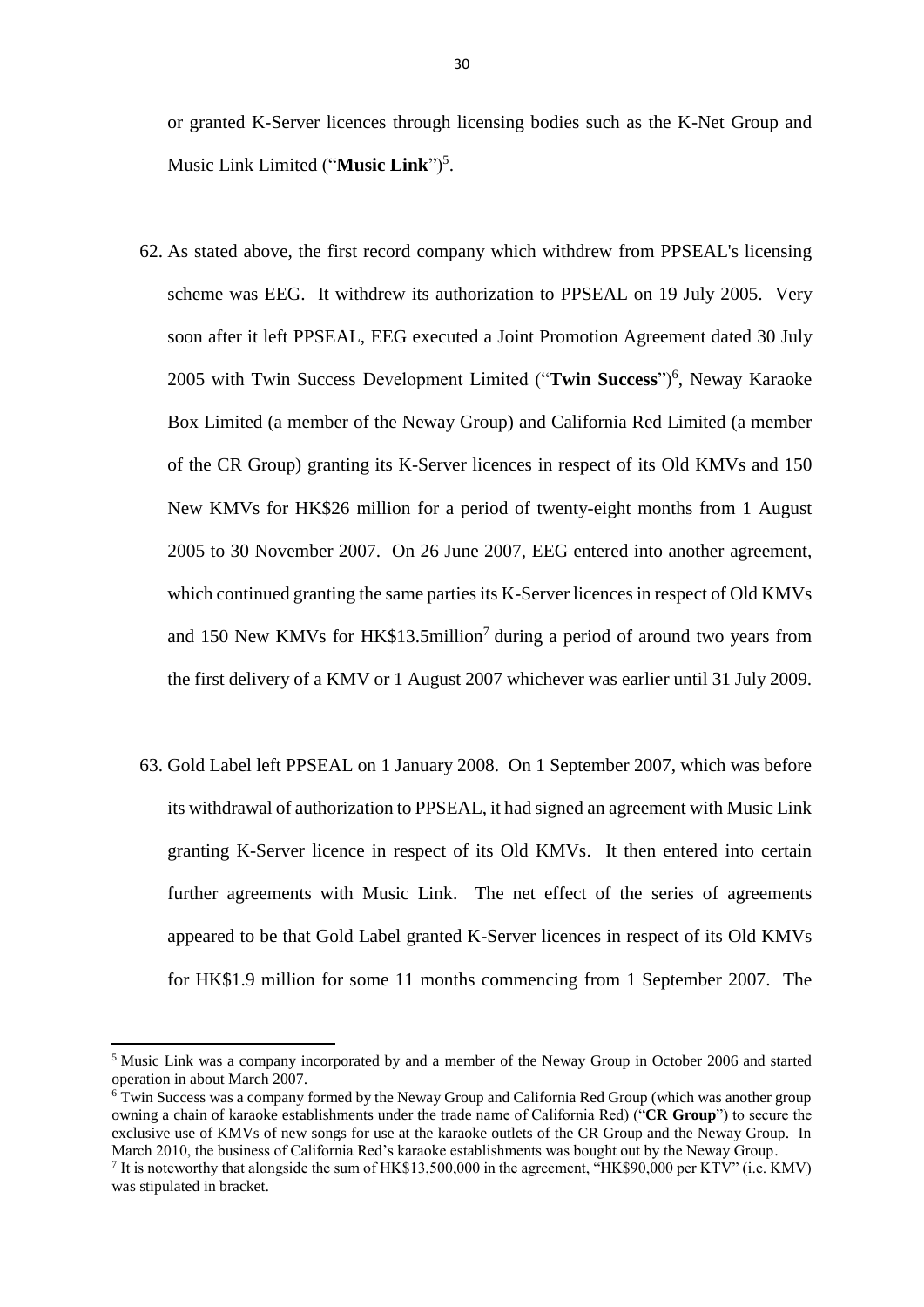licence was terminated with effect from 1 July 2008. The parties then entered into another agreement dated 1 July 2008 whereby a further K-Server licence was granted from 1 July 2008 to 30 November 2008.

- 64. As already mentioned, Neway Star was a record company which was part of the Neway Group. It withdrew its authorization to PPSEAL in June 2008. Prior to that on 1 December 2007, it had entered into an agreement with Music Link authorizing Music Link to grant K-Server Licences of its KMVs and Music Link should pay Neway Star a licence fee of HK\$8,000 for each KMV.
- 65. East Asia Music left PPSEAL on 15 December 2008. On 31 December 2008 it signed an agreement with Music Link granting to Music Link K-Server licence and the right to sub-license to karaoke chain stores in respect of its Old KMVs and New KMVs at a flat fee of HK\$16.6 million for 3 years. It transpired that on 20 September 2007 and before its withdrawal from PPSEAL, East Asia Music had signed an agreement with Music Link granting Music Link such rights from that date for two years at a minimum licence fee of HK\$600,000 per year.
- 66. The K-Net Group was another licensing body set up to compete with PPSEAL for K-Server licensing business. The group had two members. K-Net Music Entertainment Limited ("**K-Net Music**") was incorporated in June 2006 and the other one K-Net Entertainment Int'l Limited in April 2007 ("**K-Net Int'l**"). Apparently, K-Net Music was responsible for K-Server licensing for non-chain karaoke outlets such as karaoke bars, whereas K-Net Int'l was responsible for K-Server licensing for chain karaoke outlets.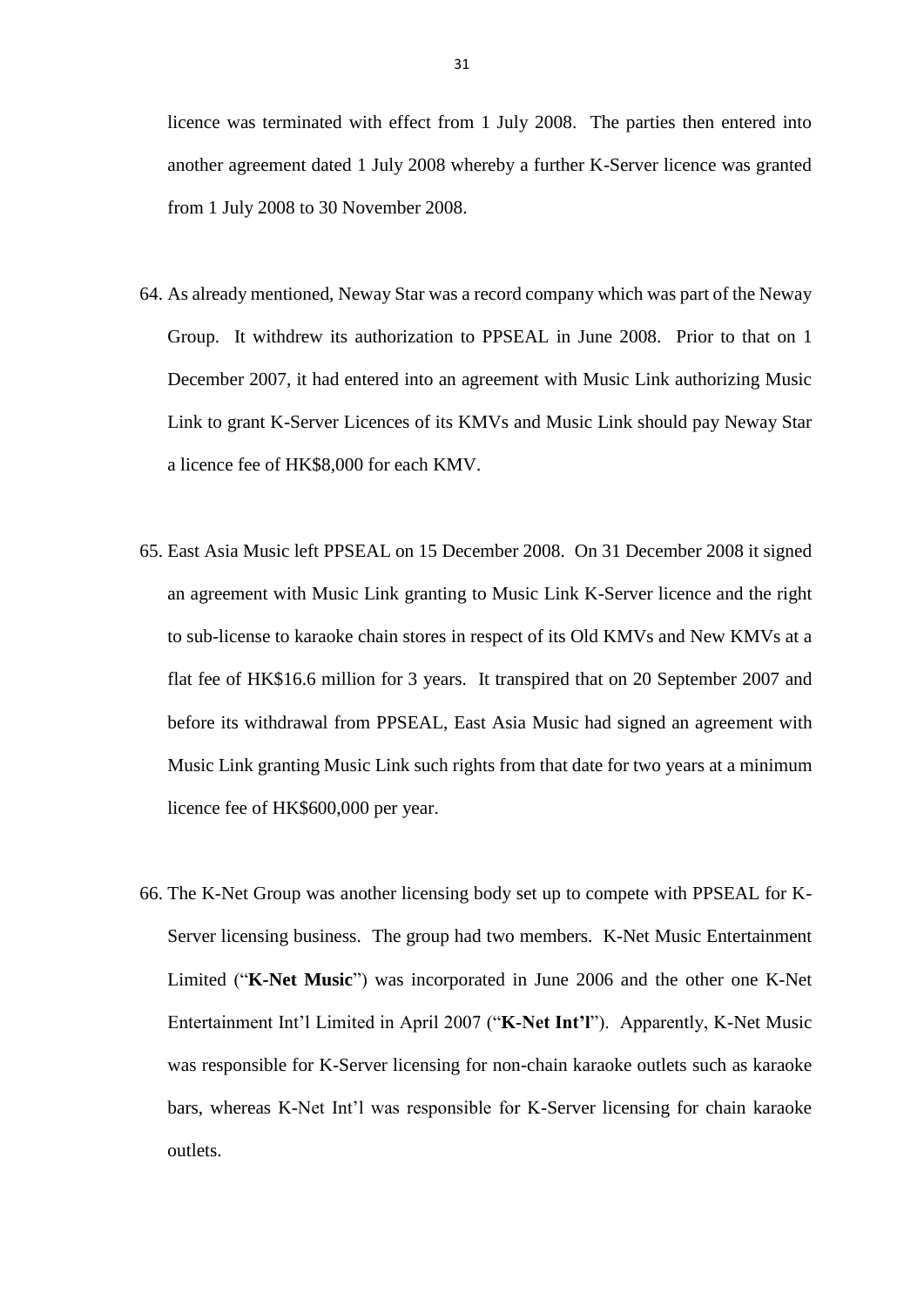- 67. As of 7 May 2009, K-Net Music represented twelve record companies in granting K-Server licences in respect of both Old KMVs and New KMVs to non-chain karaoke outlets. Its tariff with effect from 1 November 2007 was as follows:
	- (1) 1 to 3 rooms =  $HK$8,000$  per month
	- (2)  $4$  to 9 rooms = HK\$13,000 per month
	- (3) 10 to 20 rooms =  $HK$18,000$  per month
	- (4) more than 20 rooms  $=$  HK\$500 per month
- 68. With effect from 1 March 2008, the said tariff of K-Net Music's licensing scheme was changed to:
	- (1) 1 to 3 rooms =  $HK$8,800$  per month
	- (2)  $4$  to 9 rooms = HK\$13,800 per month
	- $(3)$  10 to 20 rooms = HK\$18,800 per month
	- (4) More than 20 rooms  $=$  HK\$600 per month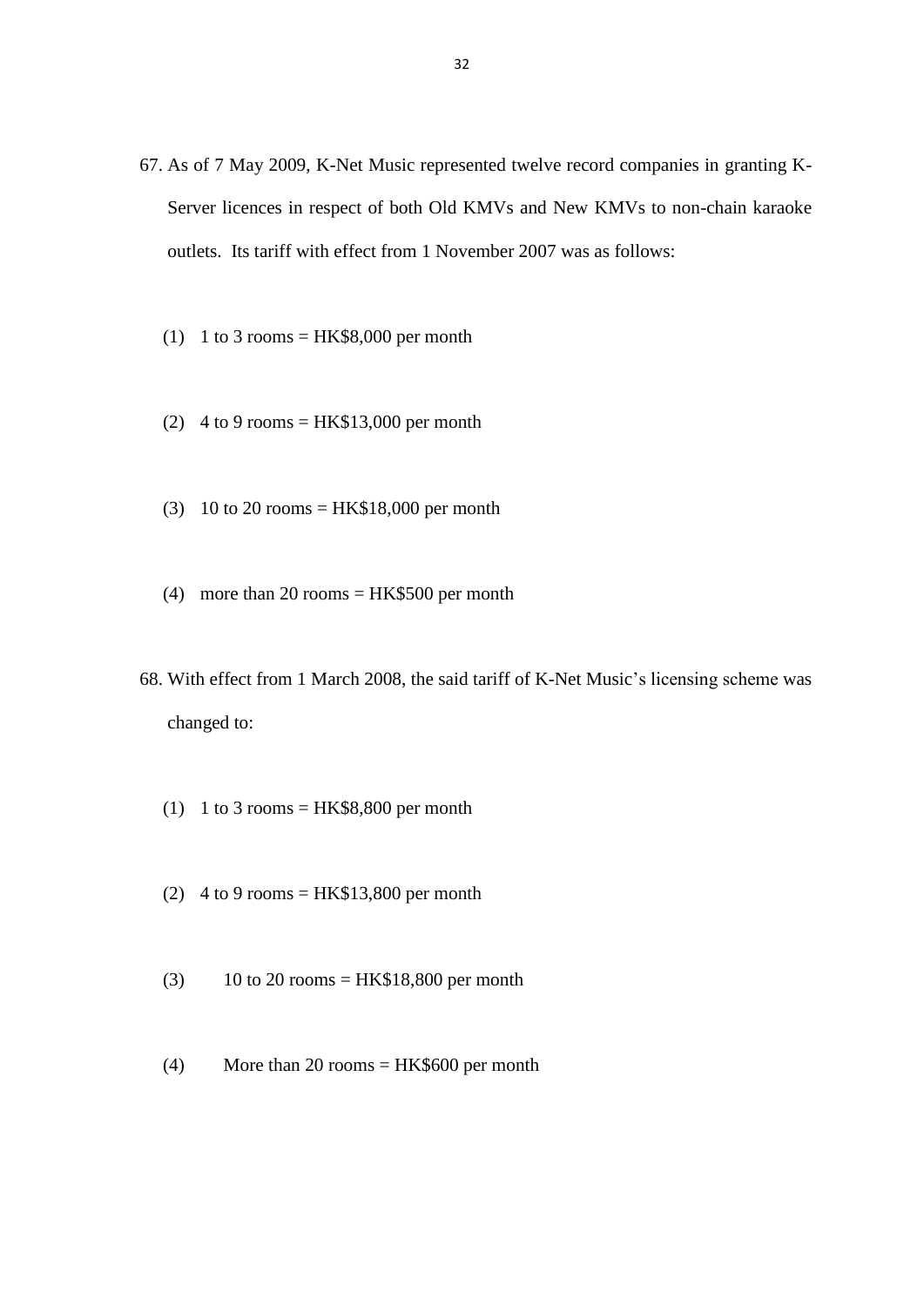- 69. The Tribunal notes that K-Net Music's tariff was much higher than PPSEAL's tariff. Mr. Suek's evidence was that if payment were to be made strictly according to K-Net Music's licensing scheme, the Neway Group would have to pay around \$20,736,000 million in 2013 for both Old KMVs and New KMVs.
- 70. The Neway Group operated Neway's chain karaoke outlets. On 11 June 2008, on behalf of the Record Companies, K-Net Int'l signed a K-Server licence agreement ("**the June 2008 Agreement**") with the Originator, granting the Neway Group, for the then existing 24 Neway's karaoke outlets in Hong Kong and Macau, a K-Server licence in respect of the Record Companies' repertoire of Old KMVs for an annual fee of HK\$5 million, for 2 years. The total licence fee was therefore HK\$10 million.
- 71. Subsequently on 31 October 2008, K-Net Int'l offered granting a 12-month nonexclusive K-Server licence for 50 New KMVs from each of the three Record Companies (i.e. Universal, Sony and Warner, totalling 150 New KMVs) at the licence fee of HK\$15 million to the Neway Group (the "**October 2008 Offer**"). The Neway Group later accepted the offer and tendered a cheque of HK\$15 million for payment. However, the cheque was not accepted and was returned to the Neway Group. It was said that the acceptance came too late and by the time of the Neway Group's payment, K-Net Int'l had already entered into exclusive K-Server licence arrangement with the CR Group. In the meantime, K-Net Music's licensing scheme came to an end on 30 June 2010; whereas HKKLA K-Server Licensing Scheme commenced on 1 July 2010.
- 72. Music Link's licensing scheme came into operation on 1 November 2007. In the beginning, Music Link granted K-Server licences for both what was known as "**Second**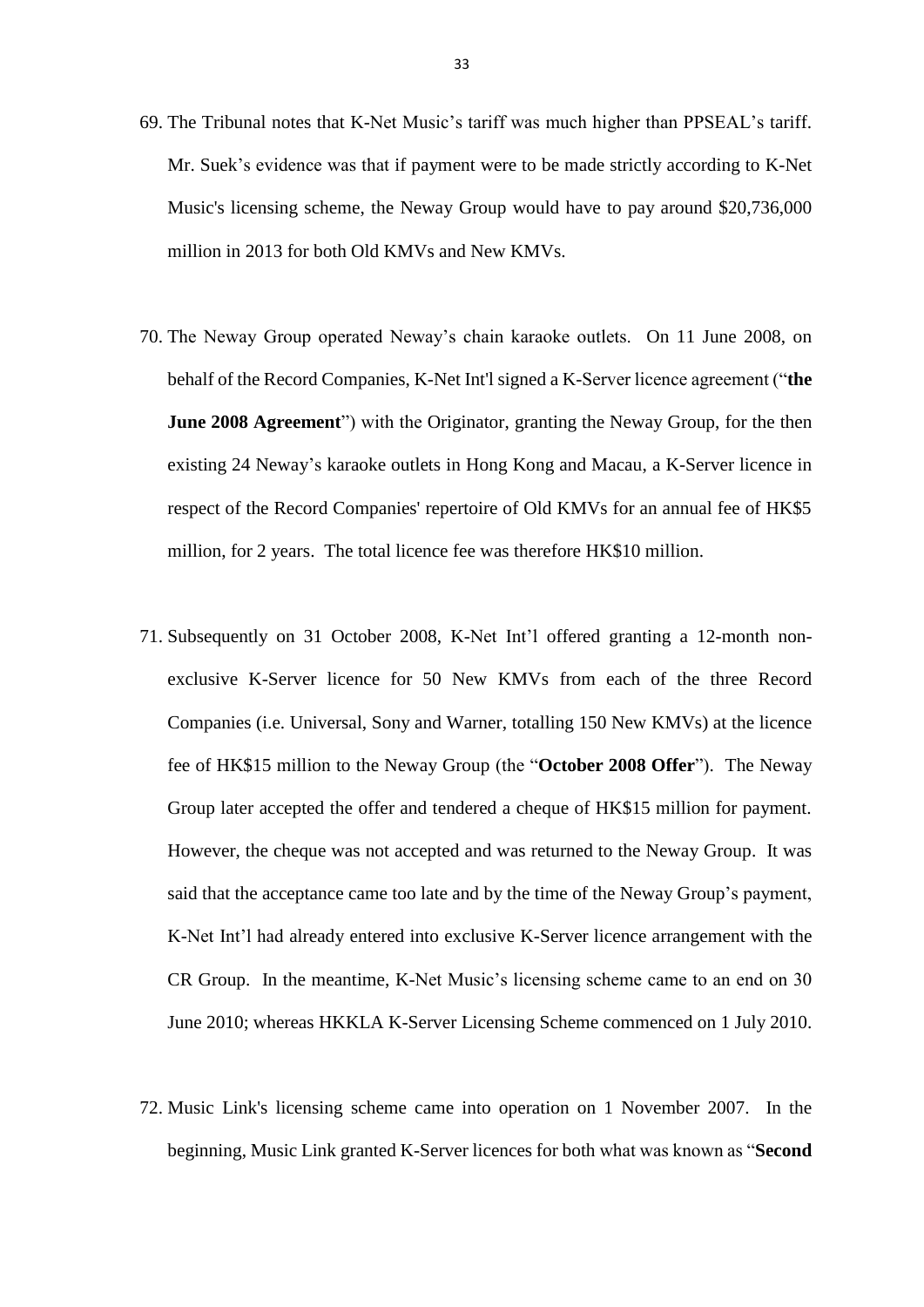**Tier New KMVs**" (i.e. for the period from the fourth month to the sixth month after the first commercial exploitation of those KMVs in the market) and Old KMVs (i.e. after six months after the first commercial exploitation of the KMVs in the market) in respect of the repertoire of the three record companies, namely Gold Label, East Asia Music and East Asia Record Production Company Limited.

- 73. By February 2008, Music Link was representing nine record companies in granting K-Server licences. In addition to Gold Label, East Asia Music and East Asia Record Production Company Limited, Neway Star, Star Entertainment (Universe) Ltd, BMA Record Ltd, Wow Music, Silly Thing and Snazz Music joined Music Link's scheme. The tariff of Music Link's K-Server licences was accordingly adjusted to reflect such increase in the size and popularity of its repertoire.
- 74. By the last quarter of 2008, the K-Server licences of Music Link had further grown to cover the repertoire of KMVs of ten record companies, with Worldstar Music joining the scheme. Its tariff was further increased.
- 75. Music Link ceased the K-Server licensing business from 1 May 2009. Various termination agreements between Music Link and those record companies were entered in around July and August 2009.
- 76. Thereafter, the licensing activities of the Neway Group was continued by Music & Video Copyright Management (HK) Limited ("**MVCM**"), which was part of the Neway Group. In the same way as what Music Link did, it entered into agreements with various record companies to acquire rights to use and sub-license their KMVs in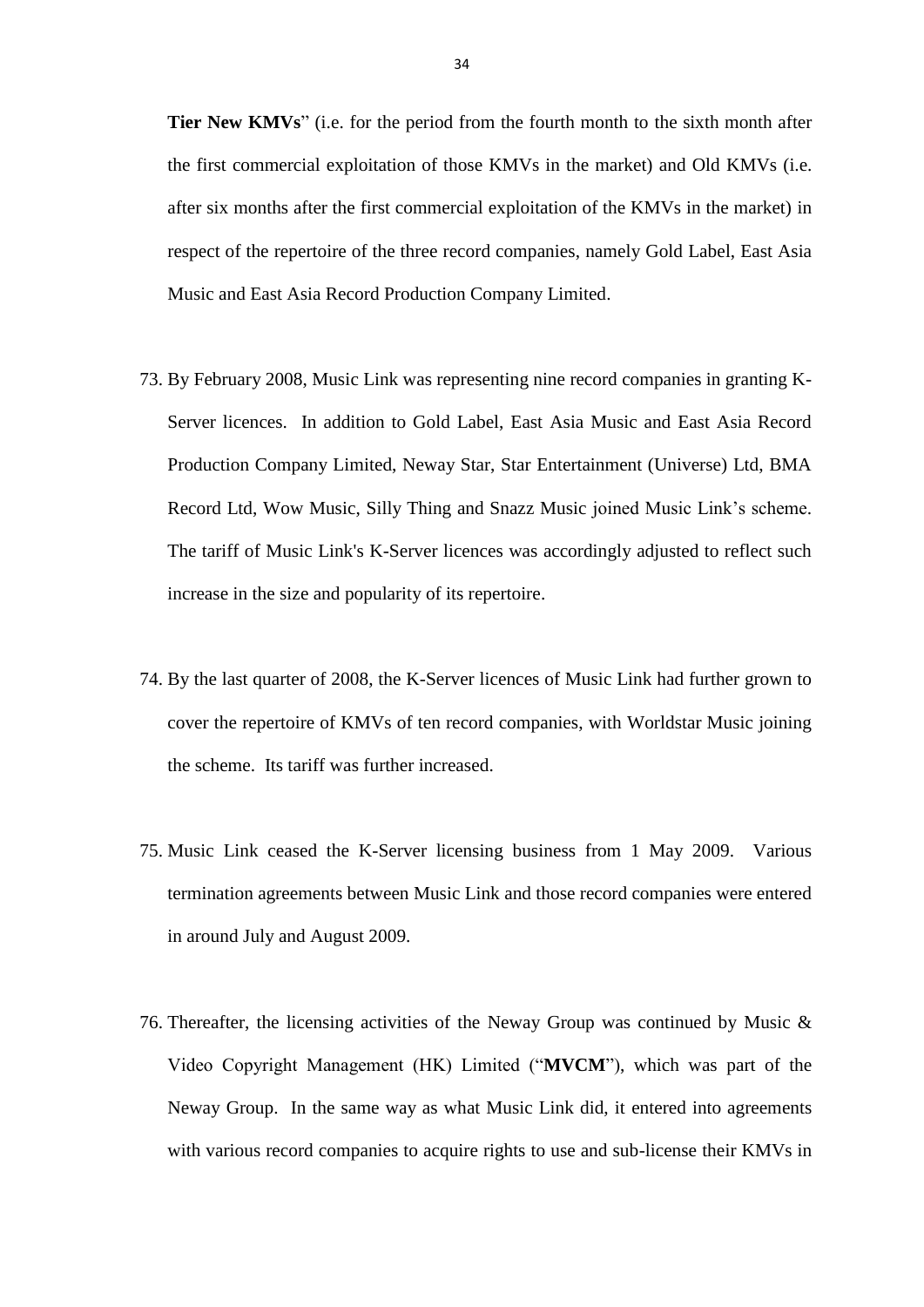September and December 2009. The licence fees that MVCM charged were the same as charged by Music Link. MVCM ceased operation in around 2011.

- 77. In February and March 2015, the Respondent received notices from the Record Companies respectively informing that they would not renew the term of the mandates given to the Respondent for the K-Server licensing upon expiry of the original mandates on 30 June 2015. Accordingly, HKKLA K-Server Licensing Scheme was terminated on 30 June 2015.
- 78. Notwithstanding the termination of HKKLA K-Server Licensing Scheme on 30 June 2015, the Respondent is authorized by the Record Companies to have the conduct of these proceedings for determination of the applicable terms and tariffs of the scheme during the relevant period and recovery of the payment of the licence fees from the Neway Group accordingly.
- 79. It appears that after the cessation of HKKLA K-Server Licensing Scheme, Neway obtained licences from two of the Record Companies – Warner and Sony directly for use of their Old KMVs and New KMVs. There is no evidence before the Tribunal on the terms of these licences.
- 80. We should mention that there have been a number of references to the Copyright Tribunal issued but not yet determined, which concern Music Link's K-Server licensing scheme and the K-Net Music's licensing scheme. There is also a High Court Action concerning the June 2008 Agreement. Since these proceedings remain unresolved and undetermined, we do not consider necessary or appropriate to take the issues raised by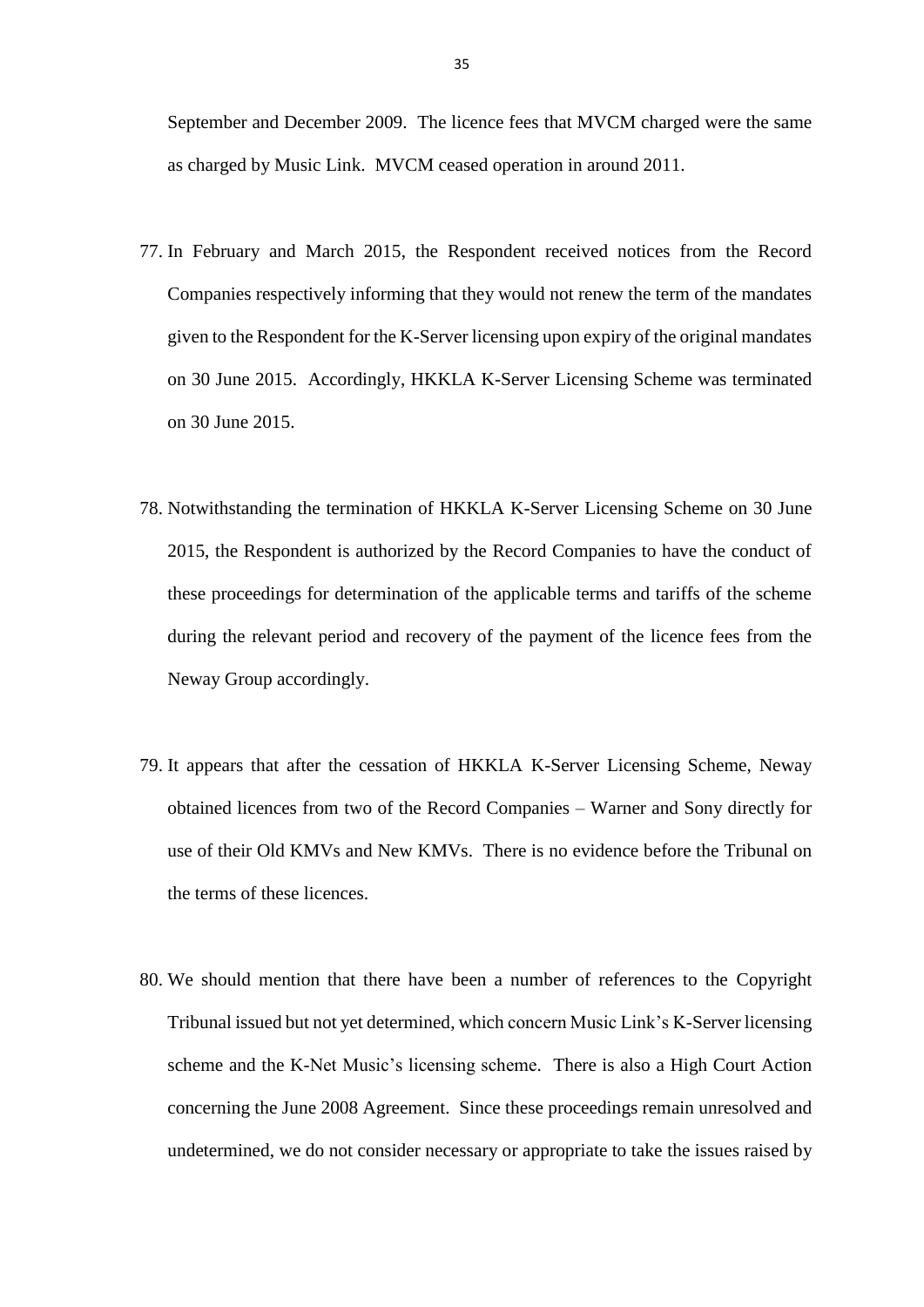the parties therein into account in the determination of the issues in question in the present proceedings.

## **F. K-Server System & K-Server Licence**

- 81. It is necessary to explain some basic concepts and elements of K-Server licences. They are essential when the Tribunal considers the value of the k-server system and the K-Server licences.
- 82. According to the evidence of Mr. Botejue in his first witness statement, KMV is

"A music audio-visual recording which has the following features:-

- (a) It primarily features a sound recording of a particular musical work;
- (b) It is usually identified by reference to the title of such particular musical work, i.e. song title and, as the case may be, the name of the recording artist(s);
- (c) It embodies two soundtracks, namely, one with, and the other without, the original vocal track of the recording artist(s) of such particular musical work as performed by that recording artist(s); and
- (d) It is used as a form of entertainment to allow members of the public to view and sing along in synchronization with the visual images thereof, with the option of disabling the playback of the original vocal track of the recording artist(s), whether or not the related lyrics will be played or shown in the visual images thereof."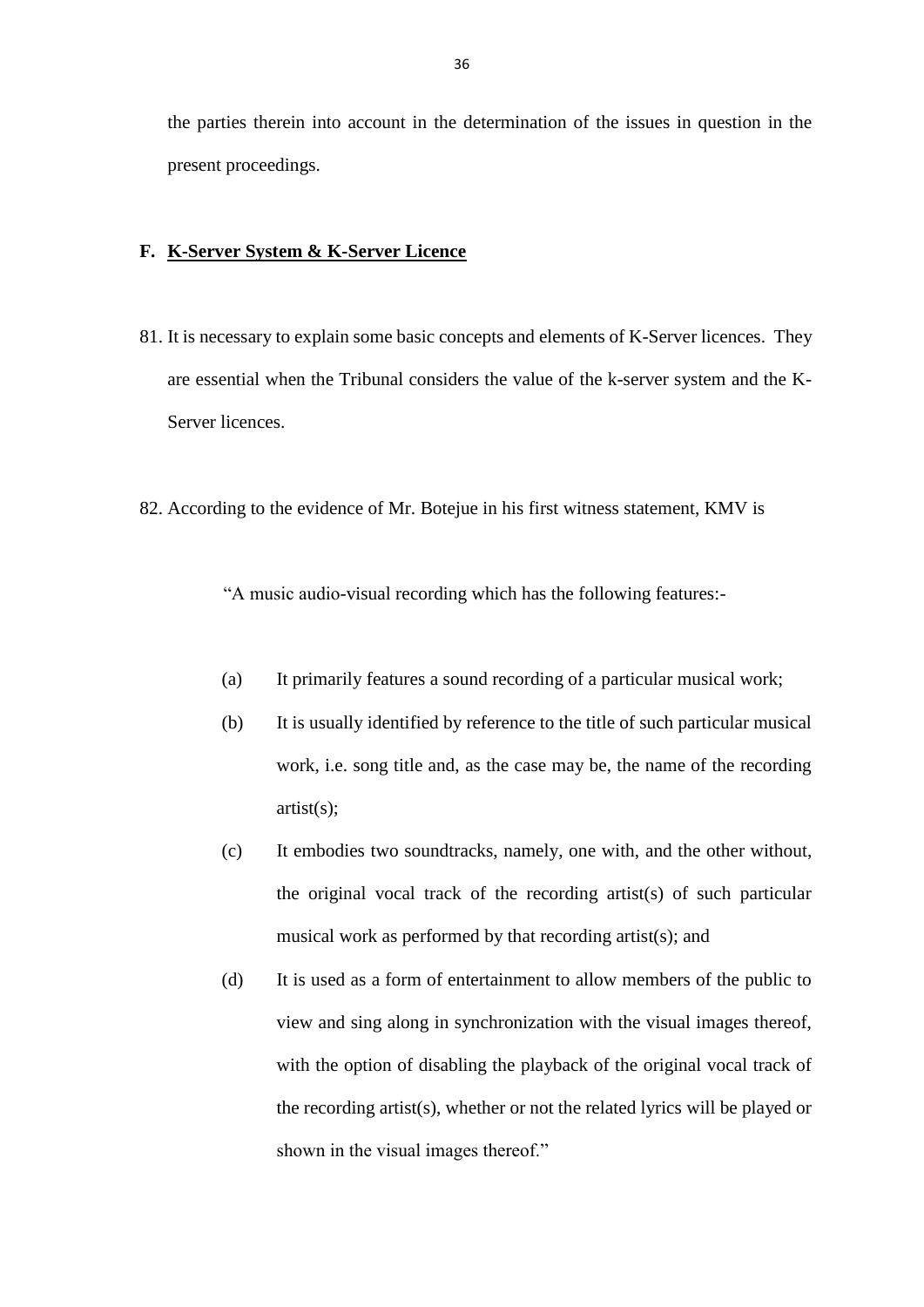- 83. Therefore, KMVs fall within the definition of "film" in section 7 of the Ordinance. As such, copyright subsists in KMVs, and the owners, which are usually record companies, of KMVs are entitled to copyright protection pursuant to the Ordinance.
- 84. Also, according to the evidence of Mr. Botejue in his first witness statement, a k-server system in Hong Kong is a closed computer network or local area network or an intranet in which a main computer will be used to serve as the server in the network with copies of all digital ICMV files used in the network being uploaded onto and stored, and thus reproduced, in that local karaoke server.
- 85. The local karaoke server is connected to karaoke terminals located in different karaoke rooms or boxes of the karaoke premises where the KMVs would be played and sung by patrons on demand.
- 86. These karaoke terminals in the various connected karaoke rooms will also be connected to other audio equipment such as a mixer, speakers and microphones to enable the ondemand playback of KMVs to be sung by patrons.
- 87. When a patron selects a particular KMV to be played and sung, a copy of the digital file of that KMV will be transmitted from the karaoke server to the karaoke terminal and stored as a transient or cache copy, i.e. reproduced in the karaoke terminal's system memory or system storage. The digital copy of the KMV selected by the patron on demand allows playback in the karaoke room.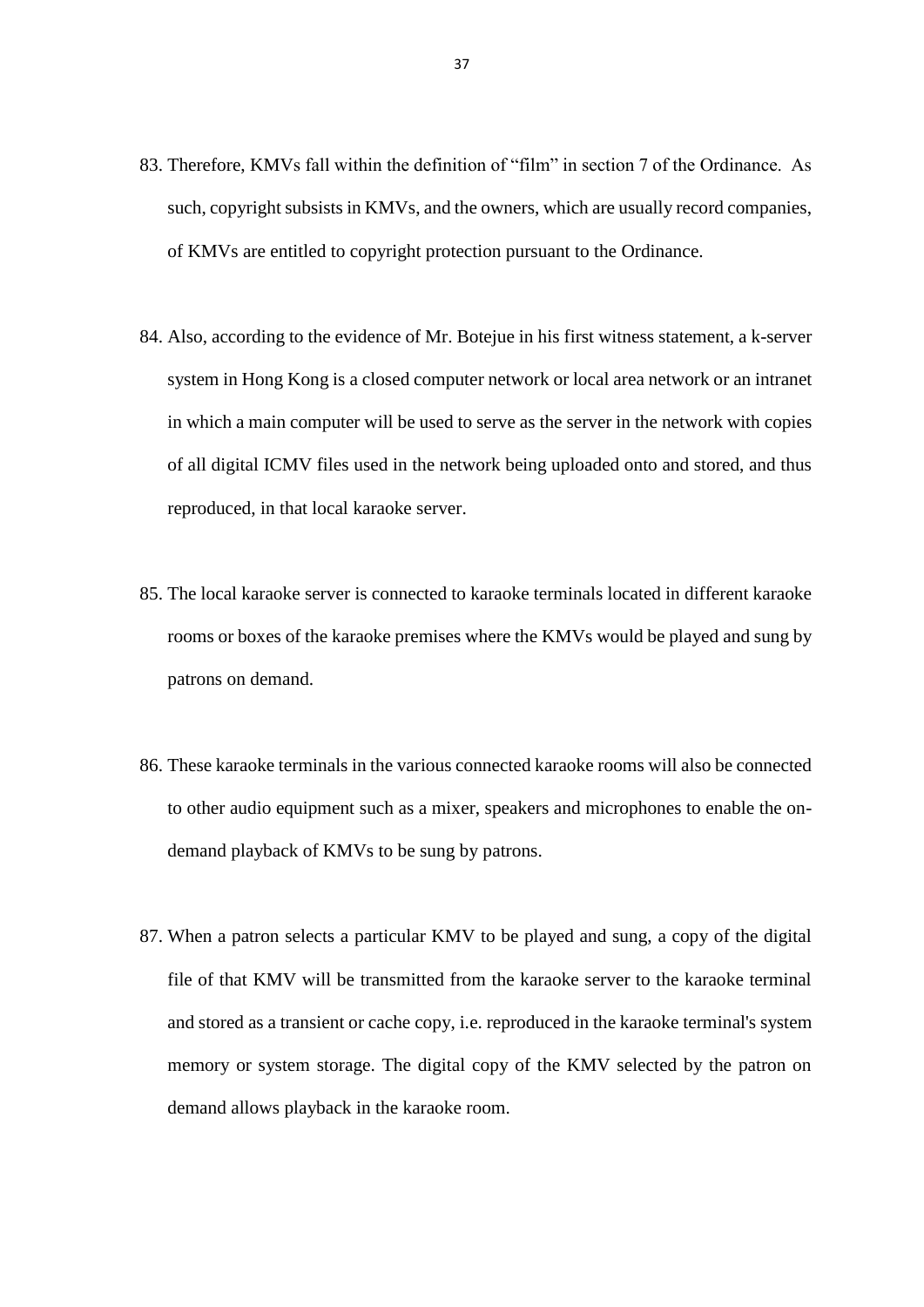- 88. For some karaoke establishments of a smaller scale, such as a karaoke bar within one or a few rooms, instead of a k-server system, there are usually standalone computers with digital copies of KMVs copied into the hard disks. These hard disks storing digital copies of KMVs are also generally called k-server in the industry. Audio equipment is connected to these computers, together KMVs are allowed for playback on demand.
- 89. Thus, a K-Server licence is required to enable the k-server system to lawfully reproduce the KMVs in the aforesaid manner. This is within the meaning of "copying" under section 23 of the Ordinance, the relevant part of which reads as follows:

### "23. **Infringement of copyright by copying**

- (1) The copying of the work is an act restricted by the copyright in every description of copyright work; and references in this Part to copying and copies are construed as follows.
- (2) Copying of a work means reproducing the work in any material form. This includes storing the work in any medium by electronic means. …
- (6) Copying in relation to any description of work includes the making of copies which are transient …"
- 90. An important feature of a K-Server licence granted in Hong Kong is that it is in the form of a blanket licence, i.e. a licence which gives the licensee the right to reproduce in its k-server all the KMVs in the licensed repertoire for a single stated fee. This fee does not vary depending on how much the KMVs from the repertoire the licensee actually uses.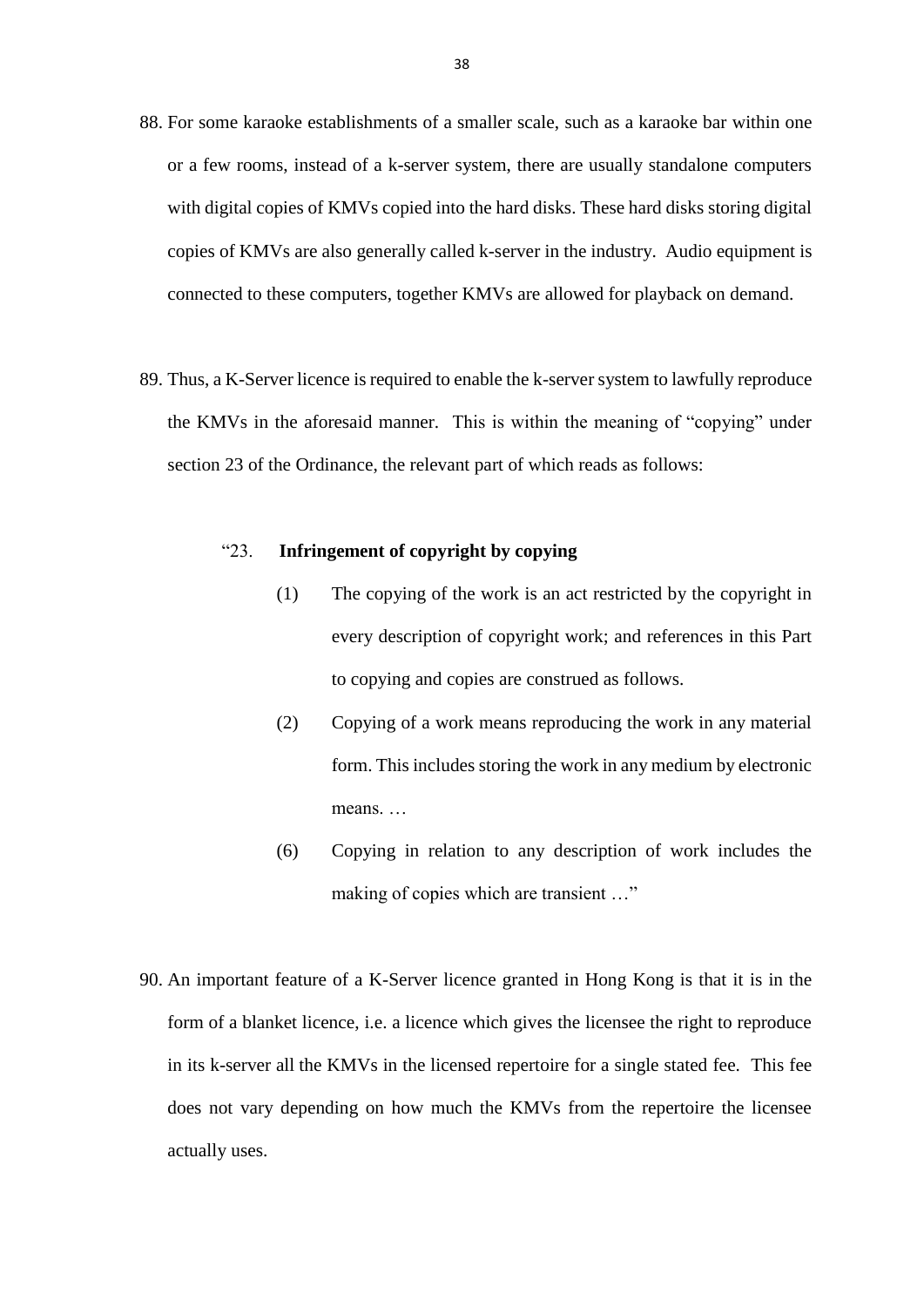- 91. Hence the Tribunal accepts the Respondent's submission that K-Server licence grants licensees the right to upload and copy KMVs onto the servers of karaoke establishments. In other words, the value inherent in such licence is the right to upload the entire catalogue of KMVs onto the servers in enabling karaoke premises to provide services to their patrons. This is a key difference between a k-server system and KMVs in physical discs.
- 92. The Tribunal also accepts the Respondent's submission that k-server system enables simultaneous access of one single copy of a KMV by multiple karaoke patrons at any one time. It enables many KMVs to be automatically uploaded and reproduced to the video system and shown on the video screen in any individual karaoke box from the server installed on the karaoke establishment immediately upon demand. Requests for KMVs are digitally entered by the patrons in their own karaoke rooms or boxes. The service of karaoke disc jockeys or karaoke disc robot machines is no longer required. As the k-server system allows simultaneous use of any KMV by more than one user in the same karaoke establishment due to its ability to immediately reproduce a copy of the KMV, the karaoke establishment's operator needs only to store a copy of a single KMV of a particular title on its central server which can then be made immediately available to patrons in multiple rooms in its establishment.
- 93. The Tribunal therefore also accepts the Respondent's submission that the right to use, the immediate access to and the ability to play KMVs of an extensive library of KMVs from different periods of times by a variety of artists so as to cater for diverse tastes, preferences; it coupled with meeting demands of different patrons simultaneously,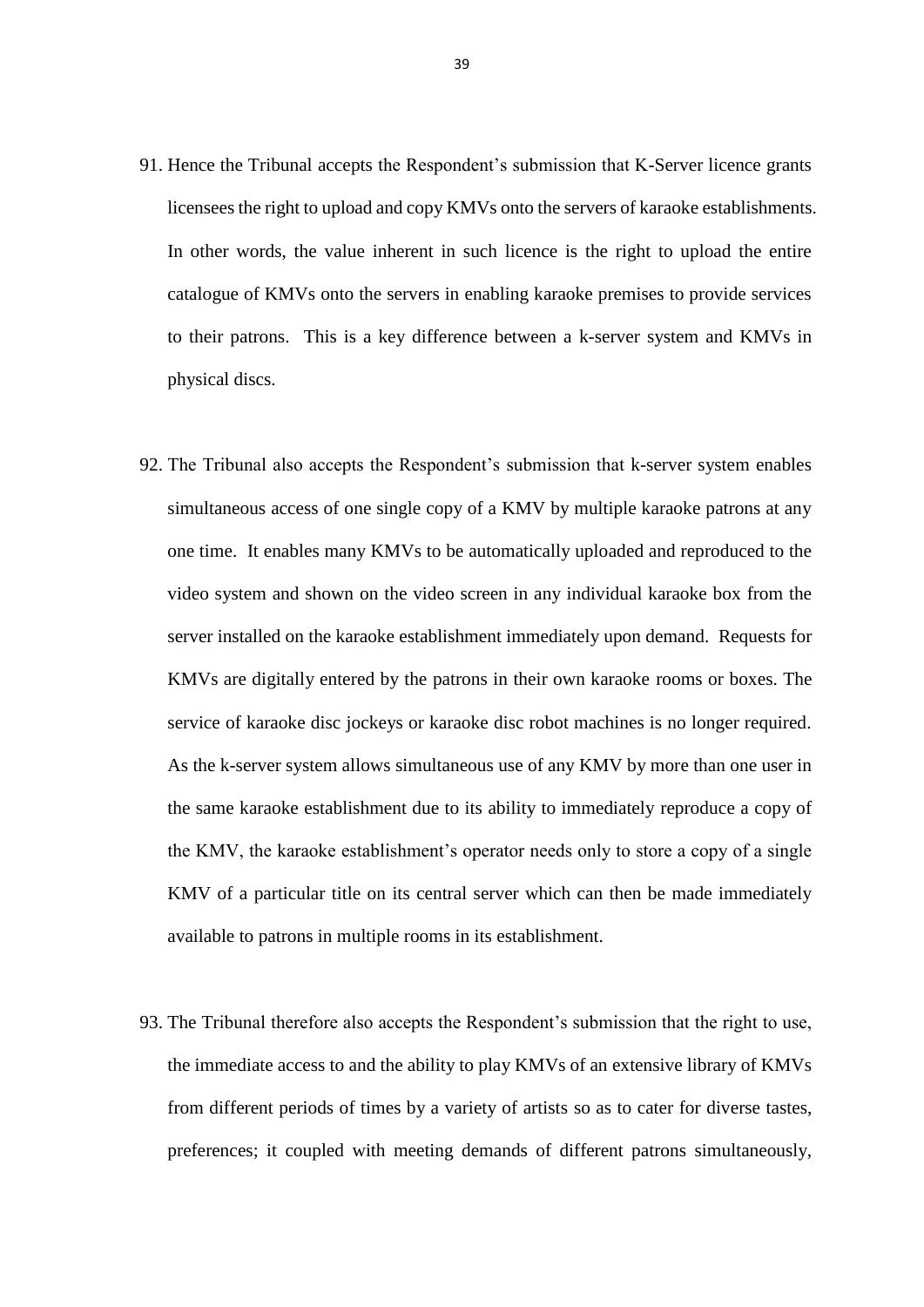instantly and conveniently all constituted important benefits to the licensee, i.e. the karaoke establishment's operator. These benefits derived from the K-Server licence. This is a factor, in our view, which the Tribunal should attach significant weight in assessing the reasonableness of the tariff in question.

# **G. HKKLA K-Server Licensing Scheme**

- 94. As mentioned above, the Originator no longer challenges the tariff of HKKLA K-Server Licensing Scheme for the New KMVs. Hence it is only necessary for us to consider the reasonableness of HKKLA's tariff for what are called "back catalogue" KMVs.
- 95. "Back catalogue" KMVs are KMVs of old songs. Essentially, they are KMVs which have already been commercially released in physical copy in Hong Kong market for at least a certain period of time. The exact period and the precise definition would depend on the agreements with the corresponding record companies and the terms of the relevant licences or licensing schemes. In the General Terms and Conditions of the HKKLA Karaoke Video Licence Agreement under the HKKLA K-Server Licensing Scheme, "Back Catalogue" is defined as, in a nutshell, those KMVs which are not New Releases, i.e. KMVs which are first commercially published at any time during a scheme year by HKKLA, concert KMVs or those KMVs which have been expressly excluded.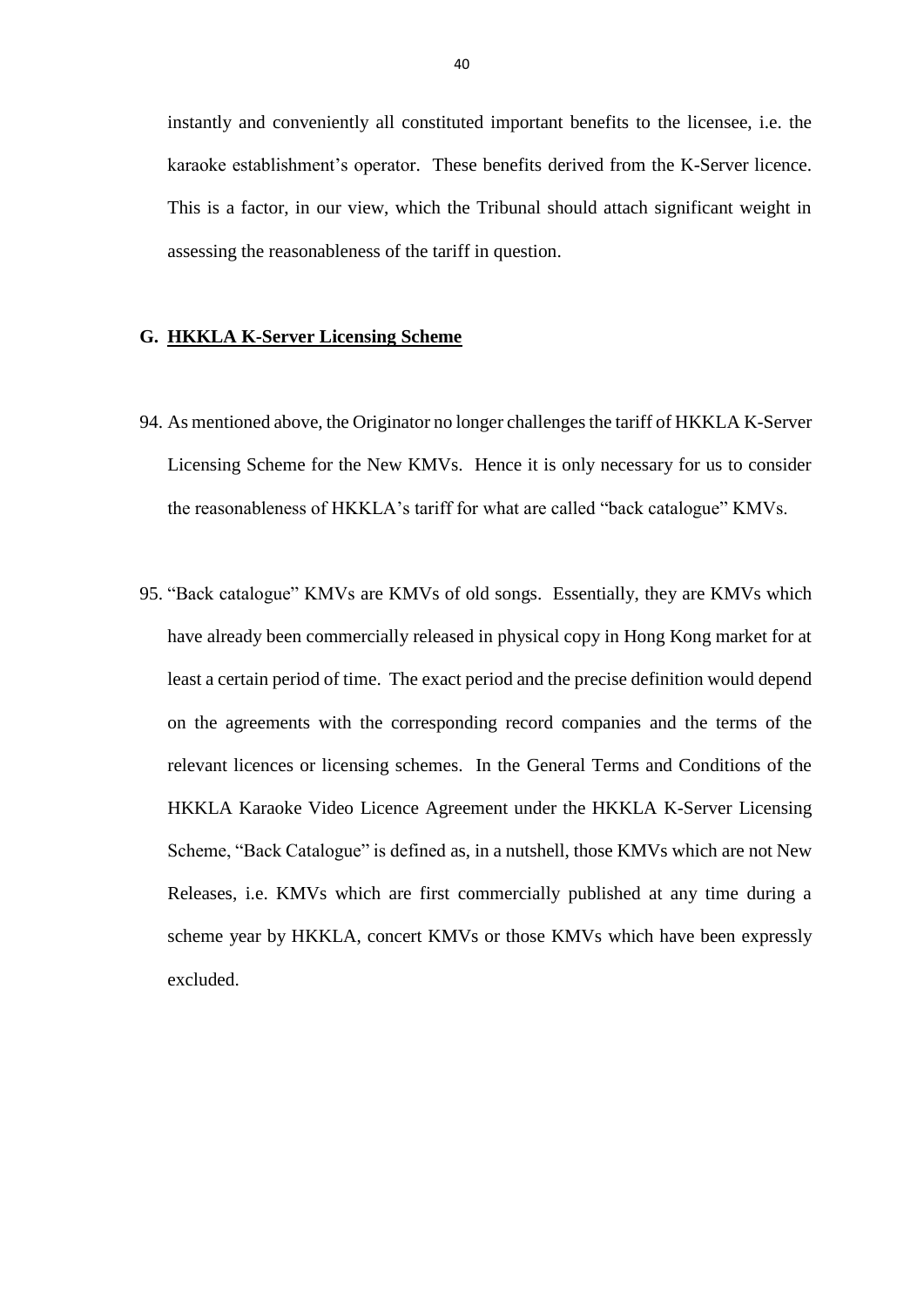| Tariff Table – For Karaoke Music Video (KMV) |                                                                    |
|----------------------------------------------|--------------------------------------------------------------------|
| No. of room per shop                         | For Back Catalogue only (not less than 8,000<br>KMV <sub>s</sub> ) |
|                                              | Per room per annum (HK\$)                                          |
| 1 to 10                                      | 14,760                                                             |
| 11 to 15                                     | 13,800                                                             |
| 16 to 20                                     | 13,800                                                             |
| 21 to 25                                     | 13,800                                                             |
| 26 to 30                                     | 13,680                                                             |
| 31 to 35                                     | 13,560                                                             |
| 36 to 40                                     | 13,440                                                             |
| 41 to 45                                     | 13,200                                                             |
| 46 to 50                                     | 13,080                                                             |
| 51 to 55                                     | 12,960                                                             |
| 56 to 60                                     | 12,720                                                             |
| 61 to 65                                     | 12,600                                                             |
| 66 to 70                                     | 12,360                                                             |
| 71 to 75                                     | 12,240                                                             |
| 76 to 80                                     | 12,120                                                             |
| 81 to 85                                     | 11,880                                                             |
| 86 to 90                                     | 11,760                                                             |
| 91 to 95                                     | 11,520                                                             |
| 95 to 100                                    | 11,400                                                             |
| above 100                                    | 11,160                                                             |

96. HKKLA K-Server Licensing Scheme's tariff for "Back Catalogue" only is as follows:

97. It can be seen that the tariff was calculated by reference to number of rooms with karaoke facilities. According to the Respondent, number of rooms as the basis of calculation is administratively workable with relatively lower administration costs. The same basis had also been adopted by the K-Server licensing schemes of PPSEAL, K-Net Music, Music Link and MVCM. As mentioned in paragraph 38 above, one of the factors that the Tribunal should take in account the need for a simple and workable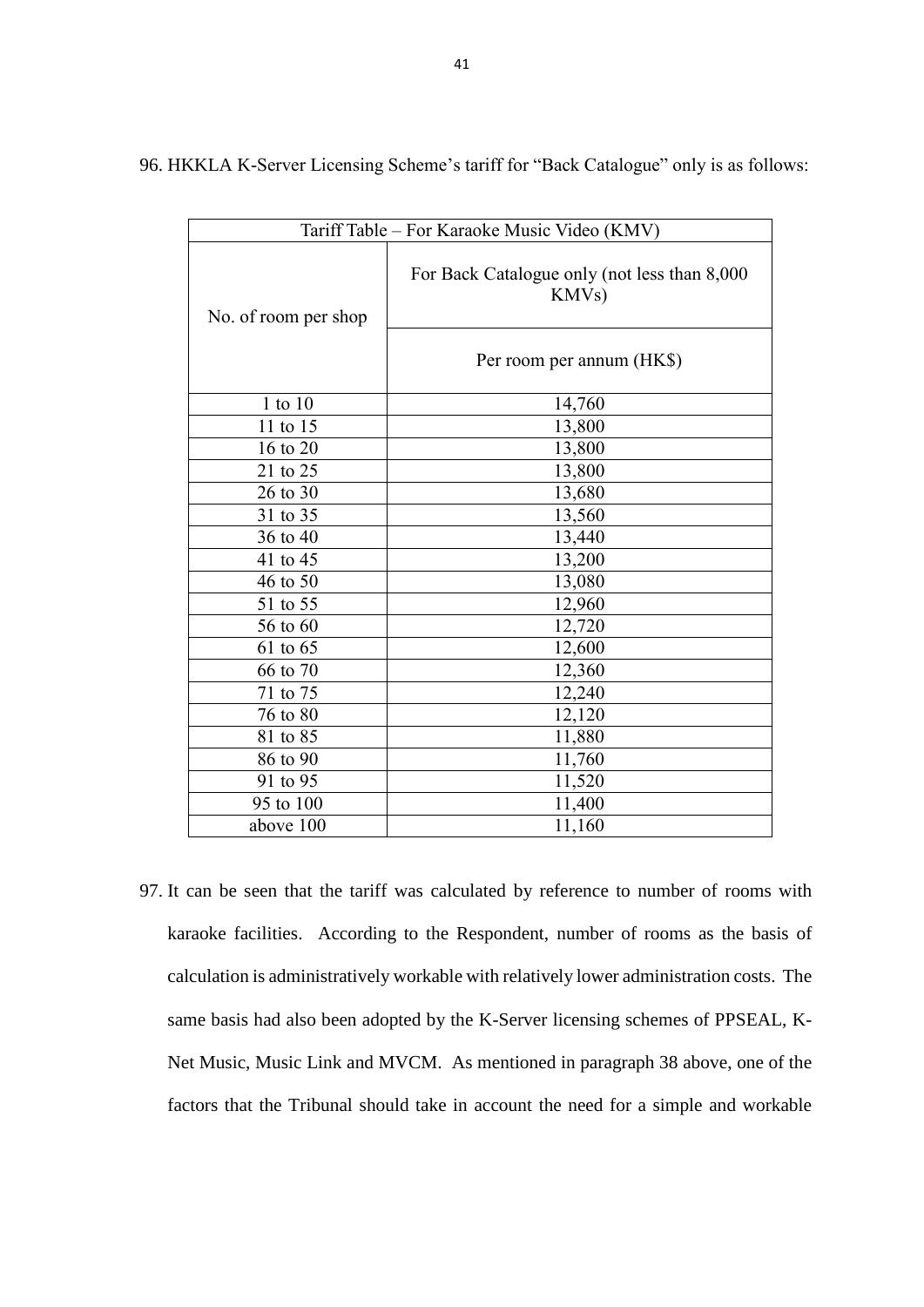tariff. The Originator did not dispute the calculation of the tariff by reference to the number of rooms with karaoke facilities.

- 98. The Respondent submitted that the more rooms a karaoke outlet had installed, the more licensed KMVs would be used. It is also noted that Mr. Suek during cross-examination also agreed that when there were more rooms, there would be more usage of KMVs. The Tribunal accepts this contention. It follows logically then the higher the usage of the copyright work, more fee should be paid.
- 99. As to how the rates from HK\$14,760 down to HK\$11,160 were derived, Mr. Botejue gave the following account in his evidence:
	- (1) The starting point was the licence fee of HK\$28,500 per room set (for "1 to 10" rooms) for both Old KMVs and New KMVs – described as "Up to 150 New KMVs + Back Catalogue (not less than 8,000 KMVs)".
	- (2) The amount of HK\$28,500 comprises two sums: HK\$16,000 and HK\$12,500.
	- (3) HK\$16,000 was derived from the tariff of PPSEAL's K-Server licensing scheme, which was Old KMVs, for up to 3 rooms per location per annum.
	- (4) HK\$12,500 was derived from the October 2008 Offer, by dividing the annual licence fee of HK\$15 million offered for 150 New KMVs, which was accepted by the Neway Group, by estimated number of rooms of the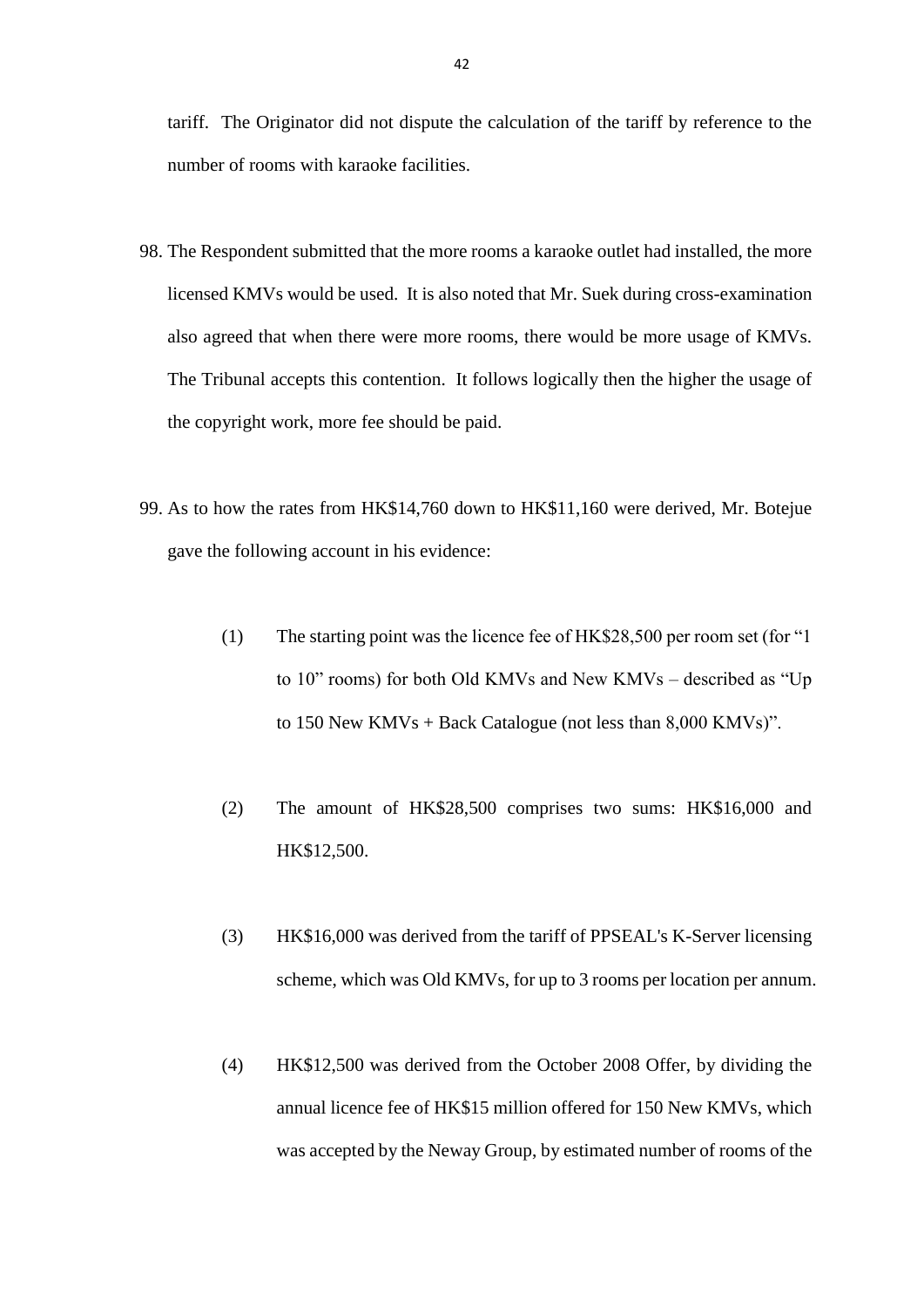Neway Group, i.e. 1,200 rooms; hence, HK\$15,000,000/1,200 = HK\$12,500.

- (5) The sum of HK\$28,500 was then applied with a mark-up of around 15% for administrative fee as well as watermarked costs, i.e. the costs for imprinting watermark on the KMVs in order to distinguish licenced KMVs from those which were not licenced; hence, HK\$28,500 x  $(100\% + 15\%) =$  HK32,775.
- (6) Out of the sum of HK\$32,775, it was decided that around 45% of which was attributable to Old KMVs because New KMVs were considered to be more attractive to karaoke patrons. Rounding the odd figures, the licence fee for Old KMVs was decided to be HK\$14,760 (for 1 to 10 rooms).
- (7) For the licence fees for karaoke outlets of more than 10 rooms, bulk discount on a sliding scale of 6.5% to 24.4% was offered to mediumsized and big-sized karaoke operators because they used more of the licensed KMVs. Since the sizes of karaoke operators ranged from installing only 1 room to over 100 rooms, the marginal difference between each sliding level must not be great. Accordingly, 1-2% in general was considered to be reasonable.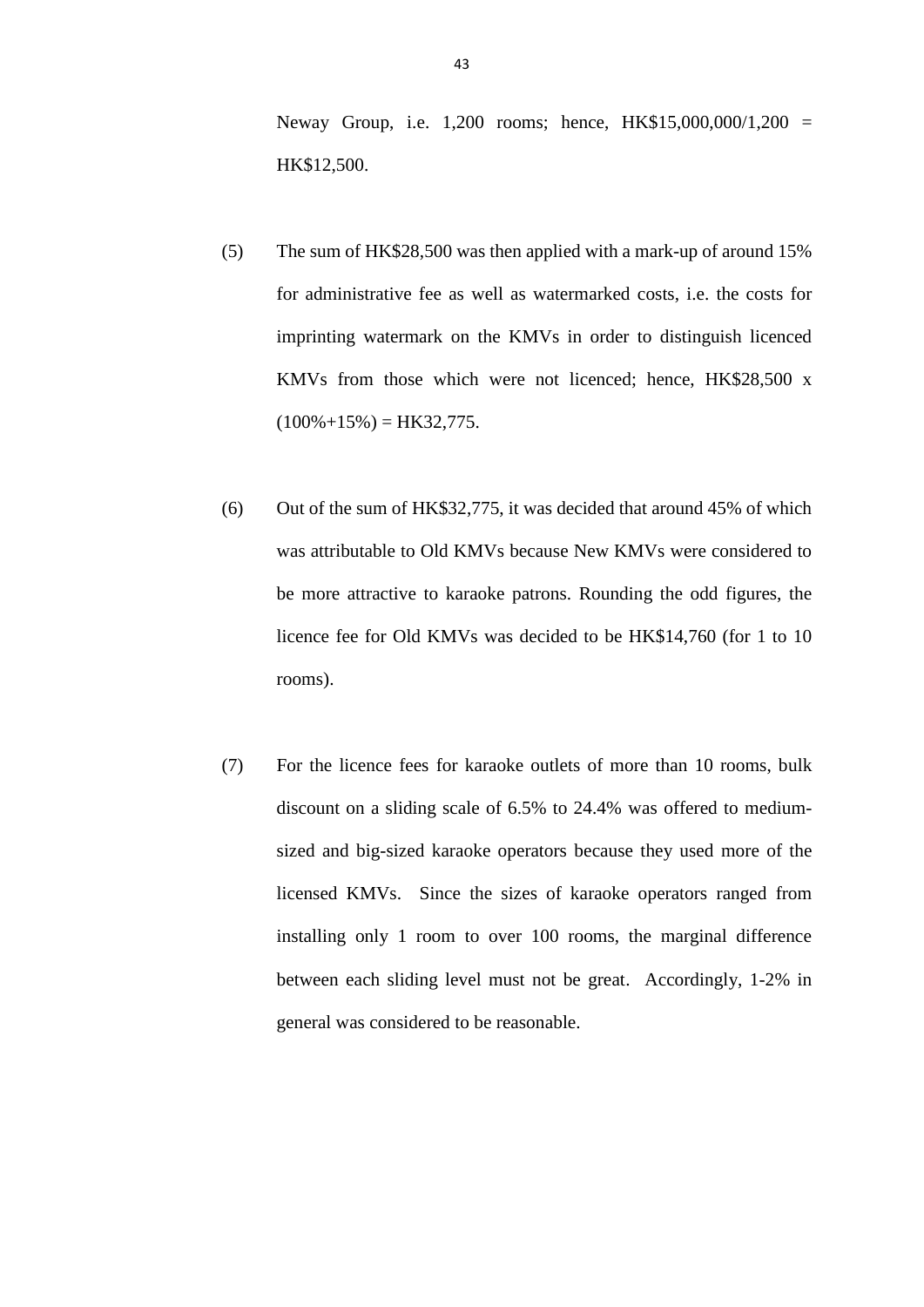- (8) The proposed tariff was then cross-checked with reference to the revenue of karaoke operators to see if it would be too high for karaoke establishments.
- (9) According to an article of Next Magazine, the Neway Group's estimated annual revenue was HK\$1 billion. Since Neway did not challenge this evidence<sup>8</sup> or produce any evidence to the contrary, the Respondent estimated that HKKLA's tariffs were around 3% of the annual revenue of the Neway Group of karaoke outlets. Mr. Suek admitted that he did not dispute this 3% estimation in his supplemental witness statement.
- (10) Assuming the estimated revenue of the Neway Group were to be reduced by 50%, i.e. down to HK\$0.5billion, the percentage of licence fee to revenue would be 6% which would still be below 10%, which was considered by the Respondent to be reasonable.
- 100. It should also be noted that HKKLA's K-Server licence, same as PPSEAL's licence and the K-Net Music's licence, were all blanket licences. In other words, the level of licence fee did not depend on the frequency of usage of the KMVs. Once the licence was granted, the very popular KMVs, be they old or new, might be used without limit and without any increase in the licence fee.

**.** 

<sup>8</sup> Neway submitted that this was a figure not verified. However, clearly Neway should know what its revenue was. Despite the Respondent's request, it refused or failed to reveal any information about its revenue. In light also that Neway did not challenge that this figure of HK\$1 billion was not correct, or its witnesses did not give any evidence to the contrary, this Tribunal takes the view that the Respondent is justified in assuming that this figure is correct.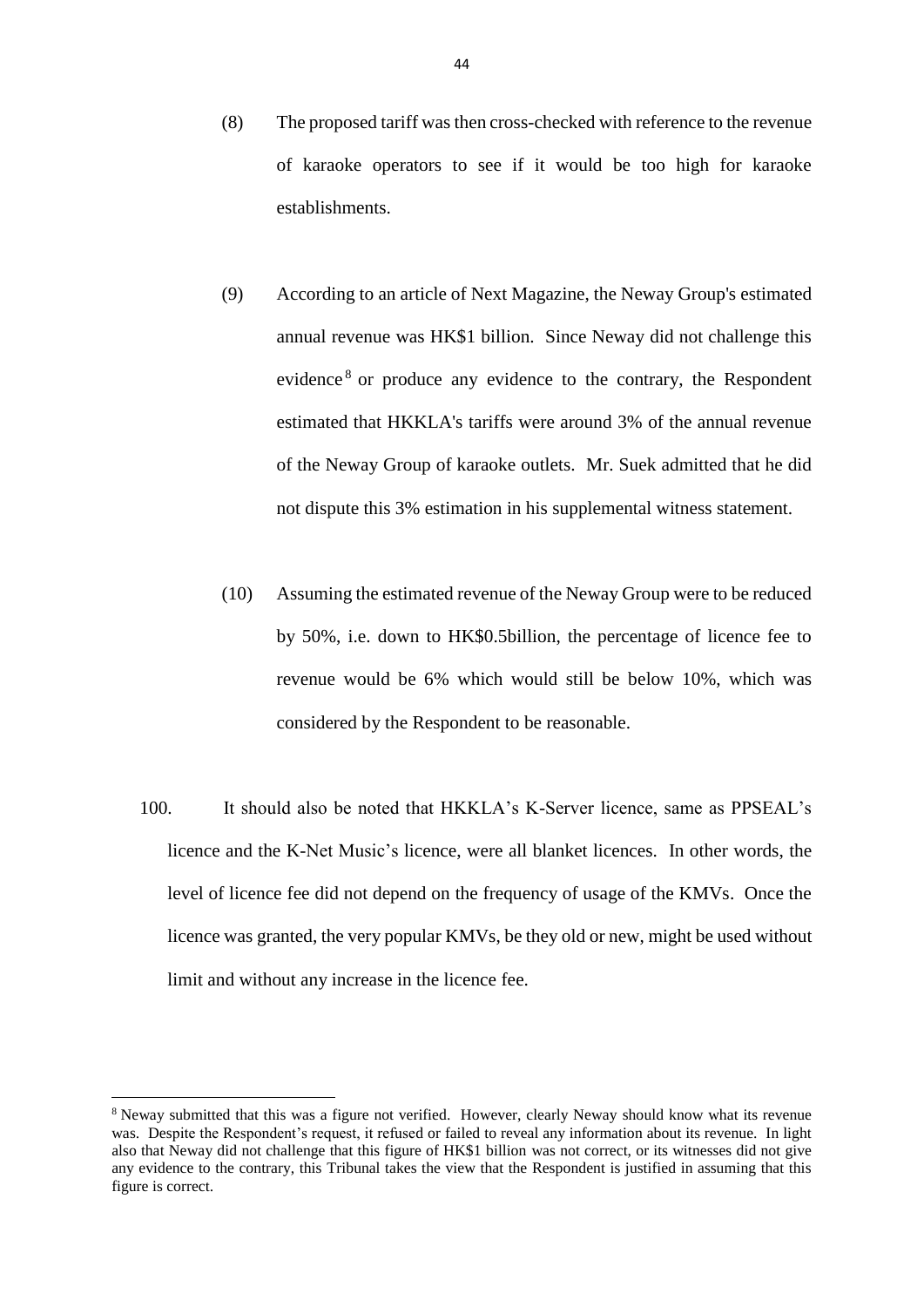- (1) The Record Companies (including EMI) were the local companies of the four largest multinational business groups of record labels in the world. Each of these groups consisted of many record companies and record labels serving different regions and markets. Apart from the international repertoire of their associated companies within their respective groups worldwide, which was in the control of the Record Companies in Hong Kong, they also owned a strong Cantonese-Chinese repertoire of local artists which included well-known back catalogue of many local artists. The Record Companies also controlled a substantial Mandarin-Chinese repertoire in Hong Kong which included works of local, Mainland Chinese and Taiwanese artists.
- (2) The artists who had performed in the repertoire of the Record Companies were very well-known and popular. The Record Companies' artists had received more than 80% of the top ten songs awards ("十大中文金 曲") presented by Radio Television Hong Kong (RTHK), which enjoyed the longest history and was one of the most reliable awards in reflecting the popularity of artists in the past 37 years. The repertoire of HKKLA included famous local and international artists of the Record Companies such as: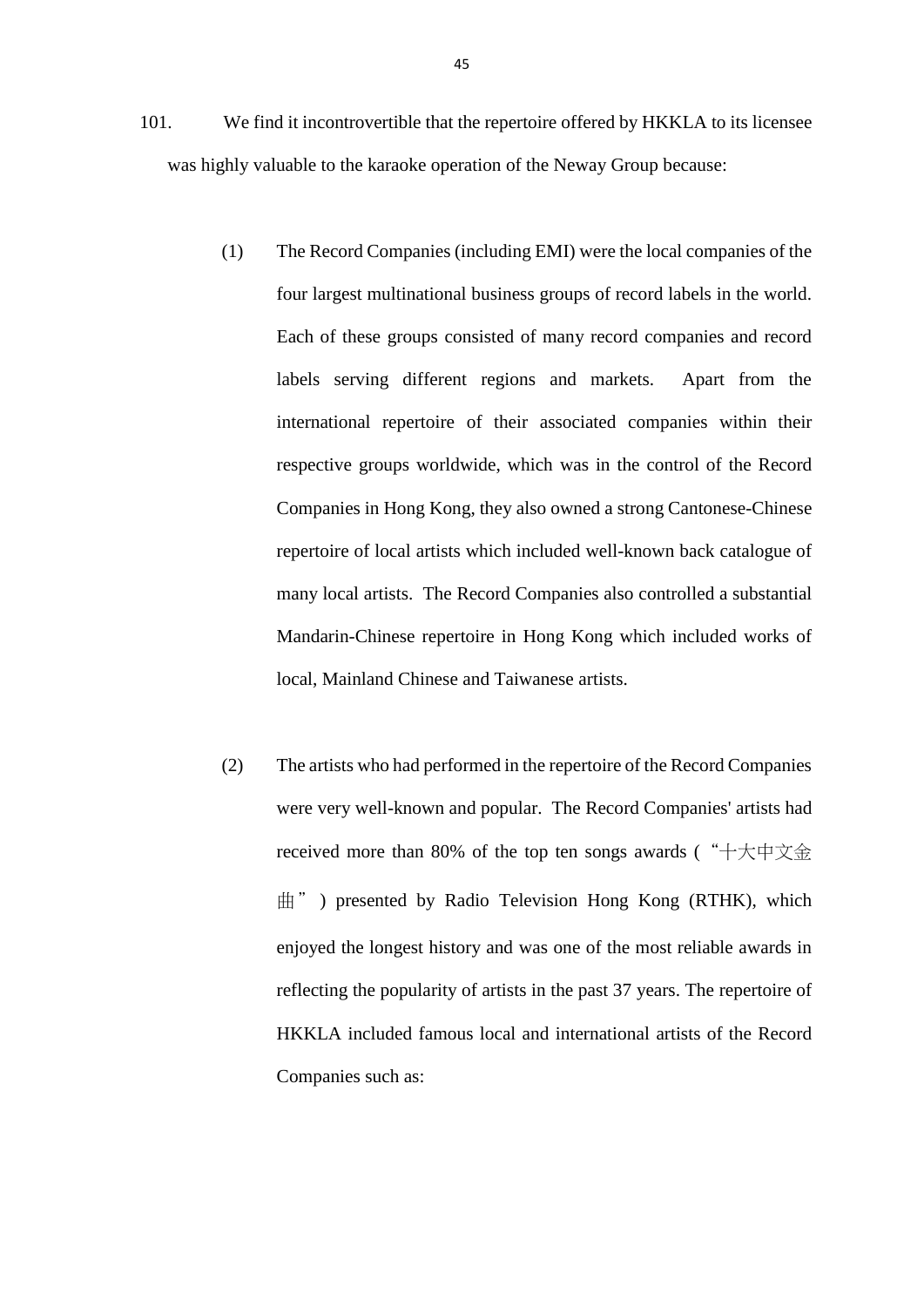(a) Warner and EMI:

Sammi Cheng (鄭秀文), Aaron Kwok (郭富城), Khalil Fong (方 大 同), Fiona Sit (薛凱琪), Chau Pak Ho (周柏豪), Shiga Lin (連詩雅), Sun Yan-zi (孫燕姿), Jolin Tsai (蔡依林), Jam Hsiao (蕭敬騰), Sandy Lam (林憶蓮), Beyond, Tai Chi (太極), George Lam (林子祥 ), Sally Yip (葉蒨文), Danny Chan (陳百強), Wang Chieh (王傑), Julie Su (蘇芮), Tsai Ching (蔡琴), F.I.R. (飛兒樂團), Tiger Huang ( 黃小琥), Amber Kuo (郭采潔);

(b) Universal:

Eason Chan (陳奕迅), Alan Tam (譚詠麟), Hacken Lee (李克 勤), Jacky Cheung (張學友), Andy Lau (劉德華), Faye Wong (王菲), Miriam Yeung (楊千嬅), Kelly Chen (陳慧琳), Kay Tse (謝安琪), MR, Hins Cheung (張敬軒), Priscilla Chan (陳慧嫻), Prudence Liew (劉美君), Jordan Chan (陳小春), Eric Suen (孫 耀威), Kelvin Kwan (關楚耀), Patrick Tang (鄧健泓), Rachel Liang (梁文音), Sam Hui ( 許冠傑), Teresa Teng (鄧麗君), Michael Kwan (關正傑), Kary Ng ( 吳雨霏); and

(c) Sony:

Leo Ku (古巨基), Leon Lai (黎明), Cass Pang (彭玲), Candy Lo (盧 巧音), Ekin Cheng (鄭伊健), Jason Chan (陳柏宇), Leehom Wang ( 王力宏), Rainie Yang (楊丞琳), Harlem Yu (庾澄慶), Jeff Chang Shin-Che (張信哲), F4, and Jenny Tsang (甄妮), Paula Tsui (徐小鳳 ), Phil Lam (林奕匡)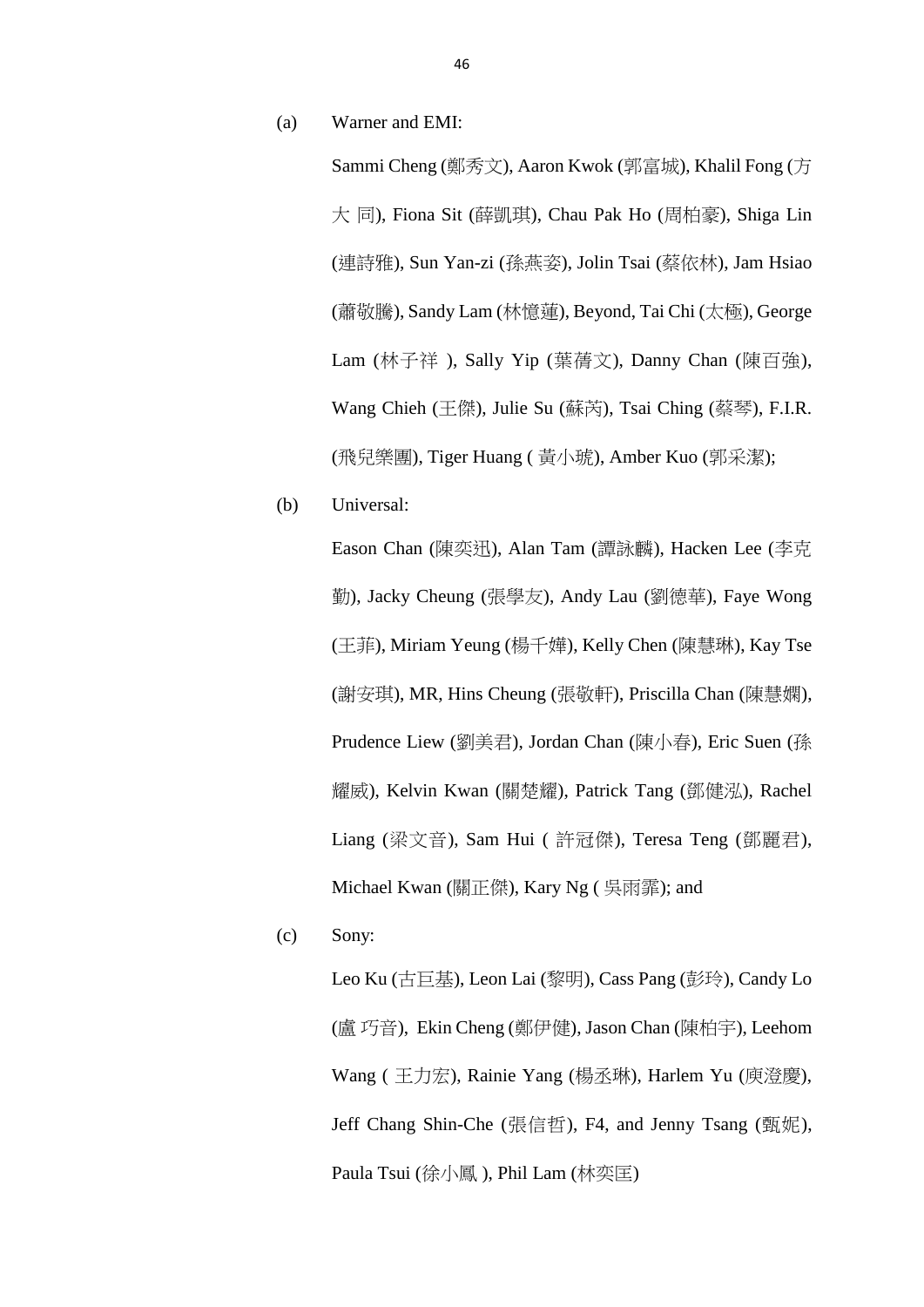- (3) The fame or popularity of artists is highly relevant as it directly affects the commercial value of KMVs, both old and new.
- (4) The number of HKKLA's old songs reached 8,833 by 30 June 2015 and the Record Companies published through HKKLA not less than 150 new KMVs annually. Therefore, the quantity of HKKLA's repertoire was very substantial. It was Mr. Suek's oral evidence to this Tribunal that "the copyrights of songs, of these three or four companies [i.e. the Record Companies] are very important".
- 102. HKKLA implemented a discount system for licensees whose primary business was not karaoke entertainment. The licence fee for one room would be waived if one of the following four criteria was fulfilled, i.e. in respect of their karaoke business:
	- (1) the number of seats was less than 150;
	- (2) the opening hours for a week were less than 70 hours;
	- (3) the floor area was less than 9,500 square feet; or
	- (4) there were less than 30 servers.
- 103. Each karaoke operator was entitled to a maximum waiver of licence fees for four rooms. If a potential licensee's business fell within the above criteria, the licensee's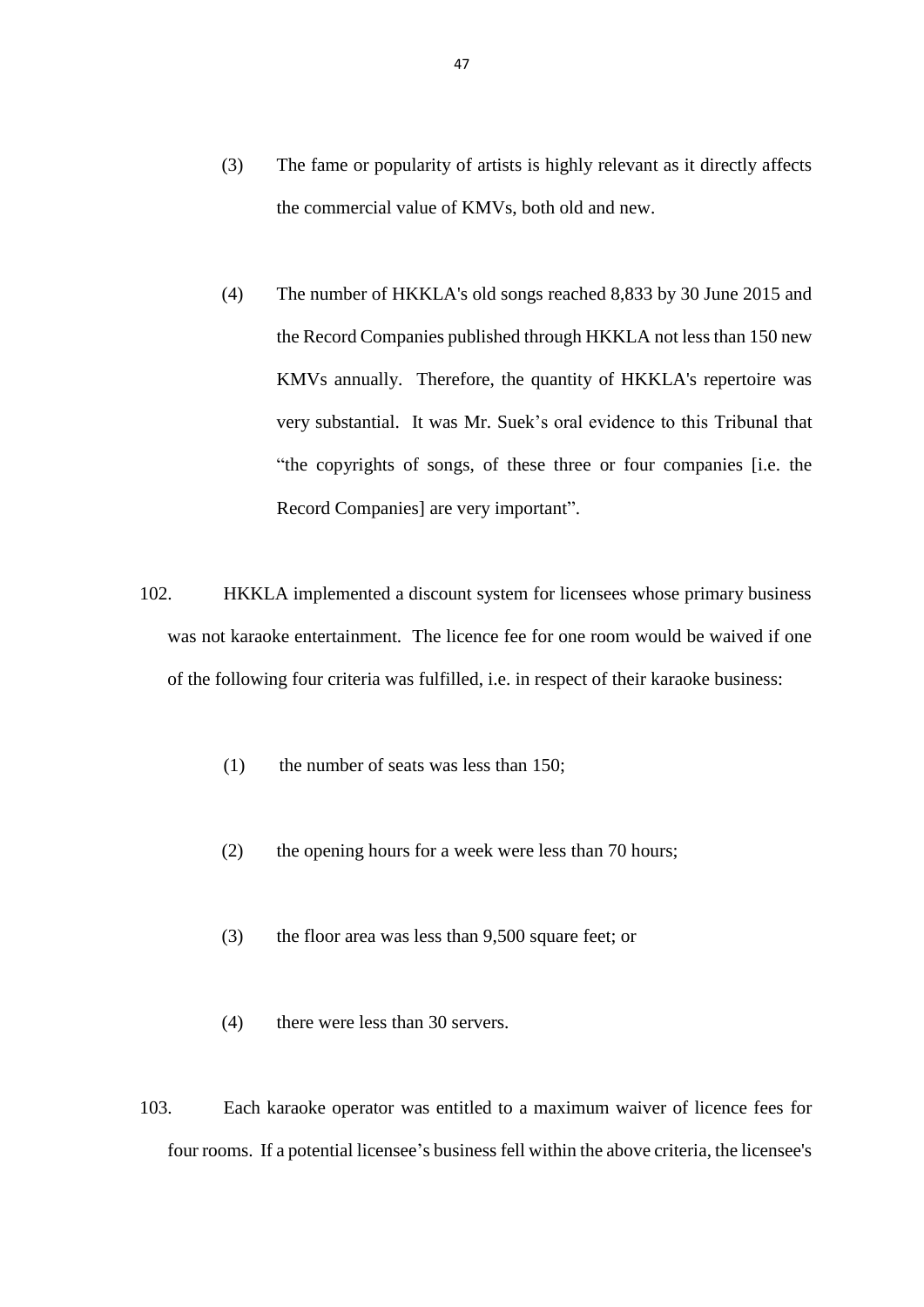primary business would not be considered as karaoke entertainment. The said four criteria were related to the usage of KMVs, as less usage justified a discount. The rationale behind the said four criteria was to reflect low exploitation of karaoke entertainment in the premises and low impact of karaoke entertainment to patrons.

- 104. In implementing the waiver system, HKKLA adopted an honour system. Mr. Botejue explained that HKKLA did not send people to physically go into each karaoke room to count the number of seats in it. Out of 300 plus applications for waiver, 17 were successful and offered a discount.
- 105. The Respondent submitted that there were costs for operating HKKLA's K-Server licensing business. They included costs of watermarking, promotion and marketing, administration and enforcement:
	- (1) Watermarking was a means to combat copyright infringement and to trace leakage of licensed materials. It made the task of verifying HKKLA's KMVs easier. HKKLA would deliver hard discs with licensed KMVs with watermarks to their licensees. The cost of watermarking was \$1 per KMV. HKKLA authorized such works to be carried out by K-Net Music.
	- (2) K-Net Music was also responsible for promoting HKKLA K-Server Licensing Scheme and procuring HKKLA's K-Server licences, such as paying personal visits to karaoke premises, corresponding with karaoke operators, advertising and distributing publicity materials.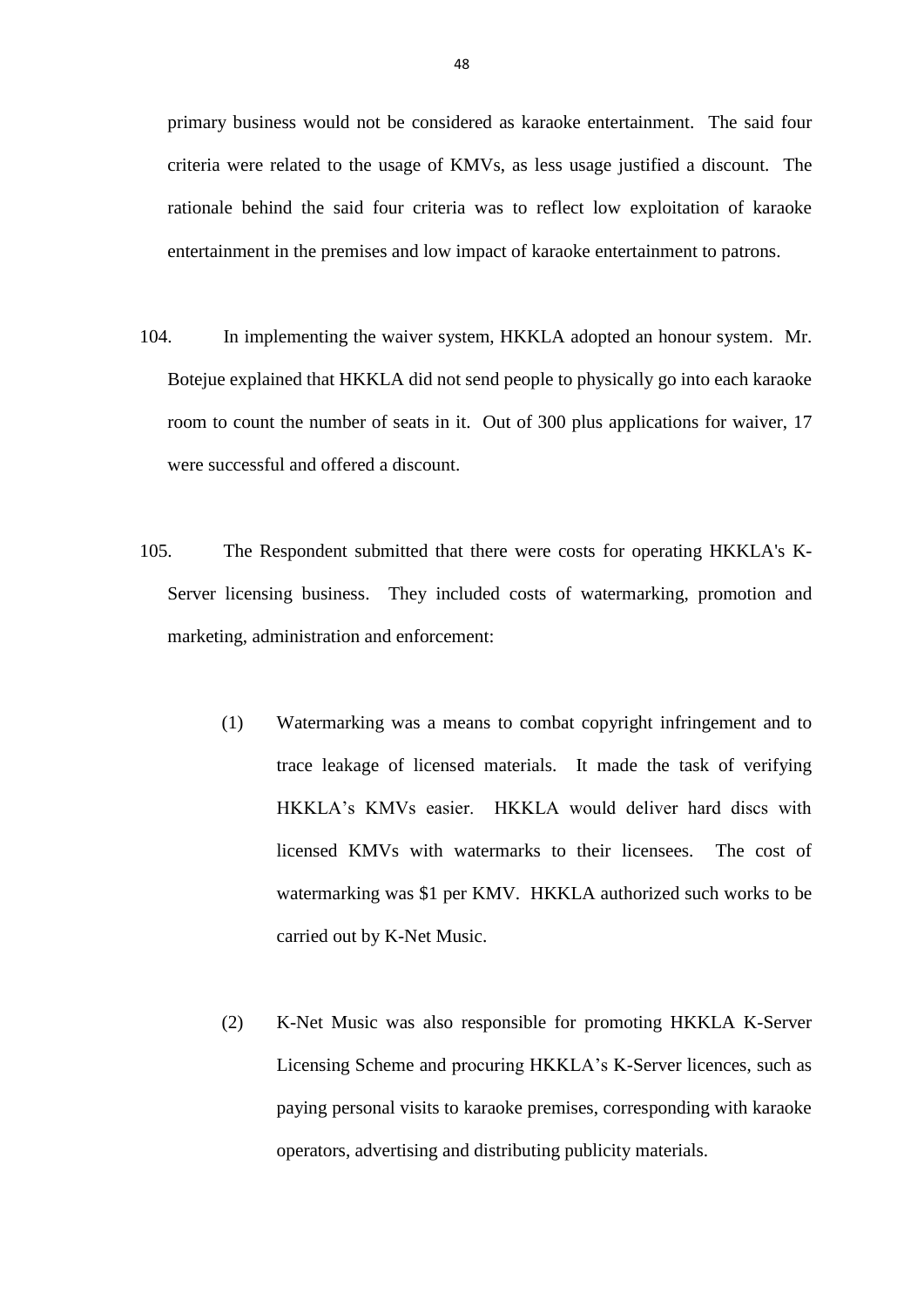- (3) In addition, K-Net Music handled HKKLA's paper works and enforcement work such as publishing announcements of HKKLA, issuing HKKLA's notices, sending investigators to karaoke operators to collect evidence and issuing letters to karaoke operators regarding unauthorized use of HKKLA's KMVs.
- (4) According to the agreement between HKKLA and K-Net Music dated 25 October 2010, for any new K-Server licence procured by K-Net Music, subject to the licensee's full payment of the licence fee, HKKLA should pay K-Net Music an administration fee of HK\$500 per month for each K-Server licence during the term of the licence.

Therefore, the perceivable cost of HKKLA in operating the licensing scheme for Back Catalogue might be quantified to the extent of (a) the watermarking cost of HK\$1 x 8,000 plus old songs per licence, which was a lump sum cost, and (b) the administration fee of HK\$500 per month (i.e. HK\$6,000 per annum) per licence.

## **H. Valuation Approaches & their application to the issues in these proceedings**

- 106. There are various approaches in assessing the reasonable level of the tariffs of a K-Server licensing scheme. The parties refer to us three approaches:
	- (1) the economic benefits approach;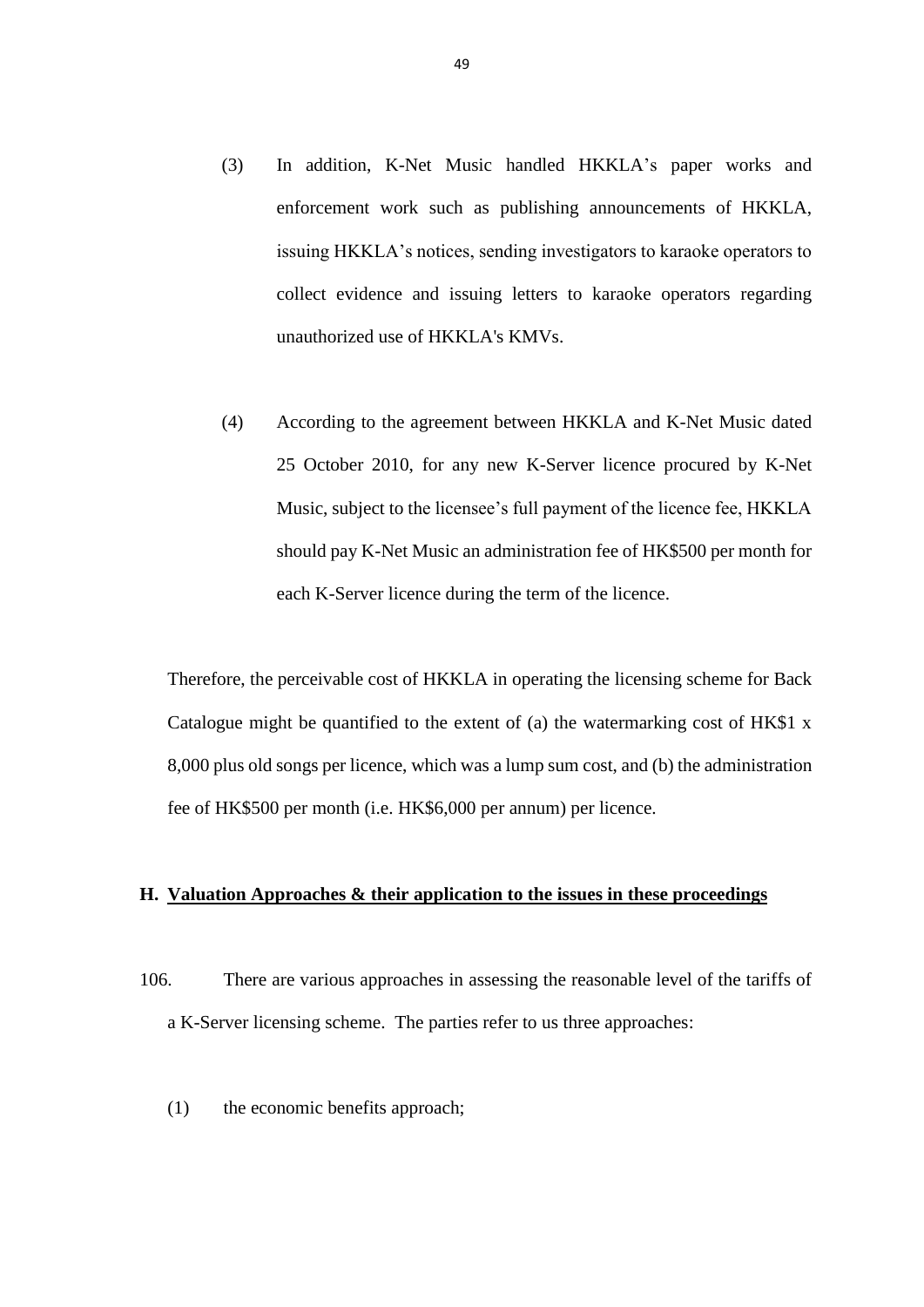(2) the cost of substitution approach; and

(3) the comparables approach.

#### *H(1) Economic Benefits Approach*

**.** 

- 107. Under the economic benefits approach, a part of the profits which the licensee is expected to make out of the licence is to be identified as the reasonable licence fee.
- 108. In the present case, therefore, the first essential element would be the profits which Neway, or rather the Neway Group which it represented, would be expected to make out of the use of the licensed right of HKKLA's K-Server licence, i.e. the Record Companies' Old KMVs.
- 109. Mr. Wynn<sup>9</sup> explained that it could be difficult to assess objectively the amount of the said Neway Group's profits, for example, whether past profits could be used as a guide to future profits. It could also be difficult to determine the suitable criteria for allocating the profits between the licensor and the licensee. If independent benchmarks for the allocation of profits were not available, this approach would require a subjective assessment of the contribution of each party to generating these profits.

<sup>&</sup>lt;sup>9</sup> Mr. Andrew Wynn ("Mr. Wynn") is the Originator's expert. He is a Senior Managing Director in the Economic and Financial Consulting practice of FTI Consulting, based in London. In the earlier stage of these proceedings, Mr. Andrew J. Mainz ("**Mr. Mainz**") was engaged as the Originator's expert. He had produced two reports respectively dated 5 January 2016 and 26 July 2016. Unfortunately, his deteriorating health rendered him unable to testify at the substantive hearing of this reference. Mr. Wynn was instructed to act as the Originator's expert in place of Mr. Mainz. Mr. Wynn has produced a report dated 14 June 2017. In essence, in his report Mr. Wynn confirmed that he agreed with the views expressed and the conclusions reached by Mr. Mainz in his two reports and adopted the contents of the two reports as his own opinions and expert evidence. Since the Respondent had no opportunity to cross-examine Mr. Mainz, we shall only consider the evidence of Mr. Wynn, although it included the contents of Mr. Mainz's two reports which Mr. Wynn adopted as his own opinions and expert evidence.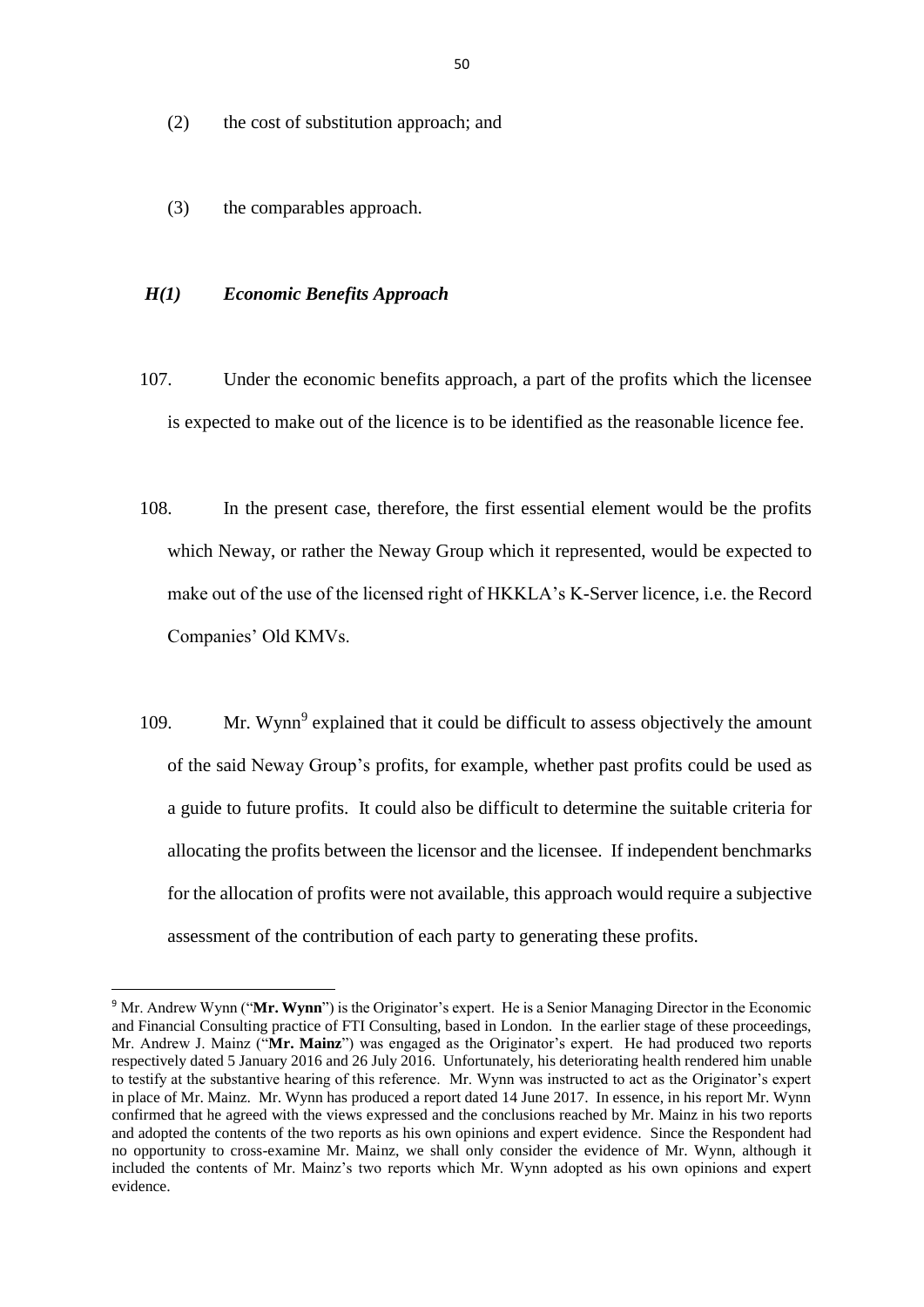- 110. He further explained that the economic benefits approach was to identify the incremental profits associated with the intellectual property, and then split that incremental revenue between the licensor and the licensee.
- 111. Mr. Wynn rejected outright applying the economic benefits approach. He did not even attempt to make any assessment basing on this approach. In his explanation:
	- (1) It was very common not to apply the economic benefits approach when there were comparables available. He pointed out that the economic benefits approach had not had much traction before the English Copyright Tribunal which had virtually always relied on the comparables approach.
	- (2) In appropriate cases, the economic benefits approach could be adopted.
	- (3) Given the challenges of applying this approach, he did not consider it possible to apply it in the context of the present case reliably. One would need to perform a relatively sophisticated piece of analysis in order to apply the approach, some sort of analysis that looked at the effect of different bundles of repertoire. This could be done either on a sort of analytical basis, looking at the effect of introducing different bundles of repertoire into different businesses, or potentially one could use some sort of survey approach where customers were asked how they reached to different bundles of repertoire.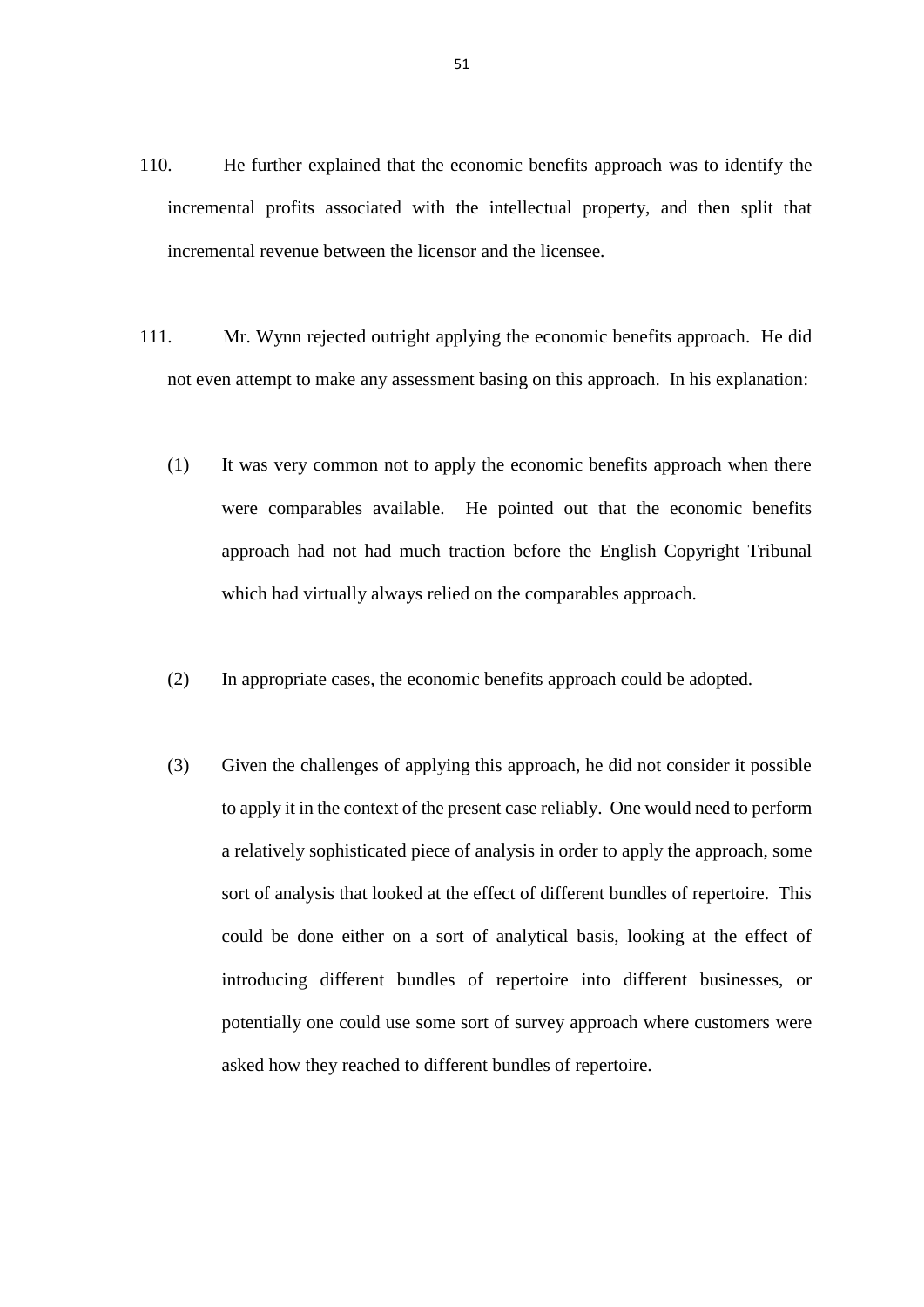- (4) To apply the approach, one would need what is often called a natural experiment, which is to look at the performance of a business without the repertoire, and look at the performance of the business with some repertoire. Critically, what was so challenging was that one needed to understand what benefit was associated with the particular repertoire. It was different from, for example, a patent licence in which the patent was the single key piece of intellectual property. Business like Neway was reliant, just in terms of repertoire, on all kinds of different repertoires.
- (5) It was a significant analytical challenge to identify the part of the profits that the licensee was expected to make out of the licence. In case of Neway, there were many drivers of the profits of the business and it was difficult to disentangle the various different drivers of Neway's profits.
- (6) Even in respect of licences for using the various repertoires, there were four different kinds of licences required and it was difficult to work out an appropriate proportion amongst these licences. Without such apportionment, it would not be possible to work out the incremental profits associated with one particular licence. There was also no benchmark to determine whether any particular percentage of the revenue of the licensee adopted was too high or too low.
- (7) As a matter of practice, this approach involved two problems. First, it was difficult to do the analysis. Second, it ended up with quite a lot of subjective judgments. Even assuming that one had hypothetically identified the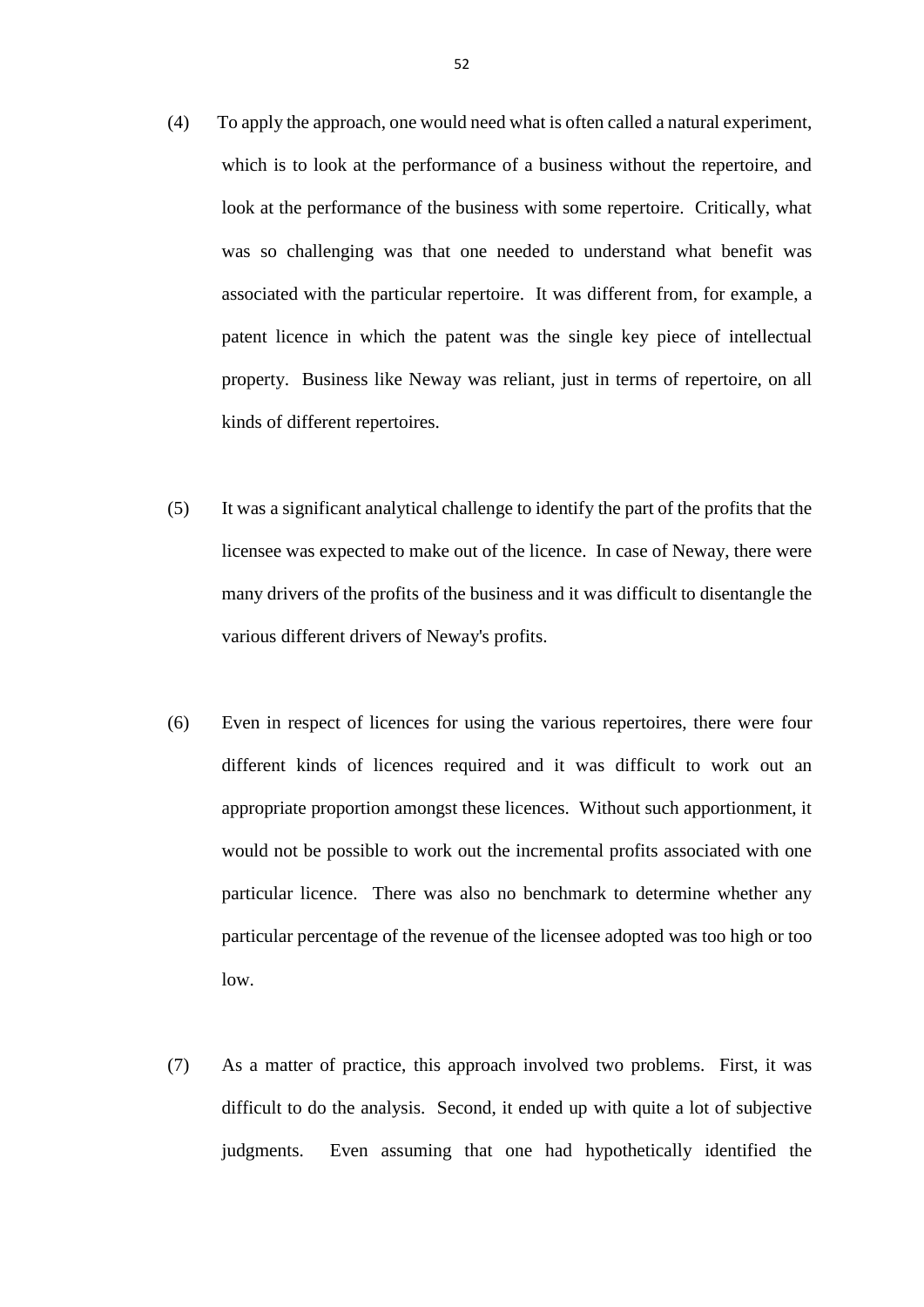incremental profit associated with the intellectual property, one still had to make a judgment on how to split that between the licensor and the licensee.

- 112. Mr. Wynn rejected the approach at a theoretical level. However, the explanations he provided were all concerning practical difficulties that might be encountered by the expert during the actual assessment (such as difficulties in making various apportionments and the risk of being subjective in the exercise) of the aforesaid Neway Group's profits. It also transpired during cross-examination that he (or Mr. Mainz whose reports he adopted) was in fact not provided with any financial information of Neway or the Neway Group including particularly profits which Neway or the Neway Group derived from their karaoke operation. Mr. Wynn appeared to suggest that he (or Mr. Mainz) did not even ask for this information, because Mr. Mainz had rejected this approach in the first place "at a principle level" and he agreed with Mr. Mainz.
- 113. The Tribunal finds this position taken by Mr. Wynn not satisfactory. The duty of an expert is to provide a credible assessment doing the best he can. Whilst it is uncertain whether an assessment under this approach will reach a credible answer, we doubt whether the approach should be discarded outright without making any attempt to give it a try. Even with all the difficulties that Mr. Wynn mentioned, it would certainly be helpful if he (or Mr. Mainz) had undertaken a trial assessment and commented on the result – whether it could be used as a check to substantiate their findings under the comparable approach which they clearly prefer, or whether it should indeed be ignored completely as such a result was wholly incredible or unrealistic. To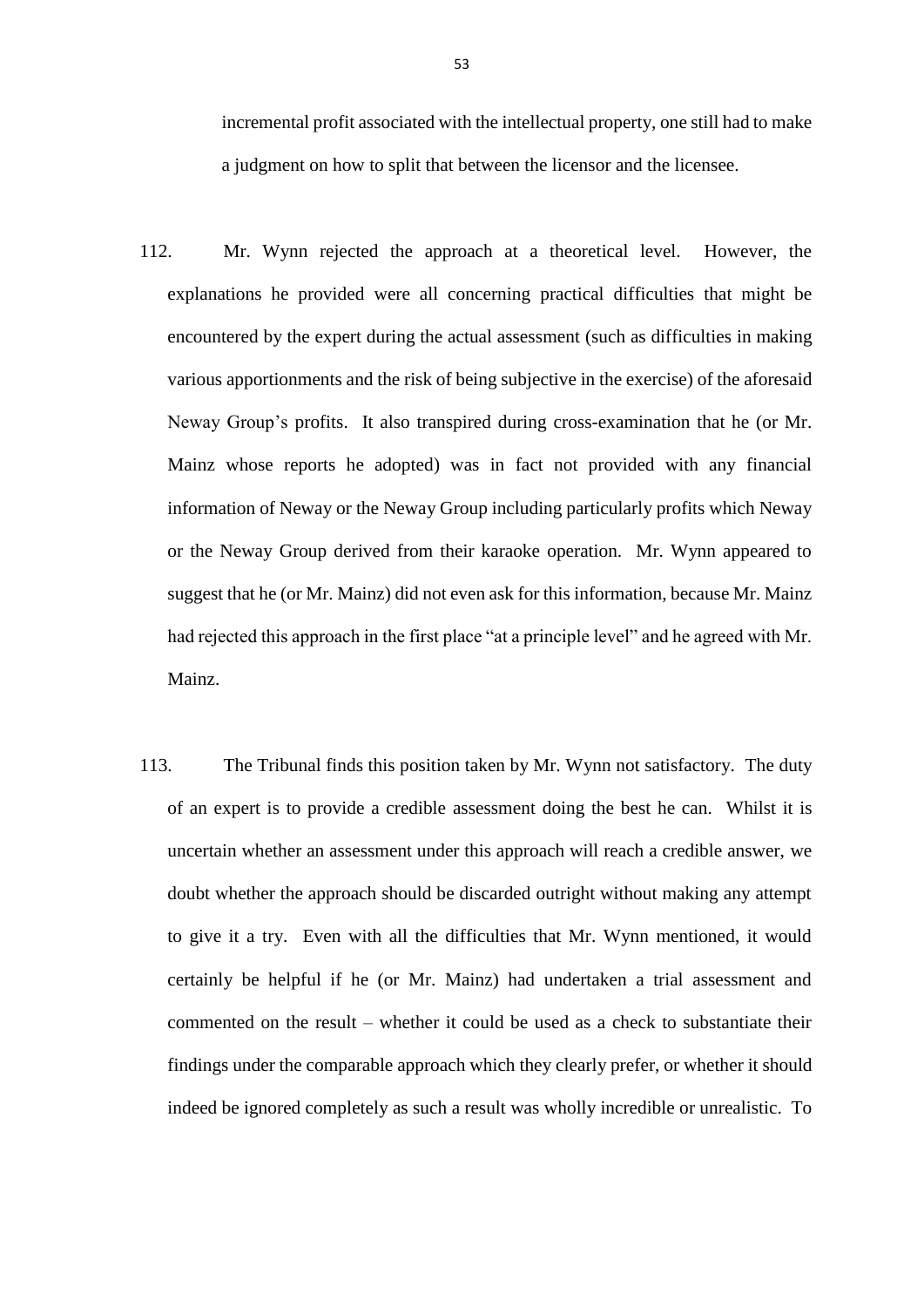abandon the approach completely in the very beginning without even undertaking any trial assessment is, in our view, putting the cart before the horse and is premature.

- 114. It should be noted that in 2014, the Respondent had written to the Originator requesting disclosure of financial documents of the karaoke outlets of the Neway Group for the purpose of preparing the Respondent's expert evidence. The Originator refused the request and did not disclose any financial documents to the Respondent<sup>10</sup>. In their reply letter to the Respondent's solicitors effectively refusing the request, the Originator's solicitors said they failed to see how the financial documents and information sought by the Respondent were relevant to the reasonableness of the tariff of licence fees proposed to be charged by HKKLA under its Licensing Scheme which was not one specifically tailored for the Originator but rather generally applicable to all  $licenses<sup>11</sup>$ .
- 115. Whilst Mr. Leslie Ching ("**Mr. Ching**"), the Respondent's expert, agreed that application of this approach might be difficult where the intellectual property rights to be licenced were only one of several related sources of profits for the licensee, we agree with the Respondent's submission that the economic benefits approach could have been considered by the parties' respective experts if it was not for the Originator's failure to disclose the relevant financial information.

**.** 

<sup>&</sup>lt;sup>10</sup> As such, there was no financial information of the Neway Group's karaoke operation before this Tribunal.

<sup>&</sup>lt;sup>11</sup> In our view, the financial documents and information are clearly relevant to the issues required to be determined in these proceedings. They are relevant not only to any assessment under the economic benefits approach, but will be very useful as the basis for general reference – see paragraphs 31 and 40 above. Particularly as mentioned in paragraph 40 above, even where the basis of the payment is not in issue, the Tribunal may take into account the available profits of the licensee in order to ensure that the impact on the licensee's business is not disproportionate. It is regrettable that there is no such evidence adduced to assist the Tribunal.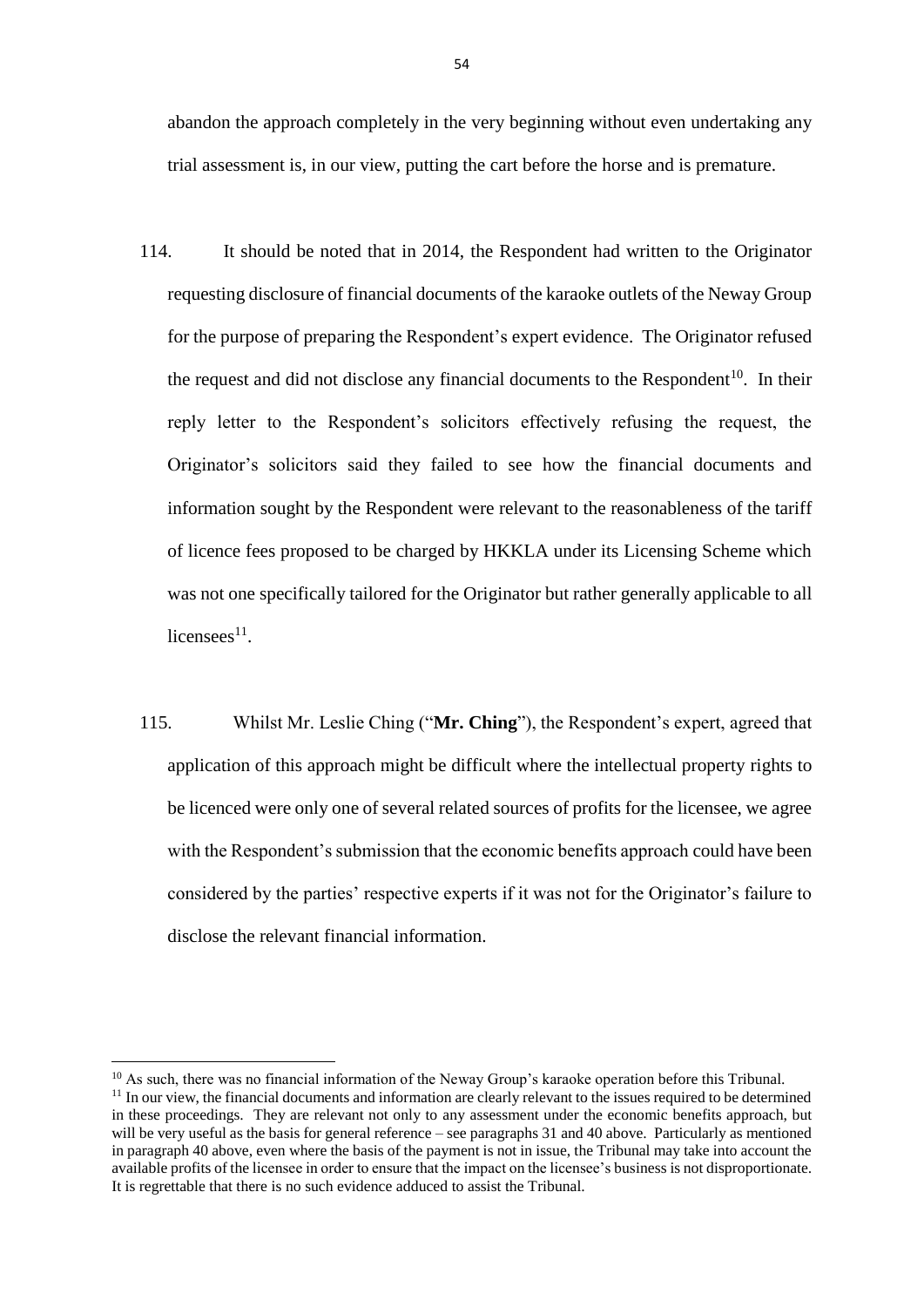## *H(2) Cost of Substitution Approach*

- 116. Under this approach, a licence fee is determined by reference to the cost of obtaining alternative intellectual property rights. In the present case, such cost would be the cost of obtaining licences from the Record Companies for reproduction licences or synchronization licences and the cost of production of the KMVs in question by the Neway Group. According to Mr. Mainz's report adopted by Mr. Wynn, this approach could only be used if alternative intellectual property rights could become available by investing in their development; hence, it had no relevance in the present proceedings.
- 117. It appeared that Mr. Ching shared the same view. He acknowledged that if Neway were to produce its own KMVs, there would be an essential shortcoming in that the KMVs would not have the original artists participating in the videos. So there was no proper "substitution".
- 118. Both Mr. Wynn and Mr. Ching did not apply the Cost of Substitution approach. There was no evidence adduced before the Tribunal that could form the basis of assessing the reasonable level of licence fees under this approach. Further, there was no suggestion to the Tribunal that this approach should be adopted or preferred or that an assessment according to this approach should be undertaken.
- 119. In a nutshell, since there is no evidence of alternative intellectual property rights before the Tribunal, the cost of substitution approach cannot be deployed.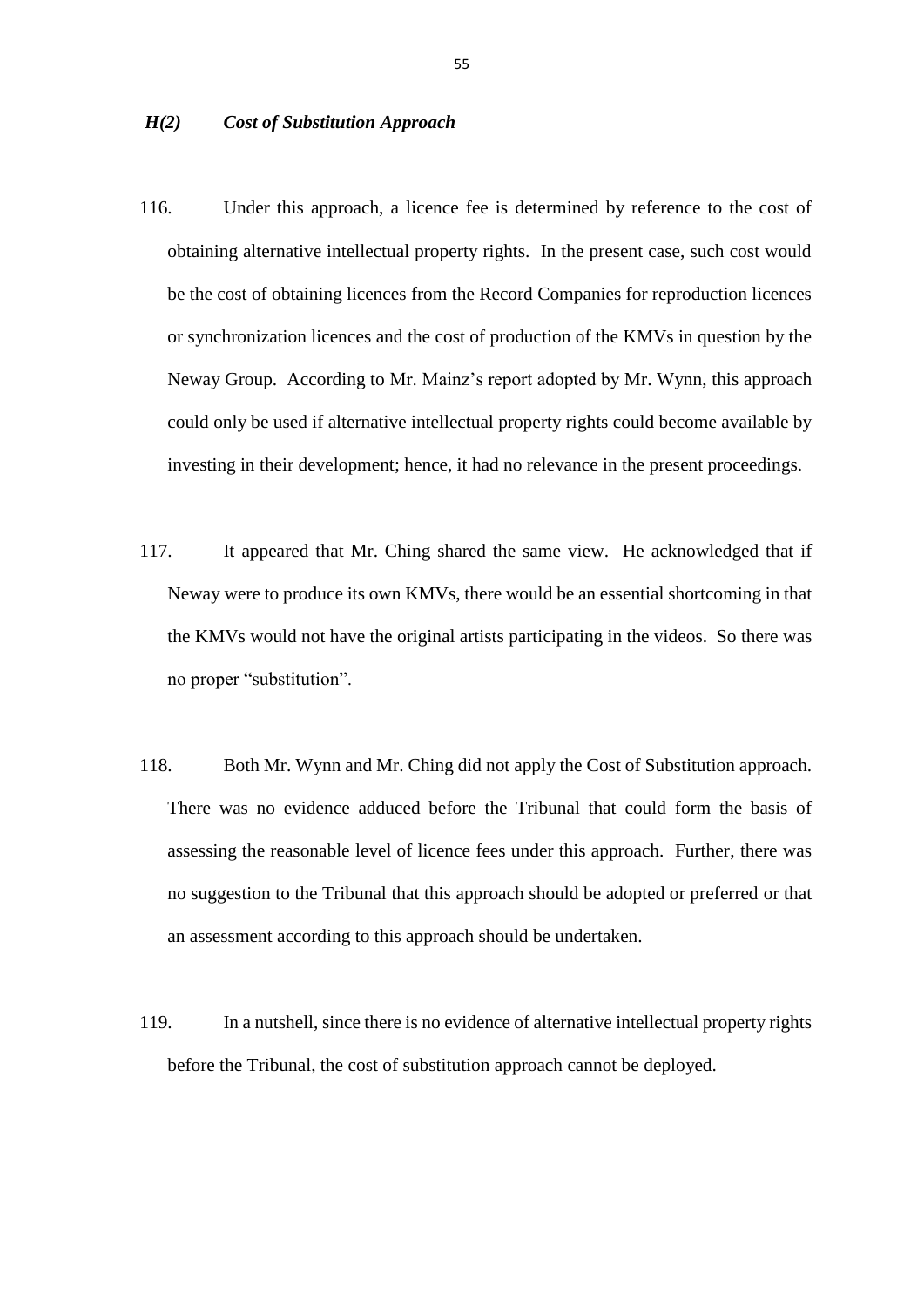### *H(3) Comparables Approach*

120. There is no controversy that assessment under the comparables approach should be considered in the present case. This is in line with the previous experience of the English Copyright Tribunal, as mentioned in paragraph 34 above. The key questions however are (1) which scheme(s) is/are the appropriate comparable(s), and (2) whether adjustments should be made to the tariff(s) of the comparable scheme(s) and, if so, how.

# **I. Comparables Approach**

- 121. Mr. Wynn expressed the view that PPSEAL's K-Server licensing scheme was the only comparable which the Tribunal should rely on in determining the reasonable K-Server licence fees that HKKLA should charge for back catalogue KMVs.
- 122. The Respondent relied on each of the starting rates (but not the structure) of:
	- (1) PPSEAL's K-Server licensing scheme,
	- (2) K-Net Music's K-Server licensing scheme,
	- (3) Music Link's K-Server licensing scheme, and
	- (4) the June 2008 Agreement.

In addition, the Respondent also relied on the amount offered and accepted in the October 2008 Offer.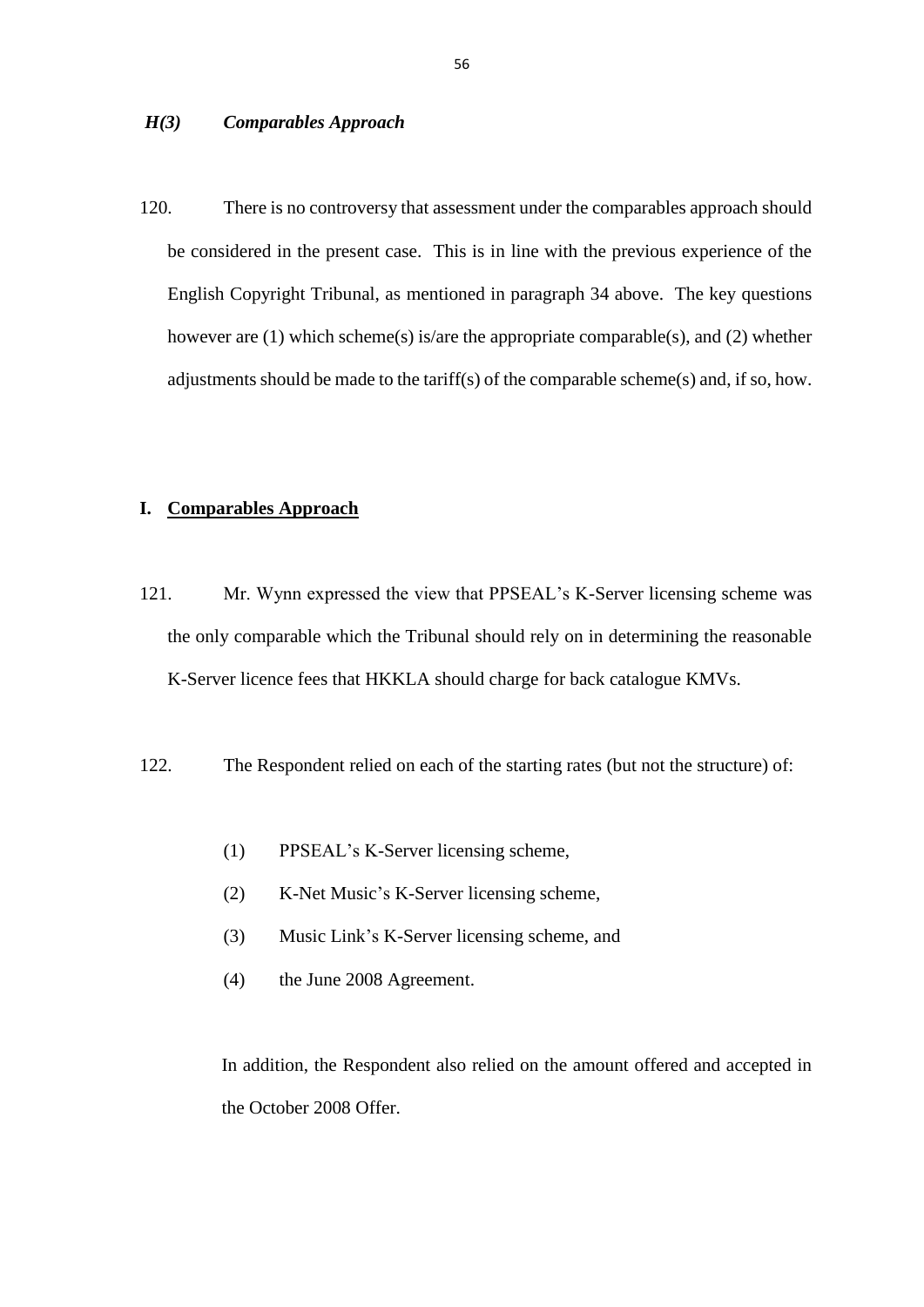#### *I(1) Comparability of PPSEAL's K-Server licensing scheme*

- 123. As mentioned in paragraphs 56 and 57 above, the starting rate of PPSEAL's K-Server licensing scheme was HK16,000, with effect from January 2007. It was increased to HK\$18,000, with effect from April 2012. This starting rate was for Old KMVs for up to 3 rooms per location per annum.
- 124. Both parties agreed that this starting rate was reasonable. Both Mr. Suek and Mr. Wynn placed great emphasis on the reasonableness of this rate in their evidence. On the other hand, HKKLA adopted this rate in formulating the licence fee in arriving at its starting rates of the tariff, see paragraph 99 above. The Originator's counsel, in their written reply submissions, confirmed the position:

"79. The Tribunal should however note that the starting figure (i.e. for the first room) for HKKLA's Licensing Scheme for back-catalogue KMVs (HK\$14,760 for the first room [F3/4712]) is not so much in dispute, as the figure is comparable to that charged under PPSEAL K-Server Licensing Scheme (HK\$16,000 for the first room [E1/1755])."

125. Less than 2 years after the commencement of the HKKLA K-Server Licensing Scheme, PPSEAL's starting rate of HK\$16,000 was increased to HK\$18,000 effective from 11 April 2012. It should be noted that by that time in 2012 PPSEAL no longer represented the Record Companies and those record companies which withdrew the authorization to PPSEAL, as set out in paragraph 60 above.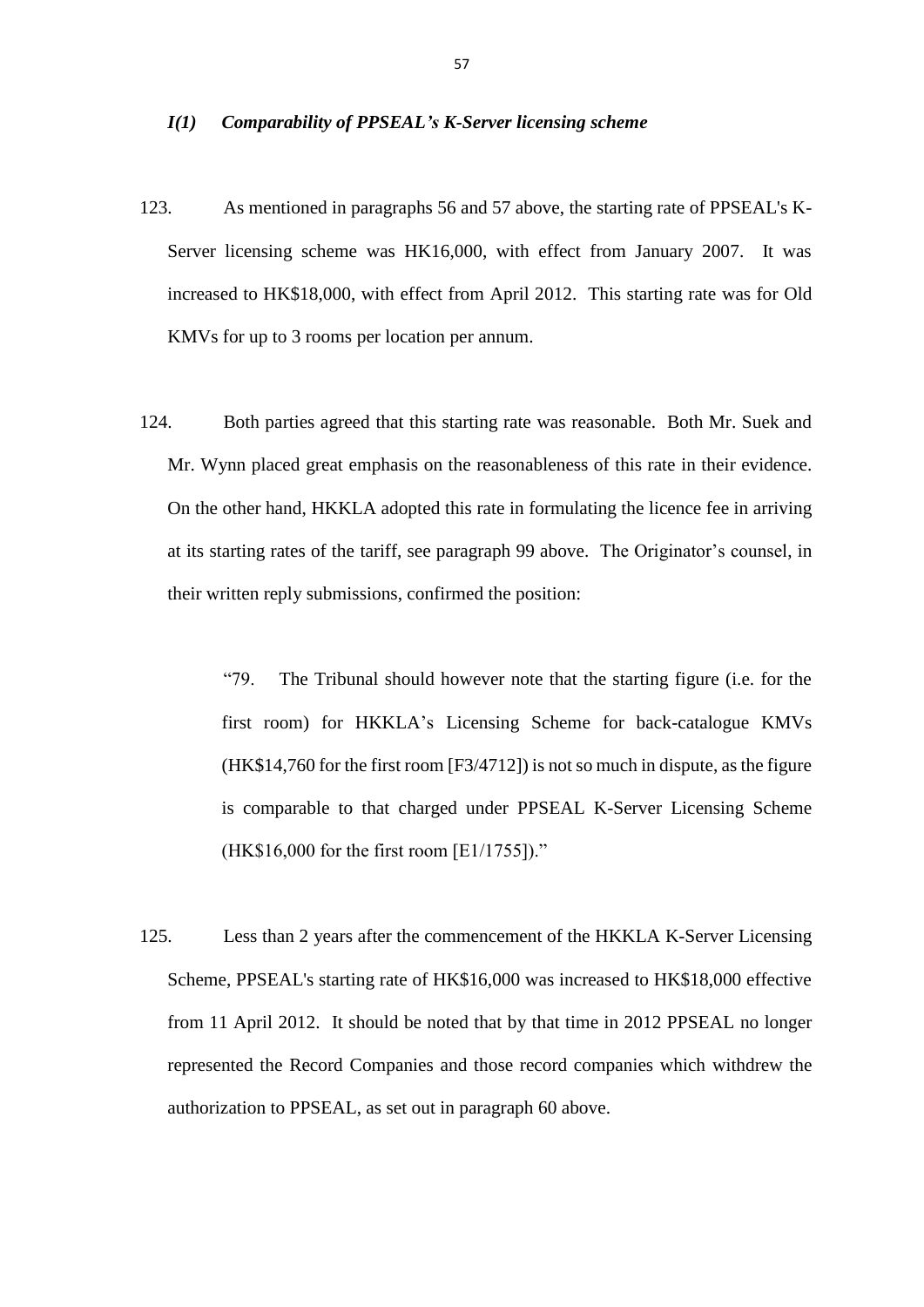- 126. We should also reiterate here that as mentioned in paragraph 97, there is no challenge that the tariff might be calculated by reference to the number of rooms with karaoke facilities.
- 127. The Respondent challenged the structure of PPSEAL's tariff as unreasonable, for the following reasons:
	- (1) The tariff's structure did not provide for a linear increase in licence fee as the number of karaoke boxes or rooms with karaoke facilities increases.
	- (2) The structure of PPSEAL's tariff was irrational, unreasonable and arbitrary, and was biased in favour of big karaoke establishments and chains like Neway since it failed to reflect the difference in usage of KMVs between a large and a small karaoke operator.
	- (3) It followed from sub-paragraph (2) above that PPSEAL's tariff had also unfairly discriminated against smaller operators, which the Tribunal was obliged to avoid under Section 167(2) of the Ordinance.
	- (4) The tariff was irrational because one simply could not discern any sensible or reasonable rationale out of its structure, which should not be treated as a springboard, see *The Association of Independent Radio Companies Limited & Anor v. Phonographic Performance Limited & The British Broadcasting Corporation (Intervener)* [1994] RPC 143 at 175 Lines 42-49.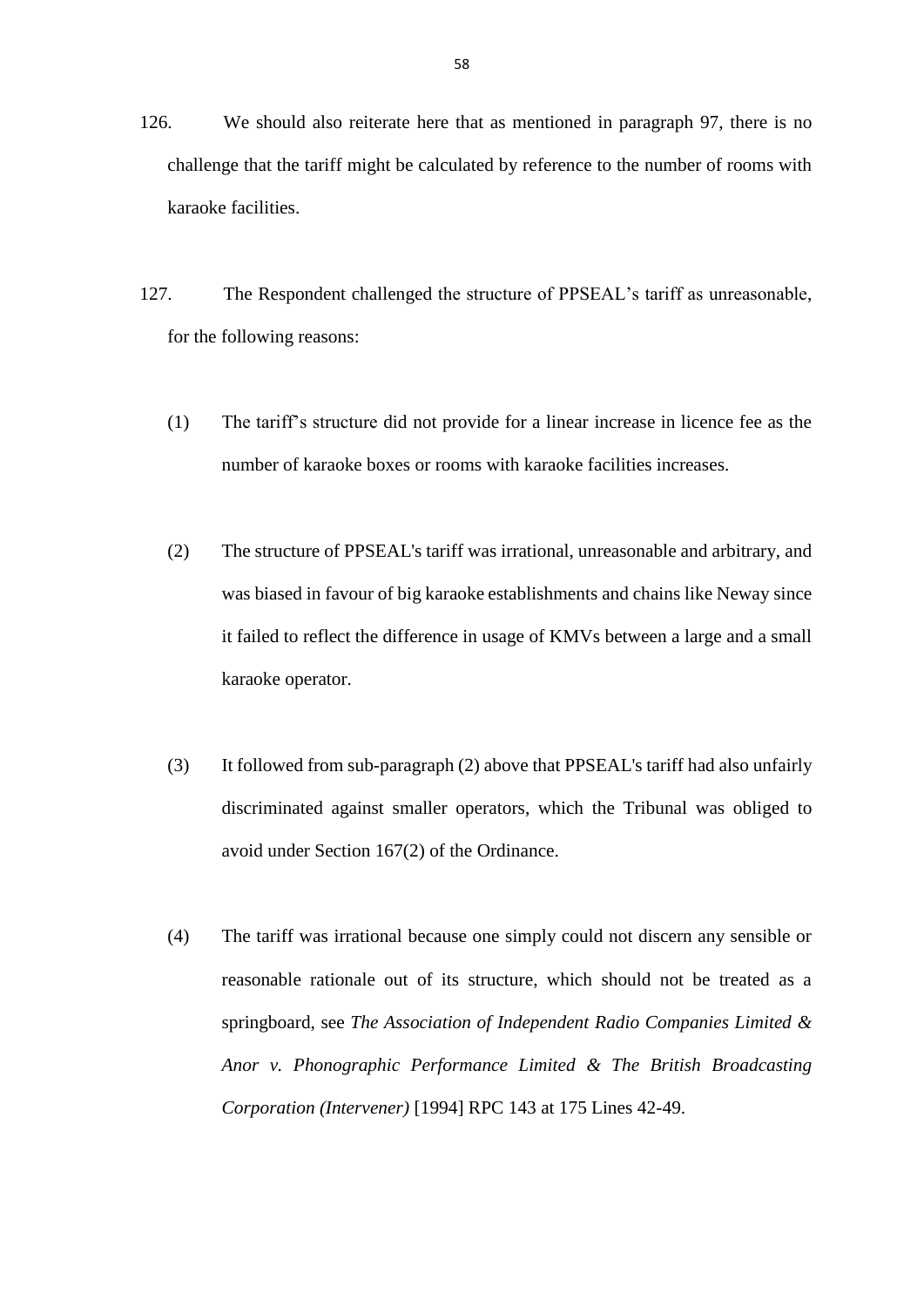- (5) The failure of PPSEAL's tariff to account for the higher usage of copyright works by the large karaoke operators like Neway resulted in a conflict with a normal exploitation of the copyright works and unreasonably prejudiced the legitimate interest of the copyright owners under Section 167(3) of the Ordinance.
- 128. To substantiate the above reasons, the Respondent submitted the following analysis concerning the structure of PPSEAL's licensing scheme:
	- (1) There was no explanation why under the scheme, a karaoke operator with 4 rooms would pay the same licence fee as a karaoke operator with 50 rooms. As mentioned in paragraph 98 above, the more rooms there was, the more usage there would be. It was unexplained why big karaoke operators, having premises with say 50 karaoke rooms, would enjoy the same licence fee as a small karaoke operator with 4 rooms.
	- (2) The Originator had shown to the Tribunal a table setting out the amounts of licence fees paid by the Neway Group of karaoke outlets to PPSEAL in 2007- 08 (Annex A to Mr. Suek's Witness Statement). According to this table, Century Advance Limited, which was one of Neway's karaoke operators and ran 50 karaoke rooms, paid HK\$27,762. On the other hand, Wonderful Limited, which was another Neway's karaoke operator running 112 rooms, paid HK\$36,363. The Neway Group at the time did not run any karaoke operation with 4 rooms or less. The Respondent calculated the average licence fees "per room" as follows: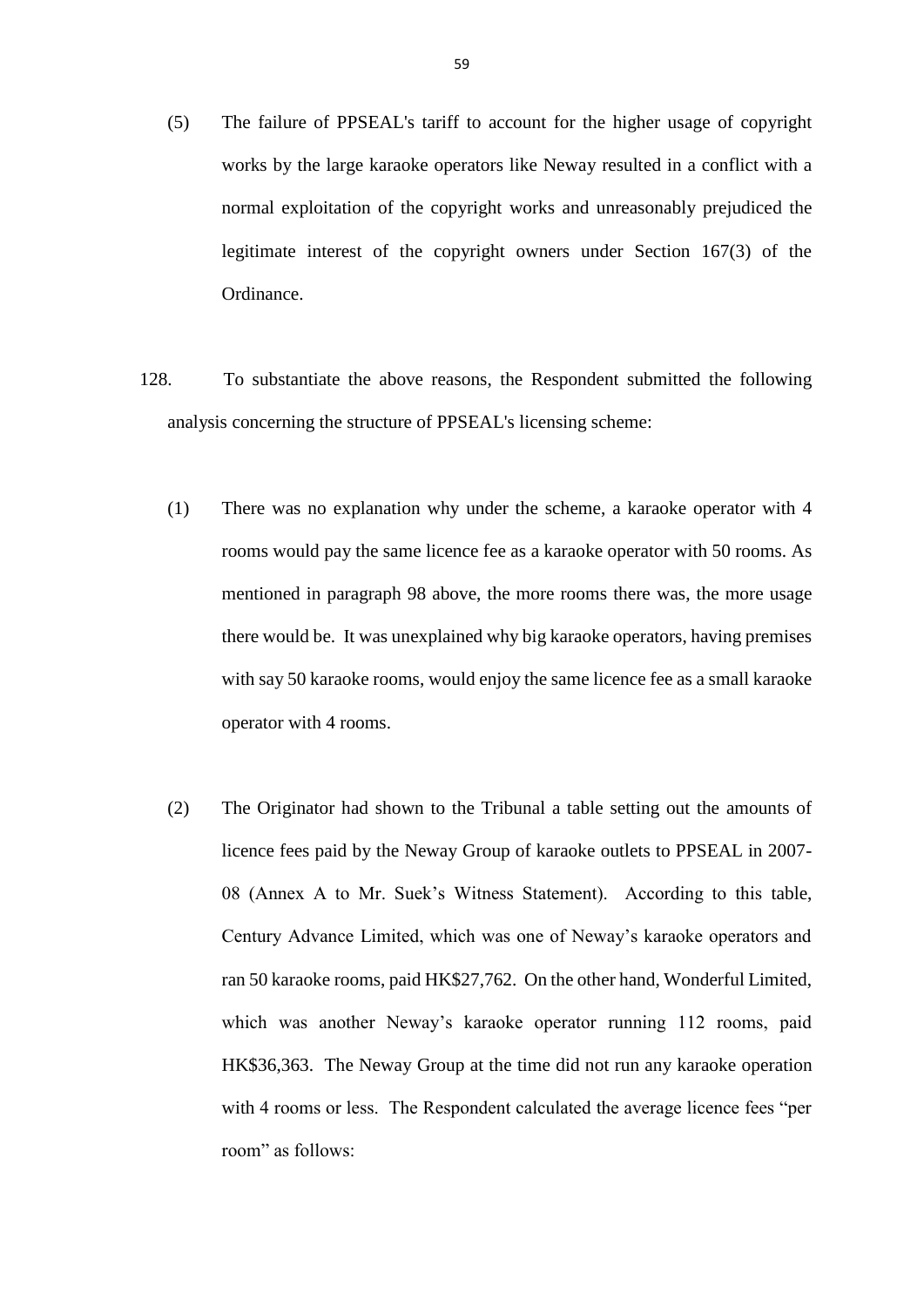- (a) For a karaoke operator running 4 rooms or less, the licence fee payable by:
	- (i) a karaoke bar with 1 room was HK\$16,000 per room;
	- (ii) a karaoke bar with 2 rooms was at HK\$8,000 per room (i.e. dividing HK\$16,000 by 2);
	- (iii) a karaoke bar with 3 rooms was HK\$5,333.333 per room (i.e. dividing HK\$16,000 by 3); and
	- (iv) a karaoke bar with 4 rooms was HK\$8,000 per room (i.e. dividing HK\$32,000 by 4).
- (b) This was in sharp contrast with the average licence fees per room paid by the said two operators in the Neway Group:
	- (i) Century Advance Limited (with 50 rooms) paid an average of HK\$555.24 per room (i.e. dividing HK\$27,762 by 50).
	- (ii) Wonderful Limited (with 120 rooms) paid an average of HK\$324.67 per room (i.e. dividing HK\$36,363 by 112).
- (3) The above demonstrated that the structure of PPSEAL's tariff failed to reflect the extent of usage between different sizes of karaoke operators resulting in a conflict with a normal exploitation of the copyright works and prejudicing the legitimate interests of the copyright owner, and that such a structure also unfairly discriminated against those with lesser number of karaoke rooms.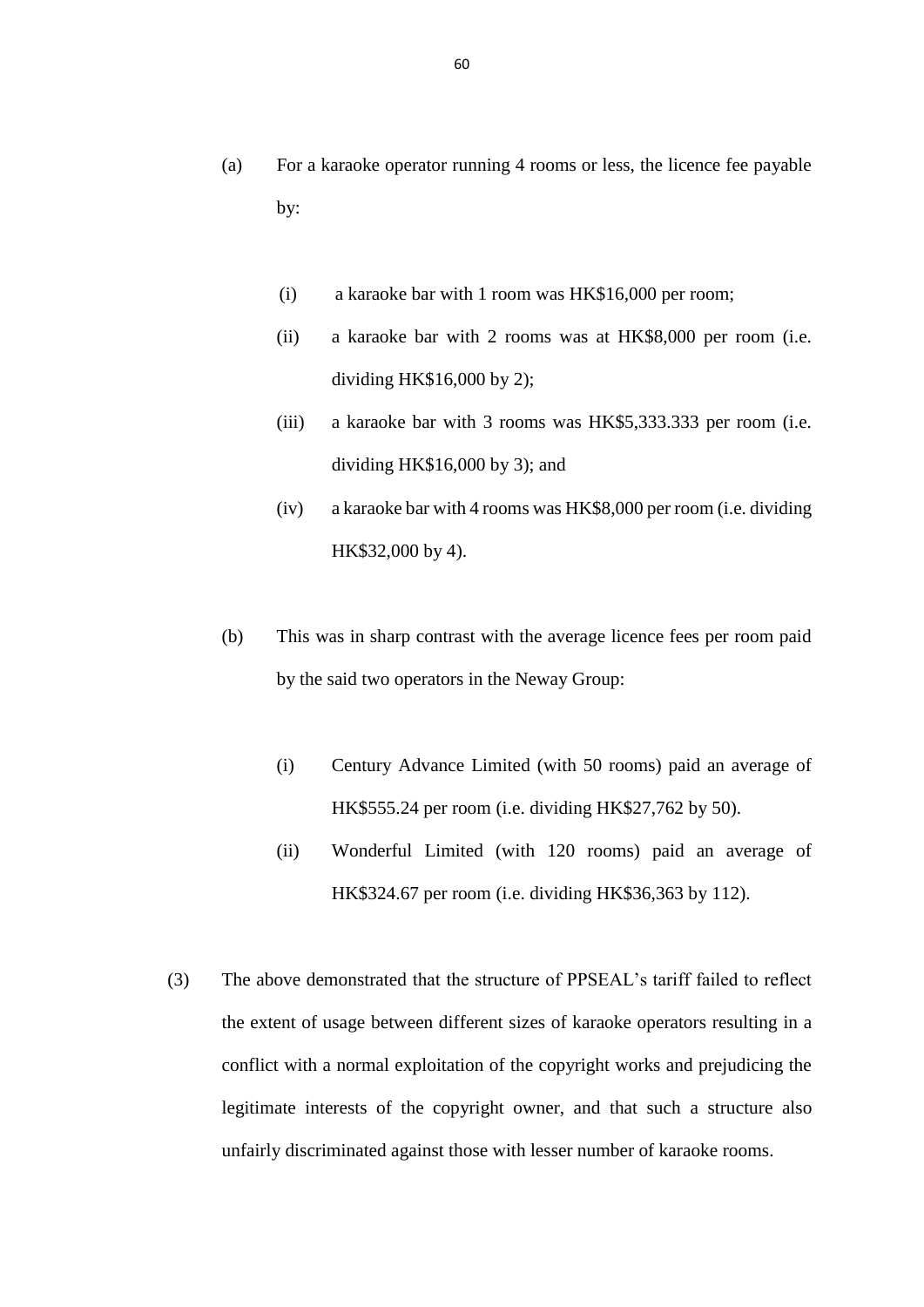- (4) Since higher usage of copyright works should attract higher licence fees (see paragraph 98 above), if such a tariff (i.e. higher usage, higher fee) was to be presented in a chart, logically, such a chart should provide a linear progression, showing that as the number of rooms increased, the amount of licence fee should also increase. However, this was not the case with PPSEAL's tariff. Exhibit R1 produced to the Tribunal during the hearing showed that the average licence fee per room under PPSEAL's tariff did not increase linearly but rather decreased sharply from the fourth room onwards. Contrast to a linear increase in licence fees, PPSEAL's tariff highlighted a rather abrupt volume discount with "different trenches and different levels".
- (5) The structure of PPSEAL's tariff was overly simplified when compared to HKKLA K-Server Licensing Scheme. PPSEAL's tariff mainly catered for two groups of karaoke operators: the first group having up to 3 rooms and the second group having 4 to 50 rooms. An insignificant fee of HK\$160 per room per annum would be charged for those operators with more than 50 rooms. The PPSEAL's tariff had also failed to reflect the value of KMVs in accordance with different sizes of karaoke establishments, and unreasonably favoured big chains like Neway.
- 129. The Respondent also drew to the Tribunal's attention that that there had been material changes of circumstances between the introduction of the PPSEAL's licensing scheme in 2005 and the introduction of the HKKLA K-Server Licensing Scheme in 2010. These relevant changing circumstances included the exodus (what the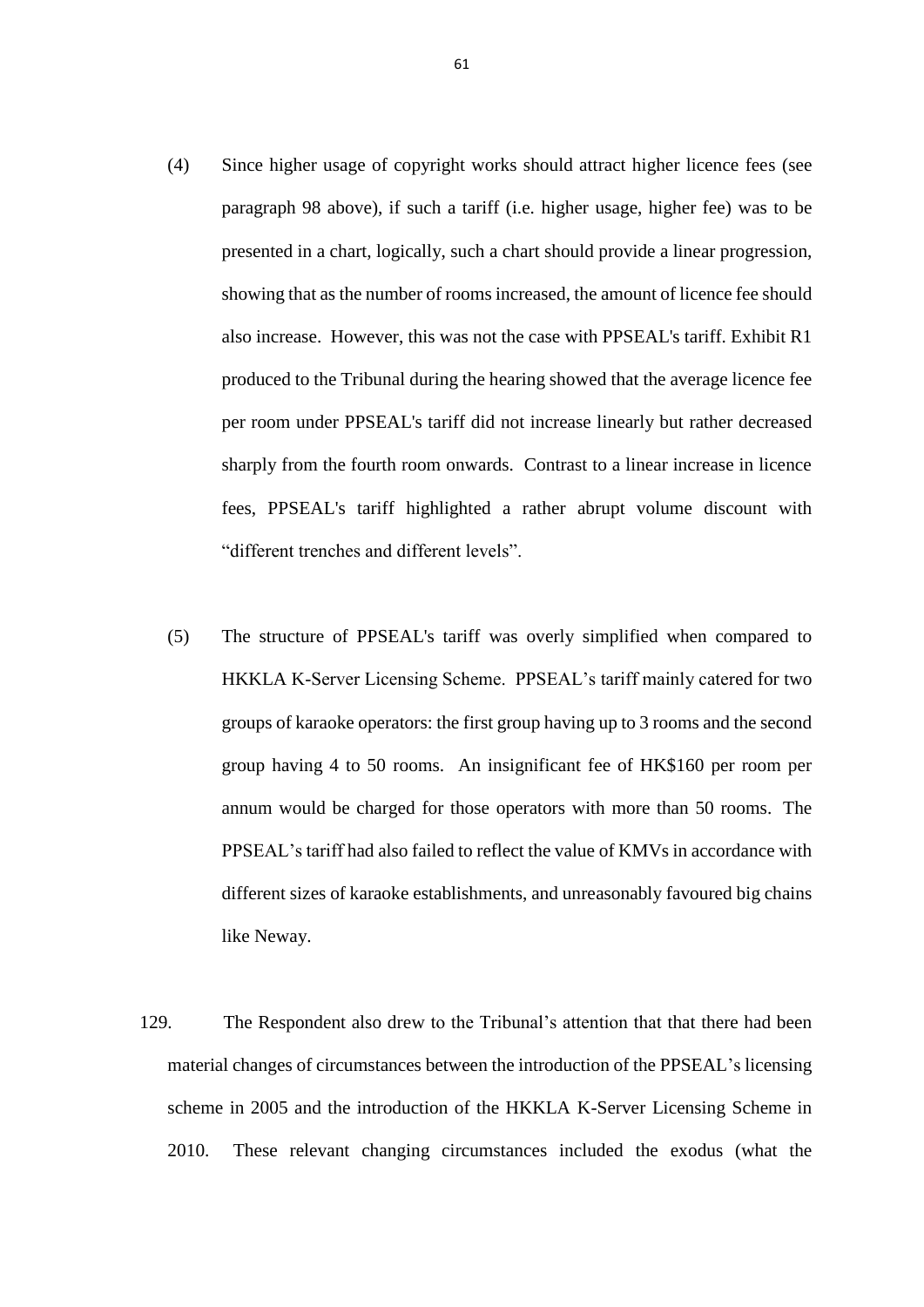Respondent called) of the Record Companies together with a number of other record companies from PPSEAL's licensing scheme from July 2005 onwards, and the granting of direct licences by some record companies to the Neway Group from 2005 onwards. There were also the introduction of K-Net Music's K-Server licensing scheme in 2006, the introduction of Music Link's K-Server licensing scheme in 2007 and the June 2008 Agreement reached between Neway and K-Net Int' $l^{12}$ . As the circumstances since the introduction of PPSEAL's licensing scheme had materially changed, the Tribunal should look at HKKLA's tariff structure afresh without reference to PPSEAL's tariff structure. The Respondent relied on *The Association of Independent Radio Companies Limited*, *supra* at 175 lines 40-45; 176 lines 1-2 & 30; 182 lines 7 &15.

- 130. The Respondent therefore submitted that the PPSEAL's tariff structure should be rejected by the Tribunal outright since it was contrary to ss.167(2) and 167(3) of the Ordinance, in that it "unreasonably discriminated" against small karaoke outlets and "unfairly prejudiced the legitimate interests of the copyright owner" by charging large karaoke establishments an exceptionally low fee.
- 131. In disagreement, the Originator submitted that the proper approach is for the Tribunal to examine the evidence of the factual situation and circumstances prevailing at the time when the structure of the PPSEAL's K-Server licensing scheme was being formulated and also evidence of the factors and considerations taken into account by those who designed such structure. The Tribunal should then ask itself whether, taking into account all such evidence, the structure of the PPSEAL's K-Server licensing scheme resulted in a tariff which did not properly reflect the value of the use of K-

**.** 

 $12$  These events have been described in section E above.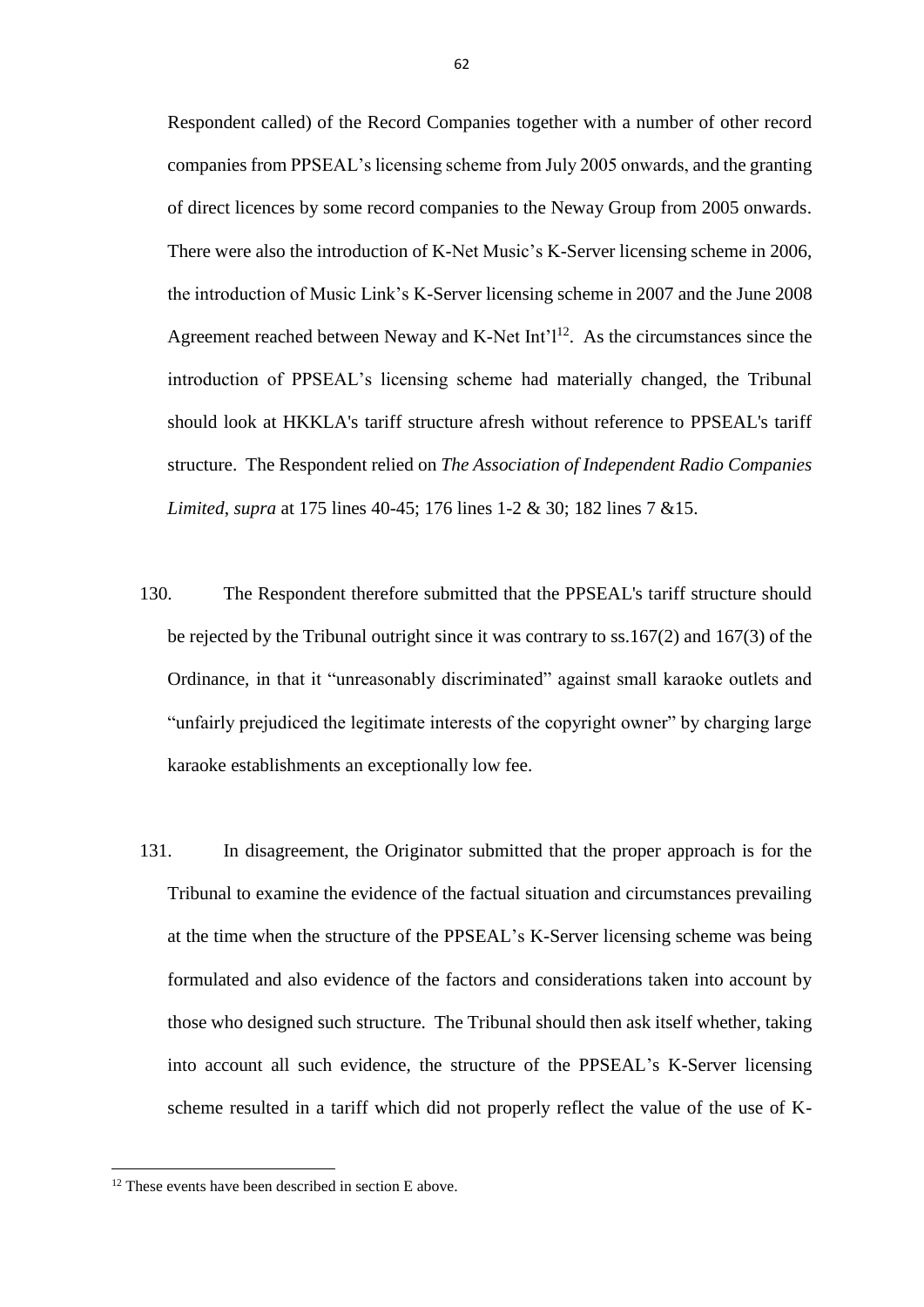Servers to karaoke operators and whether such a structure was unreasonable by being "irrational, unreasonable and arbitrary" and "biased in favour of big establishments and chains like Neway. It failed to reflect the difference in usage of KMVs between a large and a small karaoke operator and unfairly discriminated against smaller operators" as contended by HKKLA.

- 132. In our view, the Originator's submission was not helpful, because, as mentioned in paragraph 58 above, there was no evidence before the Tribunal on how PPSEAL's tariff was set, why it was so set, the rationale behind its structure and the basis for a "blanket" licence.
- 133. The Originator then submitted that it was the Respondent whom should be blamed for the absence of the evidence, hence negative inference should be drawn against the Respondent from the absence of witness to explain the PPSEAL's tariff. This submission was also not helpful. First of all we do not consider that the Tribunal should conduct an investigation on whom should be blamed for the absence of the evidence. The statutory task of the Tribunal is to consider the reasonableness of the Respondent's licensing scheme. It is not a blame allocation or fault-finding exercise.
- 134. Moreover, the inference that the Originator requested the Tribunal to draw was that had "someone" from the Record Companies been called to testify on what facts, circumstances, factors and considerations had been taken into account in formulating and designing or at least approving the structure of the PPSEAL's licensing scheme in 2005, his/her testimony would not have supported HKKLA's contentions. We refuse this request from the Originator. In our view, it is far too remote and speculative for us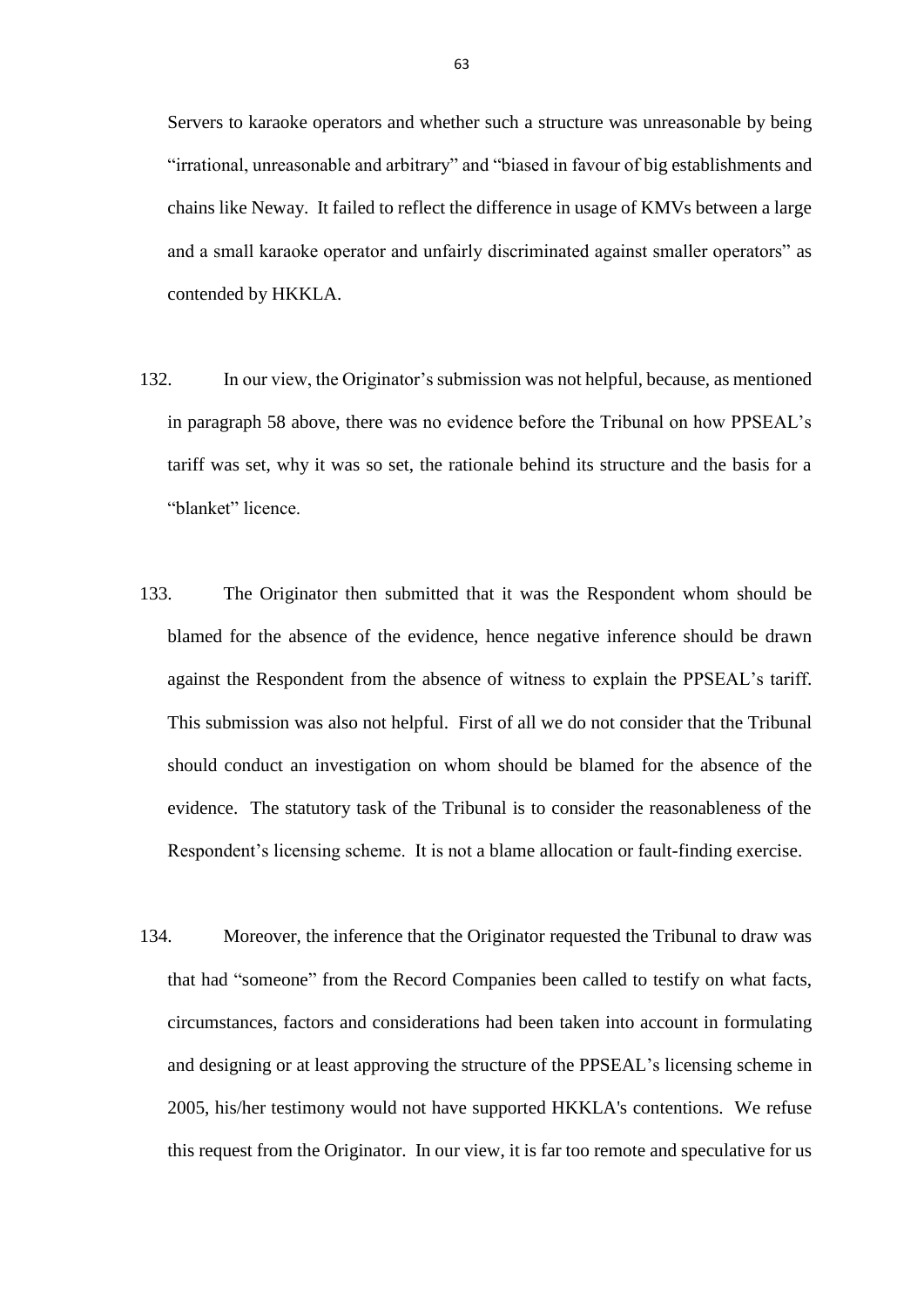to draw such inference as sought. The Originator suggested "someone" from the Record Companies should be called. That "someone" was not identified. His or her position and current whereabouts was unknown. Whether that "someone" possessed relevant information, the basis for saying that he or she had that information, and exactly what evidence he or she might be able to give were all unknown. With all these unknown, we do not consider that that "someone" was a witness whom the Respondent might reasonably be expected to call, see *Li Sau Keung v Maxcredit Engineering Ltd*, [2004] 1 HKC 434, paragraph 28.

- 135. The Originator submitted that, since "PPSEAL is, and was at the material times, a body under the IFPI [i.e. International Federation of Phonographic Industry] umbrella with the IFPI (Hong Kong Group) immediately above it", and the Record Companies "were most influential in PPSEAL and at all levels of the IFPI hierarchy", they, together with three other independent record companies (EEG, East Asia and BMA), were involved in designing and formulating the PPSEAL's licensing scheme and its tariffs. That being the case, they should have known the identity of that "someone" (or "some ones") who should give evidence. And since the Record Companies had the means, the dominance and the influence in IFPI and hence PPSEAL, they should have ascertained who in PPSEAL were responsible for designing the PPSEAL's licensing scheme and its tariff.
- 136. The Respondent rebuked the Originator's submission as speculative. It pointed out that according to the evidence of Mr. Botejue, because of possible conflict of interest the directors of PPSEAL who were representatives of the record companies (including the Record Companies, as well as the said three independent record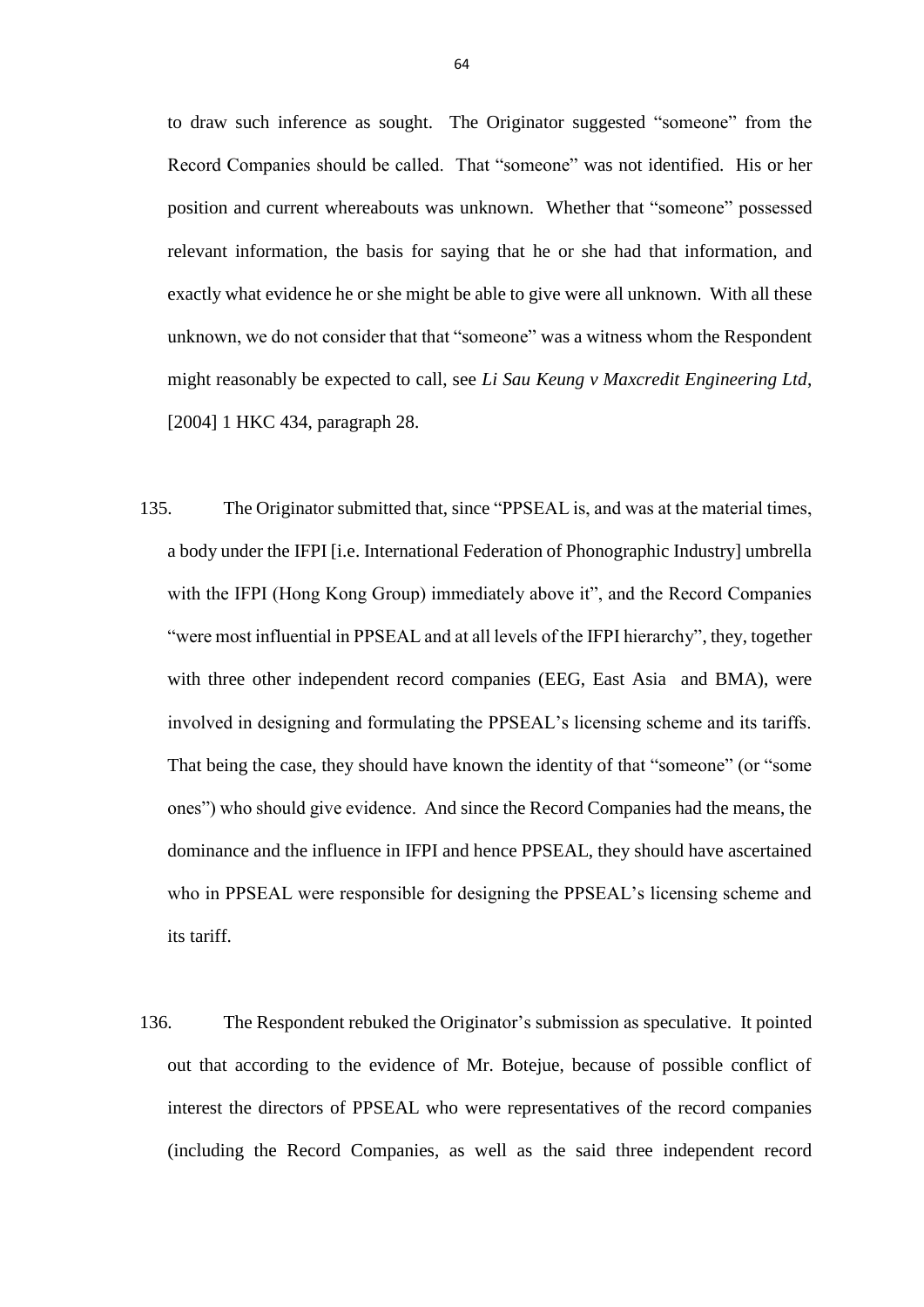companies which HKKLA did not represent) would want to distant themselves from this conflict. In order to eliminate this conflict, the board of any Copyright Management Organization ("**CMO**") such as PPSEAL should not formulate the tariff or exert too much control of the tariff (except for approving or reviewing the tariff). That was why it was the management who decided the tariff. It was also Mr. Botejue's evidence that in order to protect the CMO, it was the usual practice that the management would give minimal sensitive information to its directors.

137. The Respondent also pointed out that after HKKLA K-Server Licensing Scheme ended in June 2015, Neway entered into direct licensing agreements separately with Sony and Warner. Since this happened before the filing of any of the witness statements in this Reference, Neway could also have the opportunity of finding the answer from Mr. Ariel Fung, the Managing Director of Sony. However, as the Respondent submitted, not only Neway mentioned that it had not taken any step to find out more of the rationale of the formulation and design of the PPSEAL's tariff, Neway had not disclosed to the Tribunal any of the licensing terms Neway agreed with Sony and Warner in this reference, which took place after the cessation of HKKLA K-Server Licensing Scheme in June 2015 but before the filing of witness statements in January 2016. Equally, the Respondent said the Originator could have applied to the Tribunal to require the responsible individuals from the Record Companies identified by Mr. Botejue in his witness statements and statutory declarations to attend as witnesses and/or to order them to answer any question or produce any documents, but Neway did not do so. The Respondent went further to submit that there was also no reason why the Originator should not have made enquiries with the said three independent record companies or at least two of them, namely, EEG and East Asia, as their representatives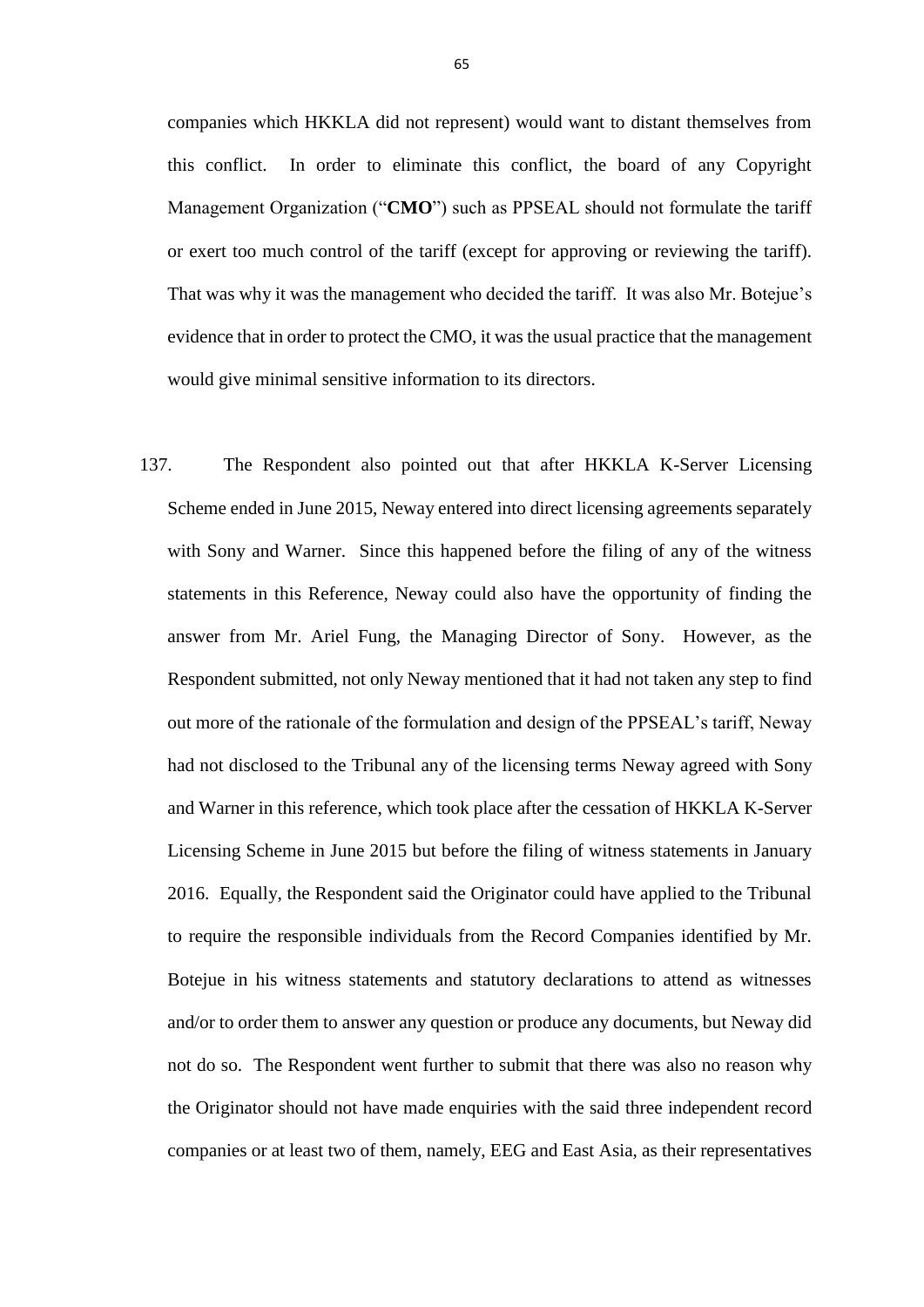were also directors of PPSEAL, and as EEG and East Asia were well known to and had long and substantial business relations with Neway even to this present day, having entered into numerous K-Server licensing agreements with the Neway Group and Twin Success over the years.

- 138. The Tribunal considers unnecessary, for the determination of the main issue (i.e. the reasonableness of HKKLA K-Server Licensing Scheme), to make any findings out of the parties' very contentious submissions summarized above.
- 139. It is important to bear in mind that the relevant information that the Originator refers to is complicated. It includes evidence of the factual situation and circumstances prevailing at the time when the structure of the PPSEAL's K-Server licensing scheme was being formulated, designed and approved, evidence of the factors and considerations taken into account by those who designed, formulated and approved such structure, whether the value of the use of k-servers to karaoke operators had been taken into account and reflected in the PPSEAL's tariff, and whether the value and enhanced benefits of the use of the k-servers over the use of physical discs had been taken into account and reflected in the PPSEAL"s tariff, etc. These matters involve questions of very detailed explanation of the rationale and structure of PPSEAL's tariff and its structure. Clearly only "someone" who was deeply involved in the formulation, design and approval of the tariff could answer. There was no evidence on whether there was only one person who has knowledge of all these matters; and if not, how many persons possessed knowledge of these matters; and whether he or she or all of them was or were readily available to be called as witness(es) in these proceedings. In any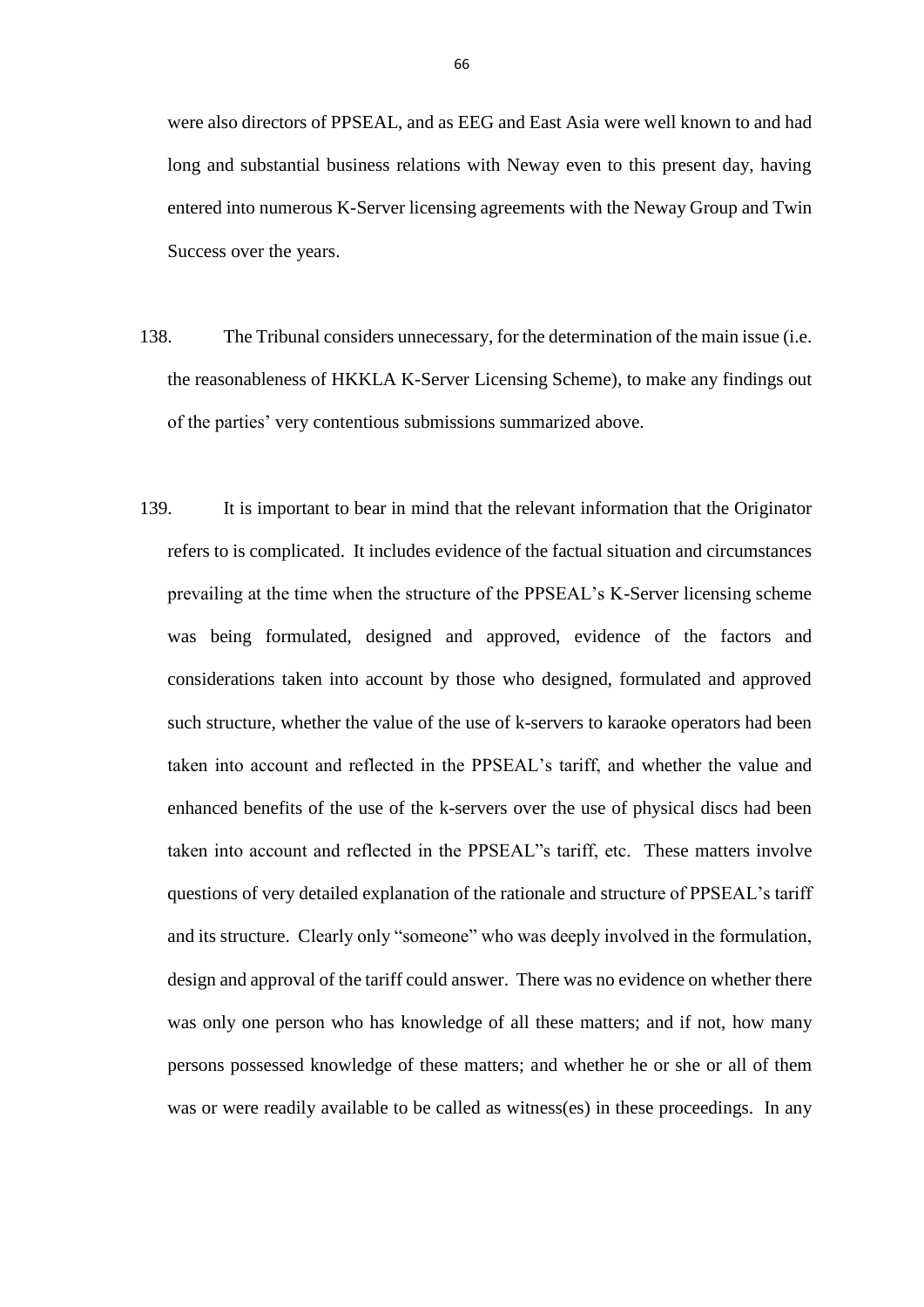event, it would be over-simplistic, and in our view unfair, that the Tribunal should draw any inference based on such absence of evidence.

- 140. We should also add that the Originator relied on *Ip Man Shan Henry v Ching Hing Construction Co Ltd (No.2)* [2003] 1 HKC at paragraph 155 where Deputy High Court Judge Johnson Lam (as the Vice President of the High Court then was) summarized the relevant legal principles applicable to civil proceedings when a party elects not to call factual evidence on a particular point. We find the reliance not apposite. This is because firstly, the first requirement for drawing adverse inference is that the prima facie case has been made out against the party who may adduce the contrary evidence to displace the prima facie case. In the present case, in our view, no prima facie case has been established against the Respondent. We consider that the Originator has not even identified what that prima facie case is. As shall be explained below, we consider that the Respondent has established that the structure of PPSEAL's tariff is unreasonable. Secondly, as explained above and in particularly in paragraph 139 above, the primary task of the Tribunal is to determine the reasonableness of HKKLA K-Server Licensing Scheme. It is in our view not appropriate for the Tribunal to assess the reasonableness of a licensing scheme by basing on an inference drawn as invited by the Originator.
- 141. Further, the Tribunal does not see why the reasonableness of the structure of PPSEAL's tariff cannot be assessed from analysing the contents of the structure. The Originator relied on a remark in *The Working Men's Club & Institute Union Ltd*, *supra* that, "There was no evidence of any contemporary document or in any other source to suggest that the rates negotiated in 1983 were unduly low …". It commented that the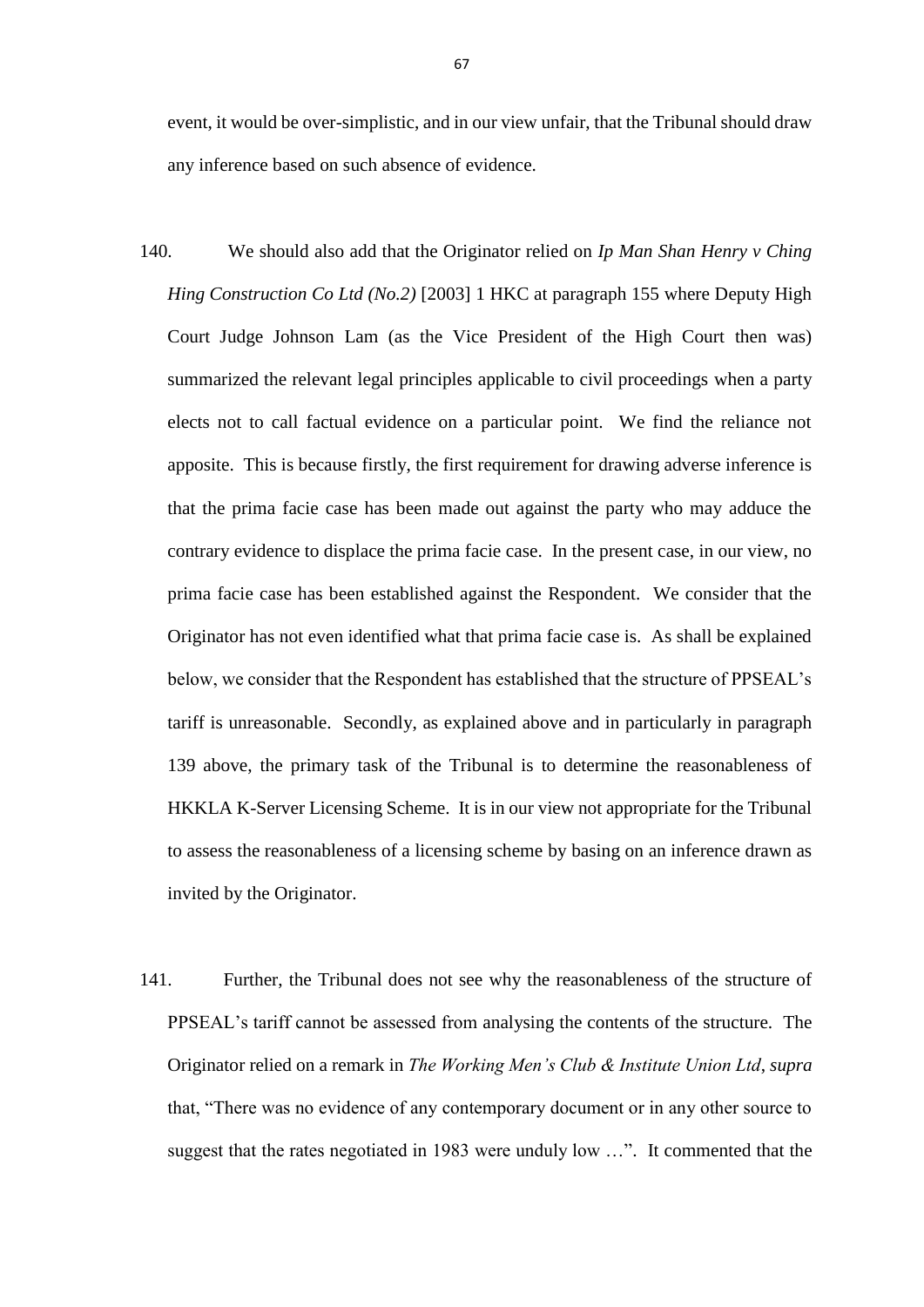analysis should not be done and the aforesaid negative inference should be drawn against the Respondent. This comment is, in our view, not apposite. The said remark in *The Working Men's Club & Institute Union Ltd* was dealing with the rate of the tariff, whether it was too low as contended. In the present case, the issue in question was whether the structure, not the rate, of the tariff was reasonable, rational or discriminating. Contrary to the Originator's submission, we consider such an analysis is relevant. Clearly the Tribunal should pay regard to it.

142. Instead of engaging the Respondent's reasons and analysis as set out in paragraphs 128 and 129 above, the Originator relied on speculation. On the one hand, the Originator largely accepted that there were advantages in using the k-server system, and there could be an uplift in the royalties associated with such advantages. On the other hand, however, the Originator said since the use of k-servers had started in around the year 2000, which was some five years before the launch of the PPSEAL's K-Server licensing scheme, there was no evidence that those responsible for formulating and approving the tariffs and the structure thereunder had not already taken into account the value and enhanced benefits of the use of k-servers over the use of physical discs and reflected the same in the PPSEAL's K-Server licensing scheme's tariff and structure. The Originator went further to suggest that given the immense experience of IFPI, PPSEAL and the Record Companies in collective licensing, it is inconceivable that these factors would not already have been taken into account and reflected in the PPSEAL's K-Server licensing scheme. This is in effect the same submission basing on absence of evidence discussed above. For the same reasons explained above, we do not accept this submission either.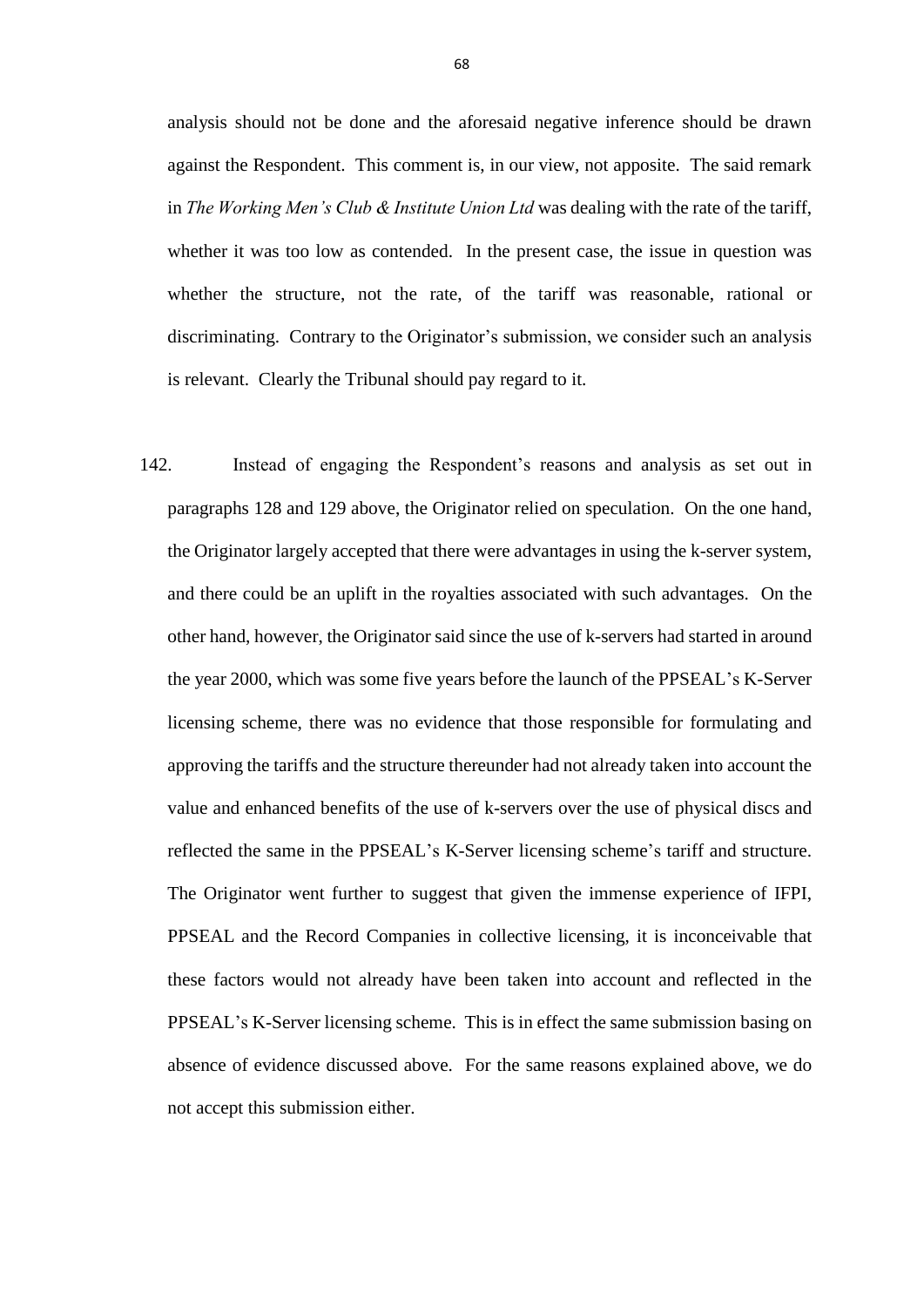- 143. Apart from the submissions basing on absence of evidence, the Originator submitted that in arguing that the structure of PPSEAL's tariff had failed to address the differences in the extent of usage between different sizes of karaoke operators, the Respondent had overlooked the fact that there were two aspects of "usage" for which karaoke operators paid and obtained licences from PPSEAL.
- 144. The Originator submitted that the first aspect was the usage in terms of usage of physical discs of KMVs which was what the k-server system replaced. The second aspect was usage in terms of the actual playing and performance of the KMVs. It elaborated the submission as follows:
	- (1) The first type of usage was paid for under a K-Server licence which was to compensate the record companies for loss of sales of physical discs whilst the second type of usage was paid for under the public performance licence.
	- (2) In considering the K-Server licence, the number of physical discs which were being displaced by the k-server system should be considered, and in considering the public performance licence, the amount or extent of playing or performing of the KMVs should be considered.
	- (3) The second type of usage was reflected by PPSEAL's public performance licence, for which fees were calculated by reference to the number of screens and the number of seats.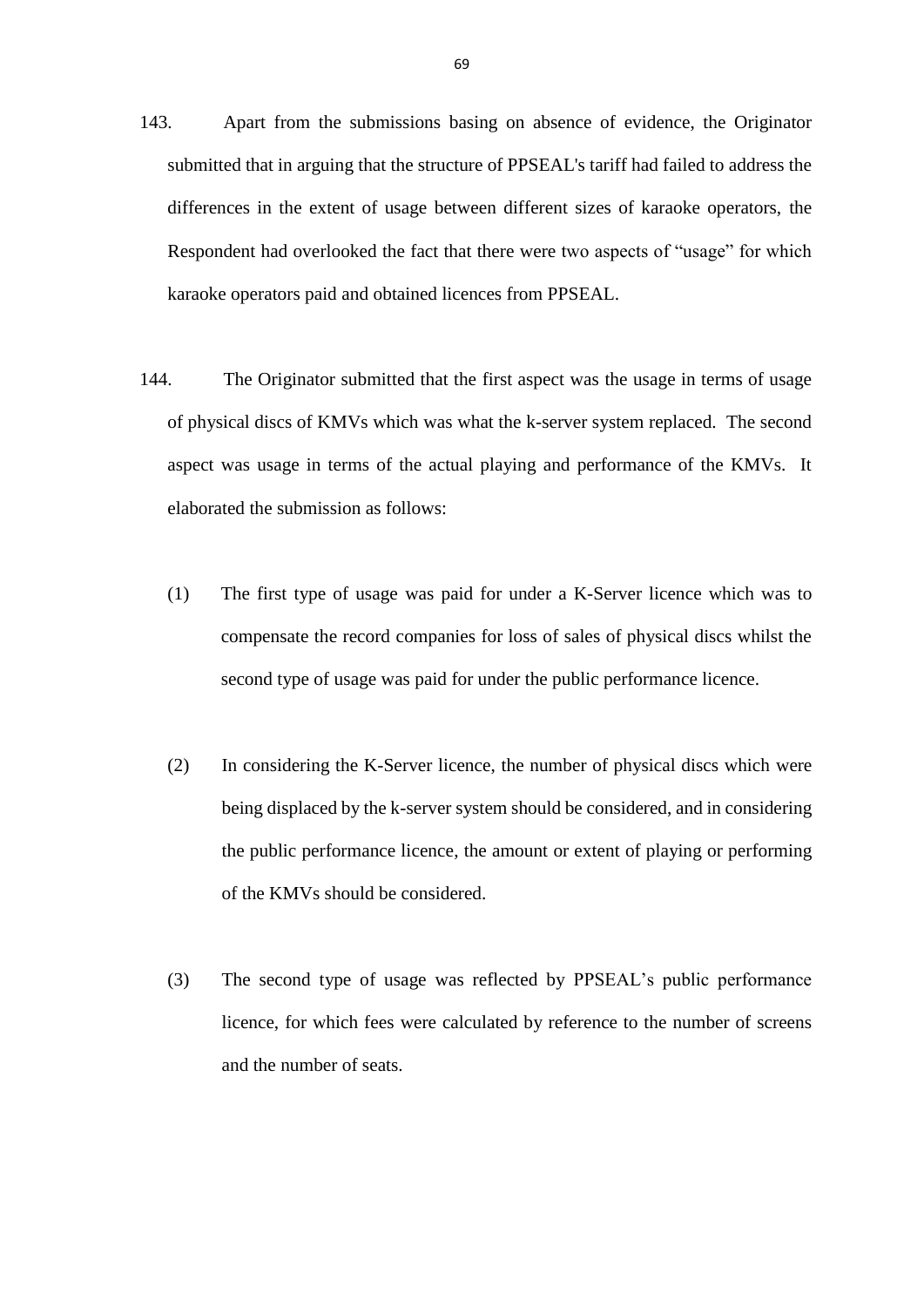- (4) Thus, whilst the playing of the KMVs, which was licensed under the public performance licence, was directly correlated to the number of rooms, what was licensed under the K-Server licence was not correlated as much with the number of rooms.
- (5) It followed that using the example of Wonderful Limited, Neway paid HK\$89,693 for a public performance licence from PPSEAL for the year 2007- 2008, in addition to paying PPSEAL HK\$36,363 for the K-Server licence for that same year.
- (6) As Neway had all along been obtaining and paying for public performance licences from PPSEAL, long before PPSEAL introduced the K-Server licence in 2005, it must have been in the minds of those formulating the PPSEAL's K-Server licensing scheme and its tariff that large karaoke operators like Neway were already paying substantial amounts for the public performance licence under a tariff which reflected the sizes of the licensed karaoke outlets and the amounts of usage through the actual playing and performance of the KMVs.
- (7) Further, since the K-Server licence was introduced to compensate the record companies for loss of sales of physical discs containing KMVs, those formulating the PPSEAL's K-Server licensing scheme and its tariff must have sought to formulate and design the PPSEAL K-Server licensing scheme, in particular, its structure, so as to best achieve this. There was therefore nothing illogical or absurd in PPSEAL formulating and designing the structure of the tariffs under PPSEAL K-Server licensing scheme in the way it did.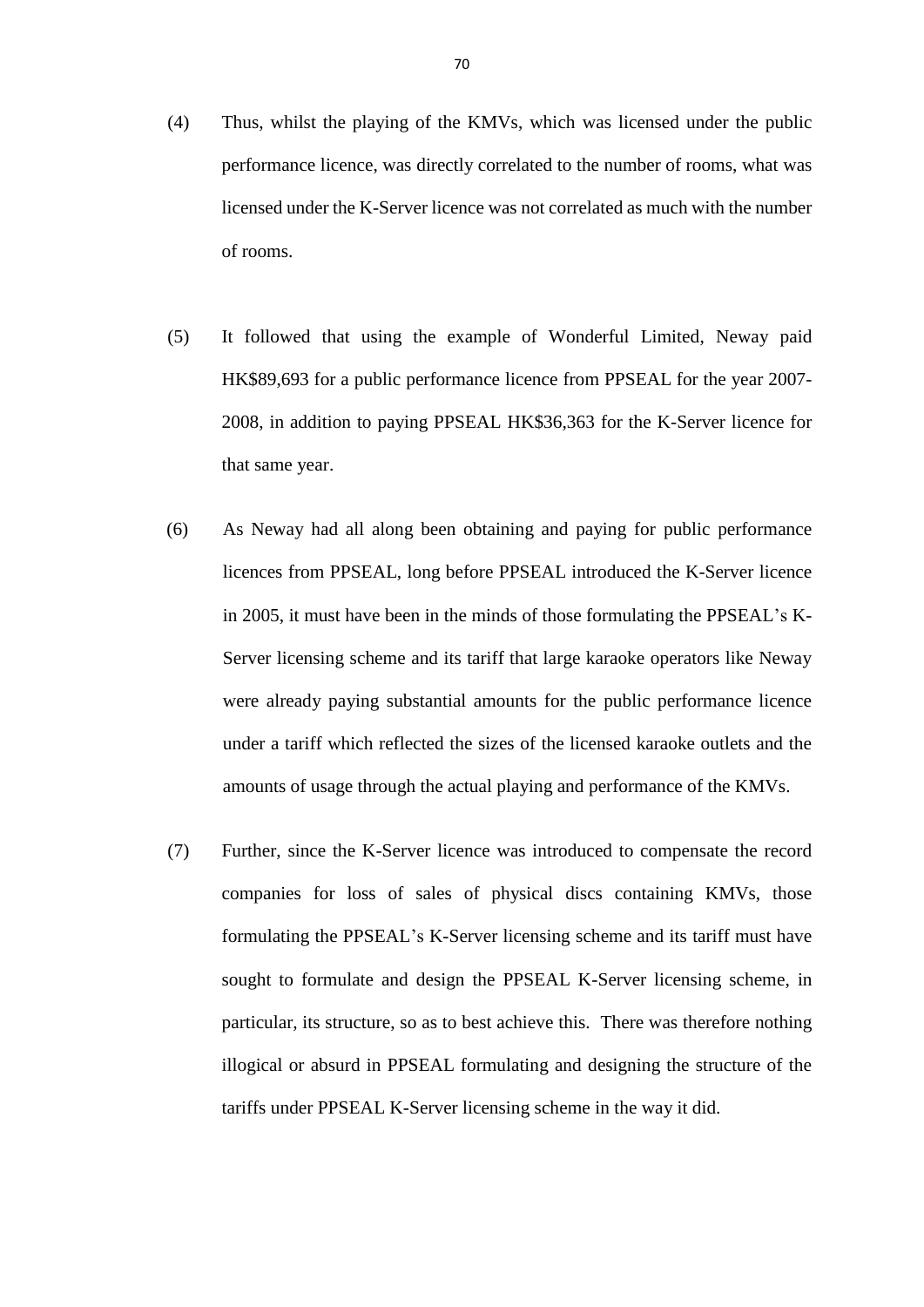145. We do not accept the Originator's submission above.

- 146. Firstly, we accept the Respondent's reply submission that the Originator's characterisation of usage under the K-Server licence (that the usage under the K-Server Licence would be a matter of compensation for the loss of sales of physical discs) is misconceived. This is because such characterisation has disregarded the value and enhanced benefits of k-server systems over physical discs, namely (1) the uploading and enabling of potential access to the entire catalogue of KMVs and (2) the enabling of simultaneous access of the entire catalogue of KMVs by patrons in multiple rooms. The Respondent relied on the admission by Mr. Wynn that the value of and the costs and benefits associated with a K-Server licence were not equivalent to that of KMVs discs. Although the Tribunal noted that Mr. Wynn did not agree that the value of the K-Server licence was independent of the use of physical discs which were replaced, because of the so-called "disc replacement theory" that he advanced, we rejected the theory for reasons explained in section L(2) below. We consider the emphasis and the significant weight that we have attached to the factors as explained in paragraphs 91- 93 above are significant for the discussion here.
- 147. Secondly, public performance licence is not relevant to the determination of the reasonableness of the tariff of HKKLA K-Server Licensing Scheme. Firstly, during the hearing Neway, the Originator confirmed through their leading counsel that they would not be arguing that the HKRIA's<sup>13</sup> public performance licence was a comparable in

1

<sup>&</sup>lt;sup>13</sup> HKRIA (Hong Kong Record Industry Alliance Limited) is a company established in October 2008 and a notfor-profit copyright management organization. It is a copyright licensing body registered with the Copyright Licensing Bodies Registry of Hong Kong since 2010. It has been acting as a licensing body for its record company members for the granting of broadcasting and public performance licences in respect of sound recordings and music videos. The founding members of HKRIA are the Record Companies and EMI. Presently, according to Mr. Botejue, there are 15 members.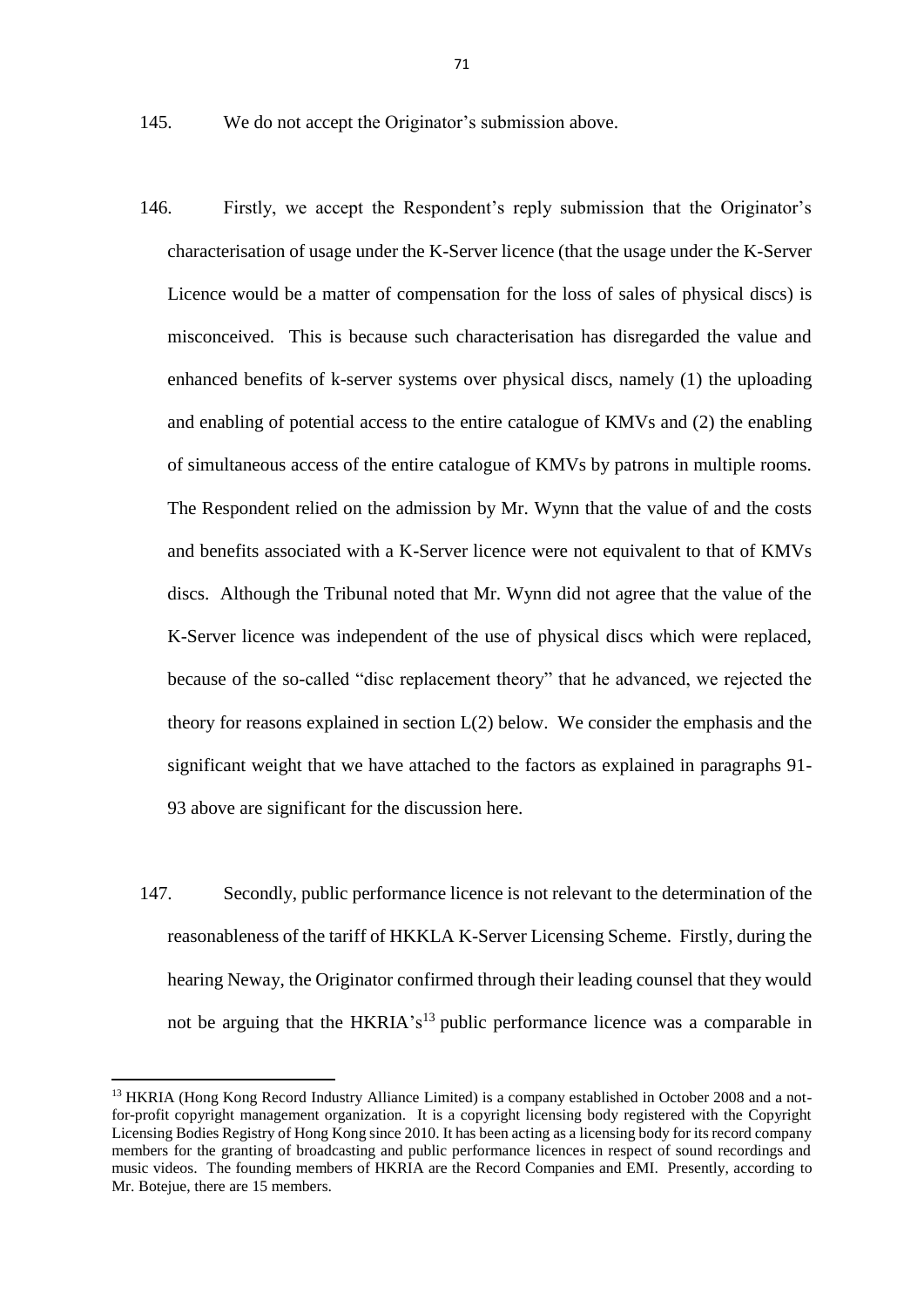considering whether or not the HKKLA K-Server Licence was reasonable. The Originator's position is again confirmed in its written reply submissions. Secondly, the Tribunal notes that the HKRIA's public performance licensing scheme is currently the subject matter of a separate reference in CT 1/2011.

- 148. Lastly, the Originator took issue that it was not open for the Respondent to contend in its written Closing Submissions that the failure of PPSEAL's tariff to account for the higher usage of copyright work by the large karaoke operators like Neway "results in a conflict with a normal exploitation of the copyright work and unreasonably prejudices the legitimate interest of the copyright owners under Section 167(3)" as that was an entirely new case which the Respondent was seeking to slip in through its Closing Submissions. The Originator said although the Respondent had cited the whole of Section 167 in its Opening Submission, this new case which the Respondent sought to slip into its written Closing Submissions had not been pleaded, made or addressed to in any of the factual witness statements and expert reports, made or addressed in HKKLA's Opening, or had not been put to any of Neway's factual or expert witnesses in cross-examination.
- 149. Apart from the submission that it had not been pleaded, the Originator did not deal with or engage the contents of the Respondent's said argument (namely, that the failure of PPSEAL's tariff to account for the higher usage of copyright works by the large karaoke operators like the Neway Group resulted in a conflict with a normal exploitation of the copyright works and unreasonably prejudiced the legitimate interest of the copyright owners under Section 167(3) of the Ordinance) in any way. The Originator raised no counter-argument. The Originator did not mention that this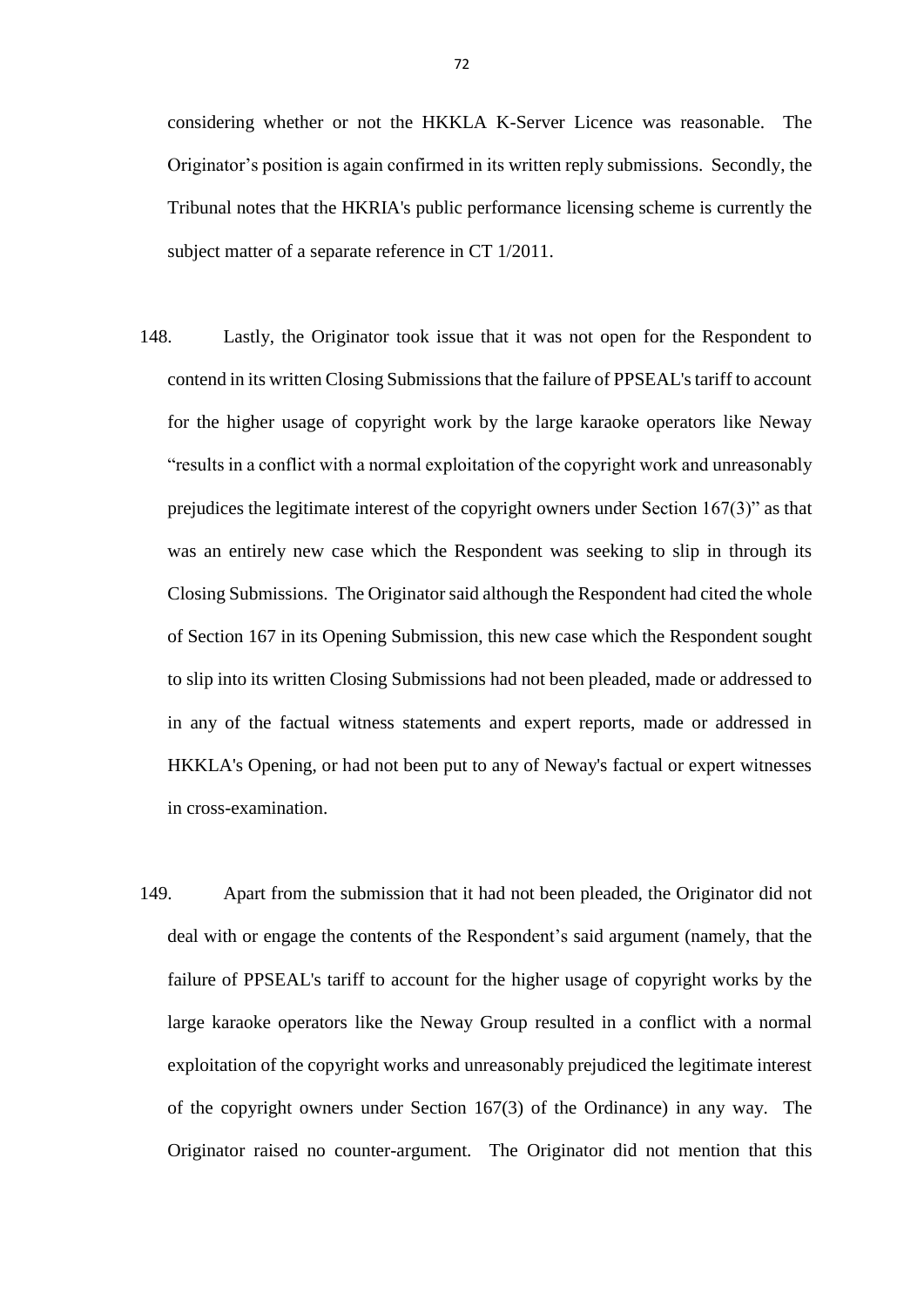argument required any evidence to substantiate or to rebut. No prejudice or substance of any prejudice was mentioned. Therefore, the Tribunal does not agree that the Respondent should be barred from making this argument.

- 150. Lastly, the Originator submitted that the Respondent's aforesaid argument on material changes of circumstances between the introduction of the PPSEAL's K-Server licensing scheme in 2005 and the introduction of the HKKLA K-Server Licensing Scheme in 2010 should be rejected. As mentioned in paragraph 129 above, given the material changes of circumstances, the Respondent asked the Tribunal to look at HKKLA's tariff structure afresh and not to have regard to PPSEAL's tariff structure.
- 151. The Originator submitted that there was no merit in the Respondent's said submission on material changes of circumstances. The Originator pointed out that the changes referred to by English Copyright Tribunal in *The Association of Independent Radio Companies Limited, supra* at p.176, lines 28 to 33 were structural changes<sup>14</sup> which had occurred in the licensees' industry and were matters which had relevance to and would affect the tariff structure. As the Respondent has failed to provide any explanation as to or demonstrate how such changes are material to the HKKLA K-Server Licensing Scheme's tariff structure, the Originator contended that there was no justification for the Tribunal to wholly ignore the structure of the PPSEAL's K-Server licensing scheme and to look at the matter afresh. Furthermore, the Originator submitted that unlike the matters referred to in *The Association of Independent Radio*

<sup>&</sup>lt;sup>14</sup> The changes were "the structural changes in the commercial radio industry since 1986, not least in the increase in the number of stations, some of them small and of marginal profitability, the emergence of the incremental stations, the increasing competition between stations for shares of the available advertising revenue and the increasing competition facing the whole industry". The English Copyright Tribunal took the view that these changes required it to take a fresh look at the tariff structure.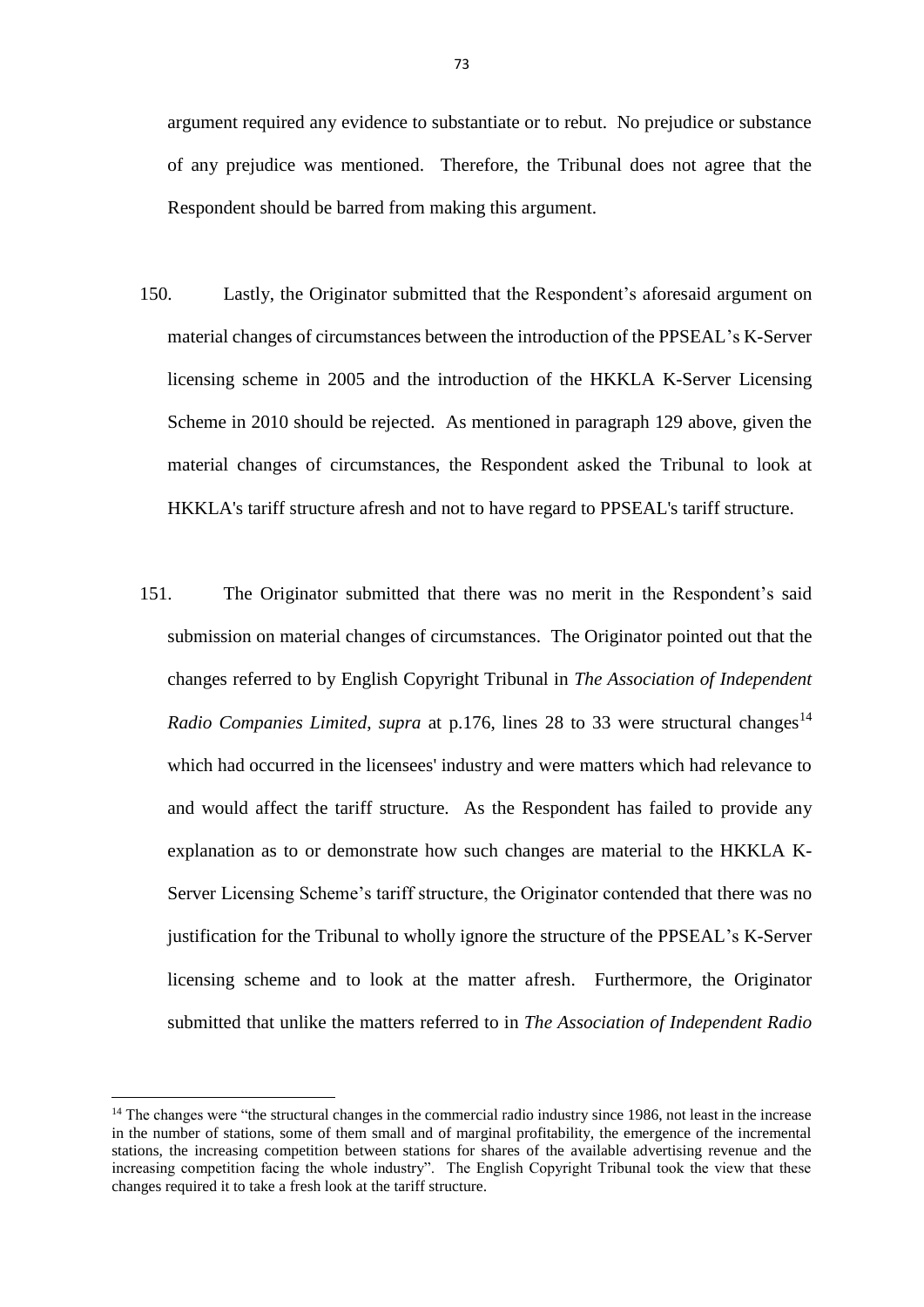*Companies Limited*, *supra* (see Footnote 14), the changes referred to by the Respondent had nothing to do with any changes in the karaoke industry itself.

- 152. The Tribunal takes the view that it should not ignore the tariff of PPSEAL's licensing scheme altogether just because of the changes referred to by the Respondent.
- 153. As mentioned in paragraph 124 above, both parties accept that the starting rate of PPSEAL's licensing scheme is reasonable, and HKKLA had adopted this rate in formulating the licence fee in arriving at its starting rates of the tariff. If its starting rate was accepted as reasonable and adopted in the subject scheme, we find it hard to explain why its structure should be ignored altogether.
- 154. Furthermore, the Tribunal is entitled to take into account all relevant considerations under section 167(3) of the Ordinance. The Tribunal does find it necessary, in assessing the reasonableness of HKKLA K-Server Licensing Scheme's tariff, to consider the comparability of the tariff structure of PPSEAL's licensing scheme.
- 155. Having taken into account all the matters mentioned above, the Tribunal has come to a conclusion that the structure of the tariff of PPSEAL's K-Server licensing scheme is not reasonable, for the following reasons:
	- (1) The Tribunal cannot discern any reasonable explanation on why under the scheme, a karaoke operator with 4 rooms would pay the same licence fee as a karaoke operator with 50 rooms.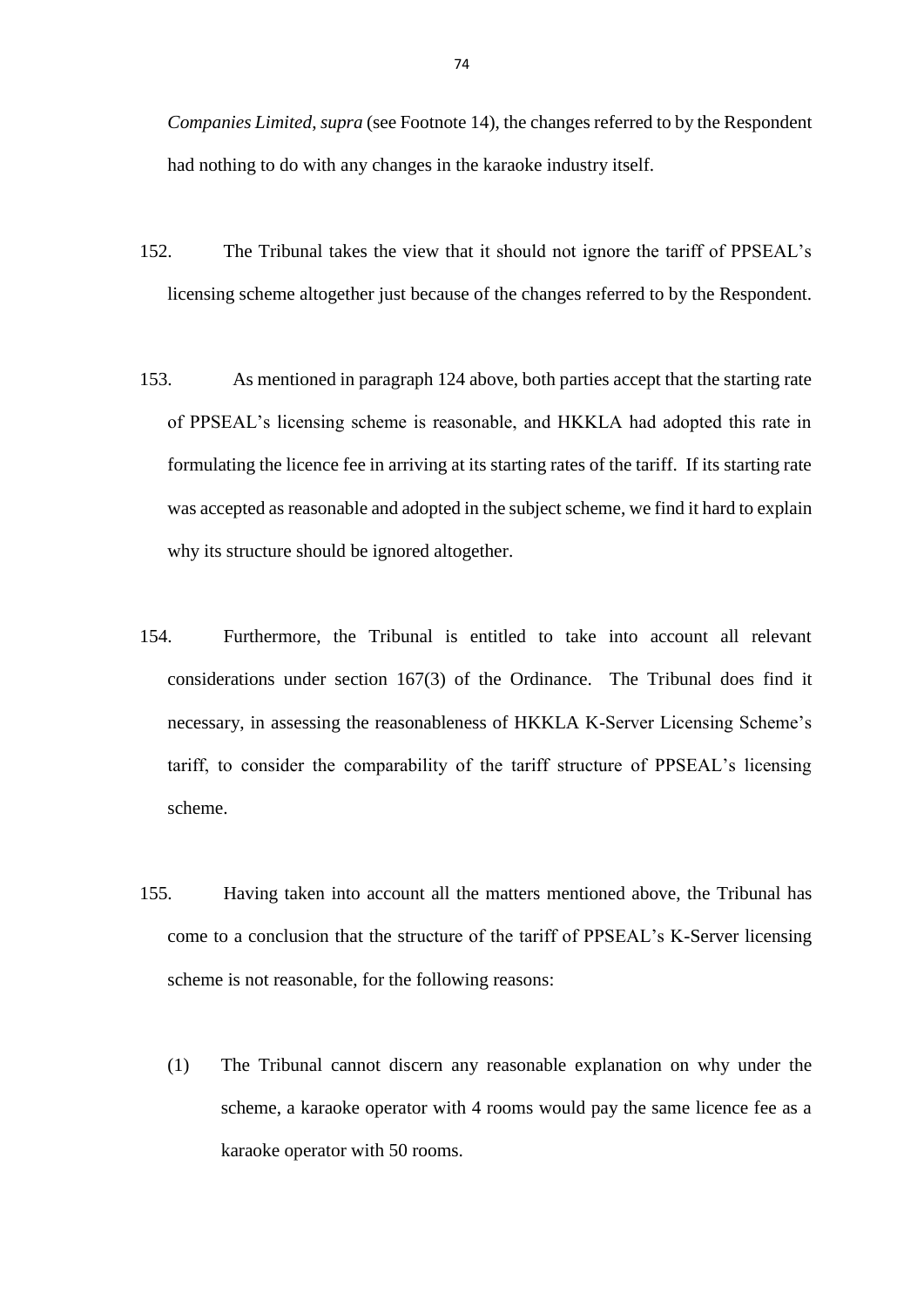- (2) The Tribunal cannot fathom any reasonable basis of charging a 4-room, or 5 room, or 6-room karaoke establishments and a 50-room, or 40-room, or 30-room karaoke establishment all at the same lump-sum licence fee of HK\$32,000.
- (3) Such a structure deviated disparagingly the accepted norm of the more usage the licensee was using the copyright work, the higher the licence fee it should pay.
- (4) Such a structure also encroached upon the boundary of discrimination, against those 4-room, or 5-room, or 6-room karaoke establishments and in favour of those 50-room, or 40-room, or 30-room karaoke establishments. There was no reasonable explanation on why a 50-room karaoke establishment should pay the same licence fee of HK\$32,000 as a small 4-room karaoke establishment.
- (5) By the same token, regarding the rate of HK\$160 per room per annum for each additional room in excess of 50 rooms, the Tribunal notes that the more rooms a karaoke establishment contained, the less average rate of licence fee per room the karaoke establishment was charged. Using the illustrations referred to in paragraph 128(2)(b) above, Century Advance Limited (a 50-room karaoke establishment) would pay an average of HK\$555.24 per room, whereas Wonderful Limited (a 120-room karaoke establishment) paid an average of HK\$324.67 per room.
- (6) Again, there was no good reason to explain why a 120-room karaoke establishment should pay less licence fee per room on average than a 50-room karaoke establishment. There was also no reason to explain why a large-sized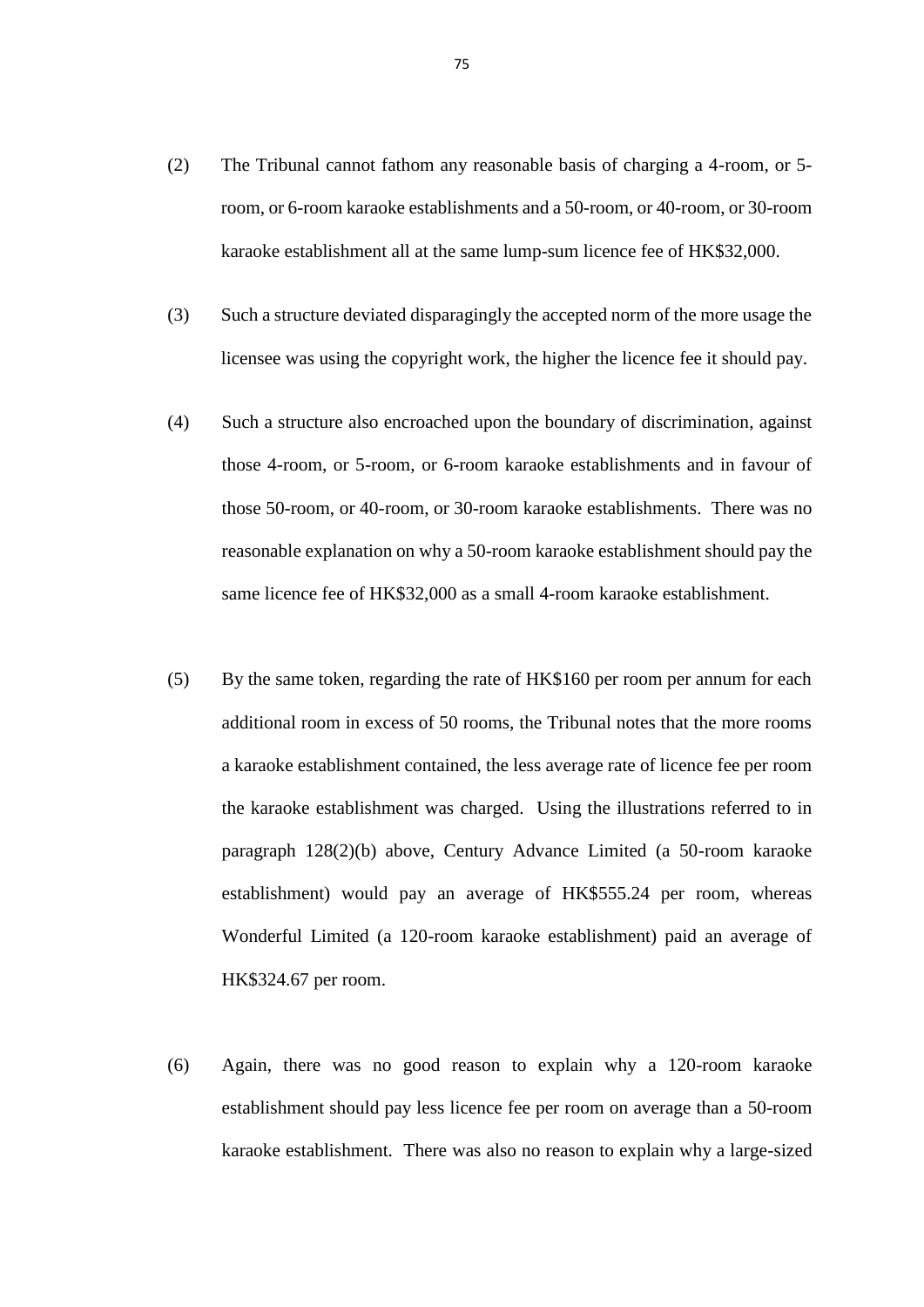karaoke establishment presumably having more usage of the copyright work should be charged less than the middle-sized karaoke establishment on an average per room basis. The difference is, taking the above example of Century Advance Limited (with 50 rooms) and Wonderful Limited (with 120 rooms), as high as 41.53% (i.e. [(HK555.24 – HK\$324.67.67) / HK\$555.24] x 100%). We have thought of the possibility of bulk purchase, but such a great disparity still looks very unreasonable to us.

- (7) With such a great disparity, but without any good explanation, again we find that it amounted to unreasonable discrimination against those karaoke establishments with 50 rooms or less and in favour of those karaoke establishments with more than 50 rooms. The more rooms the karaoke establishments operated, the more serious the discrimination there existed.
- 156. As can be seen from paragraphs 131-149 above, the Originator has not offered any valid analysis or reason to explain the items of unreasonableness identified above.
- 157. Therefore, having paid regard to all the relevant features and considerations, the Tribunal determines to hold the structure of PPSEAL's licensing scheme to be unreasonable. It should not be adopted or used as an appropriate comparable in assessing the reasonableness of the structure of HKKLA K-Server Licensing Scheme.

## *I(2) Comparability of K-Net Music's licensing scheme*

158. The Respondent submitted that only the starting rate of K-Net Music's licensing scheme should be used as a comparable but not its structure.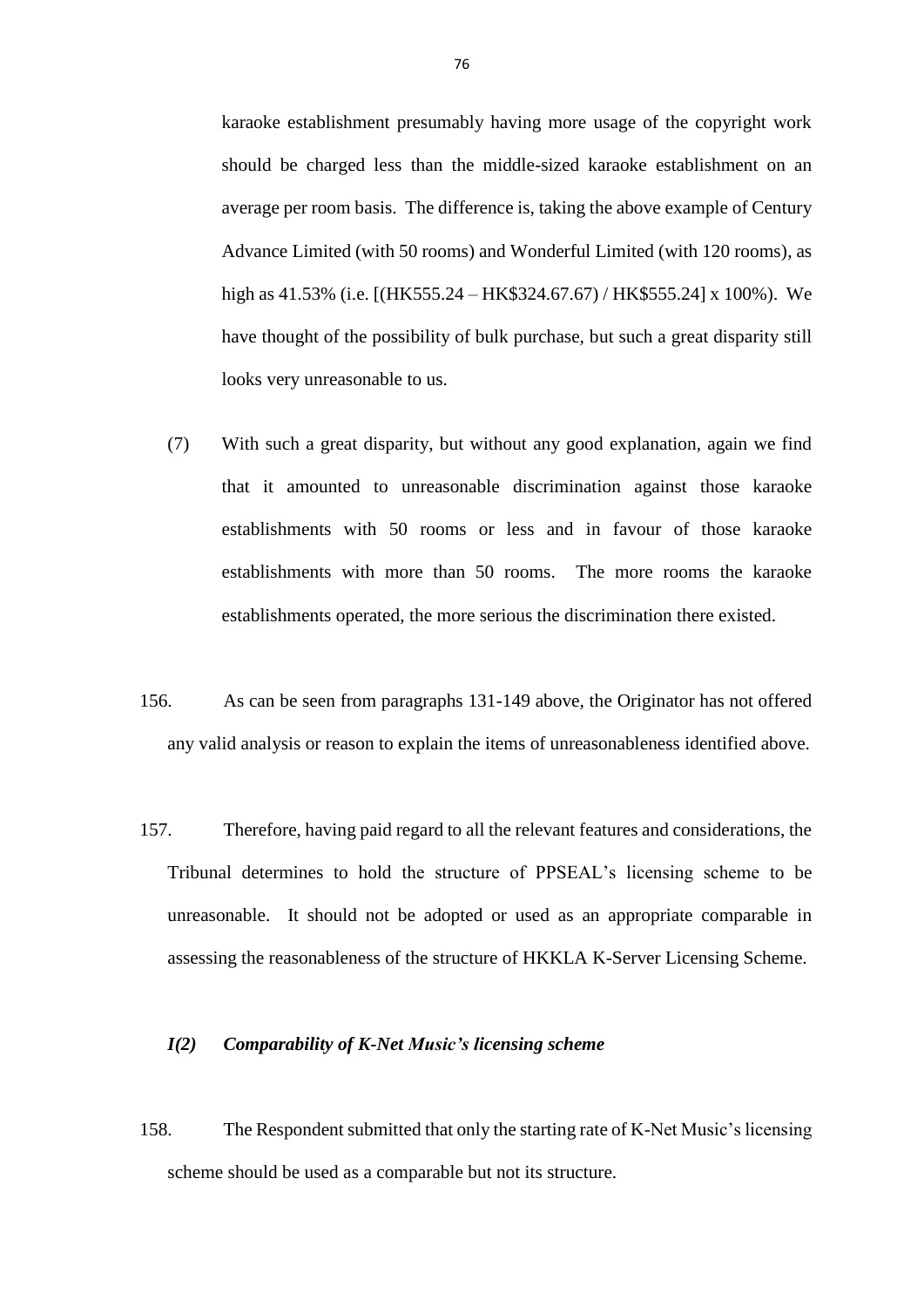- 159. The Respondent relied on Mr. Wynn's evidence during his cross-examination that the starting rate of the tariff of K-Net Music's licensing scheme could be used as a comparable for benchmarking the initial part of HKKLA K-Server Licensing Scheme. It also relied on Mr. Botejue's mention during his cross-examination that when drafting the tariffs for HKKLA K-Server Licensing Scheme, the tariffs under K-Net Music's licensing scheme might have been considered.
- 160. In respect of the subsequent progression of licence fees under the K-Net Music's tariff, the Respondent asked the Tribunal to disregard it, for the reason that the tariff was not intended to and did not apply to karaoke chains like Neway. As mentioned in paragraphs 66-68 above, K-Net Music was tasked with operating a licensing scheme that granted K-Server licences in respect of Old KMVs and New KMVs only for nonchain karaoke establishments.
- 161. This was not a fact challenged by the Originator. Instead, the Originator submitted that the only significant point arising out of the K-Net Music's K-Server licensing scheme was that it adopted a structure which was similar to the structure of the PPSEAL's K-Server licensing scheme. Unlike the HKKLA K-Server Licensing Scheme, K-Net Music's licensing scheme adopted, as the Originator contended, a "nonlinear' structure. That was the reason why the Respondent said the structure of K-Net Music's licensing scheme should be disregarded.
- 162. It appears to the Tribunal that the Originator did not deal with, and might have missed, the Respondent's argument that since K-Net Music's tariff was expressly stated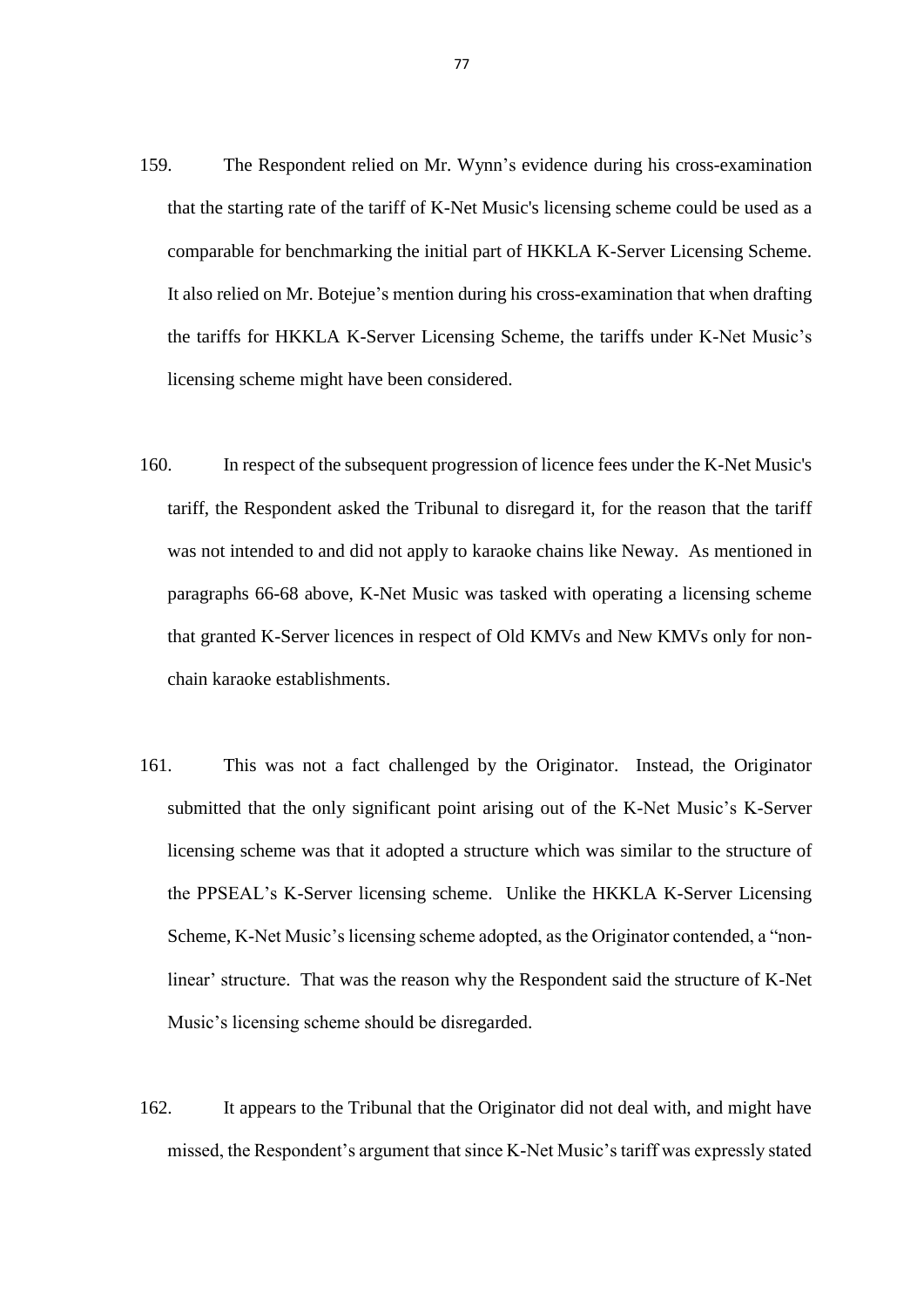to be applicable to "non-chain" karaoke establishments, i.e. small to mid-sized karaoke bars or outlets, it logically follows that the tariff structure of K-Net Music was designed and provided for up to 20 karaoke rooms with additional rooms being charged at a low rate. K-Net Music's tariff is recapitulated as follows:

|     | $(1)$ 1 to 3 rooms: | HK\$8,800 per month        |
|-----|---------------------|----------------------------|
| (2) | 4 to 9 rooms:       | HK\$13,800 per month       |
| (3) | 10 to 20 rooms:     | HK\$18,800 per month       |
| (4) | $>20$ rooms:        | HK\$600 per room per month |

(with effect from February 2008, see paragraphs 67-69 above)

163. It is inapt, in our view, to test the reasonableness of the structure of HKKLA K-Server Licensing Scheme by comparing it with the structure of K-Net Music's licensing scheme. The inappropriateness is well explained by the Originator's expert, Mr. Wynn. During cross-examination, Mr. Wynn testified as follows:

"Q. You don't consider it [K-Net Music's licensing scheme] a comparable?

- A. No.
- Q. Because of what?
- A. There were two reasons. The first reason is my understanding that it wasn't understood to be a scheme that applied to chains, …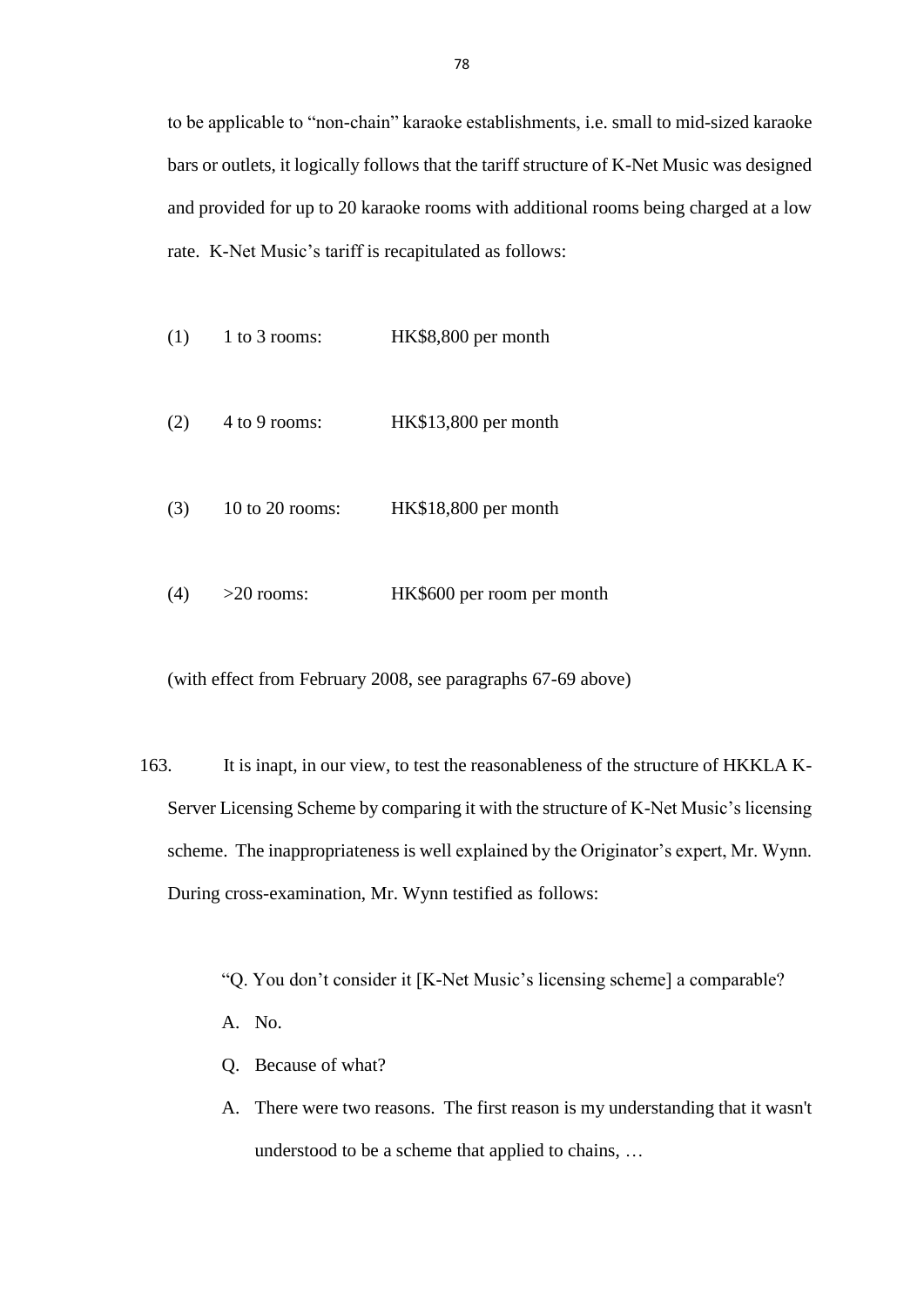Because if you think about the primary debate that we've had, which is really about how the fees should vary with the number of rooms, if there's a danger that the K-Net scheme didn't have establishments of the size of Neway's in mind, when it was designed, then it won't provide a basis for testing how the fees should vary with the number of rooms, for establishments of the size of Neway.

my point is that if it wasn't designed for chains, then it won't account for establishments of the size of Neway's."

- 164. In other words, Mr. Wynn was of the view that the structure of K-Net Music's licensing scheme should not be considered as a suitable comparable of the structure of HKKLA K-Server Licensing Scheme.
- 165. Having considered the structure of K-Net Music's licensing scheme, the Tribunal accepts Mr. Wynn's reasoning in this regard, and finds that the progression of K-Net Music's tariff after the starting rate is not relevant to the assessment of the reasonableness of the linear progression of HKKLA K-Server Licensing Scheme.
- 166. We make a note that during his re-examination Mr. Wynn mentioned for the first time in these proceedings the structure of CASH's K-Server licensing scheme – that it did not increase linearly with the number of rooms and was relatively flat. However, the Tribunal cannot take any serious account of this scheme. No evidence was adduced prior to Mr. Wynn's re-examination. There was no document before the

…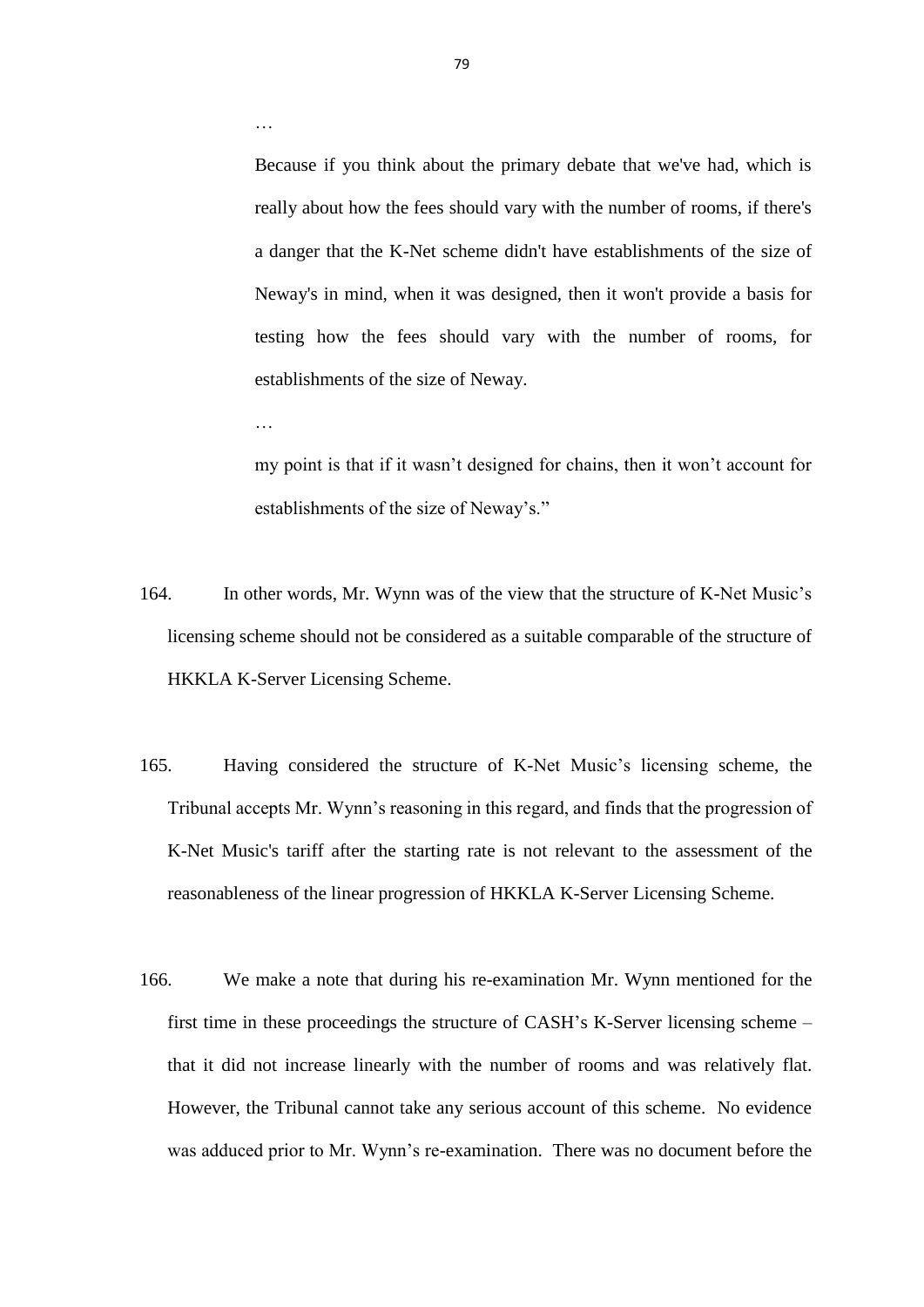Tribunal showing the tariffs, the structure and the terms of the licence under this CASH's scheme. Mr. Wynn, who introduced this scheme to the Tribunal, told the Tribunal that he could not remember what the figures were in the tariffs. If Mr. Wynn took this scheme seriously, he should have included it in his report. He did not. And the Respondent did not have any opportunity to adduce evidence in relation to this scheme or deal with it in any way. For these reasons, the Tribunal cannot discern any use out of the point that Mr. Wynn tried to make of this scheme.

- 167. The Tribunal also notes and take account of the difference in the repertoire covered by the two schemes. K-Net Music's licensing scheme covered both Old KMVs and unlimited New KMVs of the Record Companies and other record companies which had given the authorization to K-Net Music, whereas HKKLA K-Server Licensing Scheme offered four choices: (a) "Up to 150 New KMVs + Back Catalogue (not less than 8,000 KMVs)"; (b) "In excess of 150 New KMVs"; (c) "For New KMVs only (up to 150 KMVs)"; (d) "For Back Catalogue only (not less than 8,000 KMVs)".
- 168. For the present purpose, as mentioned in paragraph 10 above, since it is only the back catalogue KMVs of HKKLA K-Server Licensing Scheme in issue, the Tribunal takes account of the starting rate of K-Net Music's tariffs, i.e. HK\$8,800 per month (i.e. HK\$105,600 per annum) for the first to third rooms  $^{15}$ , which were comparable to the starting rate of HKKLA K-Server Licensing Scheme's "For Back Catalogue only (not less than 8,000 KMVs)" at HK\$14,760 per room per annum (for "1 to  $10$ " rooms)<sup>16</sup>.

<sup>&</sup>lt;sup>15</sup> Noting that K-Net Music's repertoire covered both Old KMVs and unlimited New KMVs of the Record Companies and other record companies, as mentioned in paragraph 167 above.

<sup>&</sup>lt;sup>16</sup> The licence fee for 3 rooms would be HK\$14,760 x  $3 =$  HK\$44,280, and for 10 rooms would be HK\$14,760 x  $10 = HK$147,600$  per annum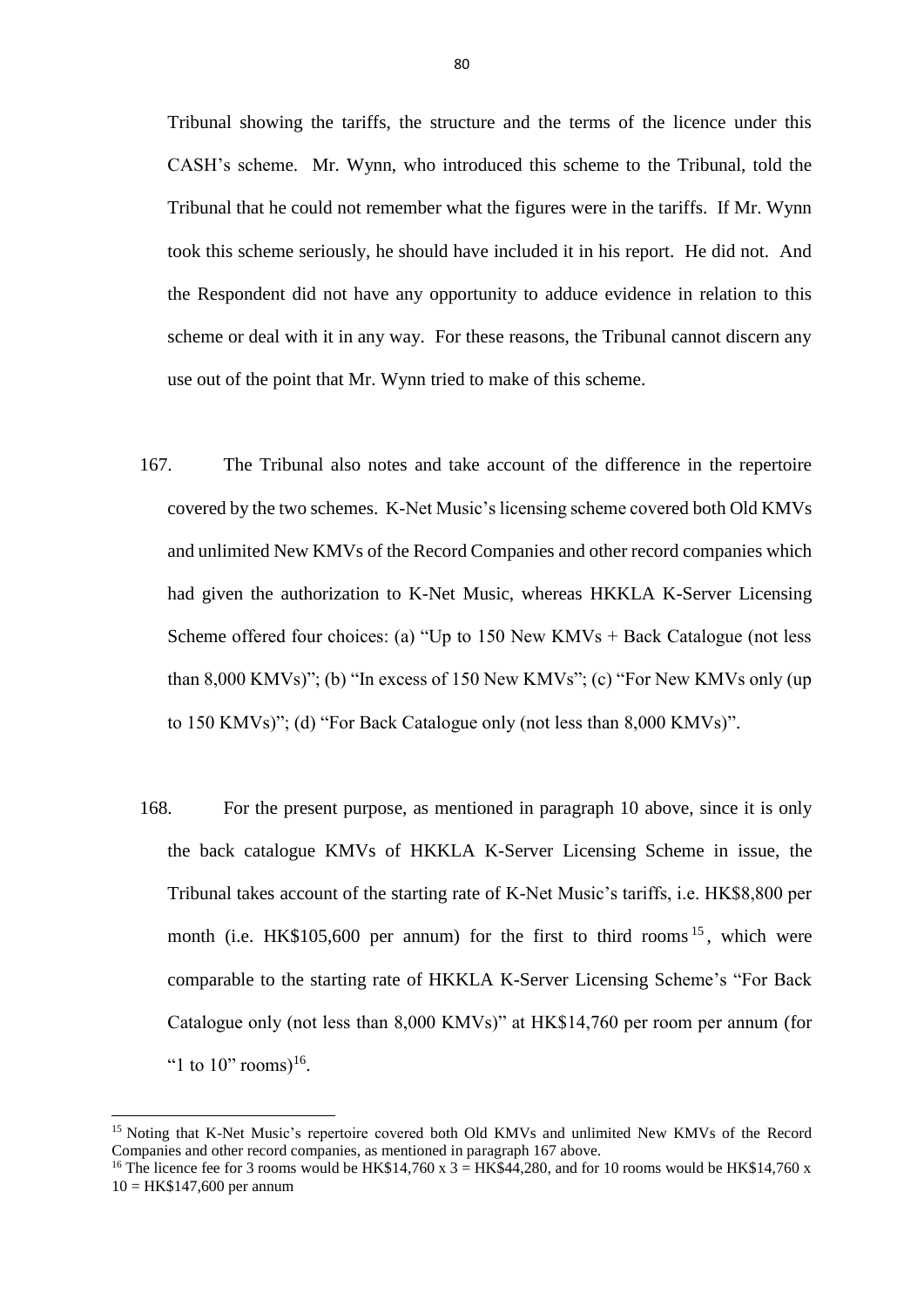#### *I(3) Comparability of Music Link's licensing scheme*

- 169. As mentioned in paragraphs 72 to 74 above, after its incorporation in October 2006, Music Link commenced licensing its repertoire of three record companies on 22 November 2007. Its repertoire was then expanded to cover the repertoire of six record companies on 21 January 2008, then eight record companies on 15 March 2008, then nine record companies in the last quarter of 2008, and lastly ten record companies in early 2009. The Tribunal notes that these record companies did not include the four major Record Companies although they included Gold Label (Gold Typhoon) and East Asia Music.
- 170. It is common ground that Music Link was a licensing body running a licensing scheme, and that its licensing scheme did not apply to karaoke chains<sup>17</sup>.
- 171. Mr. Wynn agreed, during cross-examination, that, same as K-Net Music's licensing scheme, notwithstanding it was not intended for karaoke chains, Music Link's licensing scheme could be used as a comparable for benchmarking the initial part of HKKLA K-Server Licensing Scheme.
- 172. As mentioned in paragraph 169 above, according to a leaflet of Music Link's tariff, where its repertoire consisted of ten record companies, different rates were provided for karaoke establishments with 0-3 rooms, depending on the floor area of the

<sup>&</sup>lt;sup>17</sup> The only exception is that Music Link granted K-Server licences to Neway's karaoke outlets. This was obviously because Music Link was part of the Neway Group, and one of the objectives of Music Link securing the rights from the record companies was to ensure that Neway would be able to use such KMVs. Neway did not pay any licence fees to Music Link.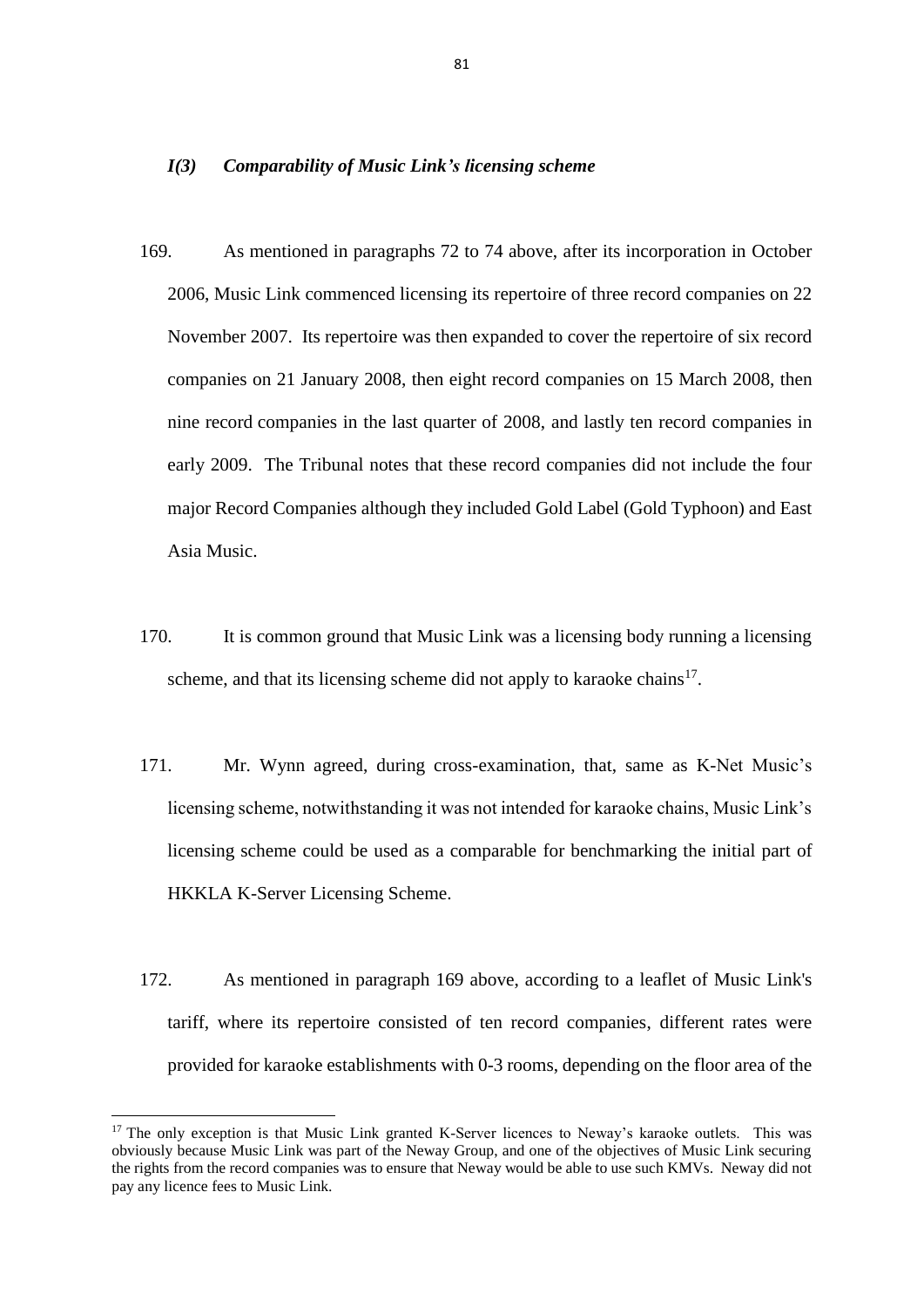establishment and different rates were provided for karaoke bars with 4-6 rooms with different floor areas:

| (1) | 2,000 sq. ft. or less, with not more than 3 rooms: | HK\$6,800 per month |
|-----|----------------------------------------------------|---------------------|
| (2) | 3,000 sq. ft. or less, with not more than 3 rooms: | HK\$7,300 per month |
| (3) | 4,000 sq. ft. or less, with not more than 3 rooms: | HK\$7,800 per month |
| (4) | 5,000 sq. ft. or less, with not more than 3 rooms: | HK\$8,300 per month |
| (5) | 2,000 sq. ft. or less, with 4-6 rooms:             | HK\$8,000 per month |
| (6) | $3,000$ sq. ft. or less, with 4-6 rooms:           | HK\$8,500 per month |
| (7) | 4,000 sq. ft. or less, with 4-6 rooms:             | HK\$9,000 per month |
| (8) | $5,000$ sq. ft. or less, with 4-6 rooms:           | HK\$9,500 per month |
|     |                                                    |                     |

(9) Total floor area of less than 5,000 sq. ft., with 7-10 rooms: HK\$1,800 per room per month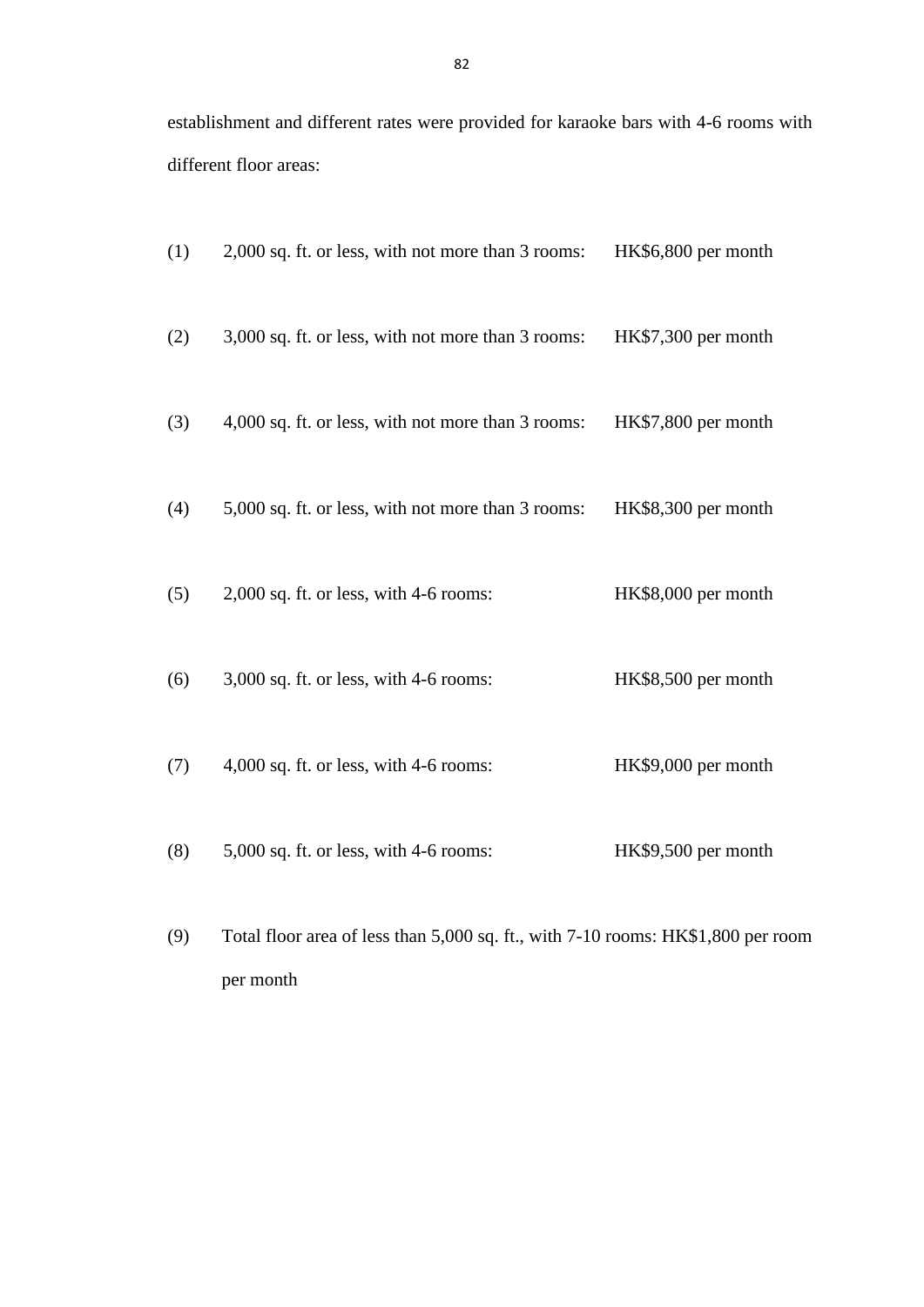- 173. In one of Mr. Lam Ka Wah Gary's ("**Mr. Gary Lam**")<sup>18</sup> witness statements, Music Link's tariff was in recognition of the fact that most karaoke bars had only up to 3 rooms, and this was so in order to qualify under the exemption for "bona fide" restaurants under section 3(2) of the Karaoke Establishments Ordinance. Therefore, Music Link's tariff was designed to specifically cater for K-Bars but not chains. According to Mr. Gary Lam's evidence, no sub-licence was ever granted by Music Link or subsequently MVCM to any karaoke bars (or commonly known as K-Bars) operating more than 6 rooms.
- 174. Therefore, the Tribunal accepts the Respondent's submission that while the starting rate of Music Link's tariff can be used as a comparable in assessing the reasonableness of the initial part of HKKLA K-Server Licensing Scheme, the structure of Music Link's licensing scheme is of no relevance in assessing the reasonableness of the structure of HKKLA K-Server Licensing Scheme. We consider the analysis above in paragraphs 163-165 in relation to the structure of K-Net Music's licensing scheme is also applicable here in relation to the structure of Music Link's licensing scheme.
- 175. The Originator did not dispute that the structure of Music Link's licensing scheme was not comparable to the structure of HKKLA K-Server Licensing Scheme. It also did not dispute the reasonableness of the starting rate of Music Link's licensing scheme. The Originator however submitted that, as Mr. Wynn opined during crossexamination, the key issue was not the starting rate but how the rate should vary with the number of rooms, and that as Music Link's scheme did not contemplate to cover

<sup>&</sup>lt;sup>18</sup> Mr. Gary Lam is the Originator's witness, a Director of Neway Karaoke Box Limited (the sole shareholder of the Originator) and was responsible for overseeing the sub-licensing activities of Music Link.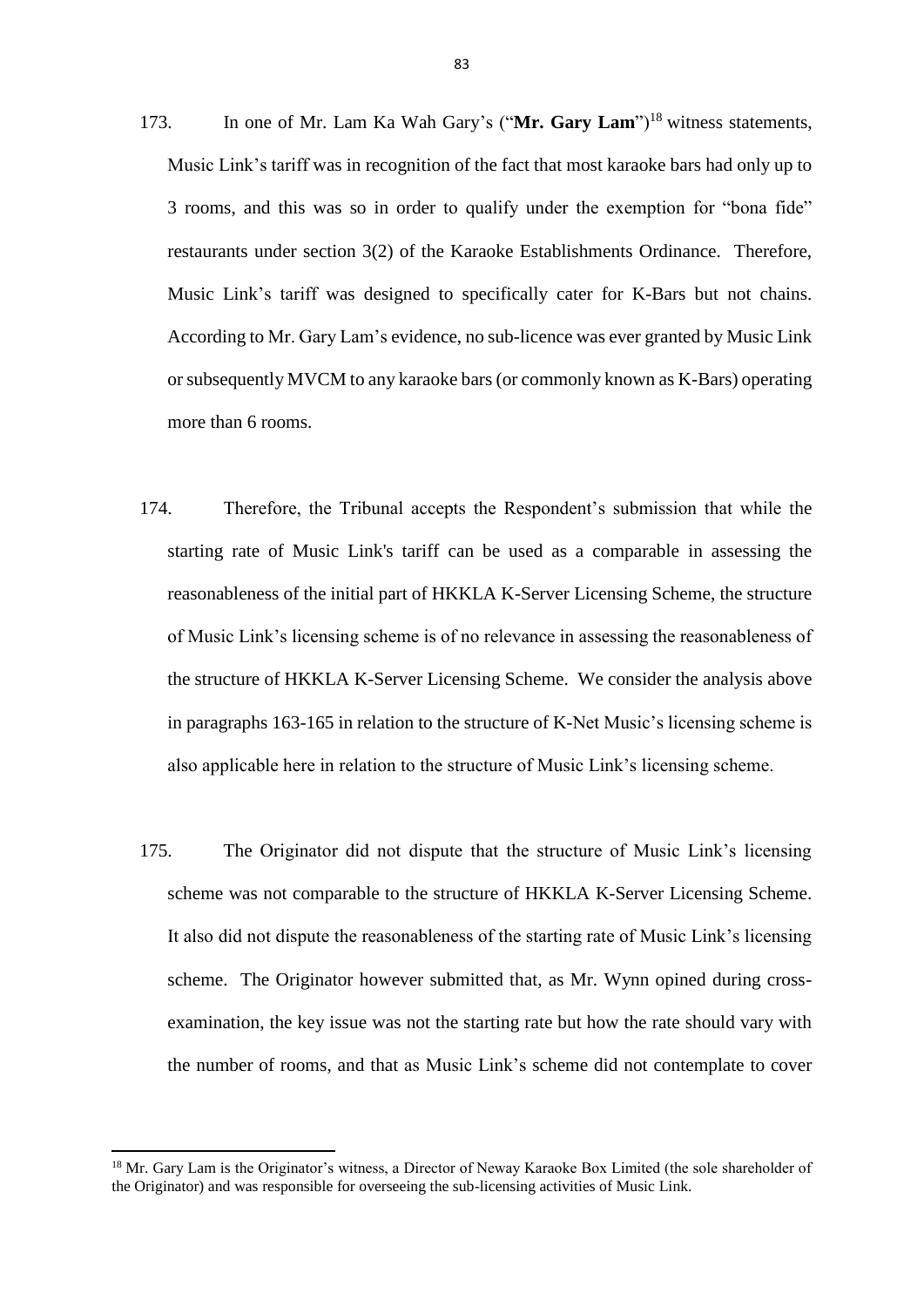outlets of the size like Neway, it did not constitute the evidence on how the fees should vary with the number of rooms.

- 176. Relying on Mr. Wynn's evidence, the Originator submitted that the nature of rights granted and the repertoire covered by Music Link's licensing scheme was very different from that of HKKLA K-Server Licensing Scheme – in particular, HKKLA K-Server Licensing Scheme covered both back catalogue and New KMVs, whereas Music Link's licensing scheme covered both back catalogue and Second Tier New KMVs (see paragraph 72 above).
- 177. The Originator also pointed out under Music Link's licensing scheme there were certain additional benefits such as provision of karaoke server at a nominal rental of HK\$1 per month (but as it transpired during his cross-examination, Mr. Gary Lam admitted that the rental of k-servers of some licensees were increased to HK\$700 per server and HK\$800 per server respectively) and provision of copies of licensed KMVs.
- 178. Both the Originator and the Respondent accept that the above differences can be accounted for by way of adjustments, although the Originator submitted that this exercise of actual adjustment was not done by any expert witnesses before the Tribunal. In this connection, the Tribunal considers that although the actual adjustment was not made in arriving at a figure, the Tribunal may still compare the starting rate of Music Link's tariff with the starting rate of HKKLA's tariff and take account of such comparison in considering the reasonableness of the starting rate of HKKLA's tariff.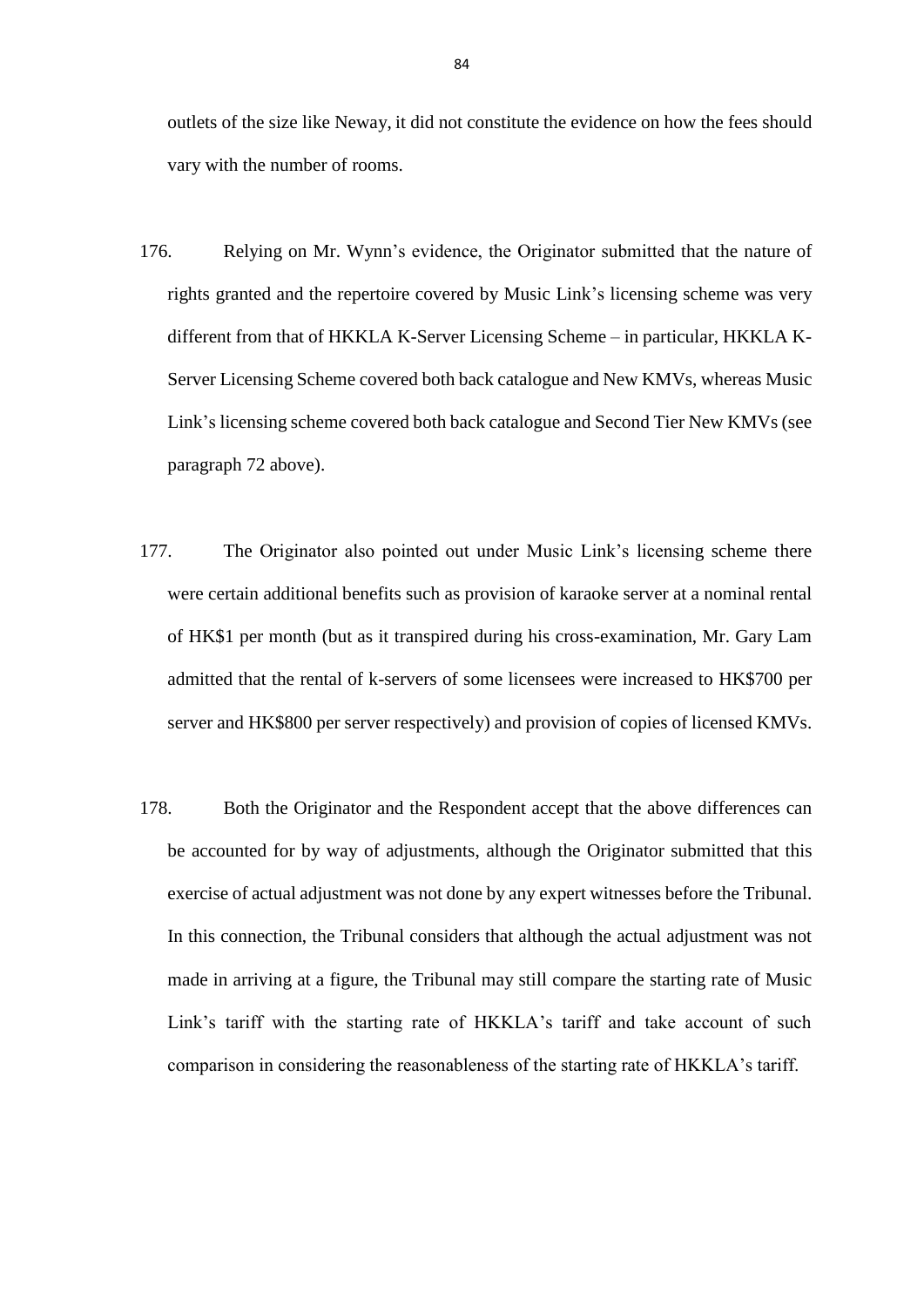- 179. The last point we should mention is Mr. Wynn's suggestion that another reason why he had not relied on Music Link's licensing scheme as a comparable was because when the scheme was designed, the people designing the scheme did not appreciate that it would be constrained by the auspices of this Tribunal. He explained that the ignorance of the people who designed the Music Link's licensing scheme that the scheme would fall within the jurisdiction of this Tribunal would affect the weight one could place on the comparable. It means that the people who designed the tariffs could have set the fees arbitrarily as they wanted without having to worry that such fees would be subject to the scrutiny of this Tribunal.
- 180. The Tribunal rejects Mr. Wynn's said suggestion. Firstly, it is hard to believe that Music Link could have wholly ignored the jurisdiction of the Copyright Tribunal. Music Link was part of the Neway Group, the largest karaoke operator in Hong Kong. The Neway Group had entered into numerous licence agreements with record companies. Secondly, and in any event, we take the view that such ignorance is irrelevant to the Tribunal taking into account other schemes and indeed all relevant circumstances under section 167 of the Ordinance. Thirdly, the evidence of Mr. Gary Lam clearly showed that everything that Music Link did, in fact, had its own commercial considerations. His evidence was that the tariffs of Music Link's licensing scheme were set by reference to the amount of the licence fees Music Link paid to record companies under their respective agreements with Music Link. He also told the Tribunal that the fees Music Link paid to the record companies were high in order to entice them away from PPSEAL, that Music Link existed purely for the benefit of the Neway Group, and that the income from the sub-licensing activities of Music Link was intended to be used to recoup part of the costs for obtaining K-Server licences for use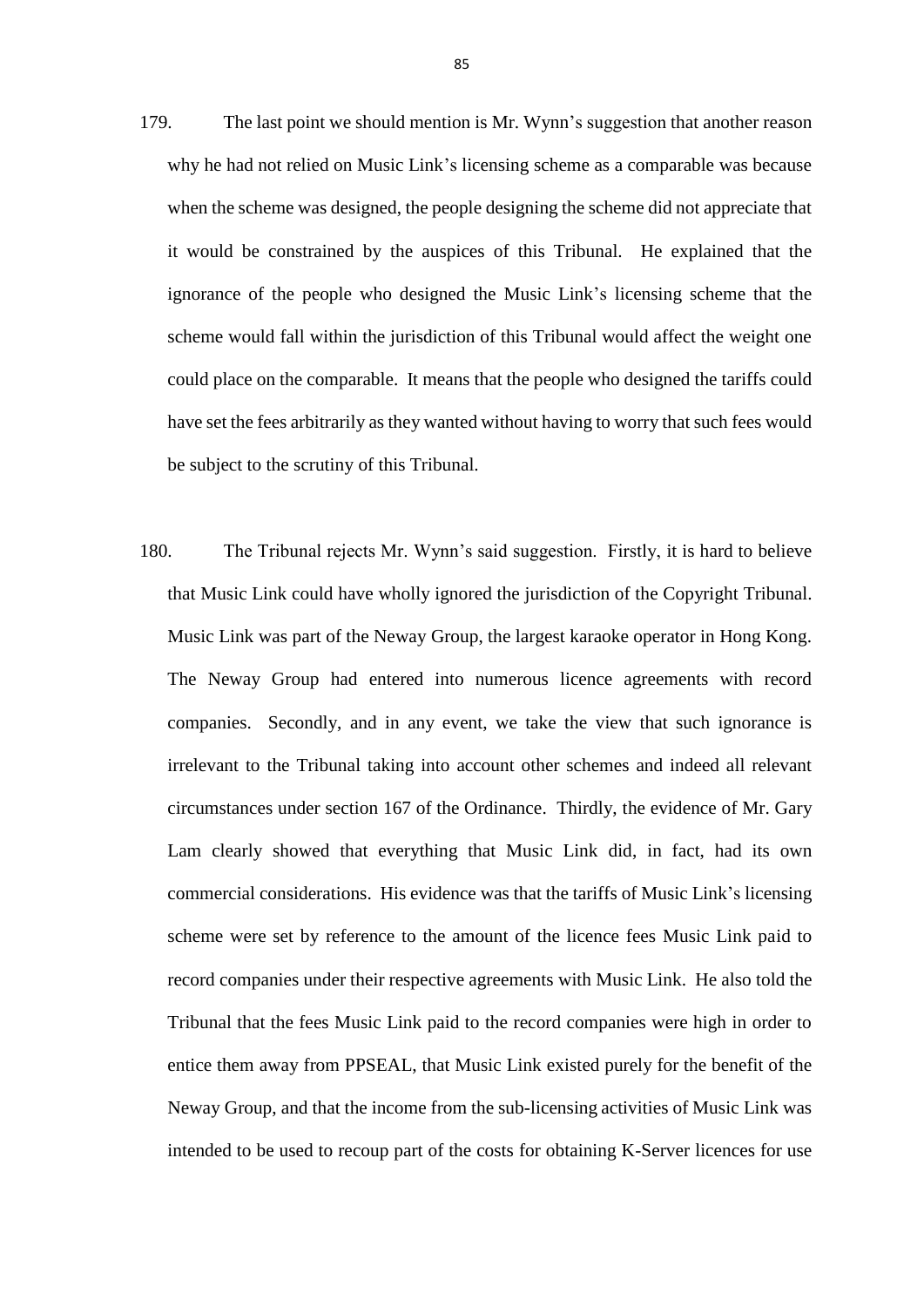by Neway's own karaoke outlets. Therefore, Mr. Gary Lam told the Tribunal that Music Link's licence fees were set with the object of maximising such income. On the one hand, these matters are exactly the commercial reality which the Tribunal is entitled to, and in our view should take into account as mentioned in paragraph 35 above. On the other hand, with all these rational commercial considerations in its mind, we cannot see how Mr. Wynn could say Music Link had set its licence fees arbitrarily.

# *I(4) Comparability of the June 2008 Agreement*

- 181. As mentioned in paragraph 70 above, K-Net Int'l and the Originator entered into the June 2008 Agreement for the K-server licence of the Record Companies' repertoire of Old KMVs for an annual fee of HK\$5 million, for 2 years at a total licence fee of HK\$10 million.
- 182. There are a lot of factual disputes over the June 2008 Agreement. The Respondent's position is that the execution of the June 2008 Agreement was a commercial decision readily and willingly made by the Neway Group at that time, and as such, it should be regarded as a comparable for the Old KMVs of the Record Companies in HKKLA K-Server Licensing Scheme. The Originator's position is that the evidence before the Tribunal shows that the June 2008 Agreement had not been entered into willingly by Neway; and as such, it should not be regarded as comparable. In this connection, the Tribunal notes that both parties' experts did not rely on the June 2008 Agreement as a comparable.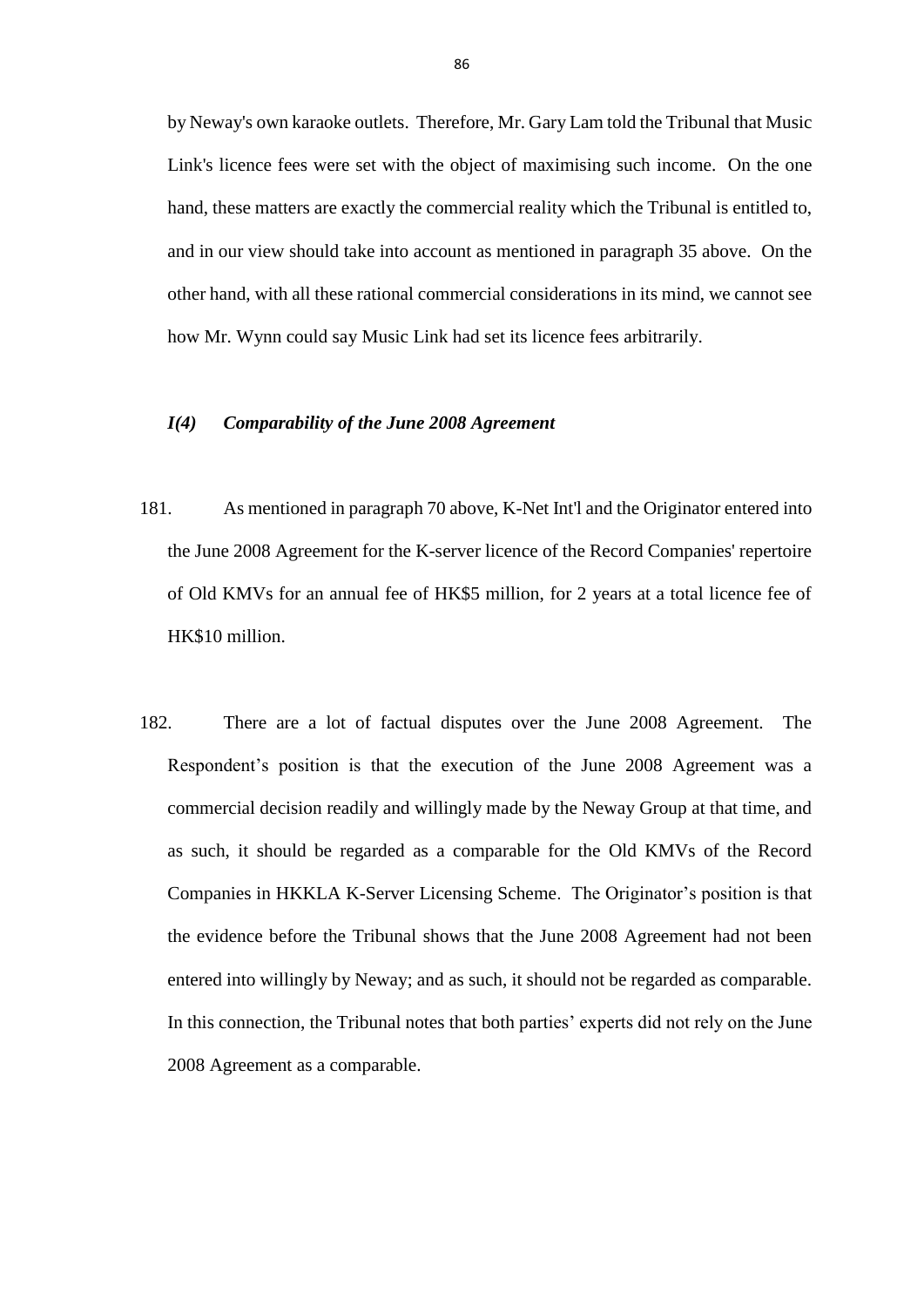- 183. Whether the June 2008 Agreement had been entered into willingly and whether the licence fee of \$5 million per annum had been agreed willingly is a matter of fact and evidence. The Tribunal has taken the view that it is not necessary to make a finding. It has formed the view that the June 2008 Agreement is not a suitable comparable in any event.
- 184. The June 2008 Agreement is not an appropriate comparable to HKKLA K-Server Licensing Scheme. The licence fee under the June 2008 Agreement was HK\$5,000,000 per annum for two years. This was a lump sum for all Neway's karaoke establishments, and for the entire repertoire of the back catalogue of the Record Companies. This was not a tariff with a scale of charges. There was no starting rate and the fee did not progress with the increase in the number of karaoke rooms. There was no evidence on how the lump sum of HK\$5,000,000 was derived. Both parties did not adduce any evidence on how the lump sum may be compared to the starting rate and progressing rates as the number of rooms increases in HKKLA's tariff. Therefore, the Tribunal does not see fit, and in fact cannot see in what way, to compare the two.
- 185. Therefore, the Tribunal finds it not necessary to make the factual determination on whether the June 2008 Agreement was entered into by Neway willingly or not. It is not a suitable comparable after all.

# *I(5) Comparability of Neway's acceptance of K-Net Int'l's offer of HK\$15 million for 150 new KMVs in December 2008*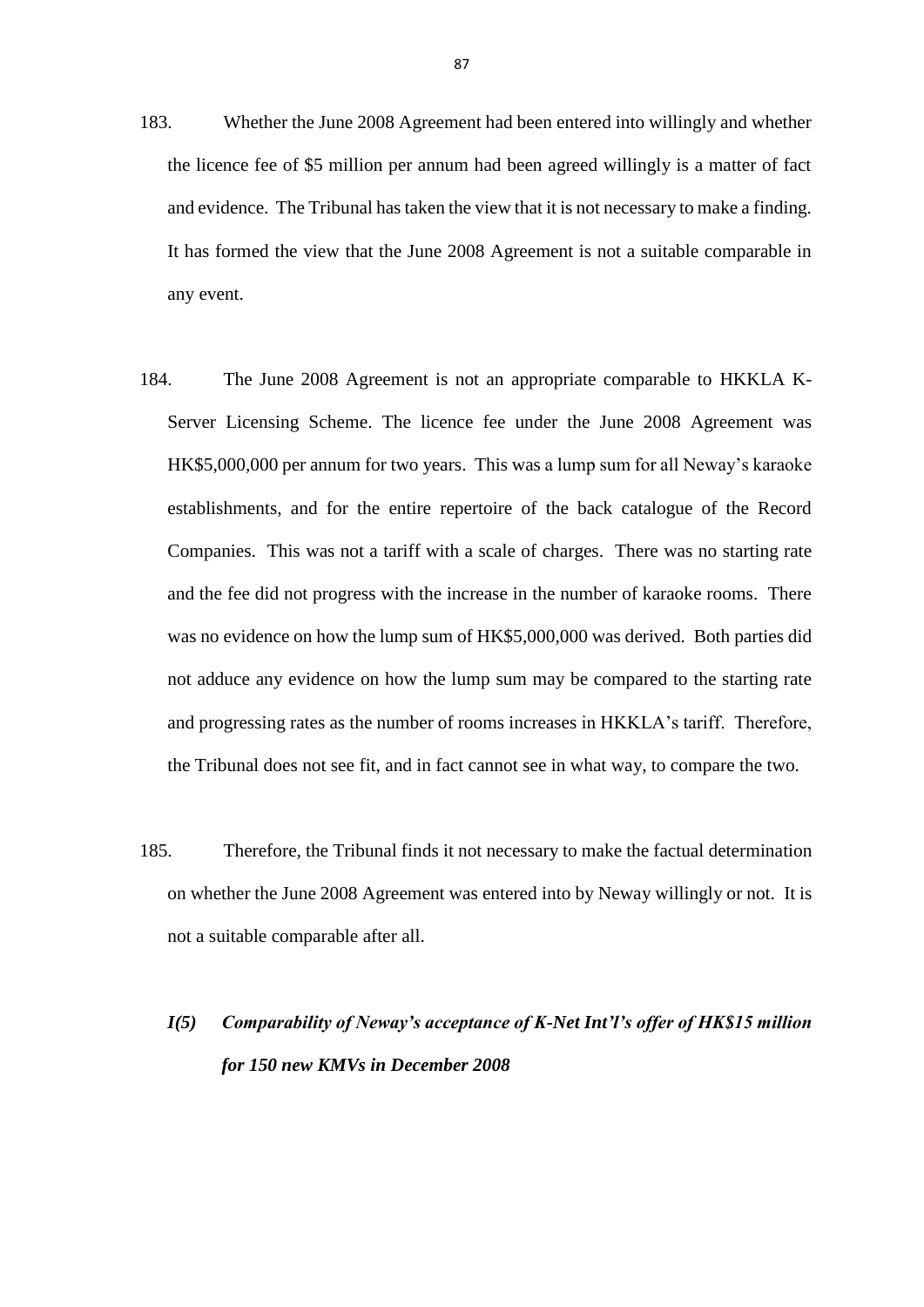- 186. This topic concerns the October 2008 Offer as mentioned in paragraph 71 above. K-Net Int'l's offer was accepted by Neway in December 2008, when Neway tendered a cheque of HK\$15 million for payment of the licence fee as offered.
- 187. The Originator submitted that since the reasonableness of the licence fees charged under HKKLA K-Server Licensing Scheme in respect of New KMVs is no longer in issue (see paragraph 8 above), Neway makes no submission in response to the points made in HKKLA's closing submissions on the October 2008 Offer.
- 188. Nonetheless, as mentioned in paragraph 99(4), the annual licence fee of HK\$15 million in the October 2008 Offer was constituted in the derivation of the starting rate "For Back Catalogue only (not less than 8,000 KMVs)" under the subject HKKLA K-Server Licensing Scheme. The figure of HK\$15 million was used in obtaining the starting rate for the "Up to 150 New KMVs + Back Catalogue (not less than 8,000 KMVs)" category, i.e. HK\$28,500. The sum of HK\$28,500 was then used to determine the starting rate of HK\$14,760 for the said back catalogue only category of HKKLA's scheme.
- 189. The Originator did not challenge the use of HK\$15 million under the October 2008 Offer in this part of the derivation. The Tribunal sees no unreasonableness in the process. In any event, since the October 2008 Offer was not a tariff, it cannot be used as a comparable for the structure of HKKLA's tariff.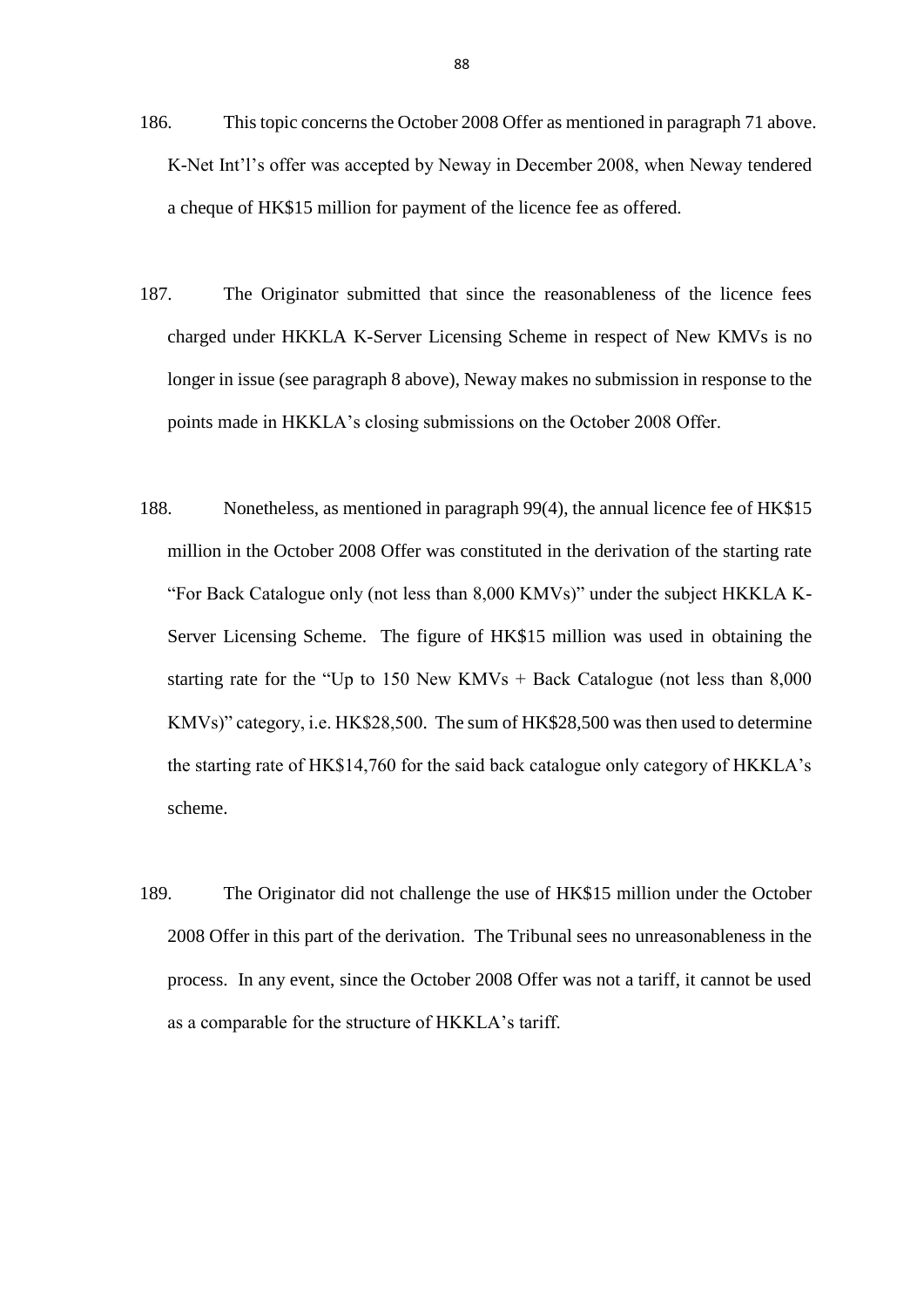#### **J. Whether HKKLA's Tariff for Old KMVs is reasonable**

- 190. The Originator did not dispute that the starting rate of HK\$14,760 for the Old KMVs only under HKKLA K-Server Licensing Scheme is reasonable. It however disputed that the structure of HKKLA's scheme for the Old KMVs was unreasonable.
- 191. The Respondent submitted that the structure of HKKLA K-Server Licensing Scheme was reasonable for the following reasons:
	- (1) The structure of the tariff gave due consideration to the extent of usage of KMVs across different sizes of karaoke operators.
	- (2) It did not discriminate against smaller karaoke operators with fewer rooms nor did it favour larger karaoke operators with more rooms by charging larger operators disproportionately smaller amount of licence fees per room.
- 192. To illustrate, the Respondent submitted as follows:
	- (1) Under its tariff, the total licence fees increased linearly as the number of karaoke rooms increased. A karaoke outlet would pay HK\$14,760 per annum for the Old KMVs with 1 room, HK\$654,000 with 50 rooms (i.e. HK\$13,080 x 50), and HK\$1,140,000 with 100 rooms (i.e. HK\$11,400 x 100). In contrast, under PPSEAL's tariff for the Old KMVs, a karaoke outlet would pay HK\$16,000 per annum with 1 room, HK\$32,000 with 50 rooms, and HK\$40,000 (i.e. HK\$32,000 + \$160 x 50) with 100 rooms.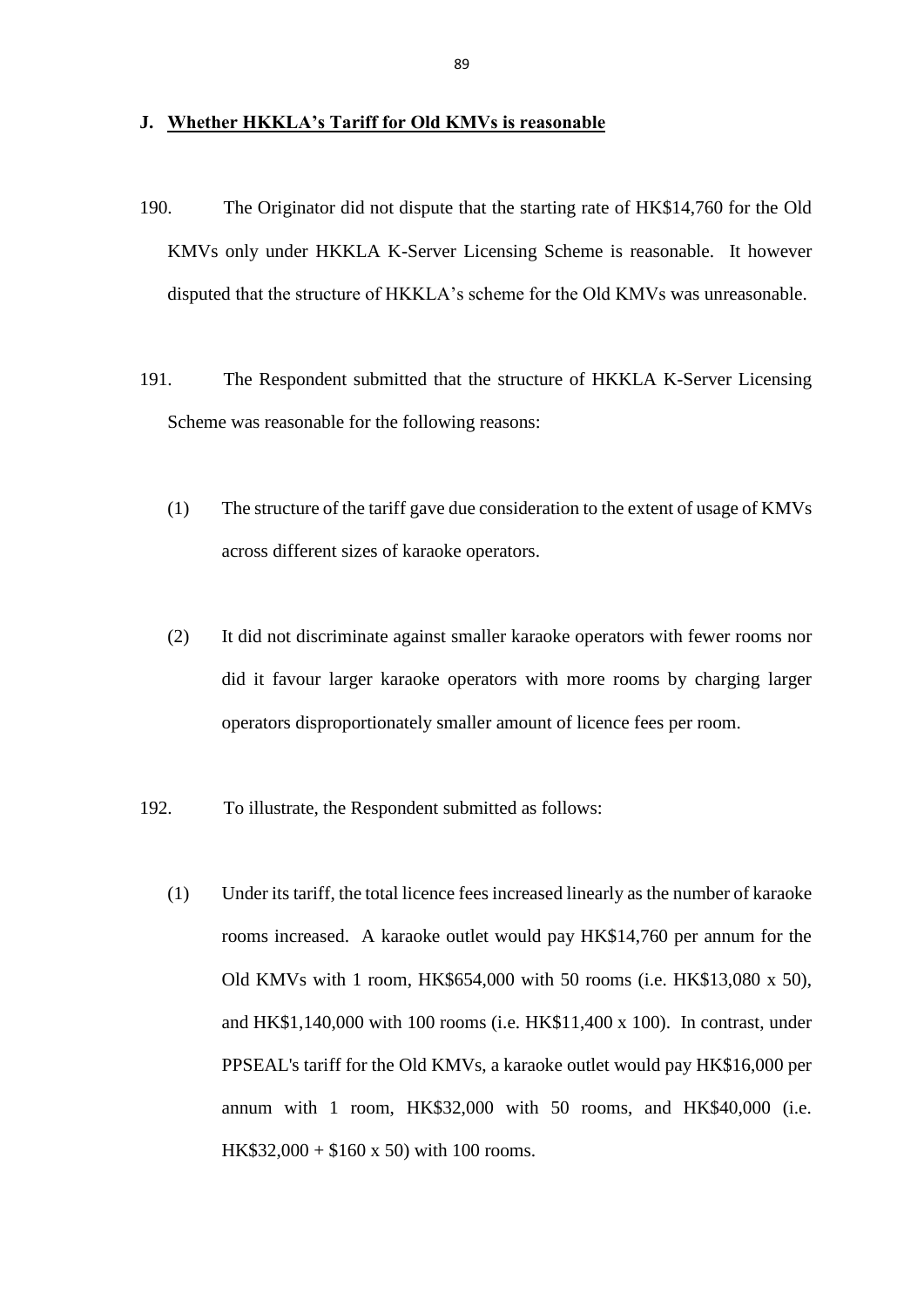- (2) There was a gradual sliding scale in the licence fees per room. Under the HKKLA's tariff for Old KMVs, a karaoke outlet with 1 - 10 rooms would pay HK\$14,760 per room per annum and one with over 100 rooms would pay HK\$11,160 per room per annum. As such, there was a bulk discount on a gradual sliding scale from 5.6% to 23.9% for karaoke operators of medium to big sizes who would likely use correspondingly more of the licensed KMVs. In contrast, under PPSEAL's scheme, a karaoke outlet would pay HK\$16,000 with 1 room, HK\$5,333.33 per room with 3 rooms, HK\$8,000 per room with 4 rooms, HK\$640 per room with 50 rooms – a huge discount of 96% from HK\$16,000 with 1 room, and HK\$400 per room with 100 rooms – another huge discount of 97.5%.
- 193. The Tribunal accepts the Respondent's submissions. HKKLA's tariff aligned with the principle that the more one used the copyright work the more licence fee one should pay. As mentioned in paragraph 98 above, the higher the usage of the copyright work, more fee should be paid. And as accepted by Mr. Suek, the more karaoke rooms a karaoke establishment operated, the more usage of KMVs there would be. There was no valid reason why the same licence fee should be set for a karaoke establishment with 4 rooms and a karaoke establishment with 50 rooms as under PPSEAL's tariffs. The Originator did not provide any valid justification on why this was reasonable, where it was so obvious that a karaoke establishment with 4 rooms would use more (and possibly much more) KMVs than a karaoke establishment with 50 rooms. While bulk discount might reasonably account for a lower average licence fee per room, it could not explain why exactly the same amount of licence fee should be charged for large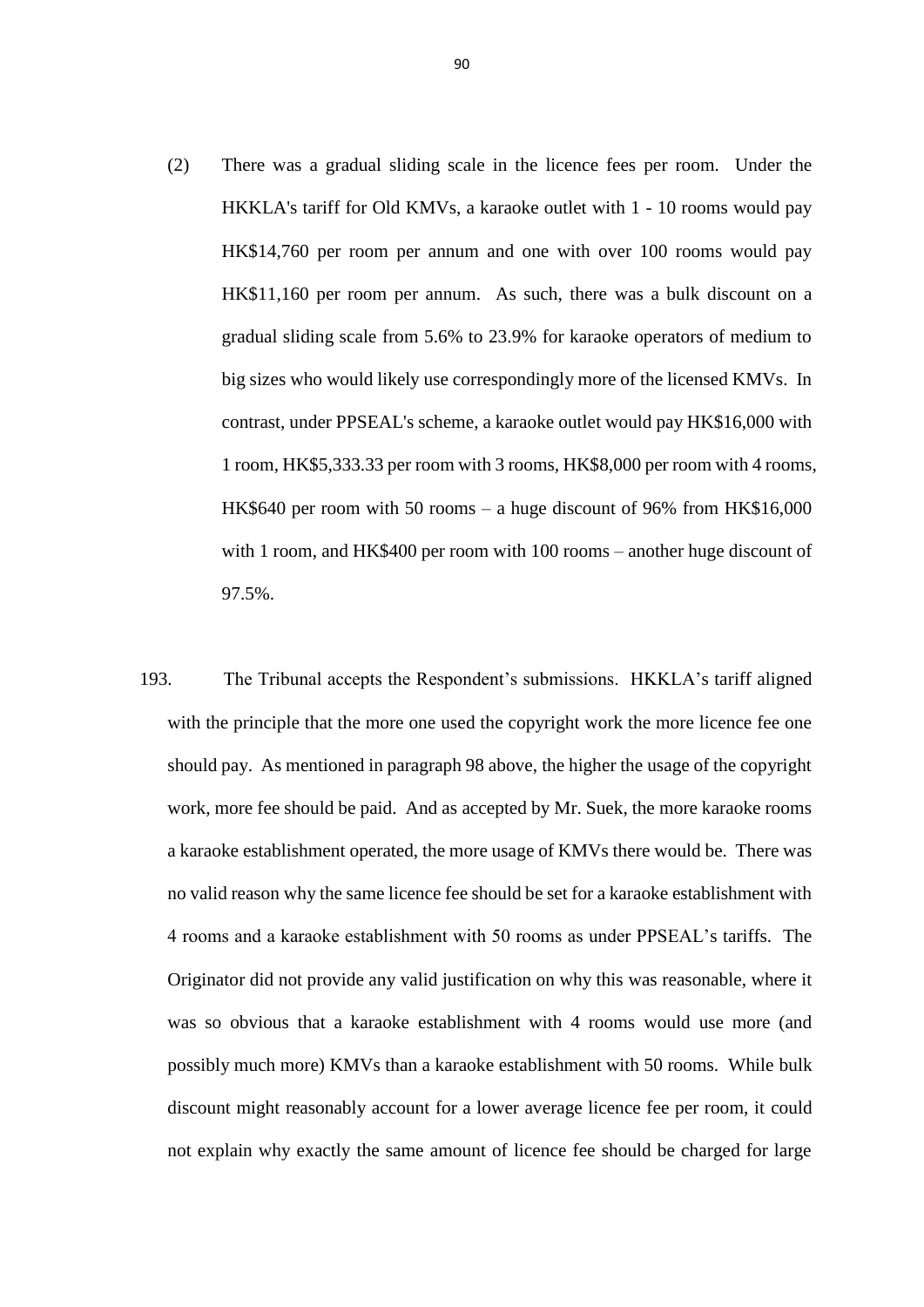karaoke establishments with 50 rooms and small karaoke establishments with 4 rooms. Therefore, we agree that HKKLA's tariff for Old KMVs was reasonable as it reflected the difference in usage amongst different sizes of karaoke operators both in terms of total licence fees payable and per room licence fee.

- 194. Both parties invited the Tribunal to look at the amount of total licence fees payable by Neway under HKKLA's tariff and consider if it was reasonable. Based on Mr. Botejue's calculations, the total licence fee payable by Neway Group for Old KMVs would be around HK\$15 million in 2018. The Originator said this figure was not correct. It submitted a table comparing the licence fees payable by each of the Neway Group's companies in 2007-2008 under PPSEAL's tariffs and under HKKLA's tariffs for Old KMVs only. The Originator came up with the figures of HK\$912,214 (being the total licence fees payable by the Neway Group under PPSEAL's tariff) and HK\$18,293,160 (being the total licence fees by the Neway Group under HKKLA's tariffs). It appeared to the Tribunal that this was mainly due to the difference between the number of Neway's outlets existing at the time.
- 195. The Tribunal takes the view that the comparison sought by the Originator is not helpful in our assessment of the reasonableness of the structure of HKKLA's tariffs. For the reasons set out in section  $I(1)$  above, we have already concluded in paragraph 157 that we find the structure of PPSEAL's licensing scheme to be unreasonable, and that it should not be adopted or used as an appropriate comparable in assessing the reasonableness of the structure of HKKLA K-Server Licensing Scheme.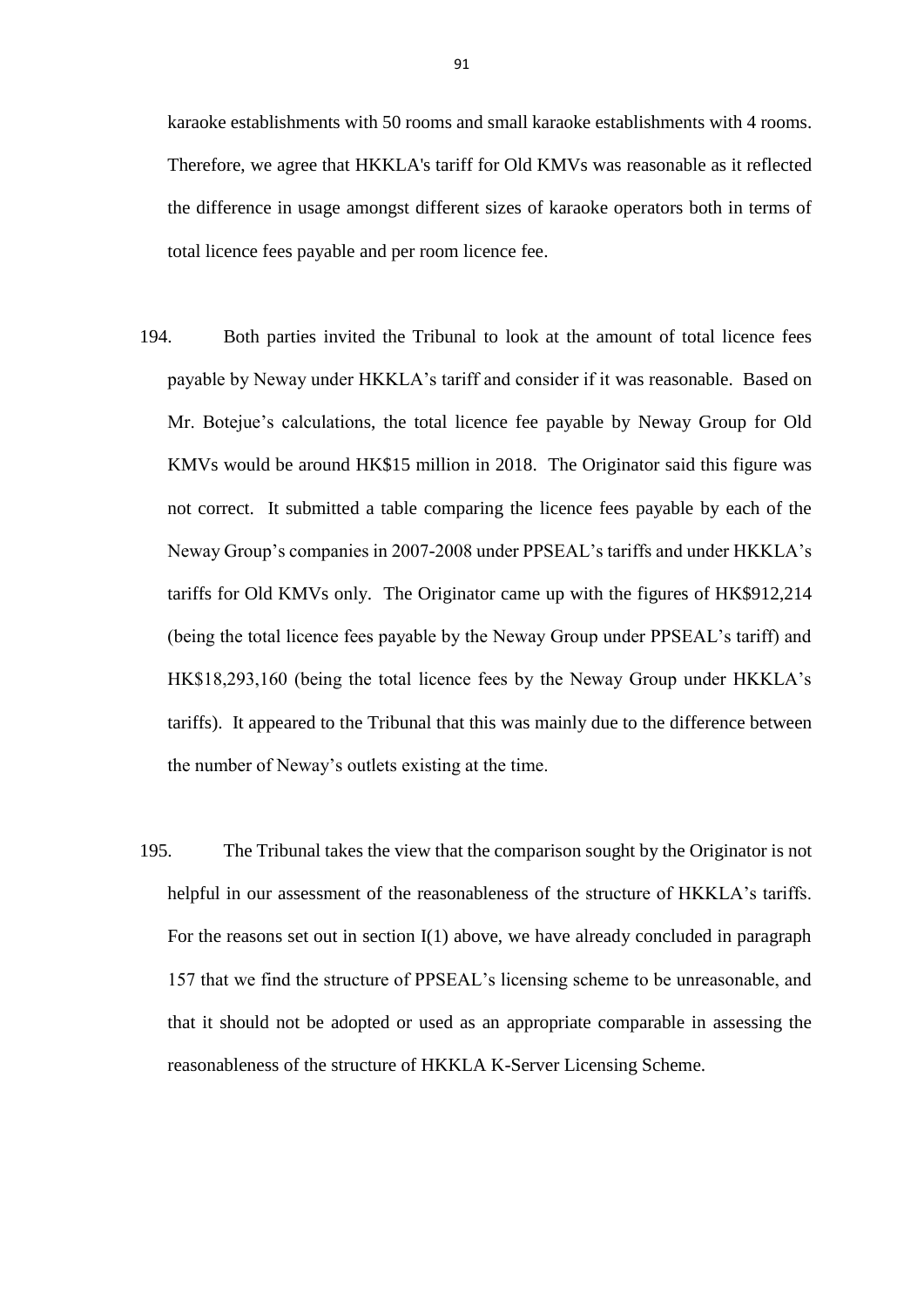- 196. The Respondent further submitted that the total licence fees payable by the Neway Group for Old KMVs was reasonable in light of:
	- (1) the aggregate of the licence fees which should have been payable by Neway to EEG, East Asia and Gold Typhoon in 2013 (the so-called "**implied licence fees**"); and
	- (2) Neway's individual licensing agreements entered with other local record companies on a per song basis.
- 197. Regarding the first point in paragraph 196 above on the aggregate of the implied licence fees, the Respondent submitted that according to Mr. Mainz's first report adopted by Mr. Wynn, the implied licence fees were \$7.6 million, \$5.5 million and \$2.3 million respectively. The total implied licence fees were HK\$ 15.4 million.
- 198. The Tribunal considers that while the implied licence fees may not be used as a basis for adjustment for derivation of a reasonable figure, it can be appropriately used as a reference point, or a check point, on the reasonableness of the fees payable by Neway to HKKLA under HKKLA's scheme. This is because:
	- (1) There was no challenge or evidence to the contrary that the K-Server licences granted to Neway by these three record companies were entered into unwillingly.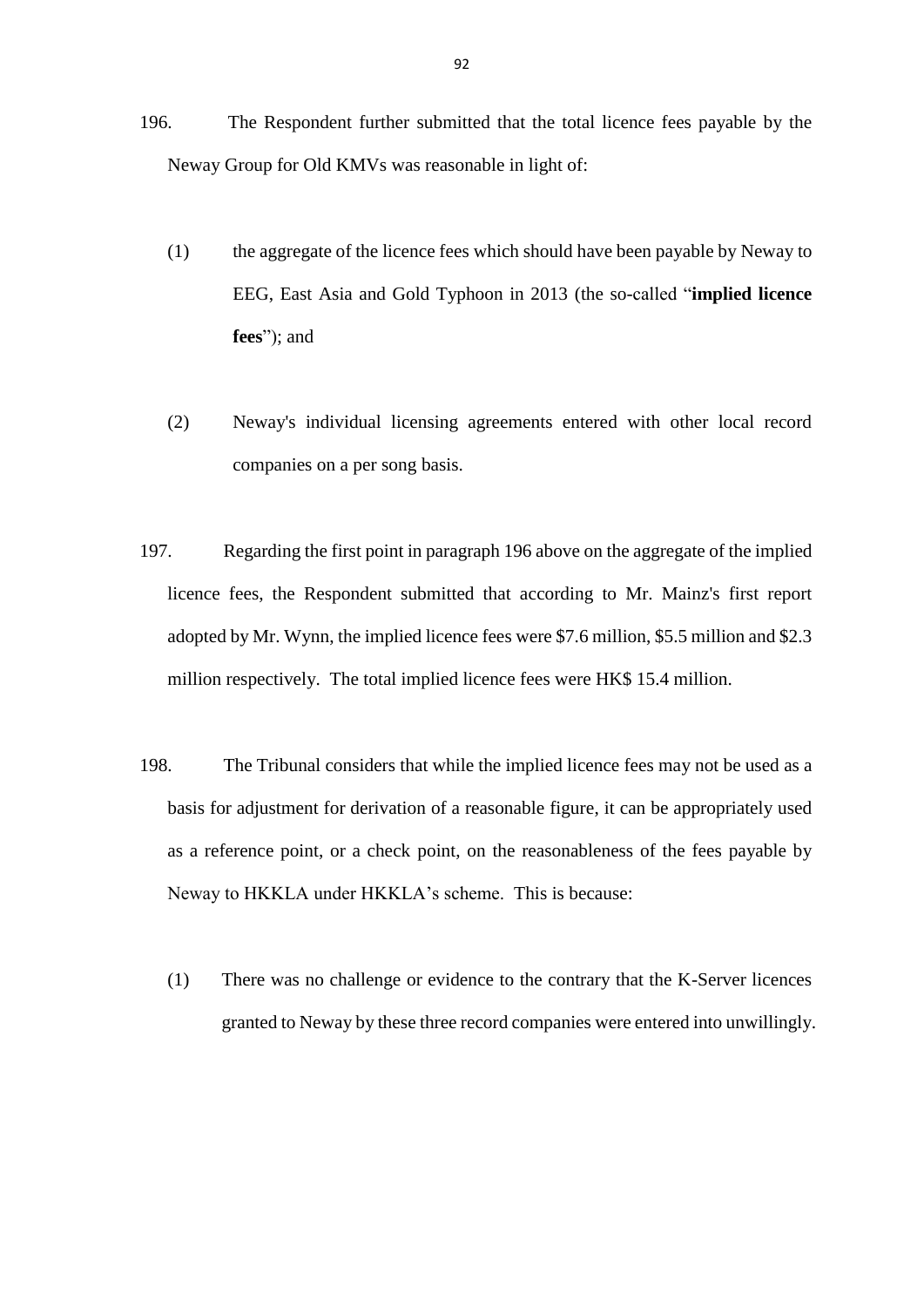- (2) In his report, Mr. Mainz considered that an assessment of the appropriate licence fees based on the fees paid to these three record companies was unlikely to understate the fee payable to HKKLA.
- (3) There was no evidence before the Tribunal on the total number of Old KMVs licensed by the said three record companies to Neway. In particular, we were not informed whether the number would exceed the Record Companies' Old KMVs' repertoire of over 8,000. This is also the reason why we do not consider it can be used for adjustment to derive an actual figure of reasonable licence fee.
- (4) In his report, Mr. Mainz suggested that the hit rates for HKKLA's Old KMVs were broadly similar to those of the said three local record companies. He relied on the hit rate data supplied to him by Neway. We should mention here that we reject the accuracy and reliability of the hit rate data prepared by Neway, for the reasons explained in section  $L(1)$  below. On Mr. Mainz's suggestion, we share the scepticism expressed by the Respondent. As mentioned in paragraph 101 above, (a) the Record Companies and EMI were major international record companies, (b) most of the artists of the Record Companies were renown artists receiving many music awards including the top ten songs awards presented by RTHK and (c) their repertoires of Old KMVs were very substantial, consisting over 8,833 Old KMVs by 2015.
- 199. The Originator submitted that according to Mr. Wynn in re-examination, he and Mr. Mainz did not rely on the agreements with the said three local record companies mainly because there were different and additional rights granted under those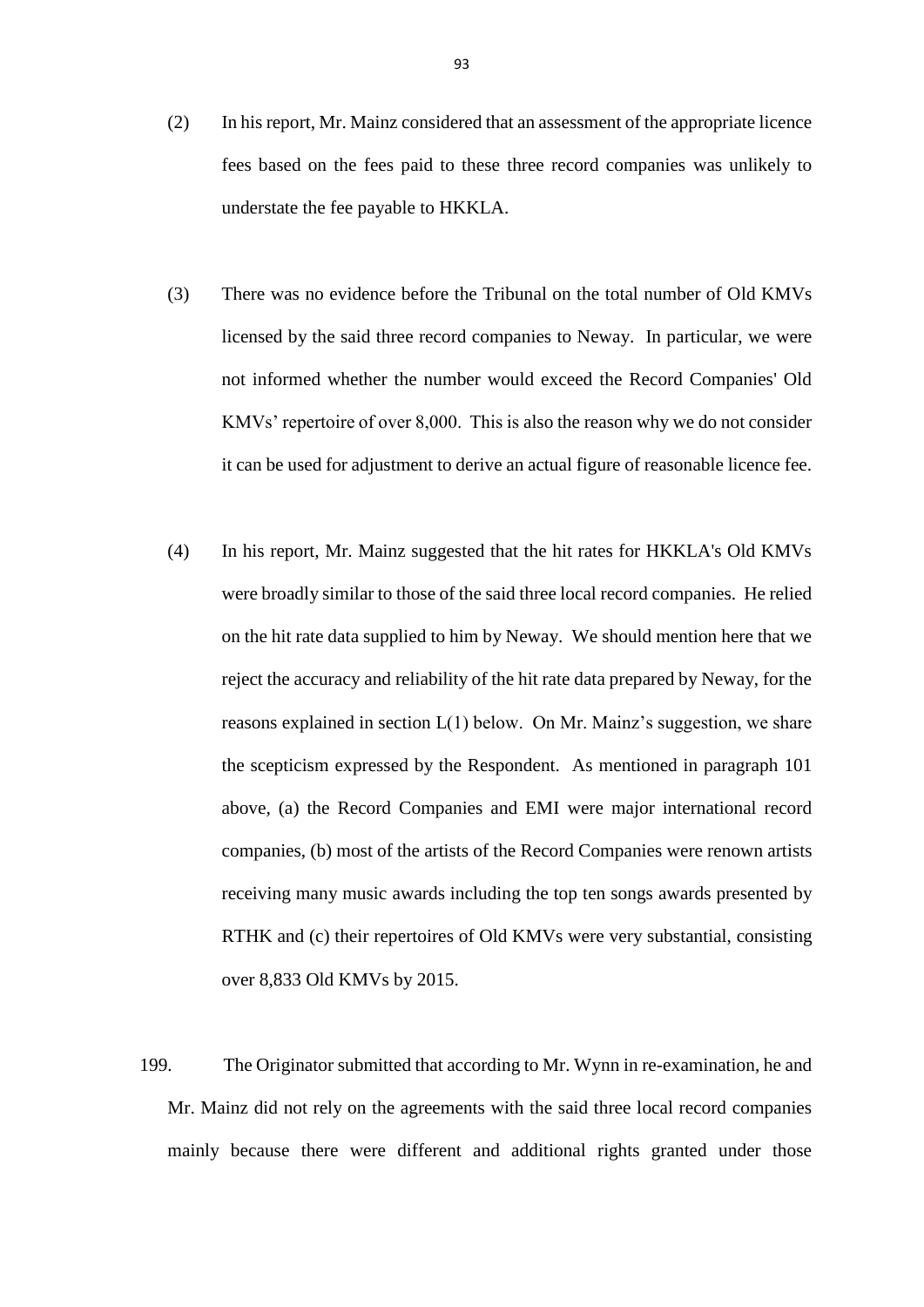agreements and it was very difficult to "unpack" so as to find out the value associated with the back catalogue KMVs. We do not accept this submission for the reason mentioned in paragraph 198(3) above. Since there is no evidence before the Tribunal on the total number of Old KMVs licensed by the said three record companies to Neway, it cannot be used as comparables to make adjustment so as to derive an actual figure of reasonable licence fee. However, as mentioned in the beginning of paragraph 198 above, we consider useful to use them as a reference point or check of the reasonableness of HKKLA's tariff.

- 200. Regarding the second point in paragraph 196 above, the Respondent prepared a calculation on the licence fee per Old KMV, i.e. on a per song basis. Under this per song approach, HKKLA effectively charged a fee of around HK\$1,698 per Old KMV (i.e. HK\$15 million (see paragraph 194 above) /  $8,833$  (see paragraph 198(4) above) = HK\$1,698). The Originator said the total licence fee should be HK\$18,293,160, as mentioned in paragraph 194 above. Based on this figure, the licence fee per Old KMV would be HK\$2,071 per Old KMV (i.e. HK\$18,293,160 / 8833 = HK\$2,071). The Tribunal notes that even comparing with this higher figure of HK\$2,071 per Old KMV, the licence fees charged against Neway by those local record companies under the following individual licensing agreements were much more expensive:
	- (1) Under a licensing agreement between Sony BMG Music Entertainment (Hong Kong) Limited and Neway Music Limited dated 19 December 2008, Neway agreed to pay Sony BMG the licence fee of HK\$20,000 per annum for each Old KMV of Jay Chou, a famous artist (i.e. HK\$240,000 for 12 songs).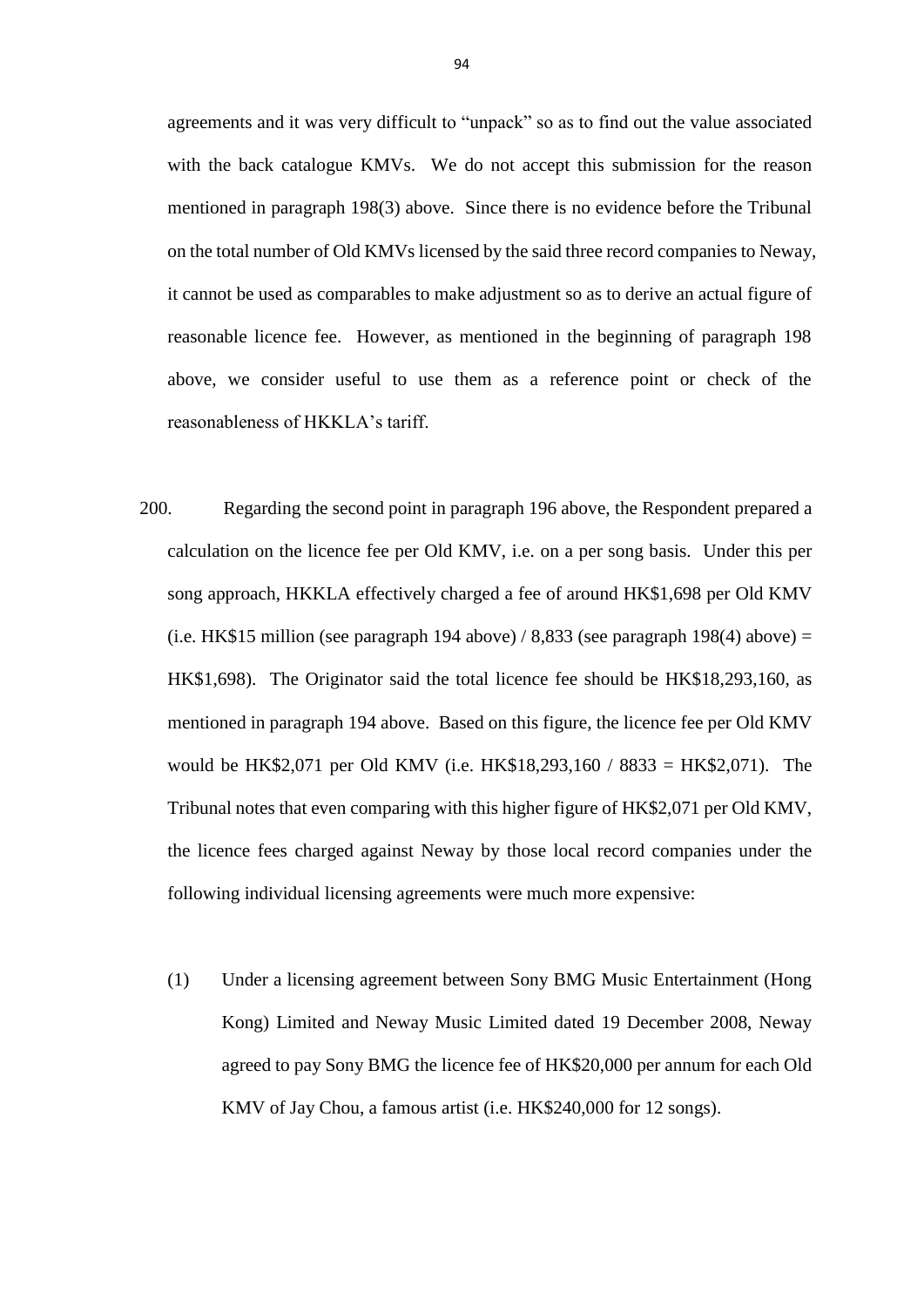- (2) Under a licensing agreement between Sony Music Entertainment Hong Kong Limited and Neway Music Limited dated 24 December 2010, Neway agreed to pay Sony Music the licence fee of HK\$16,500 for each Old KMV of Jay Chou and other artists (i.e. HK\$495,000 for 30 songs) and HK\$5,000 for each non-Jay Chou's Old KMV (i.e. HK\$10,000 for 4 songs for 6 months only).
- (3) It is therefore obvious that even the lowest licence fee of non-Jay Chou and unknown artists at HK\$5,000 was still more than twice as expensive as HKKLA's per song rate of HK\$2,071.
- (4) If the said per song rate of non-Jay Chou's Old KMVs at HK\$5,000 per Old KMV were charged by HKKLA for its Old KMVs' repertoire, the total licence fees would be HK\$44.17 million.
- 201. The Respondent submitted that whilst in his report Mr. Mainz had adopted the per KMV basis as the methodology in assessing the reasonableness of HKKLA's tariff for New KMVs, he did not adopt the same approach in assessing the reasonableness of HKKLA's tariff for Old KMVs. Mr. Wynn who adopted Mr. Mainz's report agreed that Mr. Mainz did not give any explanation in his report. Mr. Wynn said he would "imagine" that it was because in the licence agreements it was generally new songs that were licensed on a per song basis. We cannot take this answer as Mr. Wynn had "imagined" seriously. This is because firstly, it was Mr. Wynn's pure speculation without any factual support; besides, we note that in appendix 5-1 of Mainz's first report, there were a number of licence agreements for Old KMVs, in which licence fees were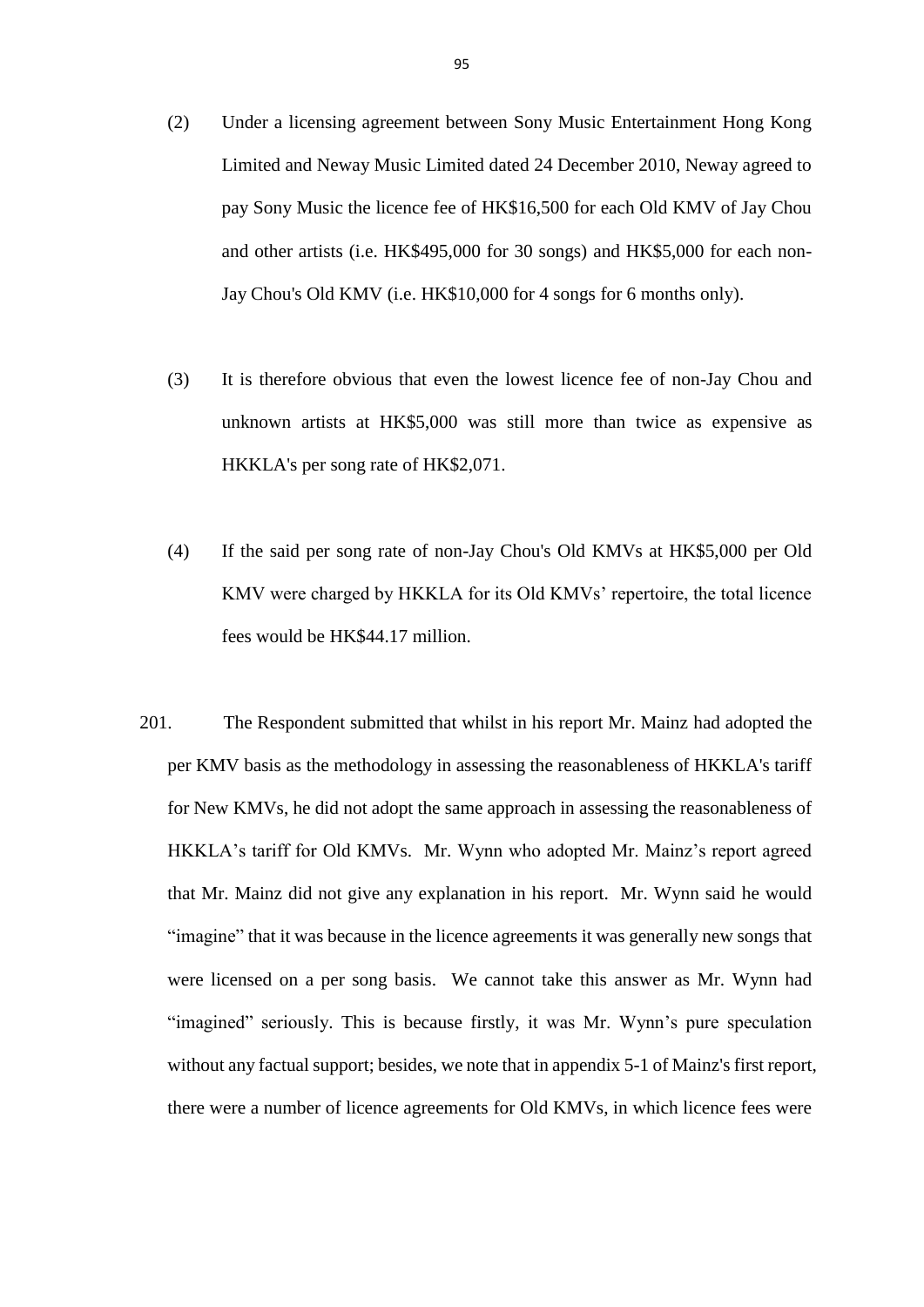charged on per KMV basis  $19$ . . Whilst the Originator's counsel argued in their submission that Mr. Ching, the Respondent's expert did not use the per song approach for Old KMVs, the Tribunal notes that Mr. Ching did not use the per song approach for New KMVs either. We consider that since it was the Originator's experts (Mr. Mainz and Mr. Wynn who adopted Mr. Mainz's reports) who adopted the per song approach for the New KMVs, a reasonable expert would have considered that he should provide an explanation on why he did not use the same approach for the other main category in the subject repertoire in these proceedings.

## **K. Licence Fees proposed by Neway**

- 202. Neway's case is that the entire HKKLA's tariff for Old KMVs should be discarded. Its proposal to the Tribunal is to rely on the PPSEAL's K-Server licensing scheme as the basis to arrive at the reasonable level of licence fee that Neway should pay to HKKLA for a K-Server licence in respect of HKKLA's back catalogue repertoire, and used the hit rate data adduced by Neway as a check. The result is a proposed licenced fee of HK\$0.5 million per year for the entire repertoire of HKKLA's Old KMVs.
- 203. It should be noted that Neway did not ask the Tribunal to replace HKKLA's tariff with another more reasonable tariff. It simply relied on its expert's opinion and asked the Tribunal to assess a lump sum licence fee on a per year basis. We summarize

<sup>19</sup> For example, in an agreement dated 1 January 2008 between Star Entertainment (Universe) Limited and Music Link Limited for Old KMVs, a licence fee of HK\$10,000 was charged per KMV.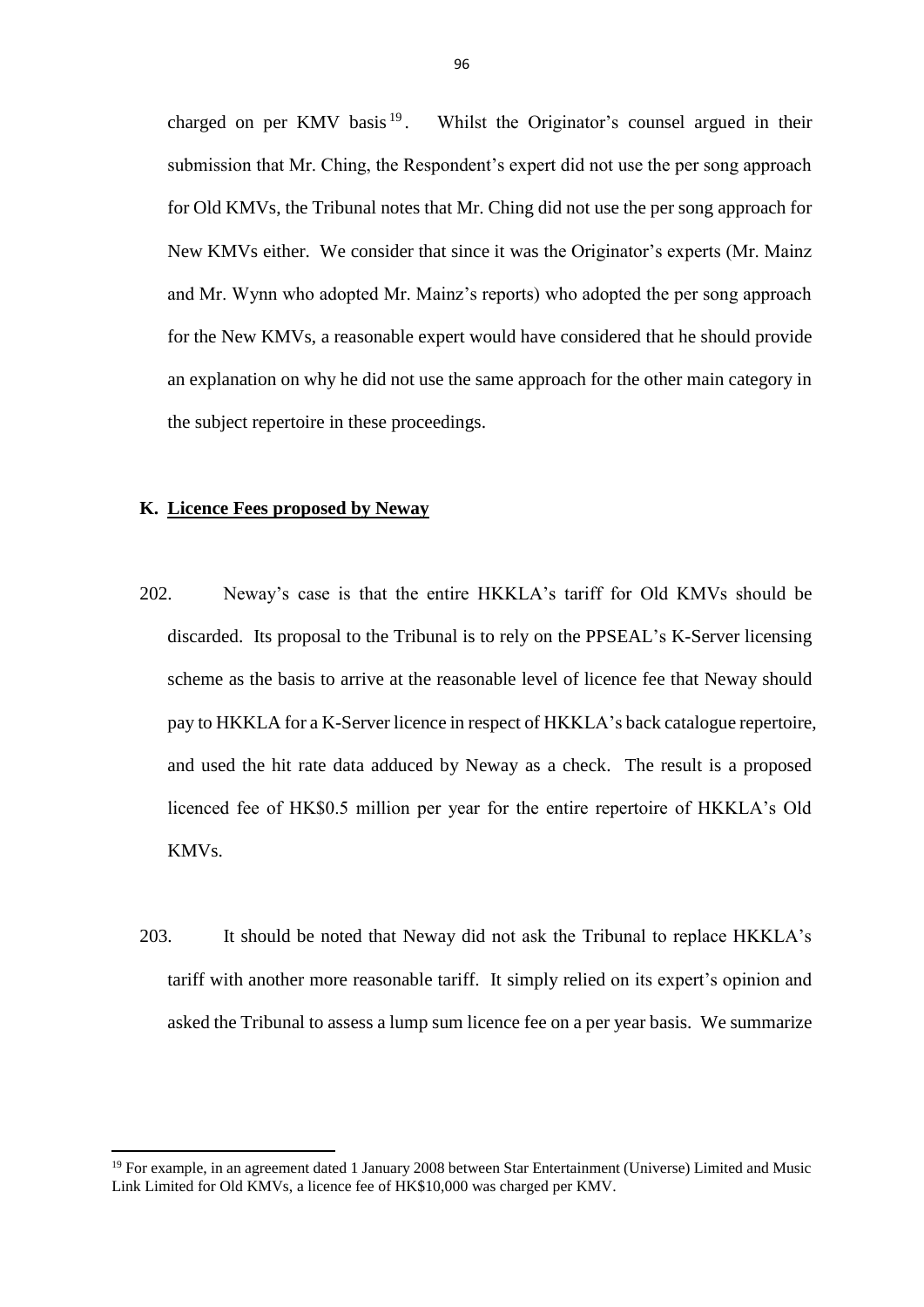how Mr. Mainz (whose opinion was adopted by Mr. Wynn) came up with the proposal as follows:

- (1) He started off by determining the total amount of K-Server licence fee Neway should pay for the use of the back catalogue KMVs of all the record companies in 2013. To arrive at that figure, Mr. Mainz opined that one should consider the amount of K-Server licence fee Neway paid to PPSEAL prior to the withdrawal of the record companies (see paragraph 60 above), which included the Record Companies). For the year 2007/2008, the total K-Server licence fee paid by Neway to PPSEAL before the withdrawal of those record companies was approximately HK\$770,000.
- (2) Mr. Mainz then adjusted the figure to deduce the approximate hypothetical amount of the K-Server licence fee Neway would have paid to PPSEAL had those record companies remained in PPSEAL in 2013. In making the adjustment, he took into account the increase in the number of rooms by Neway across all its outlets between 2007 and 2013 and the increase in inflation (as represented by Hong Kong Consumer Prices Index (B)) over the same period.

|                                                                                                                 | % Adjustment | Amount (HK\$) |
|-----------------------------------------------------------------------------------------------------------------|--------------|---------------|
| K-Server licence fee Neway paid to<br>PPSEAL in 2007/2008 (before the Record<br>Companies withdrew from PPSEAL) |              | 770,000       |
| Uplift for increase in no. of rooms from<br>2007 to 2013                                                        | 2.4%         |               |
| Uplift for inflation from 2007 to 2013                                                                          | 23.2%        |               |
| Hypothetical K-Server licence fee                                                                               |              | 971,000       |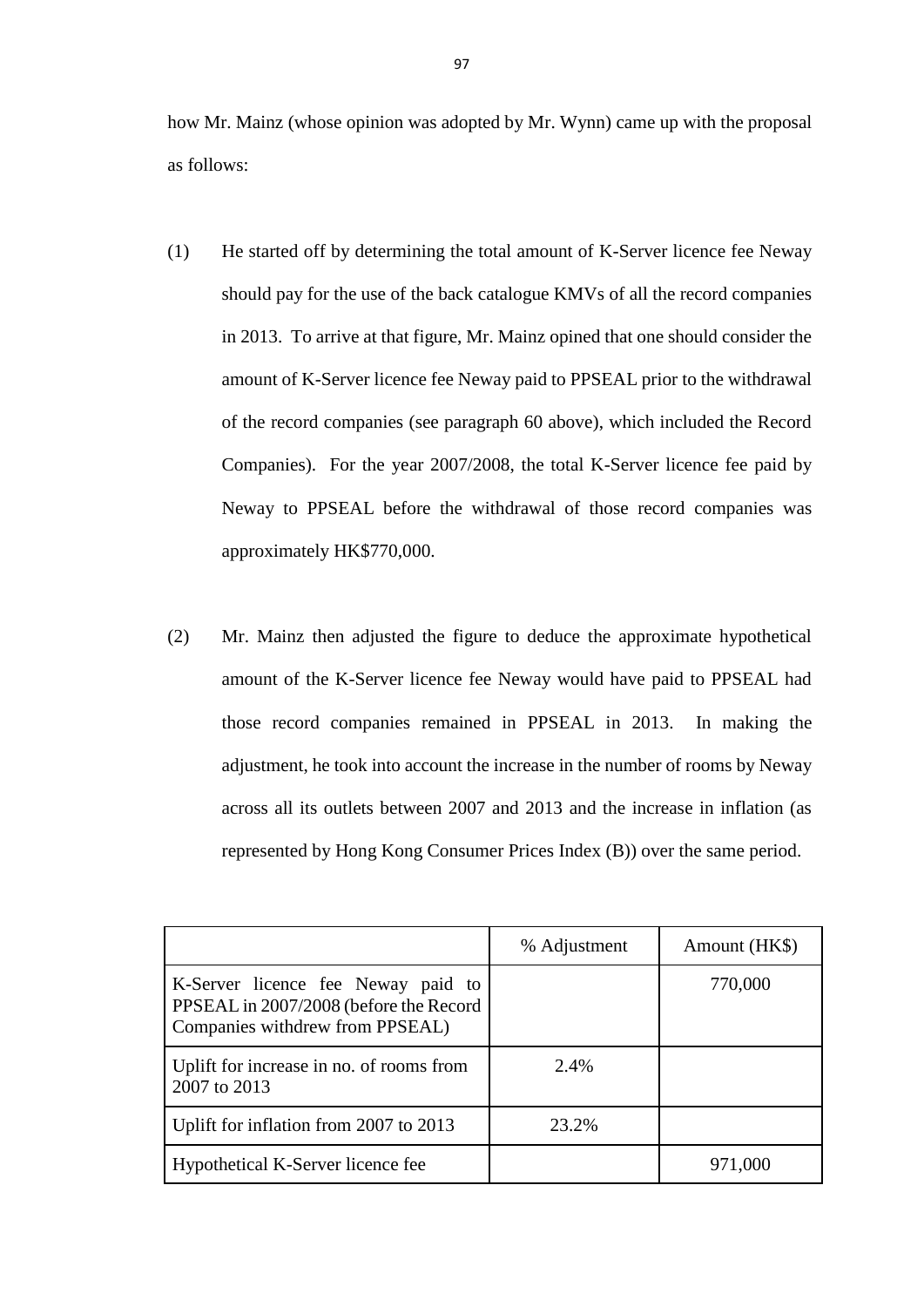| Neway would have paid to PPSEAL in<br>2013 had the Record Companies and      |  |
|------------------------------------------------------------------------------|--|
| other record companies remained with<br>PPSEAL (\$770,000 x 102.4% x 123.2%) |  |

- (3) Mr. Mainz then rounded off the figure and deduced that the K-Server licence fee Neway would have paid to PPSEAL in 2013 (had the Record Companies and the other local record companies remained in PPSEAL) would be about HK\$1 million.
- (4) This hypothetical amount of HK\$1 million represented the K-Server licence fee Neway should hypothetically have paid in 2013 for the use of the back catalogue KMVs of all the record companies PPSEAL represented before the withdrawal of various record companies including the Record Companies in 2008.
- (5) Mr. Mainz then made use of a piece of information, namely that after the withdrawal of the Record Companies and a number of local record companies from PPSEAL in 2008 (see paragraph 60 above), Neway was offered by PPSEAL a discount of 50% on the K-Server licence fee<sup>20</sup>. Solely relying on this 50% discount (and nothing else), Mr. Mainz interpreted such a discount to mean that that the PPSEAL comparable indicated that the appropriate K-Server licence fee for HKKLA's back catalogue repertoire should be no more than 50% of the said hypothetical amount of HK\$1 million. (At this juncture, we should mention that we have reservation on this step. There was neither evidence nor

<sup>&</sup>lt;sup>20</sup> It was said that in a letter issued by PPSEAL to Neway dated 5 March 2008, PPSEAL stated that those record companies which withdrew in 2008 (which included the Record Companies and some other local record companies) represented about 50% of the total catalogues of PPSEAL, and hence 50% discount would be offered to Neway in the next licence year for the K-Server licence. However, there was no evidence before the Tribunal to support the basis of such a 50% apportionment.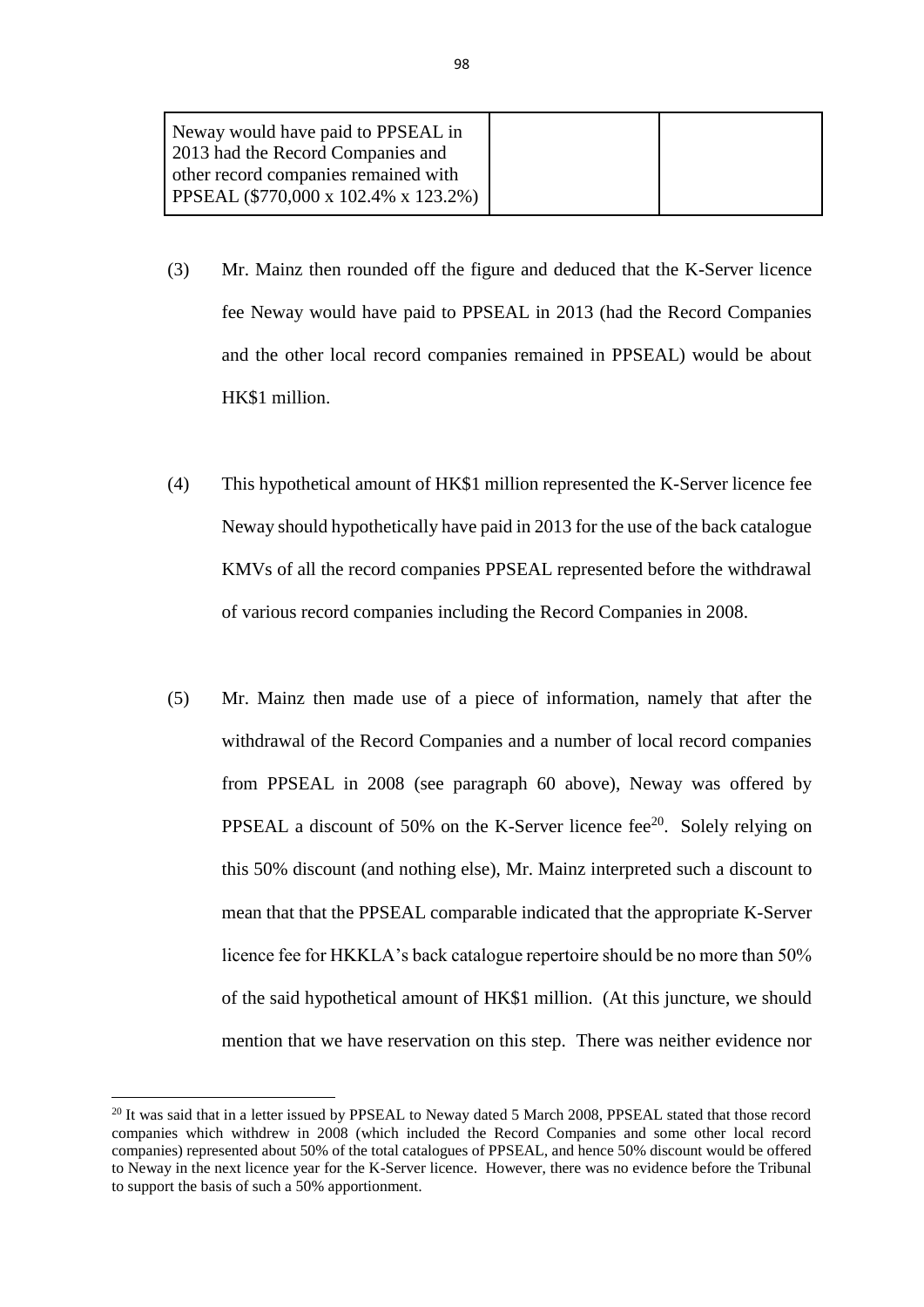convincing analysis before the Tribunal explaining the basis of the 50% discount. Equally there was neither evidence nor analysis explaining why just because of the 50% discount offer, the appropriate licence fee should then be no more than 50% of the said hypothetical amount of HK\$1 million. The casual link was not explained. Nonetheless, in view that we have rejected PPSEAL's licensing scheme as an appropriate comparable, it is not necessary for us to express a definite determination on whether this step done by Mr. Mainz (adopted by Mr. Wynn) should be rejected.)

- (6) Mr. Mainz and Mr. Wynn accordingly allocated approximately HK\$500,000 as being the K-Server licence fee Neway should pay for the use of the back catalogue repertoire of the Record Companies in 2013.
- (7) By way of verification, Mr. Mainz compared the popularity between the repertoire of PPSEAL and the repertoire of HKKLA by the hit rate data adduced by Neway. The result of the comparison was, according to him, that for 2013, PPSEAL's K-Server licence's repertoire was sung as frequently as that of the Record Companies by Neway's customers. Hence Mr. Mainz considered that \$500,000, which was also about the same amount Neway had paid to PPSEAL in 2012/2013, represented a reasonable level of licence fee Neway should pay for the use of HKKLA's back catalogue repertoire. For 2014 and 2015, HKKLA's back catalogue repertoire appeared to be sung two to three times more frequently than PPSEAL's back catalogue repertoire. Therefore, Mr. Mainz considered that from 2014 onwards, HKKLA should have been able to command an increase in the K-Server licence fee for the use of its back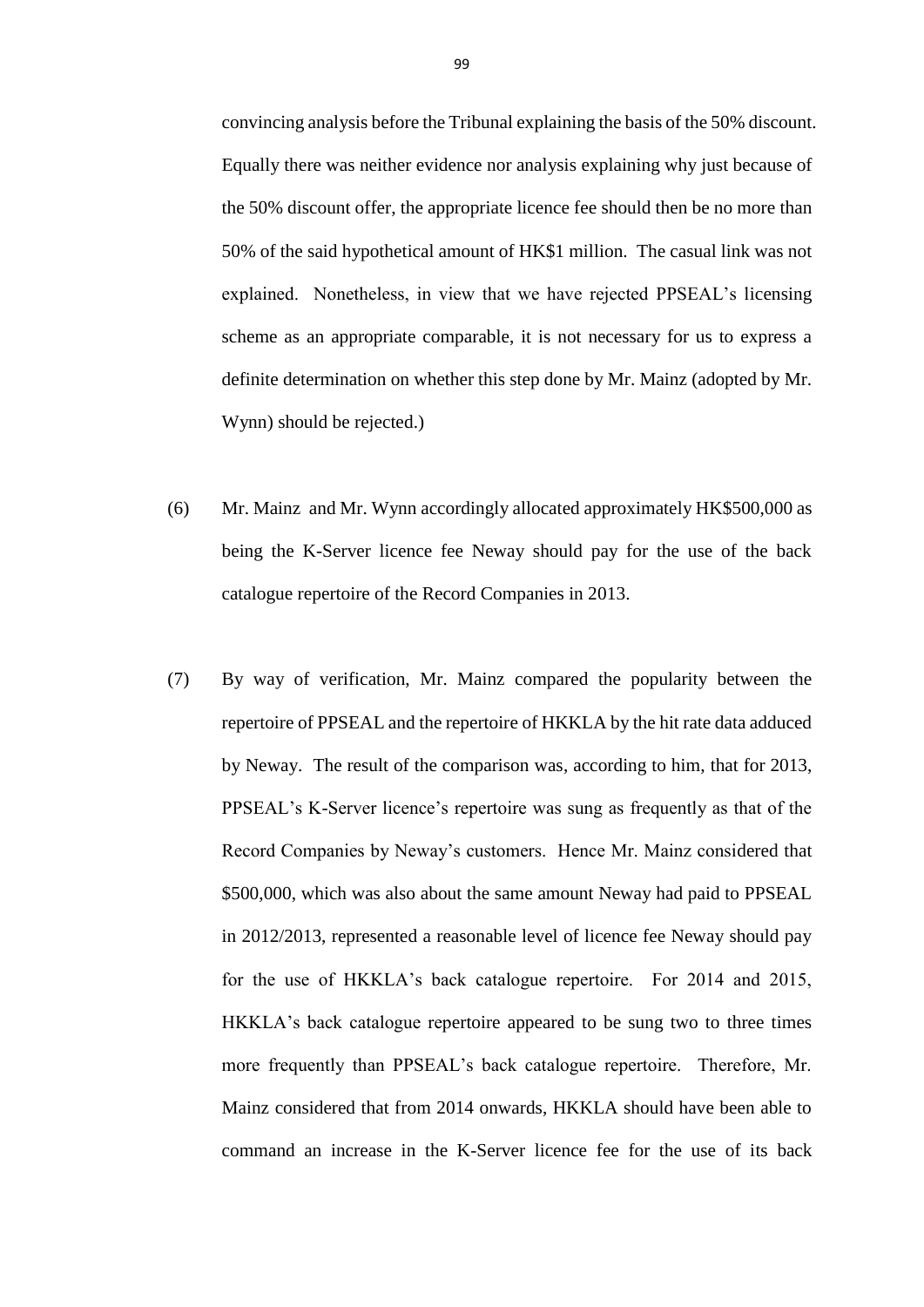catalogue repertoire. He therefore adjusted the proposed K-Server licence fee from 2014 onwards to HK\$1.25 million (i.e. HK\$500,000 x 2.5) to reflect the increase in the hit rates from HKKLA's back catalogue repertoire.

| (8) |  |  | In summary, the Orignator's proposed reasonable licence fees were as follows:- |
|-----|--|--|--------------------------------------------------------------------------------|
|     |  |  |                                                                                |

| Period                                                                              | <b>K-Server Licence Fee</b>                       |
|-------------------------------------------------------------------------------------|---------------------------------------------------|
| 1 July 2010 to 30 June 2011                                                         | HK\$500,000                                       |
| 1 July 2011 to 30 June 2012                                                         | HK\$500,000                                       |
| 1 July 2012 to 30 June 2013                                                         | HK\$500,000                                       |
| 1 July 2013 to 30 December 2013                                                     | HK\$250,000<br>(being HK\$500,000/2)              |
| 1 January 2014 to 30 June 2014                                                      | HK\$625,000<br>(being HK\$1,250,000/2)            |
| 1 July 2014 to 30 June 2015                                                         | HK\$1,250,000                                     |
| For any subsequent period the Tribunal may<br>order under s.156(4) of the Ordinance | HK\$1,250,000 per annum<br>(or on pro rata basis) |

204. The Tribunal rejected the Originator's above proposal. For the reasons stated in section I(1) above, we have concluded at paragraph 157 above that the structure of PPSEAL's licensing scheme was not reasonable, and should not be adopted or used as an appropriate comparable in assessing the reasonableness of the structure of HKKLA K-Server Licensing Scheme. As the Originator's proposal is derived from PPSEAL's scheme, it must be rejected. Further, the derivation of the Originator's proposed licence fees from 2014 onwards was based on the hit rate data. As we have also rejected the accuracy and reliability of the hit rate data adduced by the Originator, for the reasons explained in section L(1) below, the Originator's proposal in that regard should also be rejected (in addition to the reason that PPSEAL's scheme should not be relied on).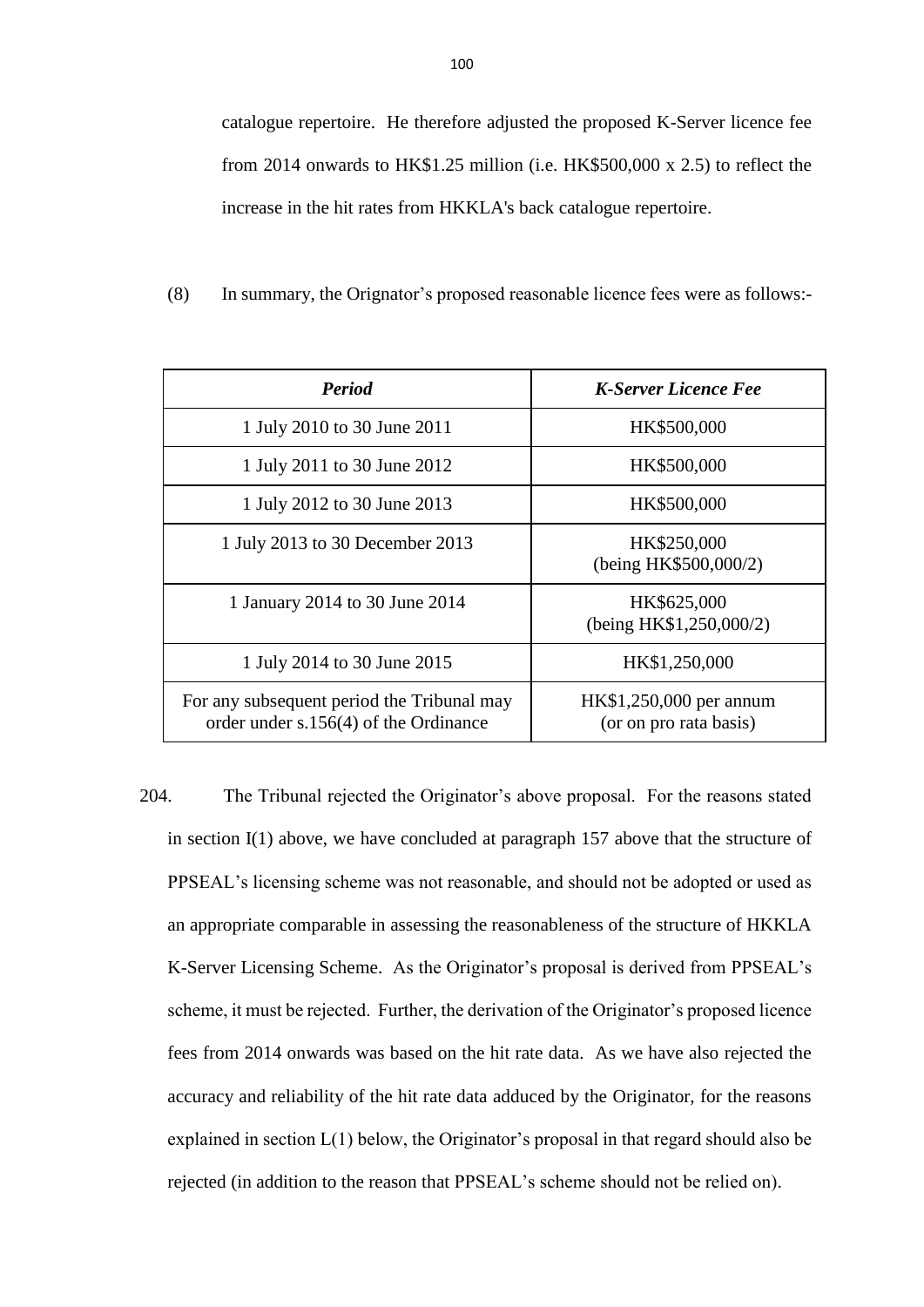#### **L. Miscellaneous Topics**

205. We shall deal with below some miscellaneous topics raised by the parties.

#### *L(1) Accuracy & Reliability of Neway's Hit Rate Data*

- 206. In the Originator's submission, the significance of the hit rate data in the present reference has substantially reduced as the reasonableness of the level of licence fees in respect of New KMVs is no longer in issue. For assessment of the reasonable level of licence fees for Old KMVs, the hit rate data was relied upon by Mr. Mainz in his report (adopted by Mr. Wynn) for verification only.
- 207. We accept the Respondent's submission that the hit rate data adduced by Neway were neither accurate nor reliable, for the following reasons:
	- (1) There was no reliable witness from Neway verifying before the Tribunal the accuracy and reliability of the process of extraction of the hit rates from Neway's k-servers. Originally, it was Mr. Gary Lam who confirmed in his witness statement that he retrieved the hit rate data from the k-servers of Neway's karaoke outlets. However, he accepted during cross-examination he in fact did not do that. He said he only gave instructions to another person to do so. He said the task was in fact carried out by a Ben Sze, a colleague from Neway's IT department using the Neway song selection system. However, Neway did not call Ben Sze as a witness to provide the verification.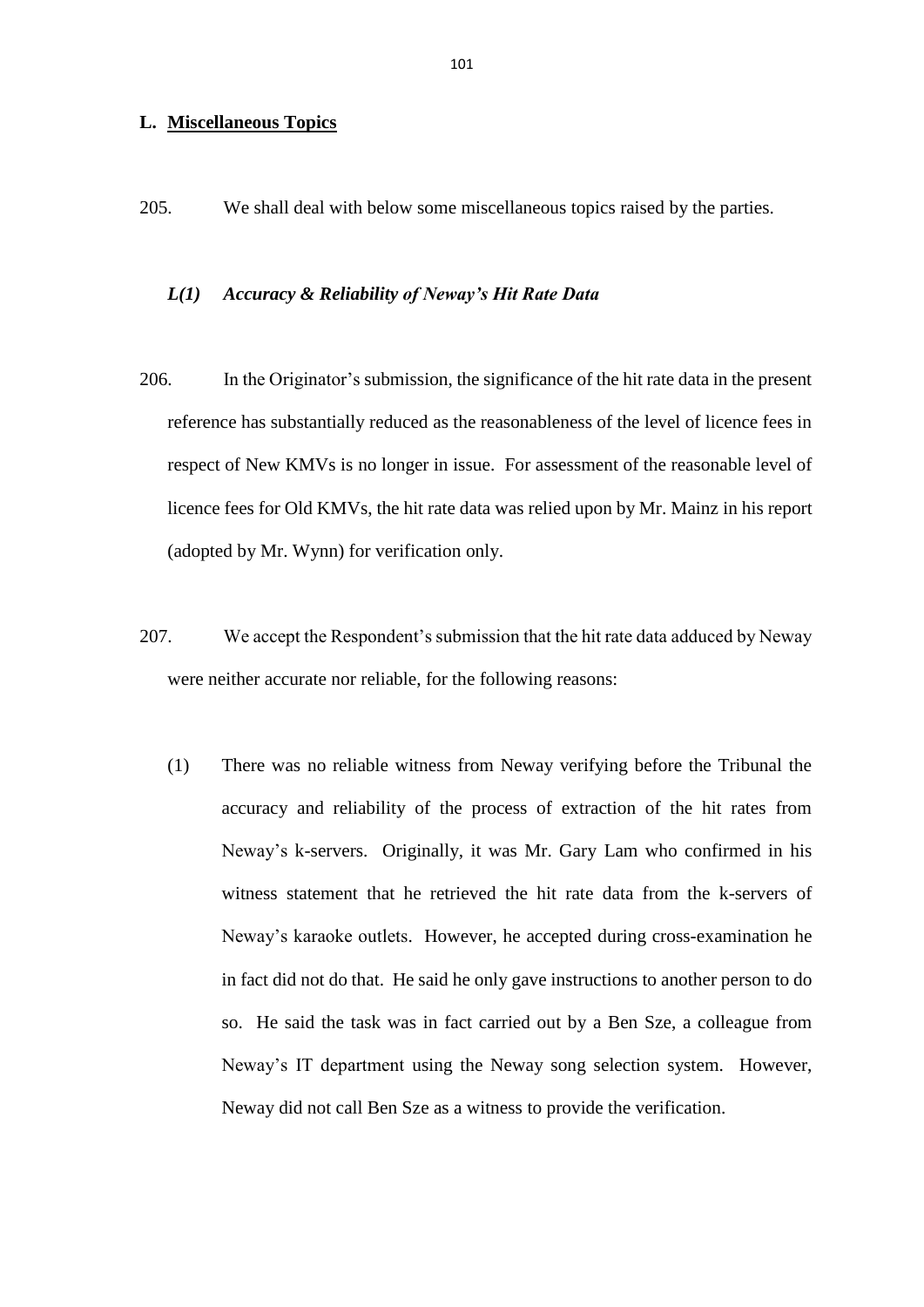- (2) There was no reliable witness from Neway verifying before the Tribunal the accuracy and reliability of the compilation of the hit rate tables adduced before the Tribunal. Originally, it was Mr. Gary Lam who confirmed in his witness statement that he complied the hit rate tables exhibited to his witness statement as GL-1 to GL-28. However, he accepted during cross-examination he in fact did not do that. He said it was a colleague of his called Erica who was responsible for the classification of the data as well as the compilation of the tables. He did not even recall the full name of "Erica". In any event, Neway did not call this "Erica" as a witness to provide the verification.
- (3) Mr. Gary Lam told the Tribunal during cross-examination that he did not check the accuracy of the hit rate data.
- (4) He also accepted during cross-examination that there was no independent audit of the hit rate data and the hit rate tables, and that figures could be manipulated during preparation of Excel file compiled from the hit rate data.
- (5) Against the aforesaid evidence, the Tribunal would expect Mr. Gary Lam to provide the factual basis to explain why the hit rate data adduced were accurate and reliable. When he was asked how he would know the hit rates were correct, Mr. Gary Lam relied on two facts: firstly, the data were saved in different outlets; and secondly, he did not explain to his staff what the purpose of gathering the data was. He said that for these two reasons, he believed the data to be true and accurate. In our view, these two facts were grossly insufficient to substantiate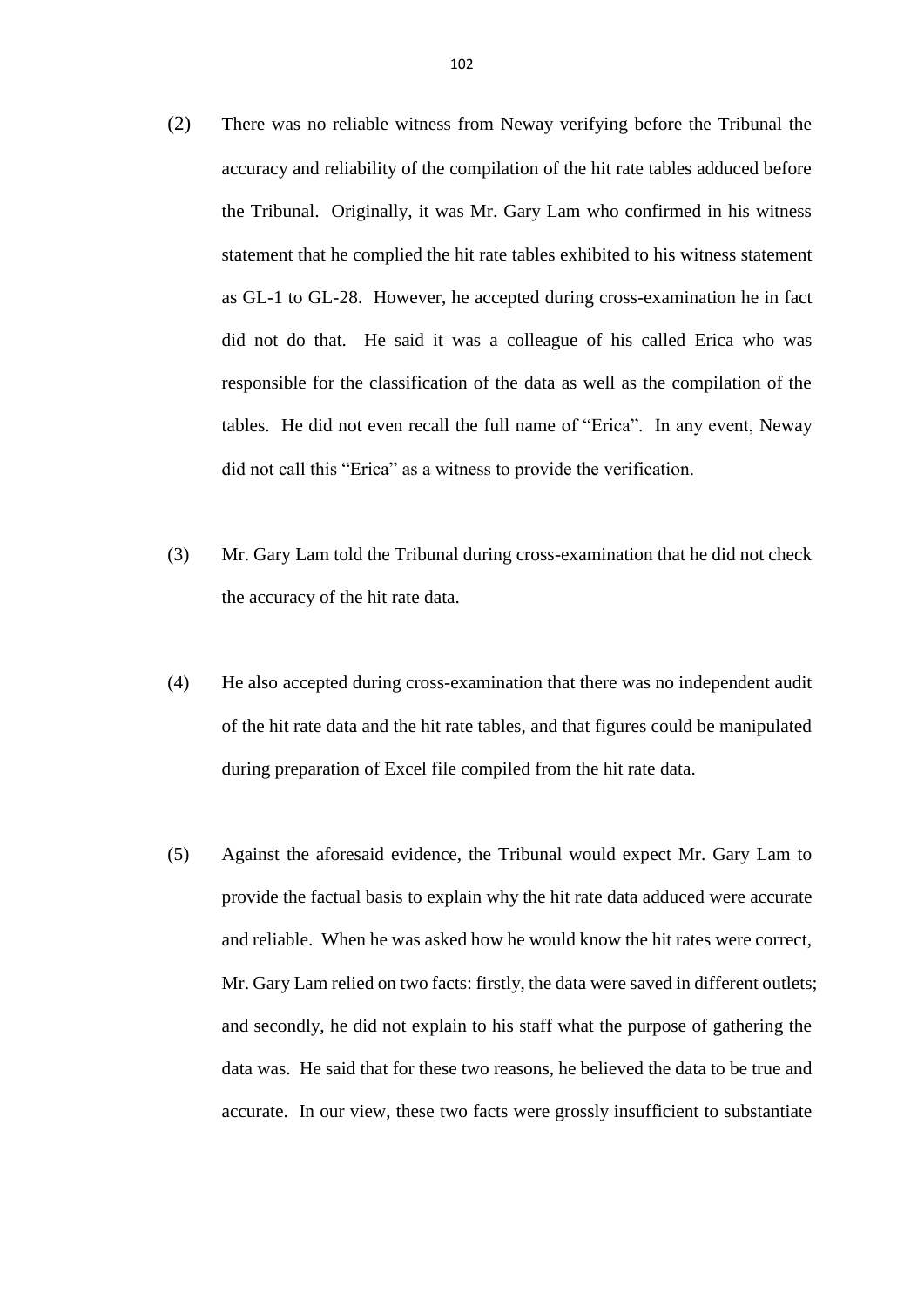that assertion that the data were accurate and reliable. They were too remote to be related to the issue of accuracy and reliability of the data.

- (6) He also accepted during cross-examination that if a patron accidentally selected a particular KMV when in fact he meant to select a different KMV to be played, such a mistake would still be counted as a hit. He would not know how many hits in the hit rate data were so mistakenly made.
- (7) The classification in the hit rate tables of each KMV in Neway's k-servers into the correct licensing body currently administering its copyright was not reliable. It was unreliable for Neway to rely only on (a) PPSEAL's website and (b) copyright information shown on the KMVs to classify KMVs stored in its kservers according to their respective licensing bodies. This was because only the names of the record companies could be found on PPSEAL's website (and the same applied equally to HKKLA's website), thus the copyright ownership could not be ascertained. Moreover, since PPSEAL and local record companies had not provided a list of their licensed KMVs titles to Neway, it was not possible for Neway's staff to verify the information shown on the KMVs. Mr. Gary Lam told the Tribunal that he had personally checked each and every item in the tables by relying solely on his personal knowledge in the subject matter. However, the Tribunal has reservation on this assertion as thousands of songs were involved in the exercise. In any event, he admitted that he did not carry out any verification on those songs which might have been made into different KMVs and owned by different record companies. It transpired that when being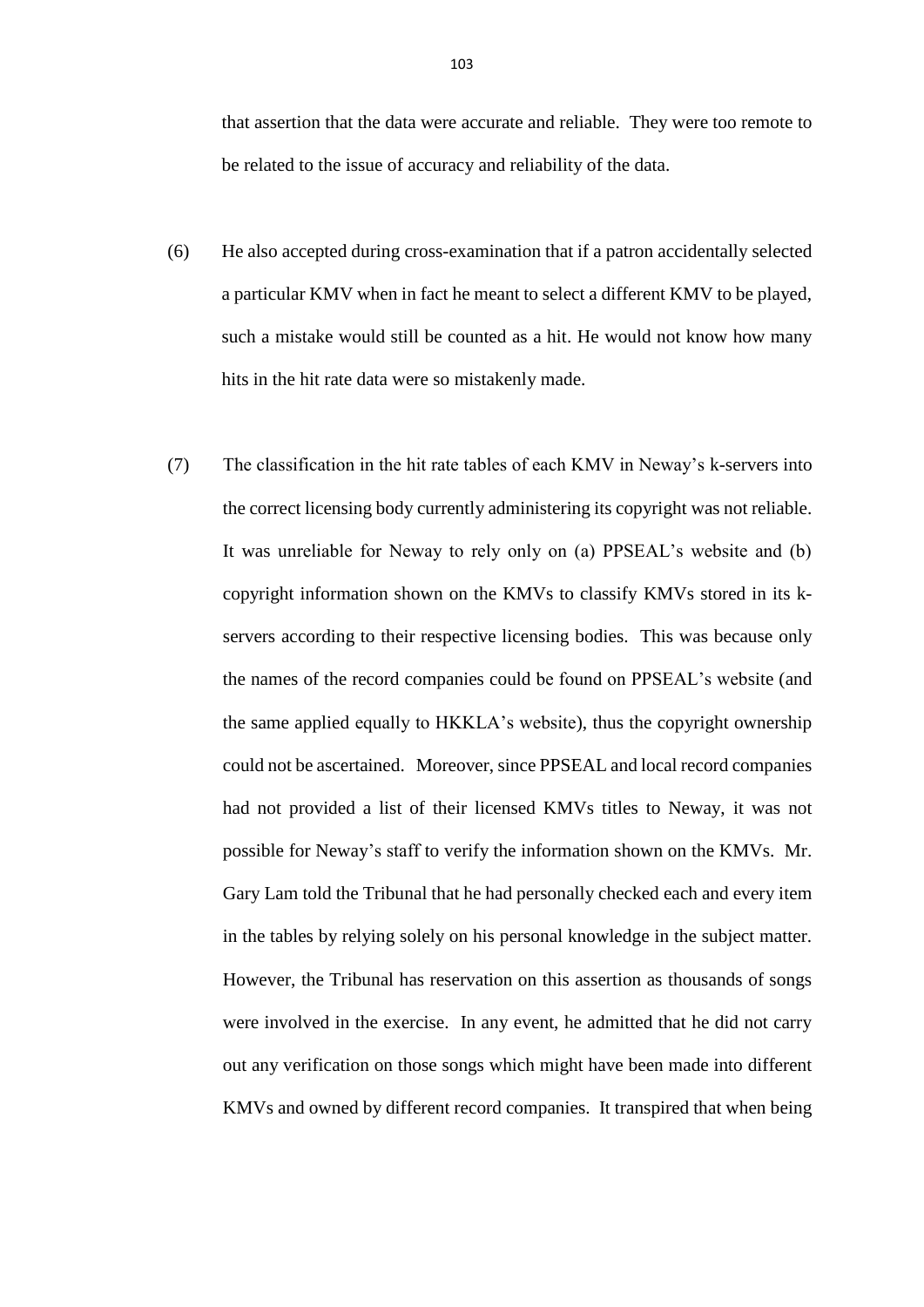further questioned, Mr. Gary Lam incorrectly identified certain songs to be within HKKLA's repertoire, where in fact they were not.

- (8) There were likely errors in the categorisation of HKKLA's Old KMVs and New KMVs. In relation with the ascertaining of the commercial release date of KMVs, Mr. Gary Lam told the Tribunal that if a KMV was not supplied by HKKLA, the commercial release date would be the date when Neway came to know about when that KMV was first sold in the market. It appeared obvious to the Tribunal that this assumption might not be correct. There was no explanation why Neway would not take any step to ascertain the commercial release date of each KMV from the relevant licensing body. Another possible error concerned the cut-off date between Old KMVs and New KMVs. It appeared that Mr. Gary Lam had erroneously adopted a 6-month cut-off date (under PPSEAL's scheme) to determine whether a KMV was an Old KMV or New KMV, where in fact, and he knew, HKKLA had adopted a different "scheme year" system. Clearly, wrong classification of New KMVs and Old KMVs would lead to inaccuracy of the hit rate tables.
- (9) Neway did not load all HKKLA's Old KMVs onto its servers.
- (10) There were discrepancies between the sum of the hit rates in the 2014 quarterly tables and the 2014 yearly table. Such discrepancies were not satisfactorily explained.
- (11) There were also some other mistakes or inaccuracies which could not be satisfactorily explained. For example, a song "it's not that simple" 沒那麽簡單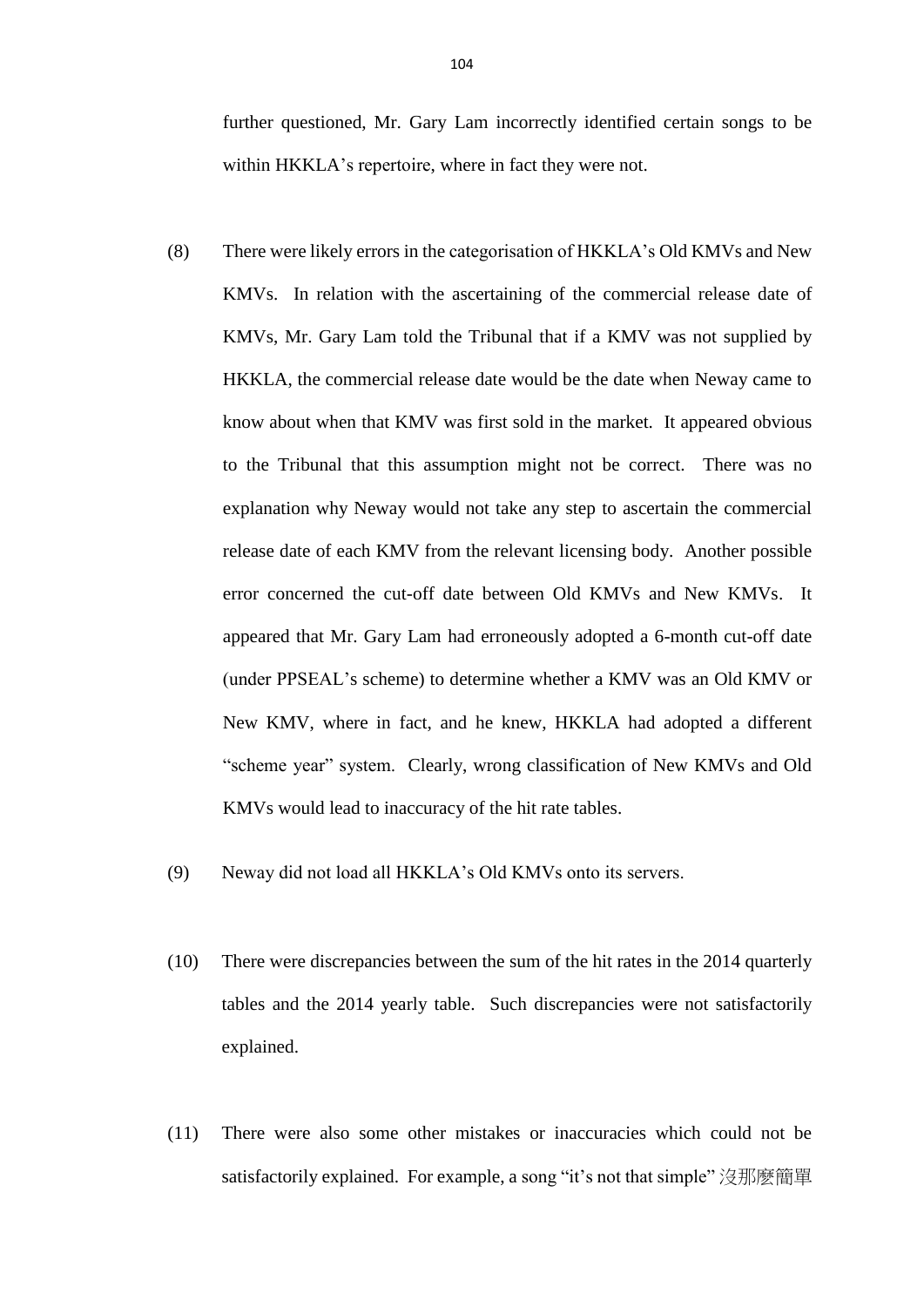was not included in the yearly hit rate table when the total sum of hit rates according to the quarterly tables was 89,527. This was quite a high figure. Take another example, there was no explanation why there would be two different dates under two different columns recorded as 20 November 2003 and 7 June 2003 respectively for the same song "I am not sad" 我不難過. Mr. Gary Lam responded that there might have been a clerical mistake.

We therefore do not consider that the hit rate data adduced by Neway should be relied on.

#### *L(2) Mr. Wynn's Disc Replacement Theory*

- 208. In support of its contention that the tariff structure of PPSEAL's K-Server licensing scheme was reasonable and should be used as the comparable in the assessment of HKKLA K-Server Licensing Scheme, the Originator relied on one aspect of Mr. Wynn's opinion. However, that part of Mr. Wynn's opinion was not mentioned in his or Mr. Mainz's reports. Mr. Wynn only testified it for the first time during crossexamination. We set out the details as follows:
	- (1) As the K-Server licence came into existence when the karaoke industry moved from using physical discs to operating k-servers, one needed to think about the copies of physical discs being displaced by the new mode of operating karaoke business.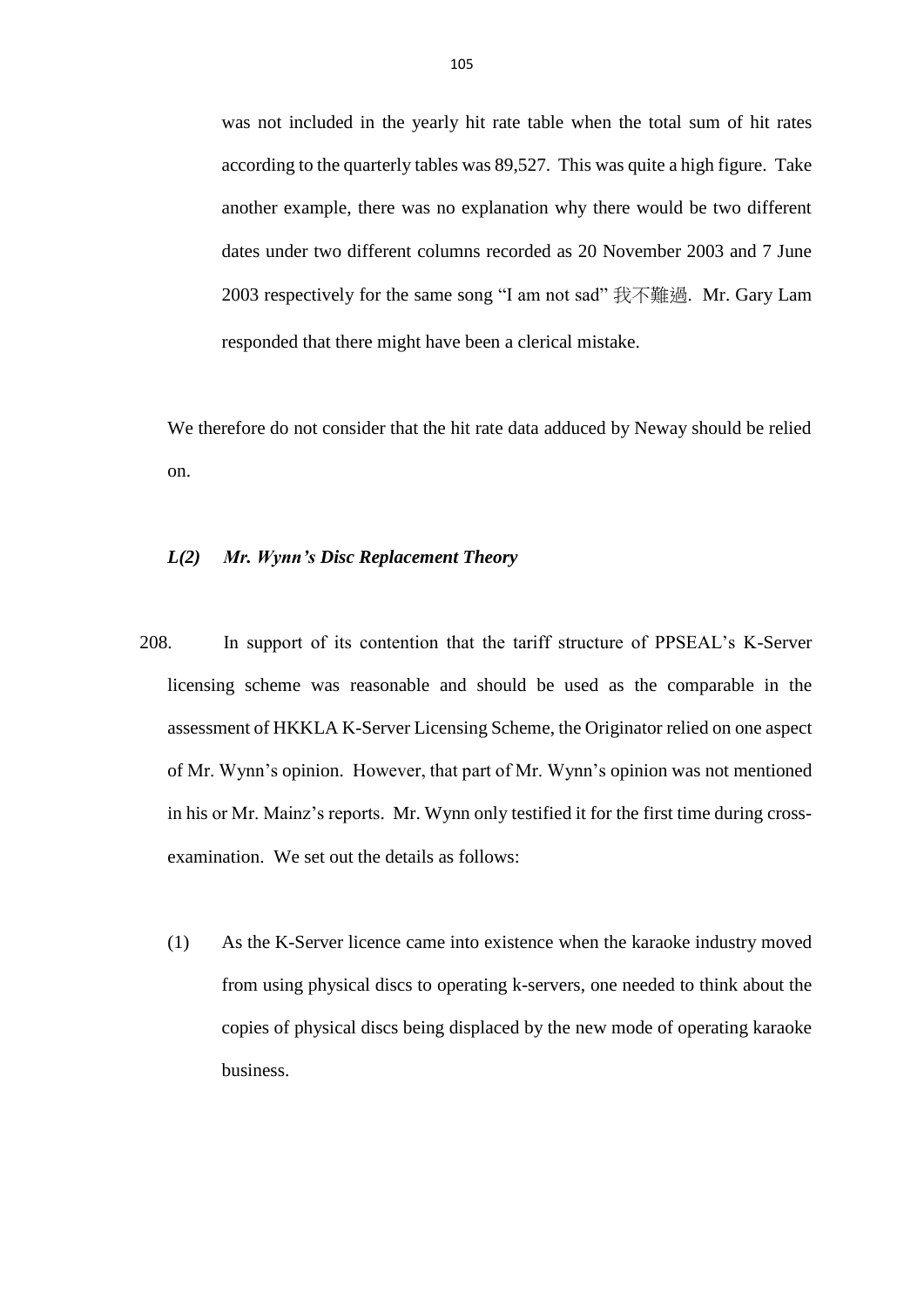- (2) A large karaoke establishment would have been required to purchase more copies of physical discs. However, the number of copies actually required would not have to be equal to the number of rooms in the establishment<sup>21</sup>. Accordingly, in thinking about the number of copies of physical discs being displaced by the K-Server L\licence, one could not proceed on the basis that that number would be equal to the number of rooms in the establishment.
- (3) In considering the number of physical discs being displaced, one needs to bear in mind that the large karaoke establishments would enjoy the advantage of having economies of scale so that they needed only a relatively smaller number of physical discs of each particular KMV.
- (4) Whilst there were advantages to using a k-server, and there could be an uplift associated with such advantages, one cannot detach oneself wholly from the what the k-server was replacing.
- (5) In considering the advantage offered by a k-server by making a KMV available to all rooms in a karaoke establishment and removing the need to wait for the availability of a particular physical disc, one needs to bear in mind that there is another constraining factor in each room which gave rise to the need for a patron to wait to sing his/her chosen song – that there was only the possibility of only one song being sung in a room at any one time.

1

<sup>&</sup>lt;sup>21</sup> Mr. Suek during re-examination mentioned that before the advent of the K-Server systems, it was sufficient in his experience to buy around four to five identical copies of each physical disc of KMVs for the Neway Group's very large outlets such as the ones in Mongkok and Sugar Street in Causeway Bay with over 100 rooms; and that for one location with 50 rooms, Neway would only buy two copies of each physical disc of KMVs. On the other hand, Mr. Wynn said during cross-examination that an outlet with 100 rooms would not need 100 copies, but the copying of KMVs was not correlated nearly as much with the number of rooms.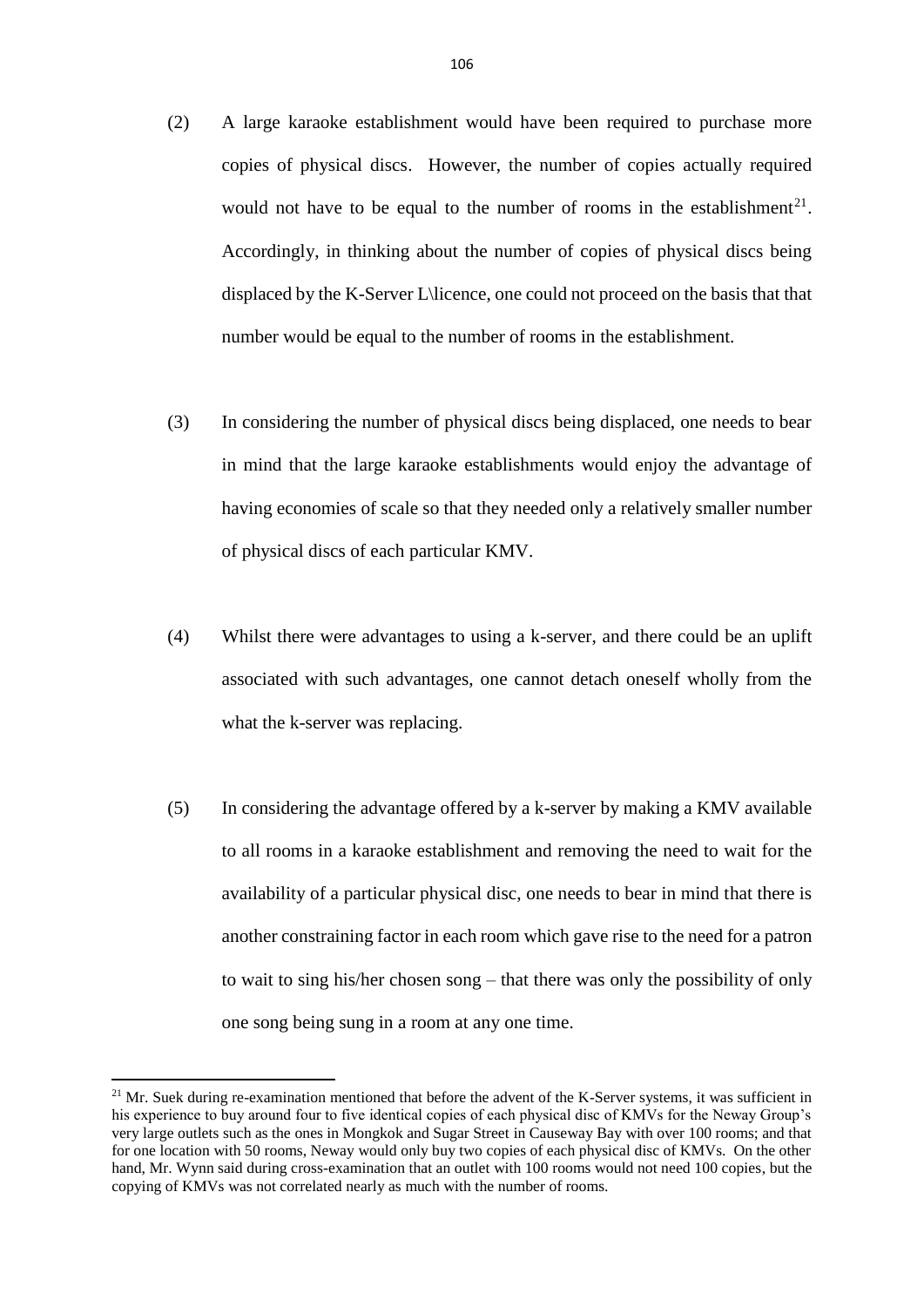- (6) The above considerations are consistent with the structure of the PPSEAL's K-Server licensing scheme.
- 209. We do not consider this theory to be helpful in assisting us to assess the reasonableness of PPSEAL's tariff structure and the appropriateness of adopting it as a comparable (and in fact in Neway's case, the sole comparable) for the assessment of HKKLA's tariff, for the following reasons:
	- (1) As mentioned in paragraph 58 above, there was no evidence before the Tribunal on how the PPSEAL's tariff was set, why the tariff was so set and the rationale behind its structure. Evidentially, there was no proof that this theory of Mr. Wynn had been taken into account when the PPSEAL's tariff was formulated.
	- (2) There was no evidence to verify Mr. Suek's assertion (see Footnote 21 above) that four to five identical copies for every physical disc were purchased and were sufficient for a very large outlet with 100 karaoke rooms. Mr. Wynn said not 100 copies were required for 100 rooms. It would be logical for a reasonable man to consider that a very popular KMV, or a very popular artist, or a very popular album would require more copies to be bought for a karaoke outlet with many rooms, because of the expected popular demand. By the same token, fewer copies would be required for unpopular KMVs, less popular artists or less popular albums. These matters would have required more in-depth analysis to be supported by cogent evidence so as to allow the Tribunal to come to any conclusion. In the proceedings, no such evidence was forthcoming.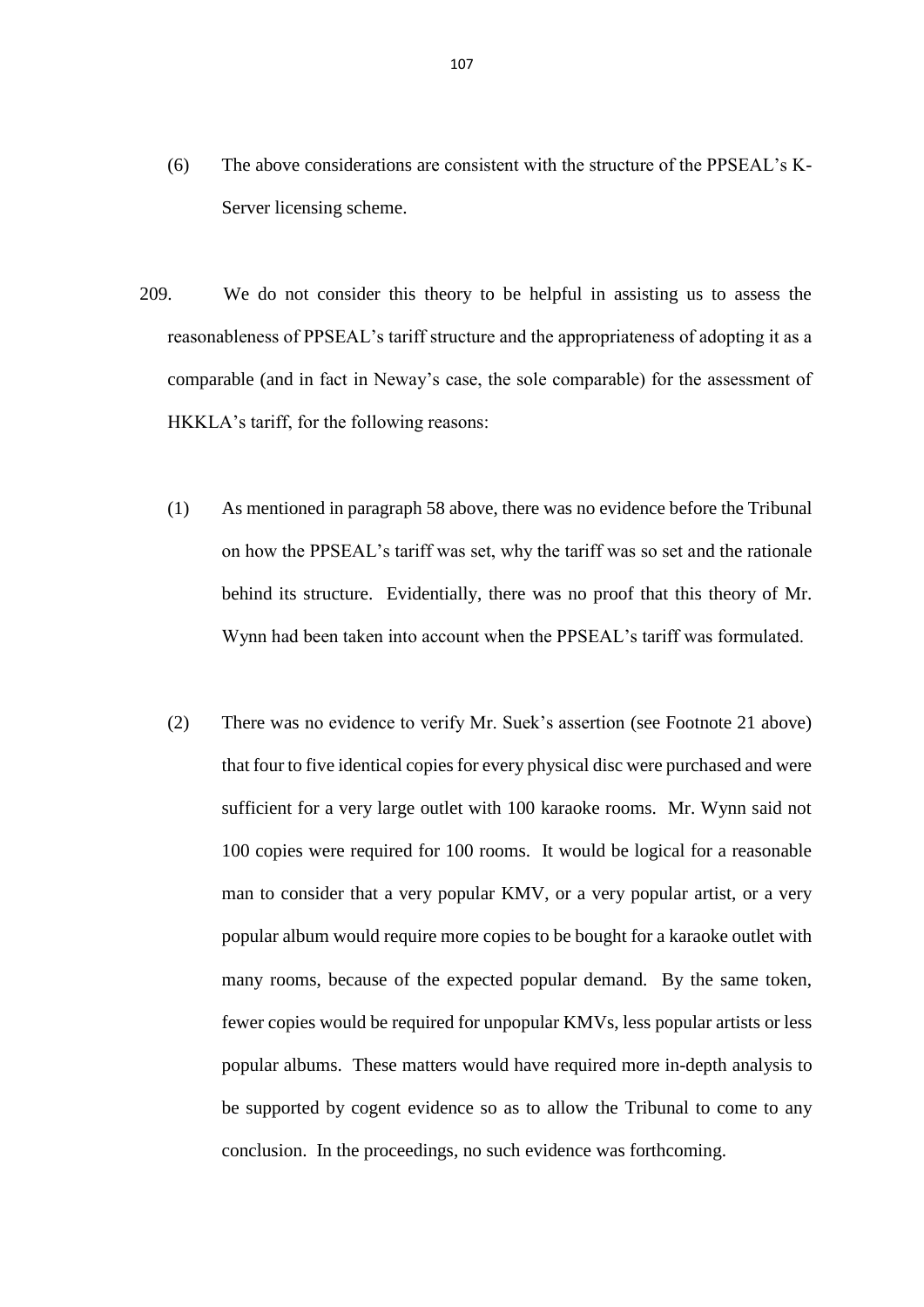- (3) Mr. Wynn mentioned large karaoke establishments enjoying the advantage of having economies of scale so that they needed only a relatively smaller number of physical discs of a particular KMV. However, Mr. Wynn did not develop this theory which he only brought up during cross-examination. The Tribunal would expect him to explain how the economies of scale were or could be derived from the purchase of physical discs of KMVs, bearing in mind that KMVs were not homogeneous products – different KMVs enjoyed different popularity and demand.
- (4) As we have concluded in paragraph 93 above, when we consider the reasonableness of the tariff in question, we have taken into account the right to use, the accessibility and availability of KMVs of an extensive library from different periods of times and by a variety of artists so as to cater for the tastes, preferences and demands of different patrons. We have also taken into account the fact that patrons could enjoy KMVs simultaneously, immediately and conveniently. These factors constituted important benefits to a karaoke operator to which the Tribunal should attach significant weight. While Mr. Wynn said there could be an uplift associated with these advantages, he did not give any explanation on what the uplift should be, how the uplift should be derived or assessed or quantified one way or another, or what weight should be attached to these advantages and on what basis.
- (5) Instead, Mr. Wynn only mentioned a fact, which he termed as a constraint, that only one song could be sung in a room at one time. We do not find Mr. Wynn's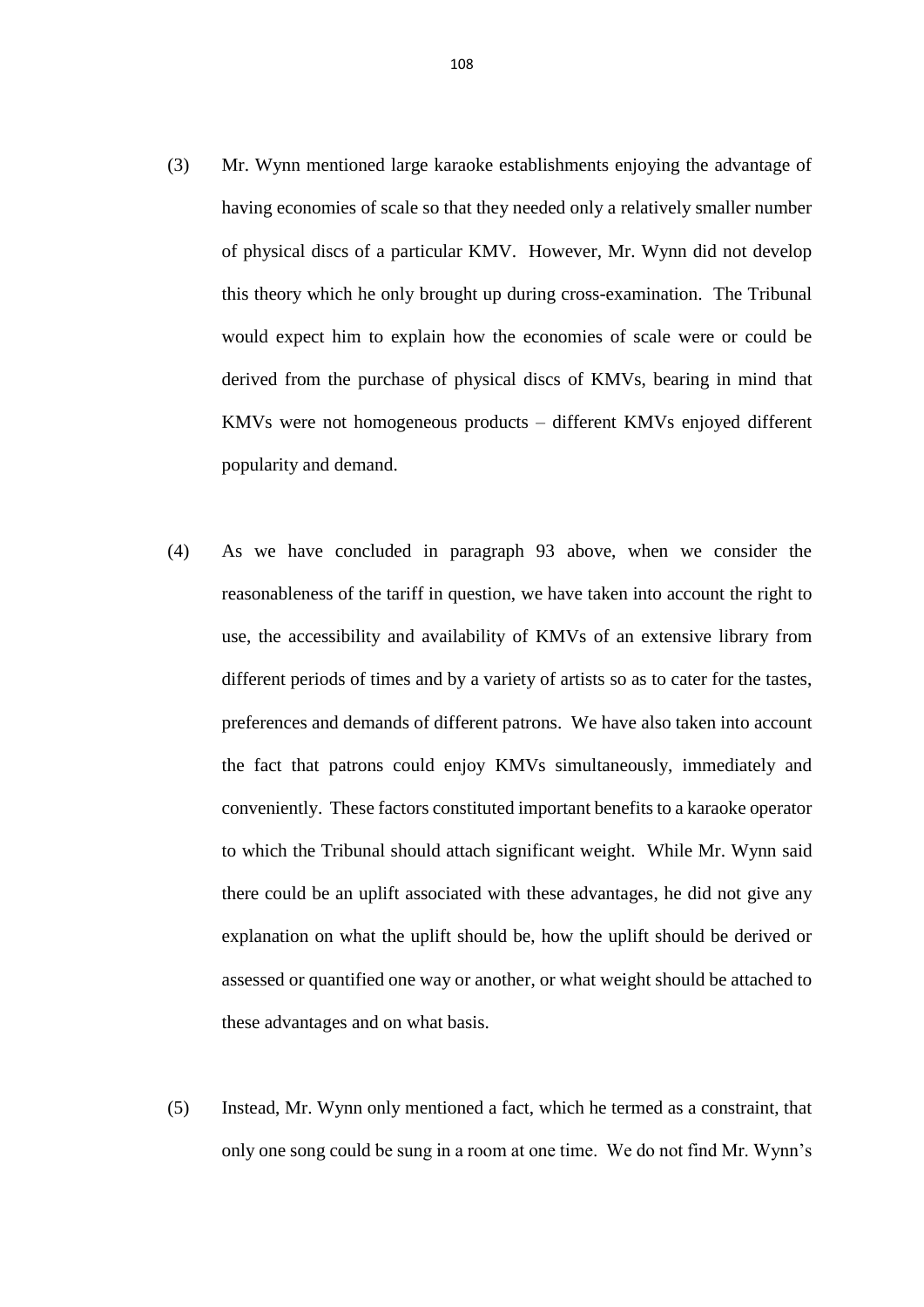mention of this "constraint" helpful. It should be noted that whether a karaoke establishment operated k-servers or used physical discs, one would have thought at any one time only one song could be sung in a room. Mr. Wynn's point relating to a constraint was neither here or there. During the era before k-servers were deployed, as accepted by Mr. Wynn, the usage of copyright work by a karaoke outlet with physical discs would invariably be restricted by the number of discs. On the other hand, a karaoke outlet utilising a k-server system would encounter no such restriction since it enabled simultaneous access of repertoire by all karaoke boxes. Therefore, we accept the Respondent's submission that usage, in the context of K-Server licence, does not mean actual use but rather the potential to access all KMVs granted under the K-Server licence across all karaoke boxes.

(6) Mr. Wynn's emphasis was on the past. He said one could not detach oneself wholly from what the K-Server was replacing. We do not find this suggestion helpful. The nexus between the past and the present was not explained. He did not explain how the PPSEAL's tariff structure was connected with this inability to detach. He seemed to suggest that as the cost of buying physical disc was cheap in the past before the K-Server era, licensee like Neway would prefer to pay a cheap K-server licence fee as in the heyday. This suggestion, in our view, is self-serving at best. This suggestion ignored the market situation of the karaoke industry after the k-server was introduced. It also failed to take account of the changes in the karaoke market that had taken place in between (see Section E above). There had been no analysis on how the negotiation between the willing licensor and the willing licensee for the K-Server licence of the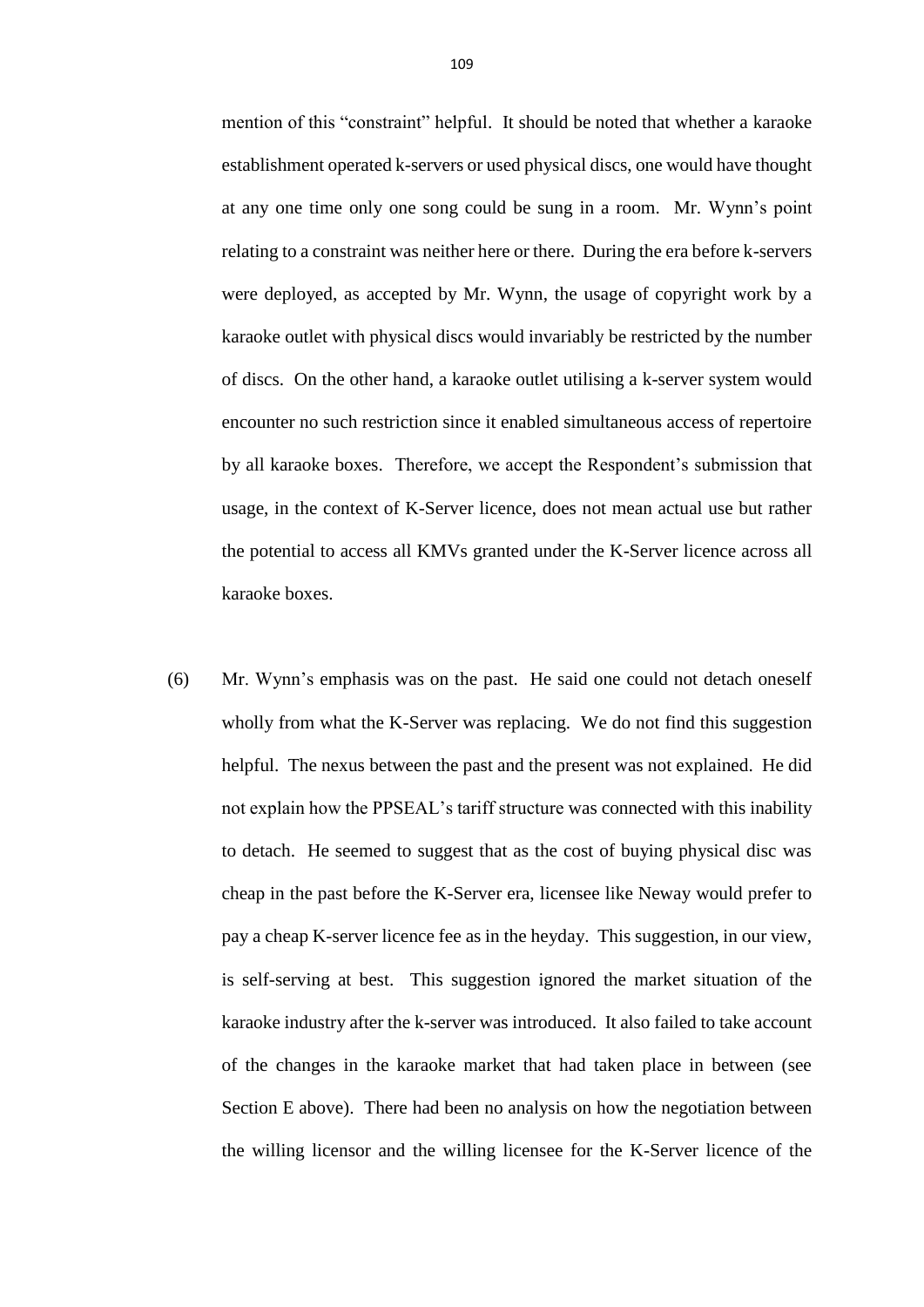Record Companies' repertoire would have taken place given all these changes, and how in Mr. Wynn's suggestion this anchoring into the past would have affected such negotiation.

210. For the above reasons, we cannot accept Mr. Wynn's afore-described theory (which the Respondent called "Disc Replacement Theory") as a proper basis, foundation or reference for the ascertainment of the reasonable licence fee of HKKLA K-Server Licensing Scheme.

### *L(3) Discount/ Waiver System under HKKLA K-Server Licensing Scheme*

- 211. The discount/ waiver system (the "waiver system") for licensees whose primary business is not karaoke entertainment under HKKLA K-Server Licensing Scheme has been described in paragraphs 102 – 104 above.
- 212. The Originator relied on this waiver system and argued that because of this system HKKLA was in fact operating its licensing scheme under a de facto two-level tariff structure – the same as PPSEAL's K-Server licensing tariffs.
- 213. We do not accept this argument.
- 214. The Originator submitted that what HKKLA did was to introduce an unpublished set of waivers which had the effect of reducing the number of rooms taken into account for calculating the licence fee payable, under the purported justification that the karaoke operators granted such waivers had claimed low usage of karaoke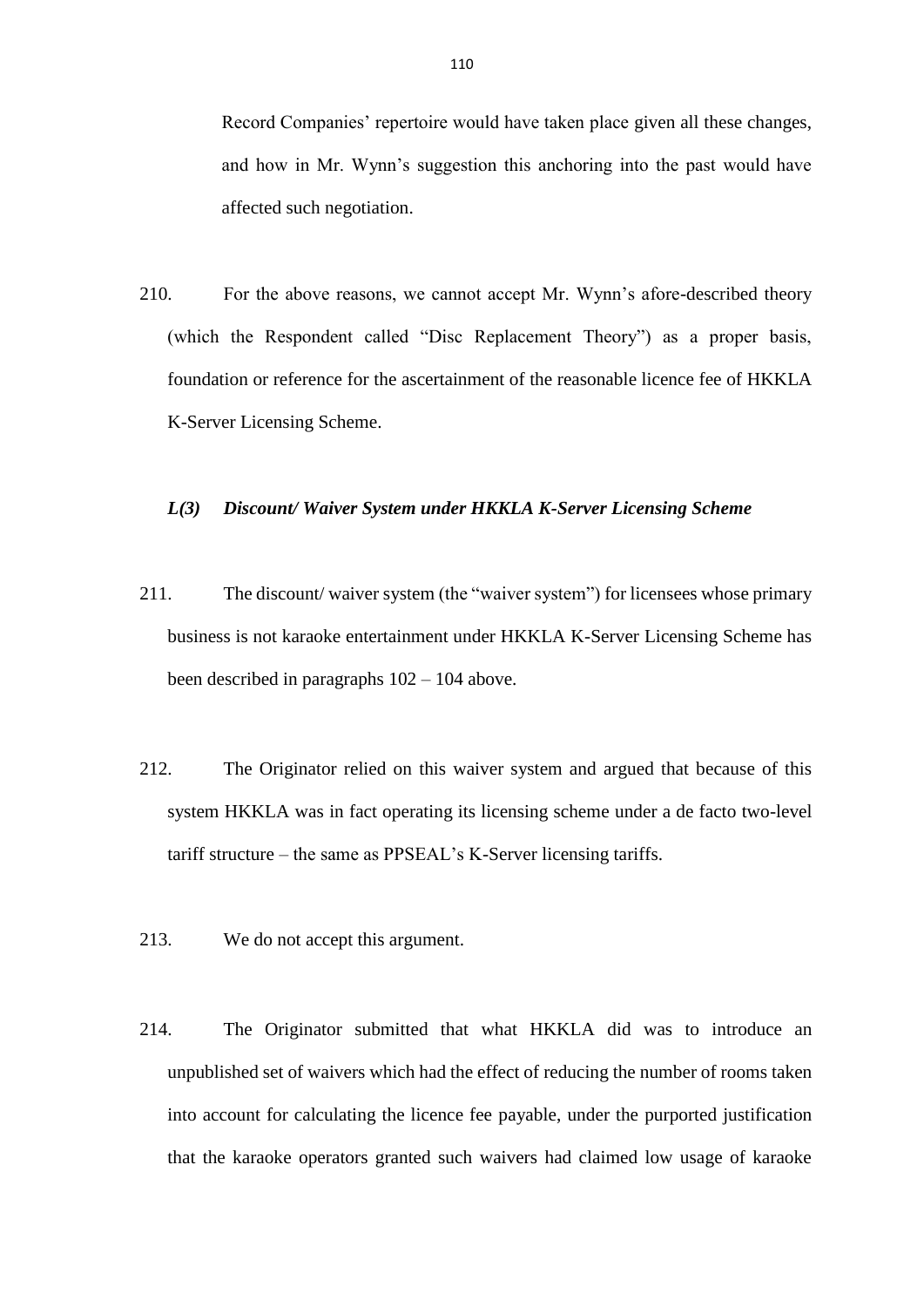entertainment and that they were just putting karaoke entertainment in their premises for added service. However, as the Originator's counsel submitted, the true reason why HKKLA had to introduce the waiver system was because it was experiencing difficulties trying to get karaoke operators to accept its very high licence fees. The Originator relied on Mr. Botejue's evidence that it had been difficult to get licensees to sign up to the HKKLA K-Server licence because the fees involved were much more than what was demanded for HKRIA's public performance licence. The Originator further relied on the example of the waiver of a nightclub called Crystal, where the licence fees for five rooms were waived.

- 215. Assuming there was indeed such a difficulty for HKKLA to obtain more subscriptions of its K-Server licences, there was no evidence showing that there was a connection between the difficulty of obtaining more subscriptions and the granting of the waiver. The Originator's counsel put two pieces of what Mr. Botejue said at two different times during his cross-examination side by side and submitted that because of the difficulty, the waiver was granted. However, the Tribunal was not shown with any evidence showing the causal link.
- 216. The Originator's counsel further submitted that with the introduction of the waiver system, most of HKKLA's licensees having one to five rooms in their establishments were paying the tariff for premises with only one room; thus, in order to get the small karaoke establishments to take up licences under its licensing scheme, HKKLA had in fact divided up the karaoke establishments into two tiers – the first tier consisted of those with 1 to 5 rooms, and the second tier consisted of those with more than 5 rooms. The Originator's counsel concluded that those in the first tier then paid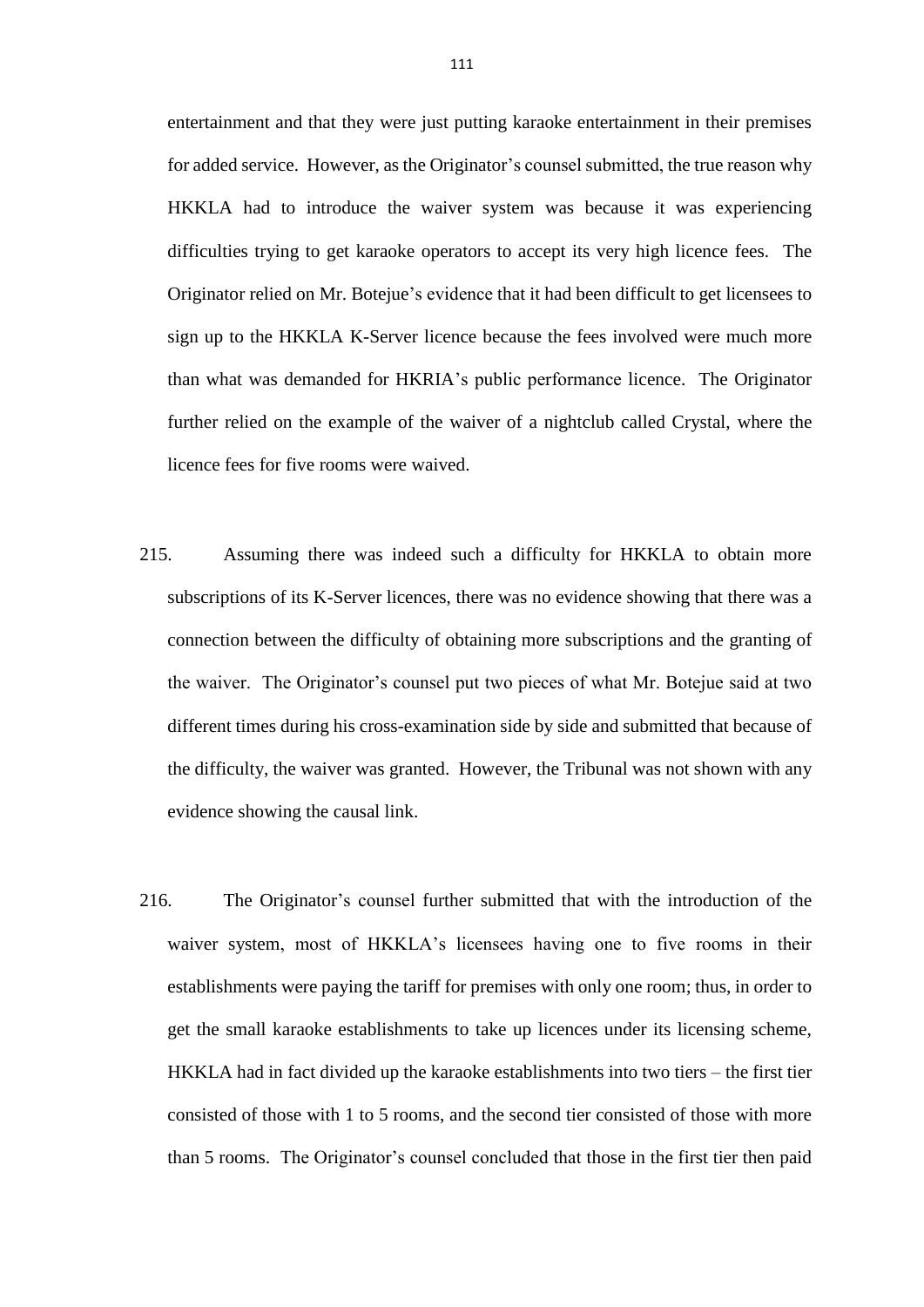the same licence fee of HK\$28,500 irrespective of whether they had 1, 2, 3, 4 or 5 rooms. Therefore, in their submissions, HKKLA in fact created the two-tiered structure same as PPSEAL's scheme and required those in the first tier to pay the same flat licence fee – in much the same way that PPSEAL's licensing structure had always divided the karaoke market into two tiers and required the small operators in the first tier to pay a flat licence fee.

- 217. There was no factual basis for the Tribunal to make that finding as submitted by the Originator's counsel. Firstly, there was no evidence showing that waiver was granted across the board to all karaoke establishments with 1-5 rooms. Secondly, as mentioned in paragraph 104 above, out of 300 plus applications for waiver, only 17 were successful and offered discount. So it was only less than 6% (17/300 x 100%) of the licensees had been granted discount. If the waiver was in fact granted across the board to all licensees with 5 rooms or less, given the vast majority of HKKLA's licensees were karaoke operators with one to five rooms (according to Mr. Botejue's testimony during cross-examination), then the percentage of granting of waiver should be much more than 6%.
- 218. For completeness, we should deal with the Originator's last argument on the waiver system. According to the Originator, as a result of the effective creation of the two-tiered structure in its licensing scheme, and by allowing those karaoke establishments in the first tier, i.e. those karaoke establishments with 1 to 5 rooms, to pay a flat licence fee of HK\$28,500 whilst requiring Neway to pay in accordance with its ostensibly linear licensing tariff structure, HKKLA was unfairly and unreasonably discriminating against Neway. Given our finding that there was no or no sufficient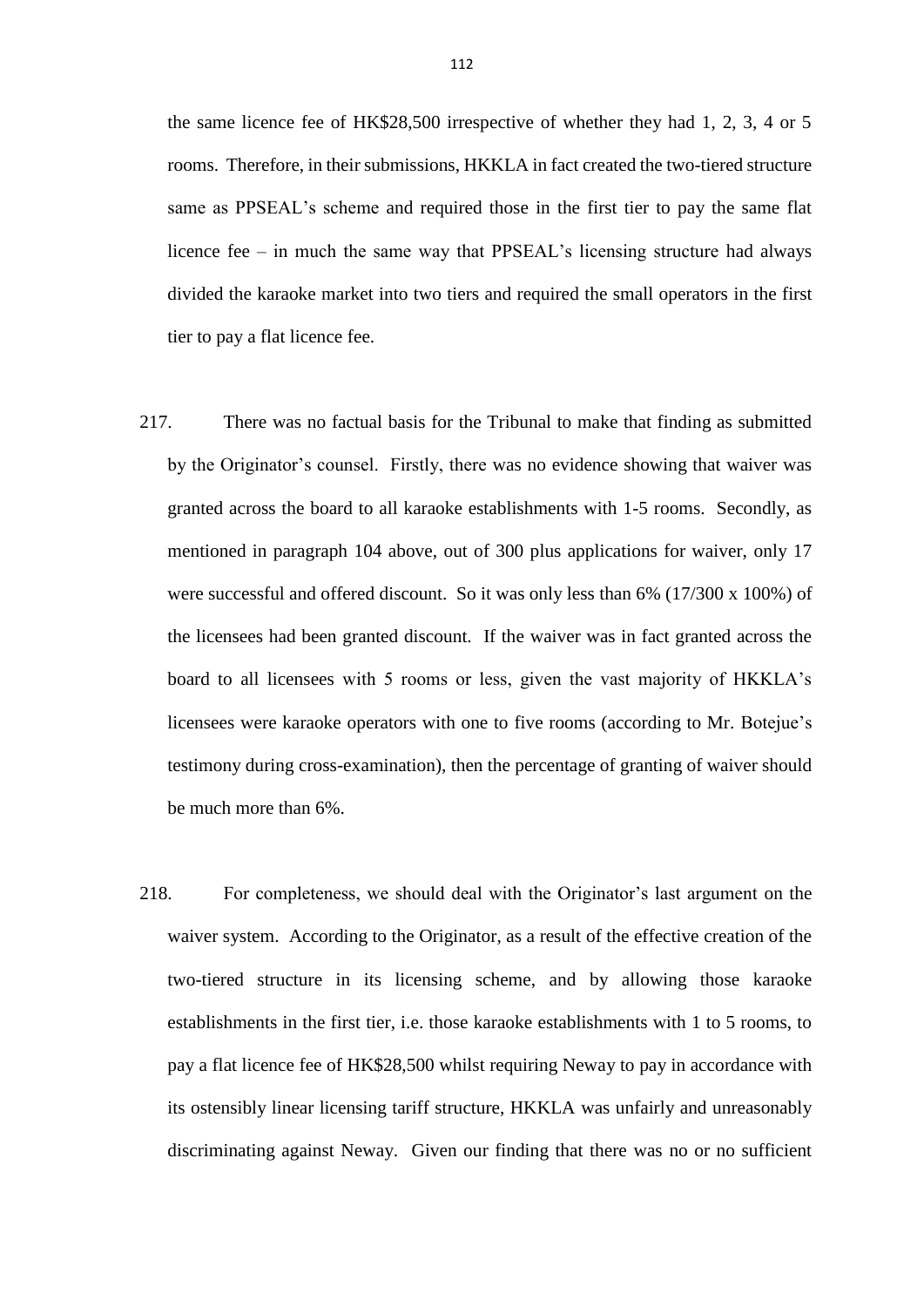evidence showing that there was in fact such a two-tiered structure in HKKLA K-Server Licensing Scheme, this last argument of the Originator must fall away.

# *L(4) Relevancy of Music Awards*

- 219. As mentioned in paragraph 101 above, the Respondent relied on the numerous music awards, specifically the top ten songs awards ("十大中文金曲") presented by RTHK, to illustrate that the Record Companies' artists were very well-known and popular.
- 220. While the Tribunal would not expect this piece of evidence to be controversial, the Originator in its written submissions appeared to belittle the significance of these awards. The Originator submitted various points such as (1) neither HKKLA nor Mr. Ching has conducted any analysis to determine the relative popularity between PPSEAL's repertoire and HKKLA's repertoire by reference to the music awards; (2) the music awards were in respect of the relatively new songs in any particular year, and there was no evidence to show that they could reflect the relative popularity of the back catalogue KMVs; (3) Mr. Botejue's claim that there were more than 80% of the top ten song awards presented in the past 37 years to artists who had performed in the repertoire of HKKLA, did not mean that 80% of the top ten songs awards had been presented to songs included in the repertoire of HKKLA. Artists might move from one record company to another; (4) Mr. Gary Lam's evidence that different media often set their own subjective criteria and agenda in deciding whether to give awards to particular artists or to artists of particular record companies; and (5) Mr. Wynn's explanation that there were advantages of using hit rate data over annual music awards to determine the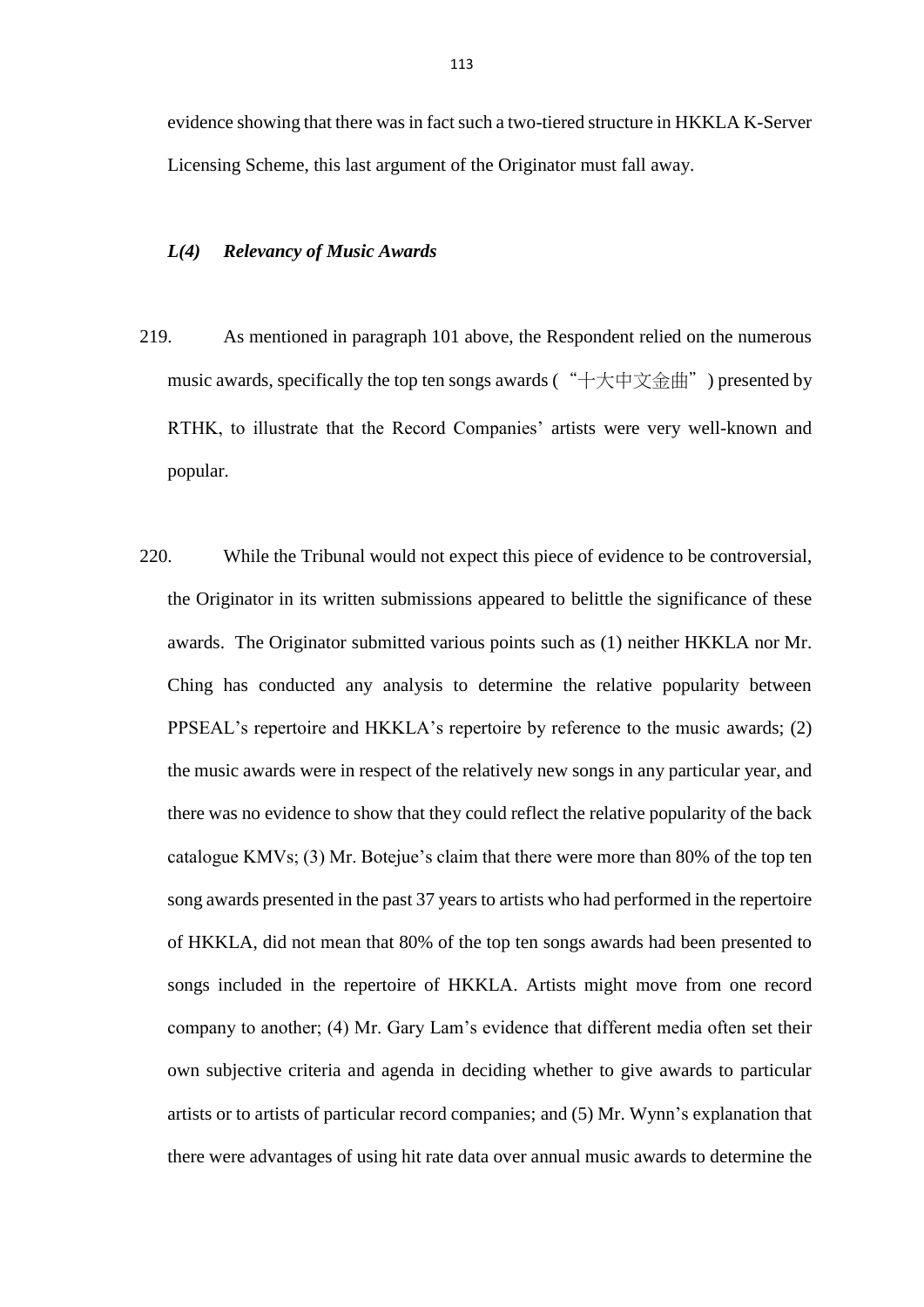relative popularity of KMVs in a karaoke establishment. It was because there was no evidence to show that a song which had received an award would necessarily be one which patrons in karaoke establishments would like to sing. The hit rate data must be a more direct indication as to the popularity of a song in the context of karaoke.

221. The Tribunal accepts Mr. Botejue's evidence that since RTHK is a public body and unrelated to either of the parties in this reference, and its award the top ten songs awards(十大中文金曲) has the longest history and is one of the most reliable awards in reflecting popularity of artists. As the Respondent relied on it only as general information to show that the Record Companies' artists were very well-known and popular, we do not think that it is necessary to get bogged down with a detailed analysis on the relative popularity between PPSEAL's repertoire and HKKLA's repertoire by reference to the music awards as suggested by the Originator. And given that we have rejected the reliability of the hit rate data adduced by Neway, it is not necessary for us to make a finding on whether the hit rate data or the music awards should be relied on to determine the relative popularity between the repertoires of different licensing bodies. In any event, as the Originator contended in its replying submissions, both parties' experts had not relied on the awards of RTHK to conduct any analysis in their expert reports.

### *L(5) The Tribunal's Power under Section 156(4) of the Ordinance*

222. As mentioned in paragraph 11 above, the Tribunal will now deal with the Originator's submission that it has power to make an order under Section 156(4) of the Ordinance to protect Neway against any claim for infringement of copyright brought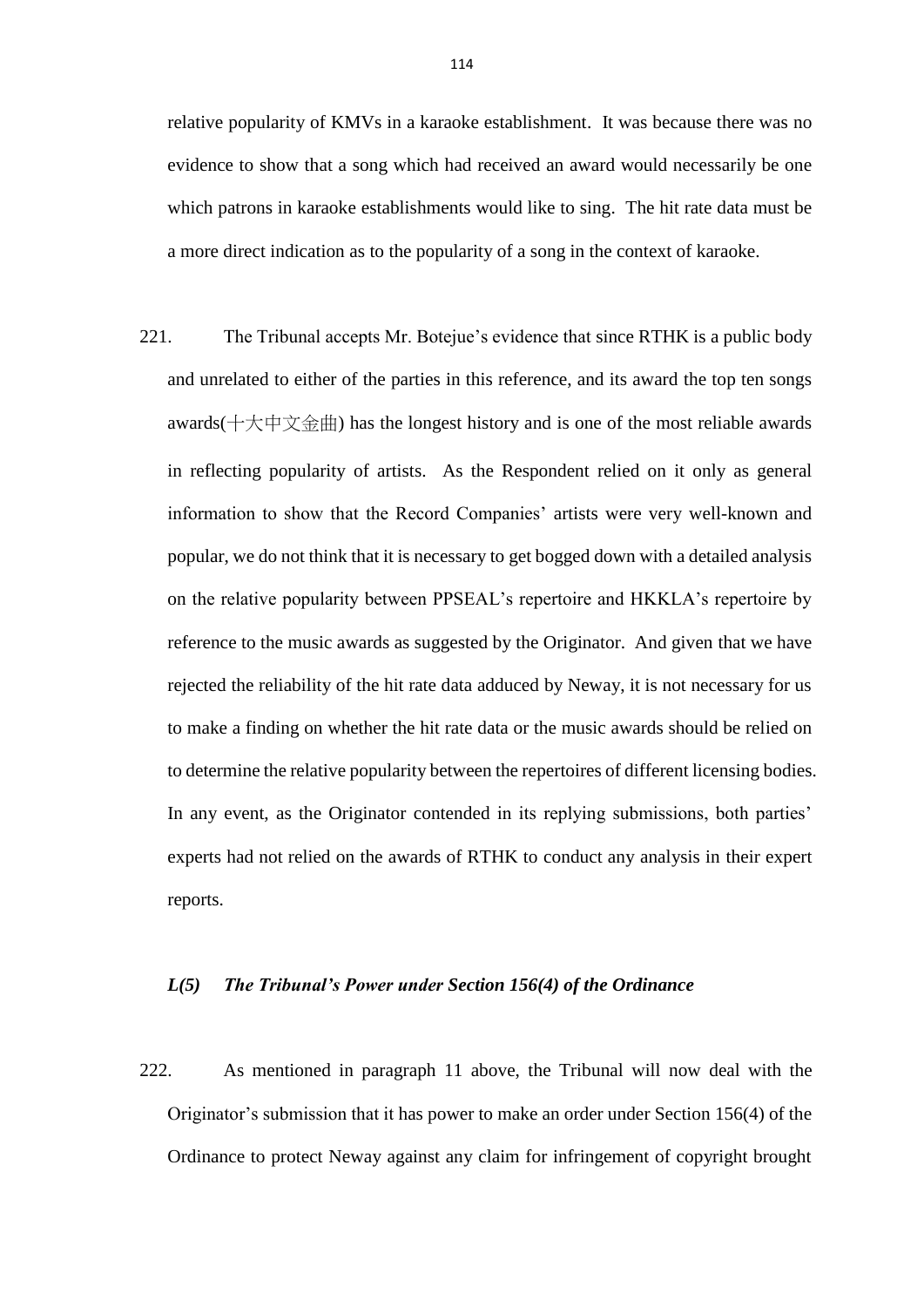by any of the record companies whose repertoire was included under the HKKLA K-Server Licensing Scheme in respect of use of the copyright works of such record companies beyond 30 June 2015, notwithstanding that HKKLA K-Server Licensing Scheme has ceased operation since 30 June 2015.

223. The Originator submitted as follows:

(1) The present reference is one brought under Section 156(1) of the Ordinance. The power of the Tribunal on a reference brought under Section 156(1) is provided for under Section 156(3) and (4) which provide as follows :-

"(3) The Tribunal shall consider the matter in dispute and **make such order**, either **confirming or varying the scheme so far as it relates to cases of the description to which the reference relates**, as the Tribunal **may determine to be reasonable in the circumstances**.

(4) The order may be made so as to be **in force indefinitely** or **for such period as the Tribunal may determine**."

(2) Section 160(1) and (2) then provide that the effect of an order made by the Tribunal is as follows :-

"(1) A licensing scheme which has been confirmed or varied by the Copyright Tribunal—

 $(a)$  …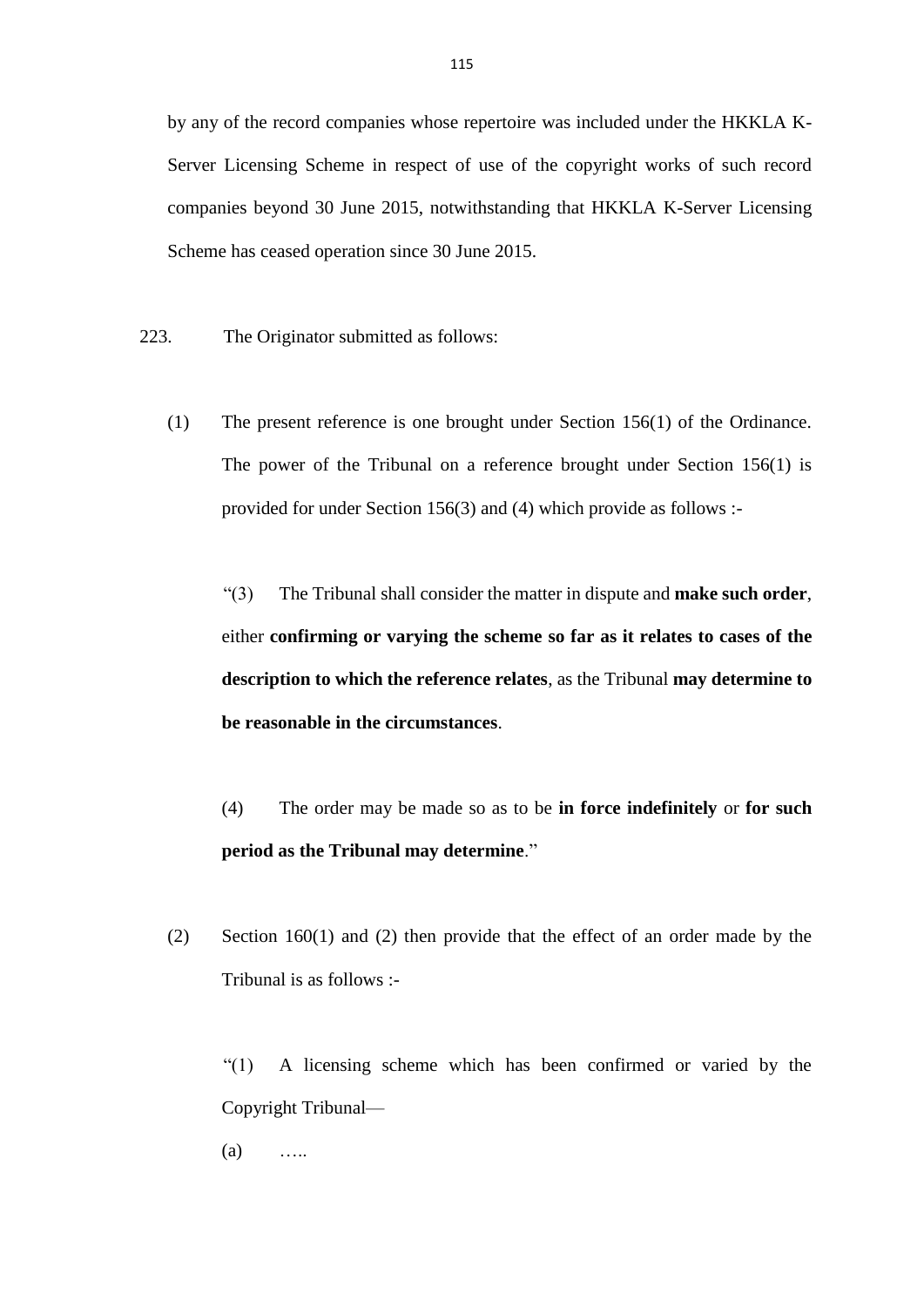(b) under section 156 or 157 (reference of existing scheme to Tribunal), **is in force or, as the case may be, remains in operation**, so far as it relates to the description of case in respect of which the order was made, **so long as the order remains in force.**

(2) **While the order is in force** a person who in a case of a class to which the order applies—

(a) pays to the operator of the scheme any charges payable under the scheme in respect of a licence covering the case in question or, if the amount cannot be ascertained, gives an undertaking to the operator to pay them when ascertained; and

(b) complies with the other terms applicable to such a licence under the scheme,

**is in the same position as regards infringement of copyright as if he had at all material times been the holder of a licence granted by the owner of the copyright in question in accordance with the scheme.**"

- (3) Accordingly, pursuant to Section 156(3), the Tribunal has power on this reference to make an order confirming or varying HKKLA K-Server Licensing Scheme. Further, by virtue of Section 156(4), the order made by the Tribunal can be in force indefinitely or for such period as the Tribunal may determine.
- (4) The effect of the order made by the Tribunal is that for the period as the Tribunal directs that its order is to remain in force, HKKLA K-Server Licensing Scheme remains in operation (by reason of Section 160(1)). Further, by virtue of Section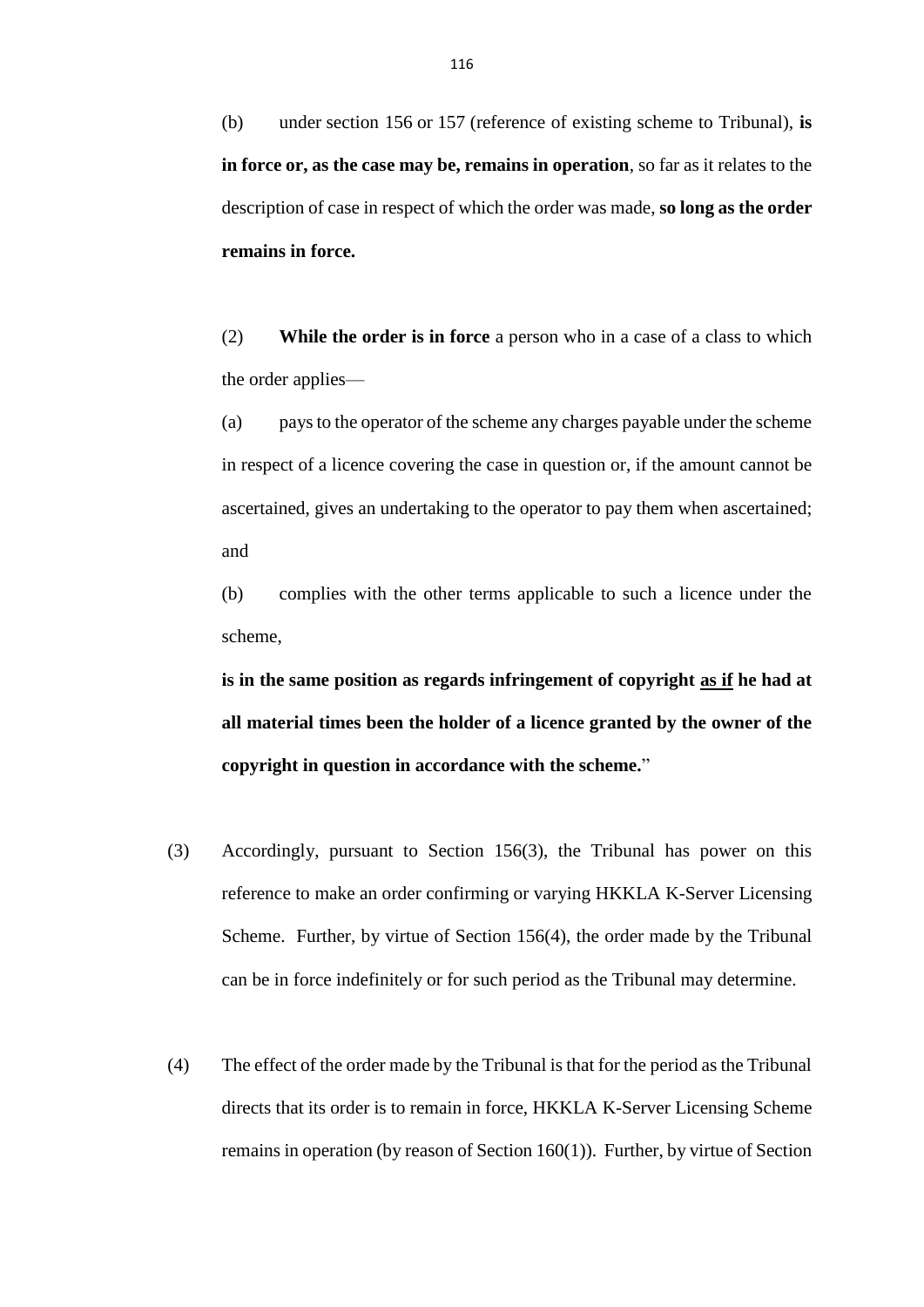160(2), so long as Neway pays HKKLA the licence fees as ordered by the Tribunal and complies with the terms of the HKKLA K-Server Licensing Scheme as ordered by the Tribunal, Neway would be protected against any claim for infringement of copyright brought by any of the record companies whose repertoire is included under the HKKLA K-Server Licensing Scheme.

224. The Originator has essentially made the same points as they did in the Court of First Instance in HCCT 45/2012 when the Court ordered the Originator to make interim payment of licence fees pending the determination of this Tribunal in the present proceedings. The Court rejected the Originator's arguments. The Honourable Mr. Justice Louis Chan, in his Decision dated 6 January 2017, stated as follows, at paragraphs 28, 29, 90 and 93.

> "28. Mr Yan [i.e. Leading Counsel for Neway] emphasised that the Tribunal [i.e. the Copyright Tribunal] has exclusive jurisdiction under s. 156(3) to confirm or vary the terms of a licensing scheme and to determine under s. 156(4) that the order should last indefinitely or only for a definite period. Whether the Tribunal should make an order in CT2/2010 that the scheme as referred should remain in force beyond 30 June 2015 when the authorization by the record companies to the plaintiff was terminated is a matter that should be left to the Tribunal and not to be decided by this court in the discharge summons.

> 29. I think Mr Yan, in making this submission, has misunderstood the meaning of s. 156(4) as he equated the order of the Tribunal to be made under s. 156(4) with the scheme that has been referred to the Tribunal. S. 156(4)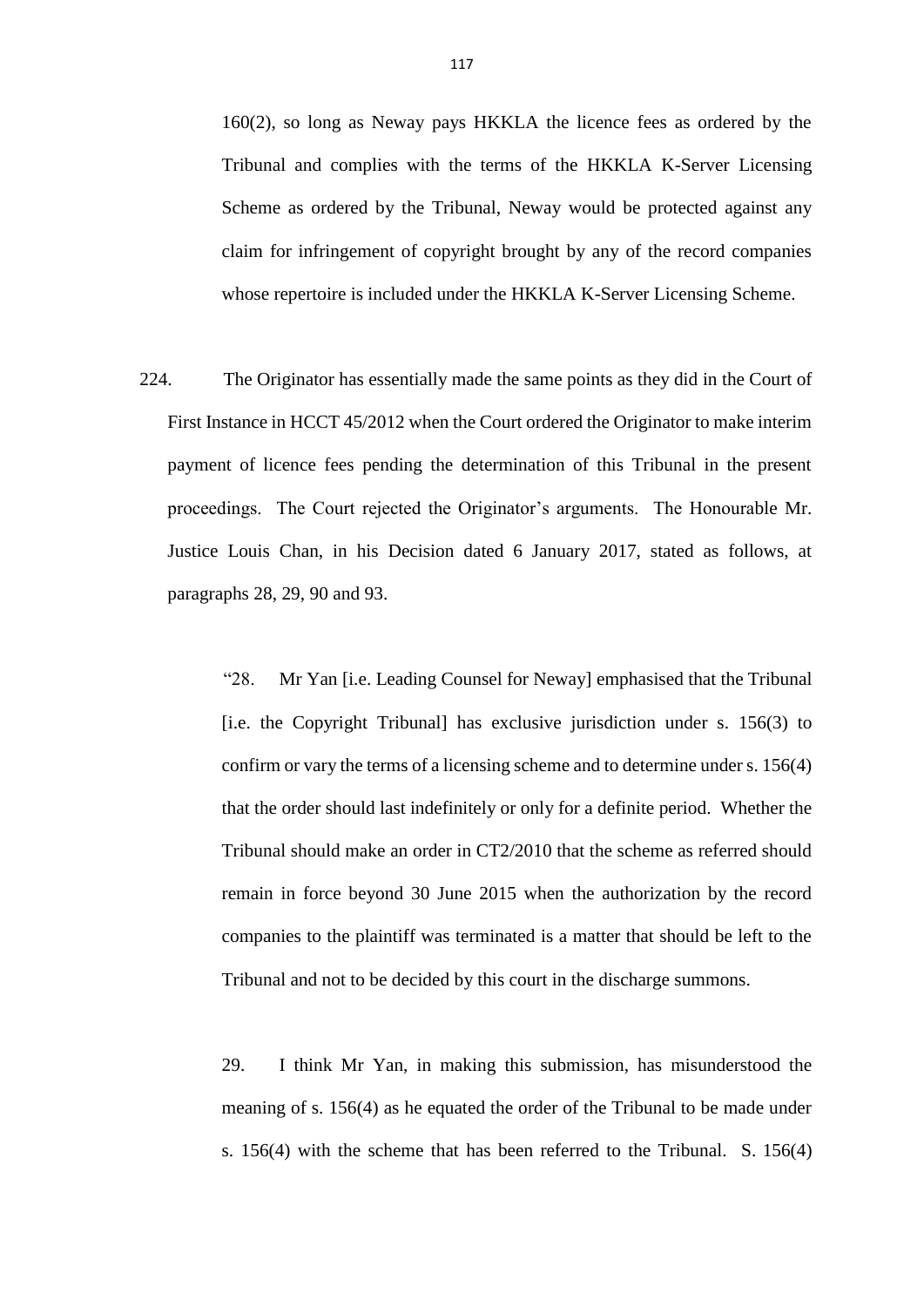merely gives the Tribunal power to provide that the order made under s. 156(3) may be in force indefinitely or for such period as the Tribunal may determine. S. 156(4) empowers the Tribunal to determine the duration of the order and not the longevity of the scheme. Even when the scheme should have lapsed, been superseded, or otherwise terminated, it may still be necessary to have the order in force so as to deal with the aftermath. I do not think the legislature should have given the Tribunal the power under s. 156(4) to dictate that the operator should continue a scheme indefinitely if the operator cannot or does not want to do so. …

90. In the light of the above analyses, I am of the following view on the interpretation of s. 156(2). S. 156(1) governs the reference to the Tribunal of a scheme that is "in operation". The scheme referred is one that is "in operation". It is not a scheme "proposed to be operated" which is governed by s. 155. Nor is it a scheme that has already been lapsed. Since it is a scheme "in operation", there is no need to provide for its continuation after the reference is made. However, if for any reason, the scheme cannot continue to operate, then it can come to an end. The reference of it to the Tribunal will only be up to its cessation and not beyond. S. 156(2) does not require the operator to continue its operation if the operator does not desire or is not in a position to do so. If however the scheme, which is in operation when referred to the Tribunal, should continue to operate after the making of the reference, then s. 156(2) requires that it shall remain (or it remains) in operation in the same terms and conditions as and when the reference was made until the conclusion of the reference. The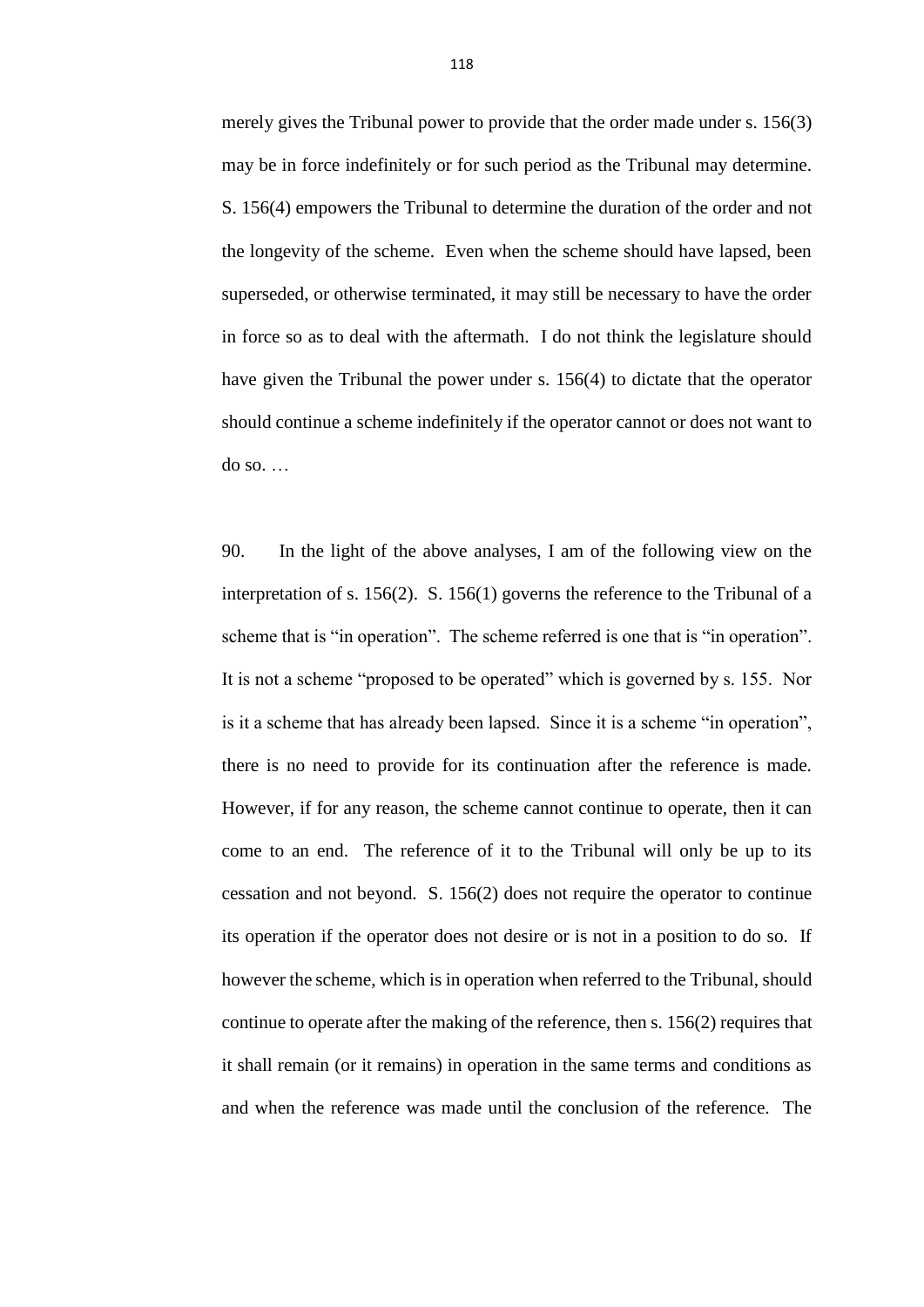function of s. 156(2) is to preserve the totality of the scheme as referred pending its resolution by the Tribunal. …

93. On my interpretation of s. 156(2), the scheme that has been referred to the Tribunal in CT2/2010 can come to an end despite its having been referred to the Tribunal under s. 156(1). Since the plaintiff's authorizations had been withdrawn by U [Universal], W [Warner] and S [Sony] and had ceased on 30 June 2015, the licence to the plaintiff under the scheme could not have continued beyond 30 June 2015."

225. This point was debated again in *Universal Music Limited v Neway Music Limited & others* [2018] HKCFI 2403, where Mr. Justice Louis Chan granted summary judgment that Neway and other members of the Neway Group has since 1 July 2015 been infringing its copyright in its  $KMVs<sup>22</sup>$ . The Court again rejected the Originator's arguments. It referred to the said paragraphs 28 and 29 in the Decision in HCCT 45/2012 quoted above, and held as follows in paragraphs 32-35:

> "32. Mr Yan does not dispute this conclusion, but he submitted that on a proper reading of the discharge decision, I have not rejected Neway Group's argument on the interpretation of s 156(3) and (4). He further submitted in §17 that the order to be made by the tribunal [i.e. the Copyright Tribunal] under s 156(4) will not compel HKKLA to perform the terms of the scheme, as the scheme has been terminated (based on the discharge decision). The effect of the

**.** 

<sup>&</sup>lt;sup>22</sup> According to paragraph 12 of the Judgment, the Neway Group has admitted in this action that it had been using Universal's KMVs from 1 July 2015 to 2 October 2018 and stopped the usage on 3 October 2018.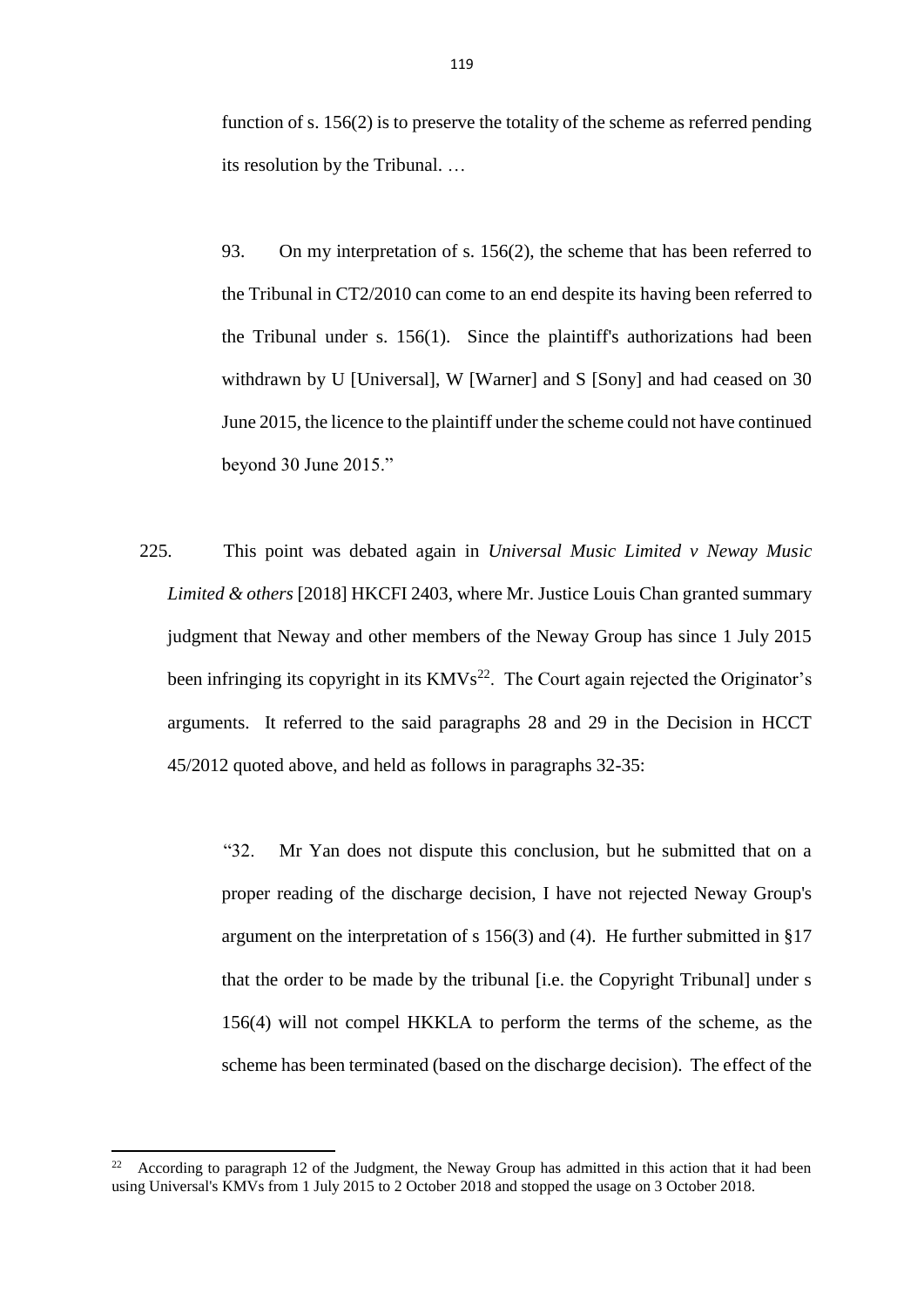order under s 156(4) will only prevent Neway from being liable for infringement provided that it complies with the terms of the order as per s 160(2).

33. I do not think the tribunal can make an order under s 156(3) and (4) to allow Neway Group to use Universal's KMVs in return for its payment to Universal thereof otherwise then in the context of a licence. I am unable to understand how the tribunal can order that Neway Group can continue using Universal's copyright works when HKKLA's scheme had already been put to an end. I also cannot understand how Neway Group can be immune from Universal's suit of infringement if its use of Universal's KMVs is not pursuant to a licence granted either by HKKLA pursuant to its licensing scheme or by Universal. Neway Group can only lawfully use Universal's KMVs if it is licensed to do so. For there to be a licence, there must be a licensor and a licensee.

34. I also agree with Mr Wong [i.e. Leading Counsel for Universal] that any order to be made under s 156(3) is predicated upon the existence of a scheme under which a licence can be granted. If there is no scheme, there is nothing for the tribunal to confirm or vary under s 156(3). Since HKKLA's scheme had already ended on 30 June 2015, the tribunal cannot make any order under s 156(3) to confirm or vary its terms.

35. I also hold that the tribunal cannot make any order under s 156(4) in the CT2 proceedings that can protect Neway Group from an infringement claim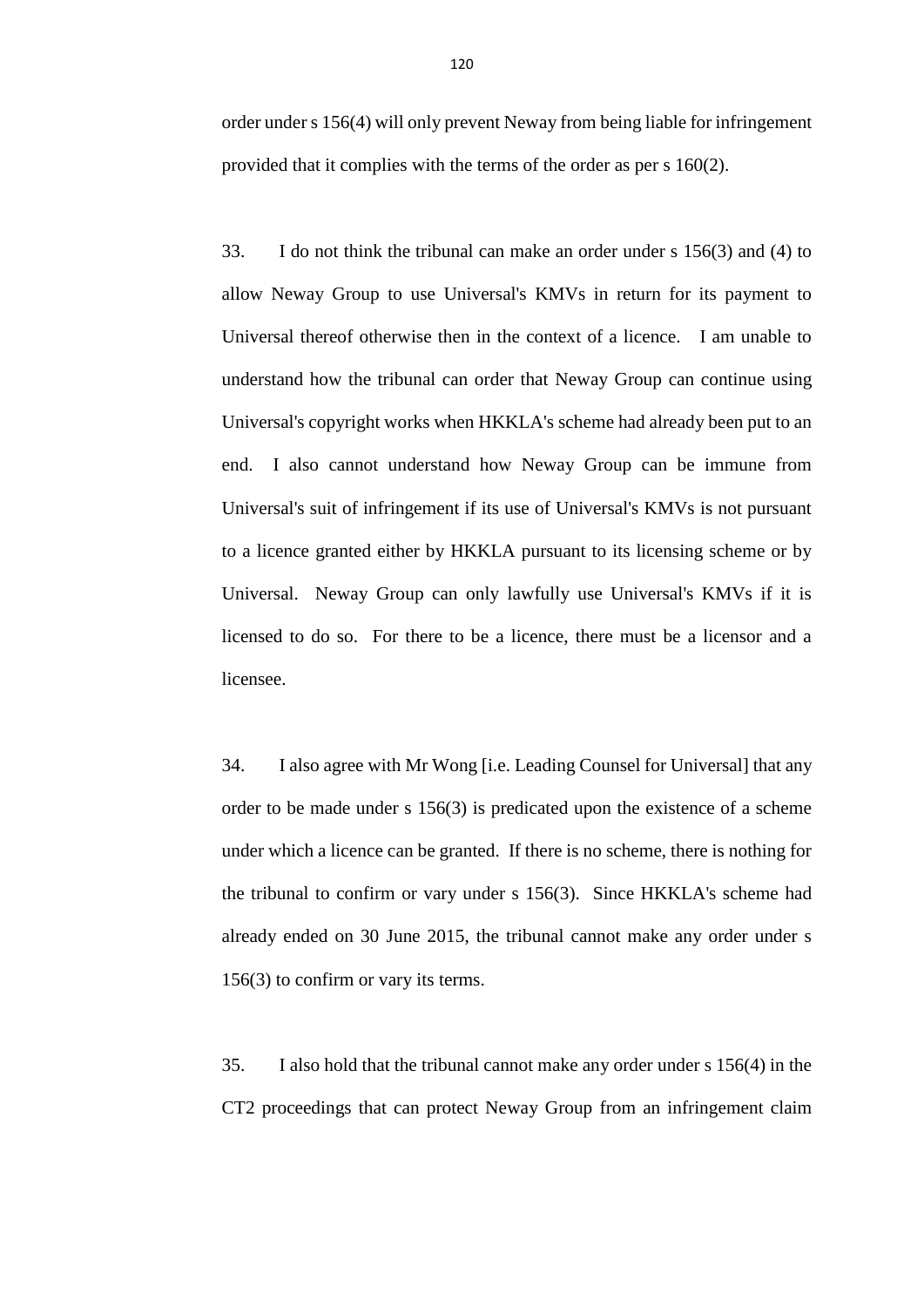brought by Universal in respect Neway Group's use of Universal's KMVs from 1 July 2015 in the absence of any licence from Universal."

- 226. The Copyright Tribunal is a tribunal established by the Ordinance. We feel incumbent to follow the holding of the Court of First Instance, which is a court of law.
- 227. In any event, we should record that we respectfully agree with the holding of the learned judge in the two decisions quoted above and His Lordship's reasoning.
- 228. In the premises, this Tribunal rejects the Originator's submissions. Following the aforesaid Court of First Instance's decisions, we hold that the Tribunal has no power to make an order under Section 156(4) of the Ordinance to protect Neway against any claim for infringement of copyright brought by any of the record companies whose repertoire is included under the HKKLA K-Server Licensing Scheme in respect of use of the copyright works of such record companies beyond 30 June 2015, where HKKLA K-Server Licensing Scheme has ceased operation since that date.
- 229. Accordingly, the Tribunal will only make a determination of the licence fees payable for HKKLA's Old KMVs for the period from 1 July 2010 (i.e. commencement of the scheme) to 30 June 2015 (i.e. termination of the scheme).

# *L(6) The Respondent's complaint of the Originator's change of case*

230. Since the Originator initiated the subject reference in 2010, for most of the past eight years these proceedings were conducted by the parties on the basis that the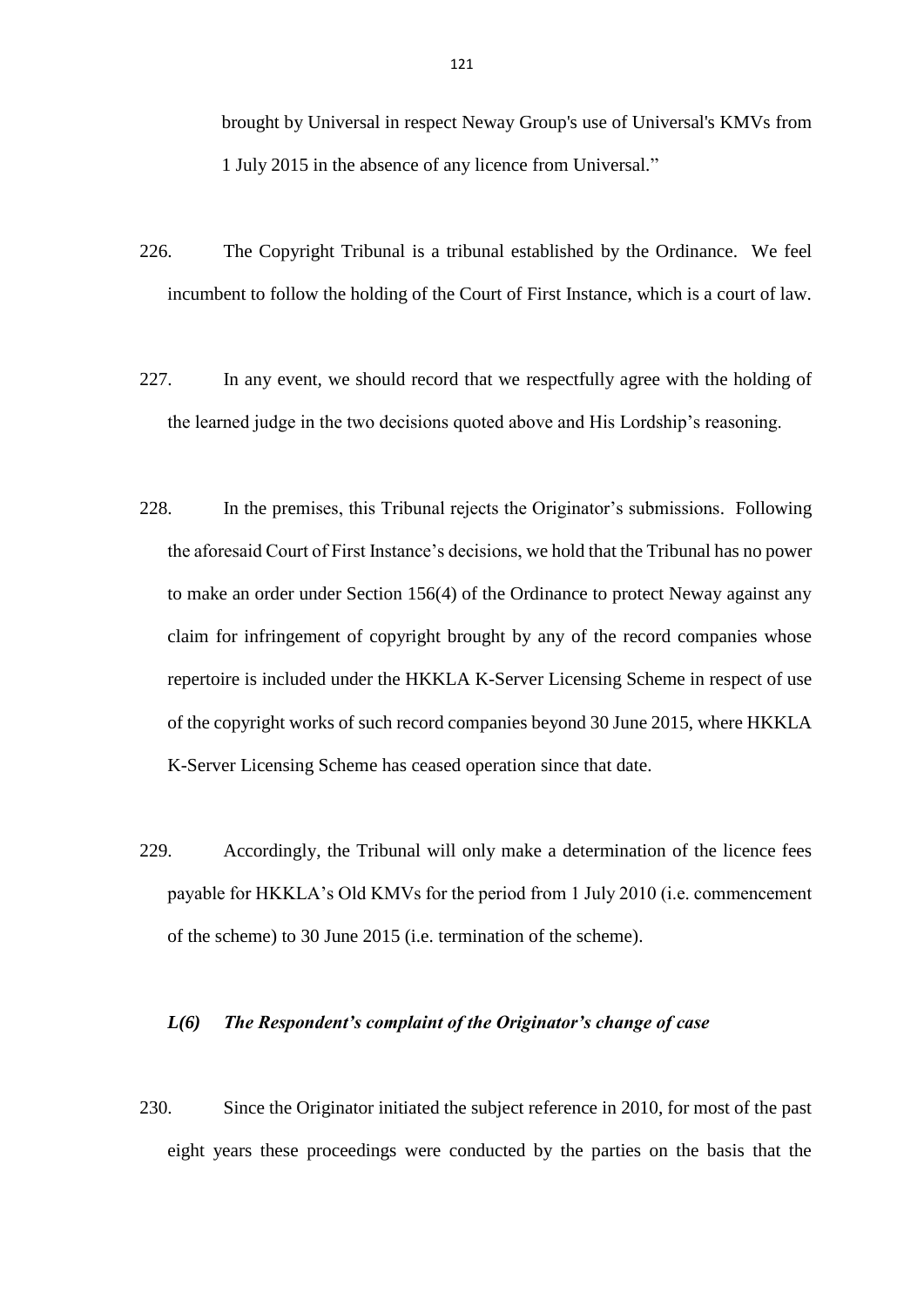Tribunal was required to assess the reasonableness of the licence fees of HKKLA K-Server Licensing Scheme in respect of both Old KMVs (i.e. back catalogue KMVs) and New KMVs. Discovery, expert and factual witnesses' evidence, written opening submissions and even the oral substantive hearing were all prepared on this basis.

- 231. Only by its written closing submissions dated 2 October 2018 did the Originator change its position. It no longer asks for determination in respect of New KMVs. As mentioned in Section C and particularly paragraph 8 above, the Originator now only requests this Tribunal to determine the reasonableness of the licence fees charged by HKKLA under its K-Server Licensing Scheme for the back catalogue KMVs.
- 232. As recorded in paragraph 8 above, the Originator explained that because the Respondent had not provided a single new KMV to Neway from 1 July 2010 to 31 October 2013 and as Neway had elected not to have any new KMVs from HKKLA from 1 November 2013 onwards, it is not necessary for the Tribunal to determine whether the licence fees charged by HKKLA under the HKKLA K-Server Licensing Scheme for New KMVs were reasonable. In essence, what the Originator has suggested is that since the Originator did not use, and had elected not to use, any New KMVs from the Respondent, there is no need for the Tribunal to make any determination in relation to the licensing of New KMVs.
- 233. The Respondent complained against this change of position. It referred to various past conducts of the Originator, and submitted that in the circumstances, it is wholly inequitable for Neway to resile from its original position as evidenced in its Statement of Case, the Answer to Further and Better Particulars of the Statement of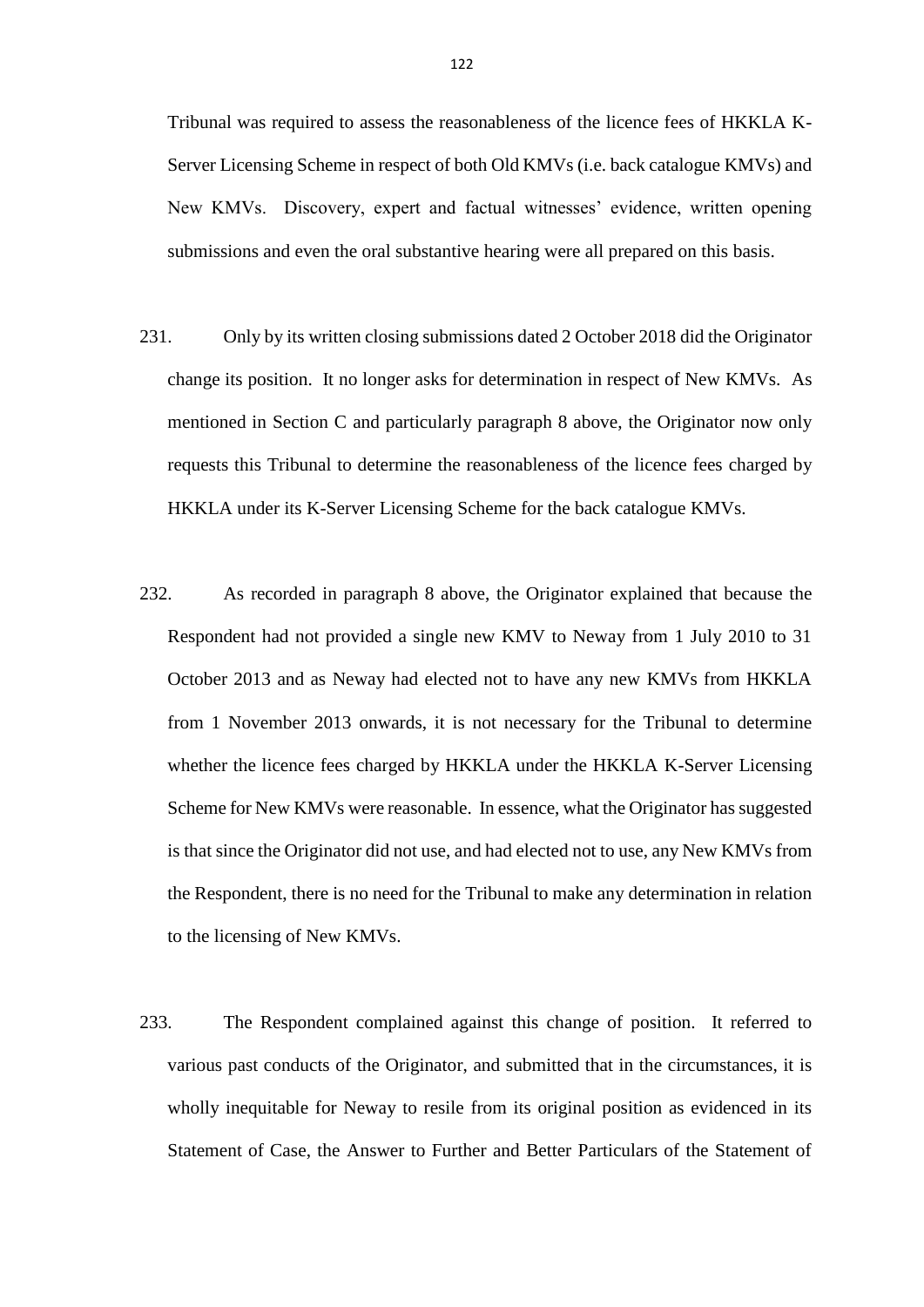Case and its conduct throughout the entire proceedings when such outstanding fees are owing and need to be paid. HKKLA asked this Tribunal to reject Neway's attempt to disregard the determination of the reasonableness of HKKLA's New KMVs tariffs which must be paid to HKKLA.

- 234. The Tribunal understands the Respondent's grievance. On the other hand, the Tribunal needs to recognize that its jurisdiction is to determine reasonable terms of a licensing scheme under a reference. It has no jurisdiction to make any determination in relation to illegitimate use of copyright works.
- 235. As the Respondent has not provided a single new KMV to Neway from 1 July 2010 to 31 October 2013, as mentioned by Mr. Justice Louis Chan at paragraph 41 of His Lordship's Judgment dated 7 November 2013 in HCCT 45/2012, any use of New KMVs of HKKLA's repertoire by the Originator was usage without consent and was not legitimate. In other words, such use by the Originator might constitute copyright infringement. It would be up to the Respondent to take legal action in another venue. It is not a licensing situation for the Tribunal to determine the reasonable level of the licence fee payable under HKKLA's scheme.
- 236. Similarly, Neway said it had elected not to have any new KMVs from HKKLA from 1 November 2013 onwards. Any use of New KMVs of HKKLA's repertoire from 1 November 2013 by the Originator would equally not be legitimate and might constitute copyright infringement on its part. It is therefore also not a licensing situation for the Tribunal to determine the reasonable level of the licence fee payable under HKKLA's scheme.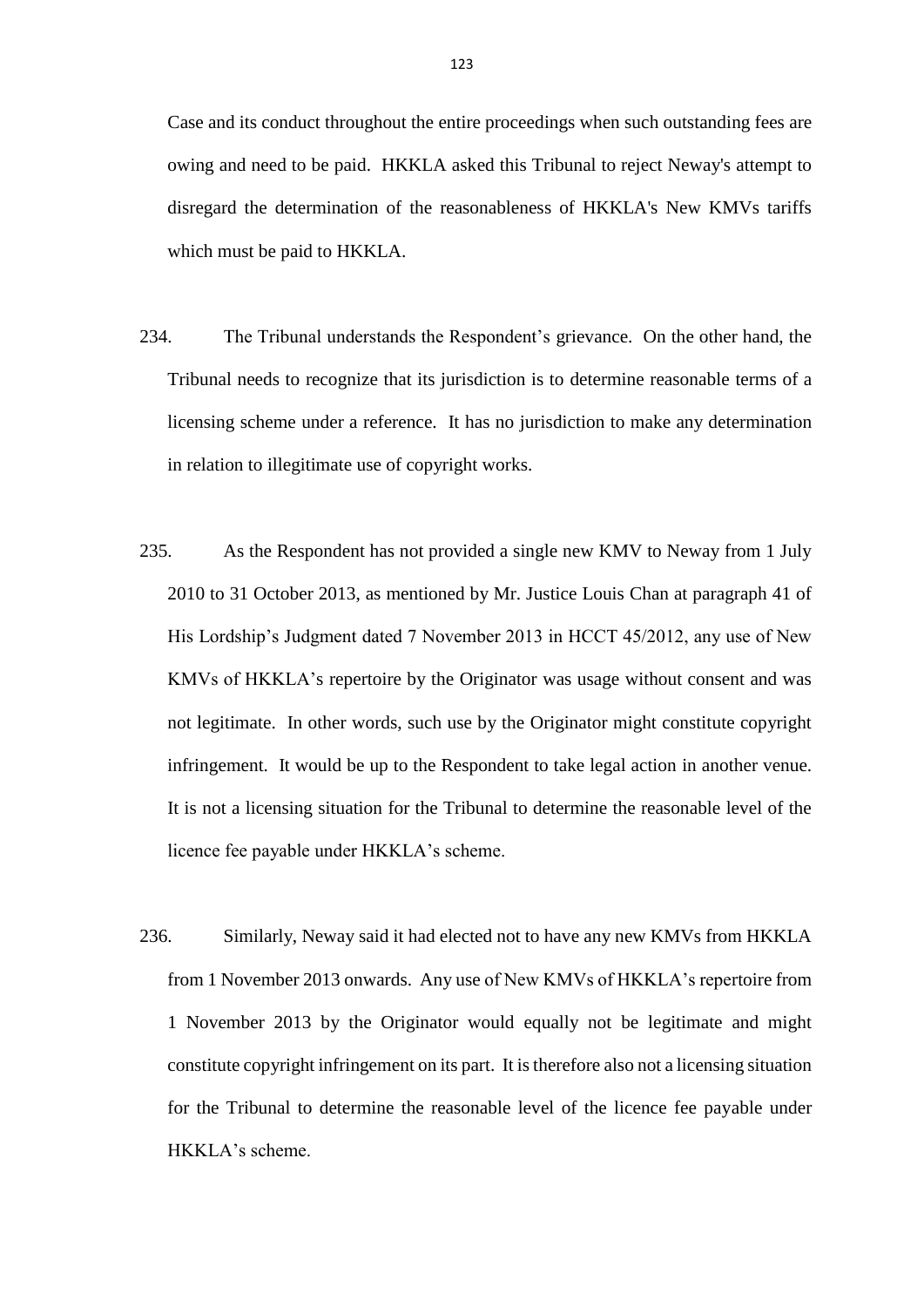237. No doubt the parties' conducts, as well as whether there are any costs wasted as a result of the Originator's change of its position, are relevant to this Tribunal's determination of costs in these proceedings. The Tribunal will make directions in section N below.

## **M. Determination**

238. For the above reasons, having regard to the matters referred to in section 167 of the Ordinance and all relevant considerations, the Tribunal finds and confirms that the structure and the rates of the back-catalogue repertoire (more precisely described as "For Back Catalogue only (not less than 8,000 KMVs)") of HKKLA K-Server Licensing Scheme are reasonable. The Tribunal does not consider necessary to make any variation to the scheme.

### **N. Direction**

239. As mentioned in paragraph 229 above, the Tribunal will therefore make an order for payment of the licence fees payable by the Originator to the Respondent for HKKLA's back catalogue KMVs only for the period from 1 July 2010 to 30 June 2015. Since the parties have not submitted any calculation on the amount of licence fees payable on the basis that we have determined, the Tribunal directs the parties to, basing on the determination set out in paragraph 238 above, provide to the Tribunal a set of agreed calculations and amounts payable within 28 days from the date of this Decision. The Tribunal also gives the parties liberty to apply for further directions in the event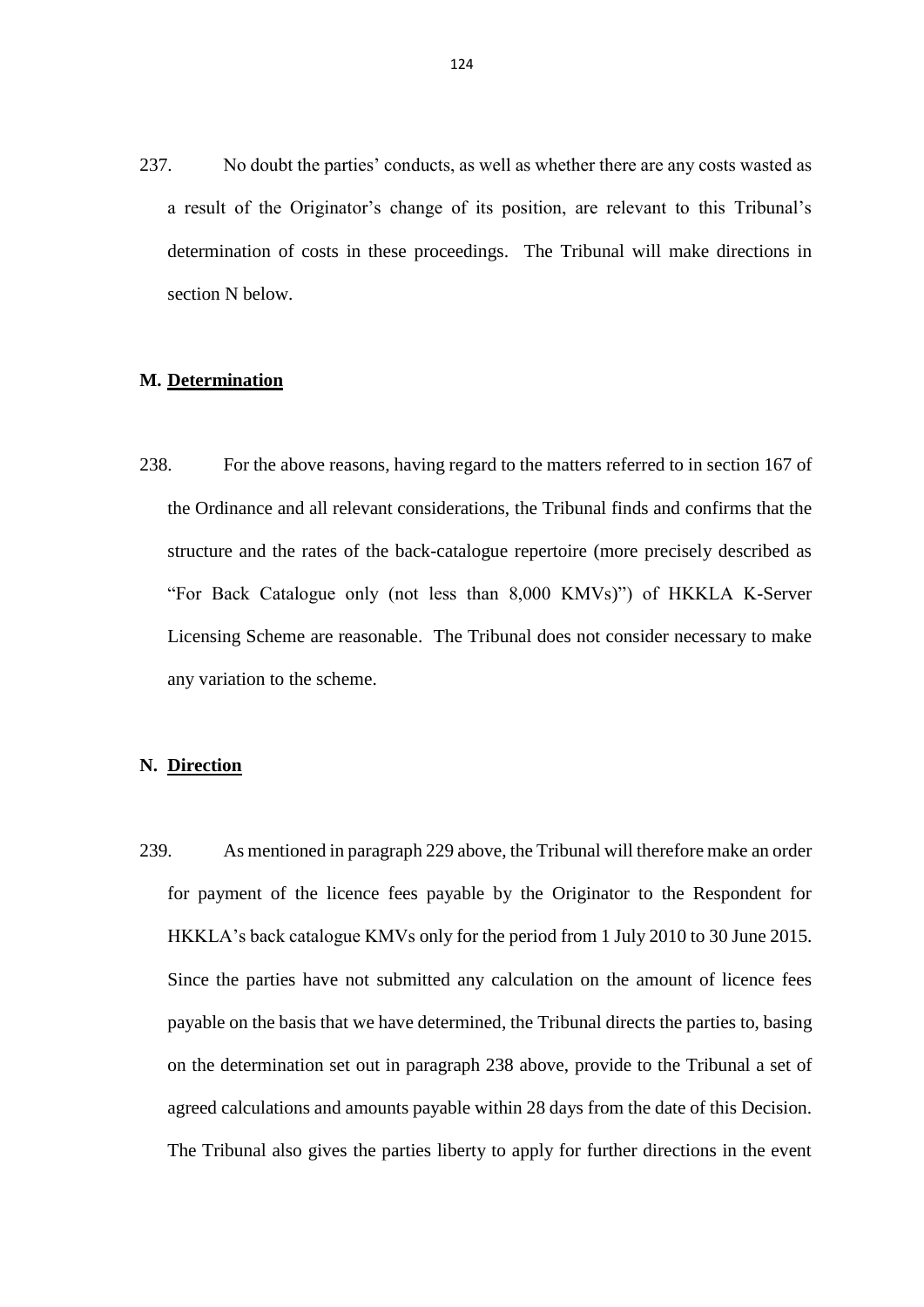that the parties cannot agree on the amount of licence fees payable in accordance with our determination.

- 240. In respect of the costs of these proceedings, the Tribunal will hear the parties, and makes the following directions:
	- (1) The question of the costs of these proceedings shall be dealt with by the Tribunal on paper unless the Tribunal decides otherwise.
	- (2) The parties do submit and serve their respective written submissions on costs within 28 days from the date of this Decision.
	- (3) The parties do submit and serve their respective written reply submissions on costs within 28 days thereafter.
	- (4) No further written submission shall be submitted without the leave of the Tribunal.
- 241. Lastly, the Tribunal expresses its gratitude towards the parties' counsel and solicitors for their helpful assistance in this lengthy and complicated reference.

Hue Chairman of the Copyright Tribunal